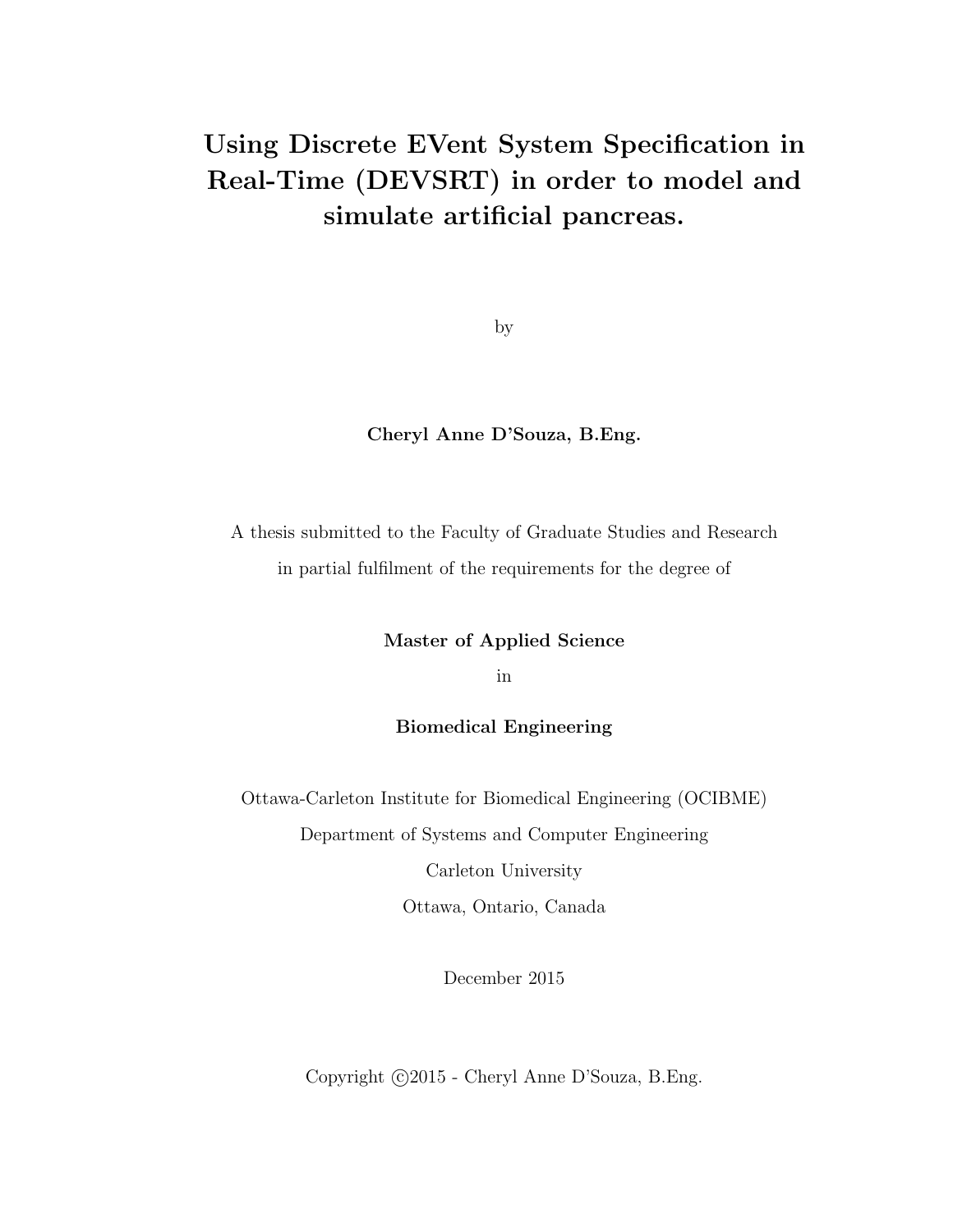The undersigned recommend to the Faculty of Graduate Studies and Research acceptance of the thesis

## Using Discrete EVent System Specification in Real-Time (DEVSRT) in order to model and simulate artificial pancreas.

Submitted by

Cheryl Anne D'Souza, B.Eng.

in partial fulfilment of the requirements for the degree of

Master of Applied Science

Supervisor, Dr. Gabriel A. Wainer

Chair, Dr. Yvan Labiche, Department of Systems and Computer Engineering

Carleton University

2015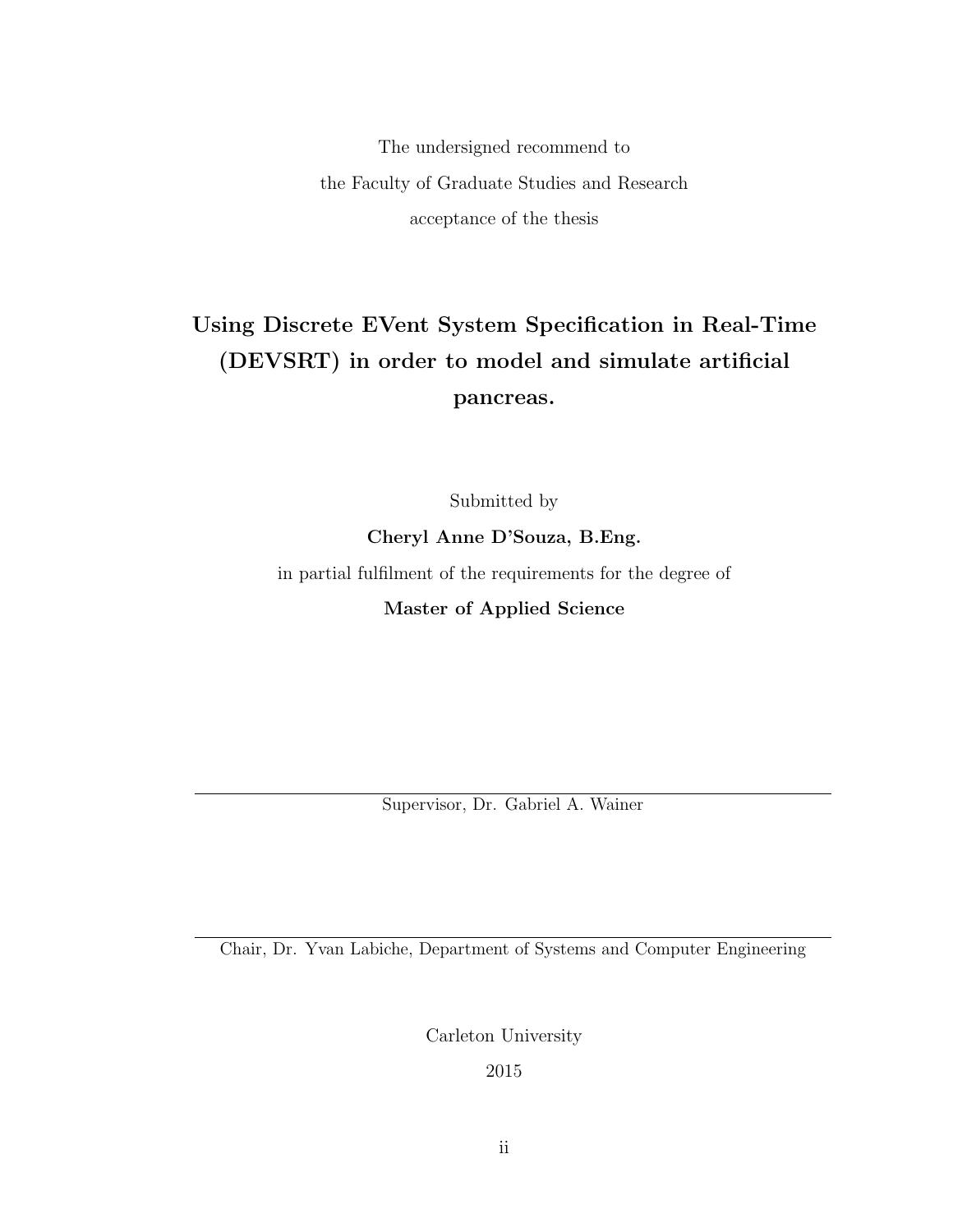## Abstract

One of the key areas that are being paid special attention to is known as red biotechnology (i.e. biotechnology used in the medical field). An example of this is 'The Artificial Pancreas' specifically for diabetes mellitus. The device would be composed of a continuous glucose sensor that senses the user's sugar level, an insulin infusion pump that secretes insulin into the user's body when required; and an algorithm that regulates the insulin based on the glucose levels obtained from the sensor. In the past recent years, there have been significant developments in technology that are very specific to the artificial pancreas. Although these devices show promise of future device developments, it currently faces a lot of error and criticism. In order to minimize cost and time to build and verify such a complex system, one must first model and simulate the system. This methodology in turn provides risk-free testing environments and can also be tested with different scenarios.

This thesis will focus on modelling and simulating the artificial pancreas using Discrete EVent System Specification in Real-Time (DEVSRT).This is accomplished by simulating both a meal model and a control algorithm to control the insulin pump based of the data provided by the continuous glucose monitor. The meal model simulation will validate the control algorithm model. The results indicate that the meal model was successfully modelled and validated via comparison to literature. While the control algorithm implemented is not effective when large meals are ingested.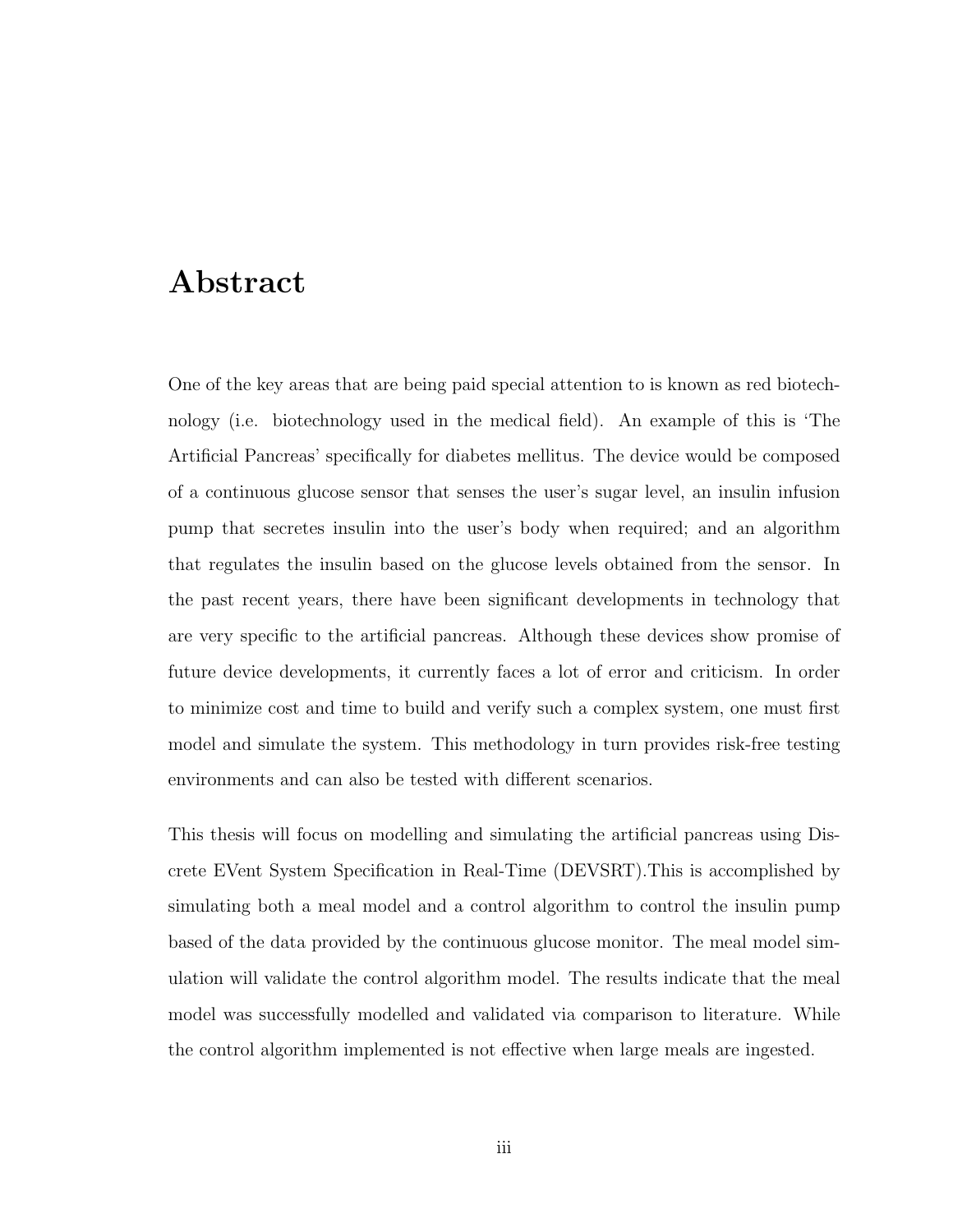*To my mother, Colette D'Souza, who is my rock and source of encouragement. If I have accomplished anything today it is because of you.*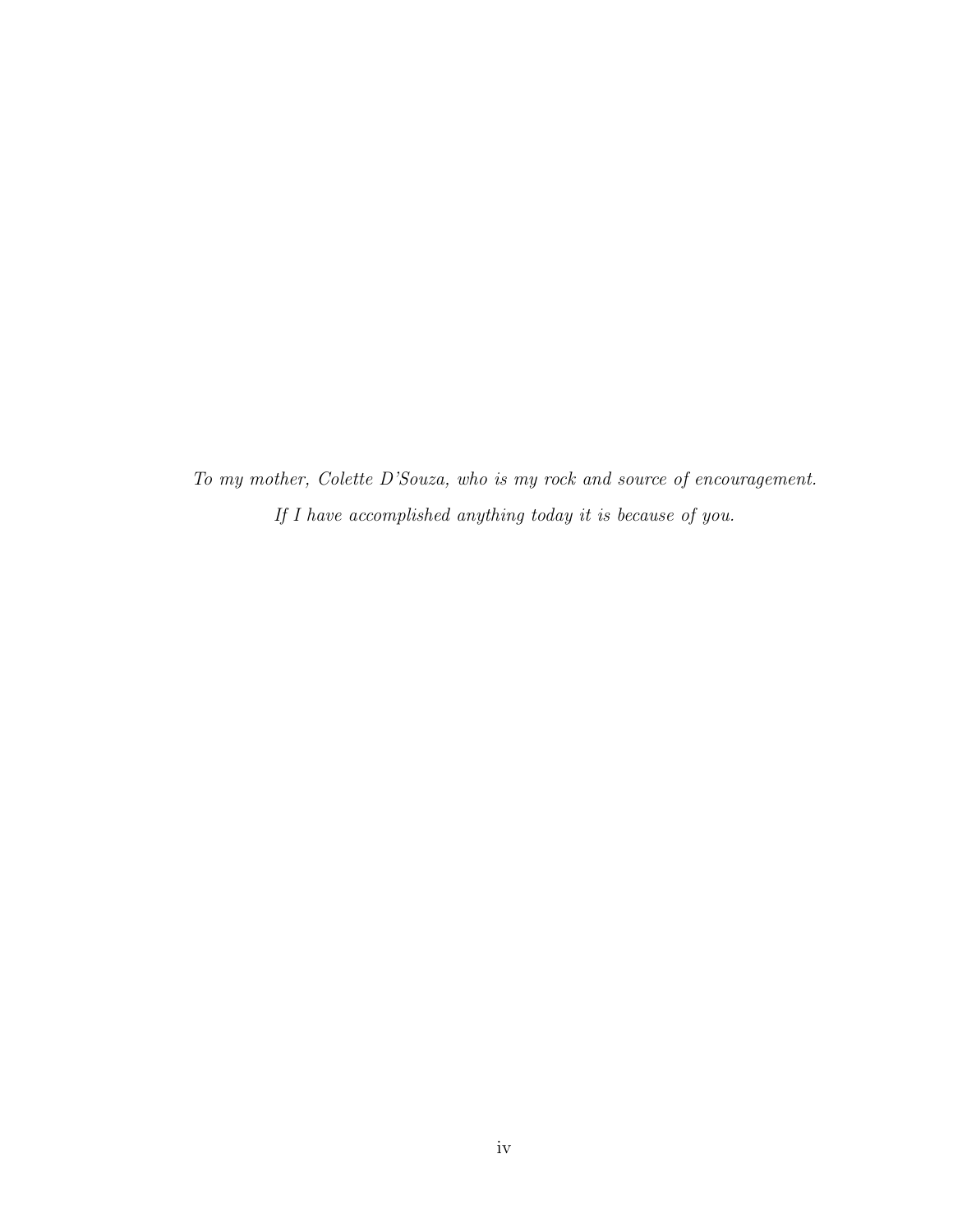# Acknowledgments

There are a number of people without whose help this thesis might have not been written and to whom I am greatly indebted.

First and foremost, I thank my thesis supervisor, Dr. Gabriel Wainer, for his support; guidance; and, encouragement throughout these past couple of years. It has been both a privilege and pleasure to work under your supervision.

I would also like to thank the team at AutoDesk, especially Azam Khan, Rhys Goldstein and Simon Breslav, whose support has enabled me to reach my ultimate goal. I would also like to express my appreciation to Mohammad Moallemi, Misagh Tavanpour, Darren Russ, Khi KongChiv and the technical staff of the Department of Systems and Computer Engineering for all the technical help and support.

I owe my deepest gratitude to my family. I attribute my success to their endless love, support and patience. My parents, Colette and William, who have been a constant source of encouragement and inspiration in my life. My brothers, Daryl and Nigel, for always actively supporting me in all my endeavours.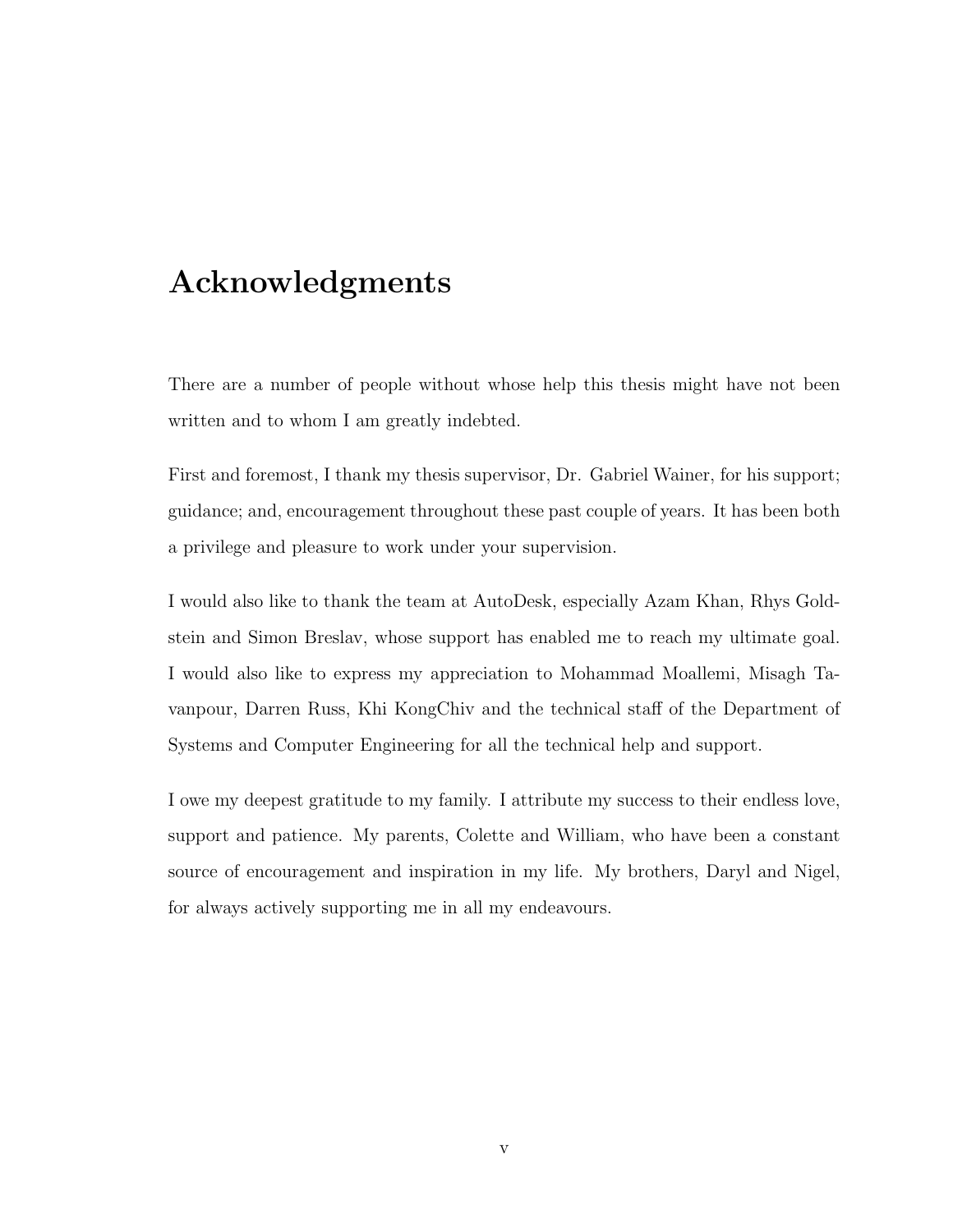# Table of Contents

| Abstract       |     |                          |                                             | iii            |
|----------------|-----|--------------------------|---------------------------------------------|----------------|
|                |     | <b>Acknowledgments</b>   |                                             | V              |
|                |     | <b>Table of Contents</b> |                                             | vi             |
|                |     | List of Tables           |                                             | ix             |
|                |     | List of Figures          |                                             | x              |
|                |     | List of Acronyms         |                                             | xii            |
| $\mathbf{1}$   |     | Introduction             |                                             | $\mathbf{1}$   |
|                | 1.1 |                          |                                             | $\overline{2}$ |
|                | 1.2 |                          | Thesis Goals                                | $\overline{4}$ |
|                | 1.3 |                          |                                             | $\overline{5}$ |
| $\overline{2}$ |     |                          | Review of the State of the Art              | 6              |
|                | 2.1 |                          |                                             | 6              |
|                |     | 2.1.1                    | Simulation of Biological Systems            | $\overline{7}$ |
|                |     | 2.1.2                    | Discrete EVent System Specification (DEVS)  | 9              |
|                |     | 2.1.3                    | DEVS-Based Simulation of Biological Systems | 14             |
|                |     | 2.1.4                    | Biological Simulation Algorithm Integration | 17             |
|                |     | 2.1.5                    | Dynamic Simulation of Chemicals             | 17             |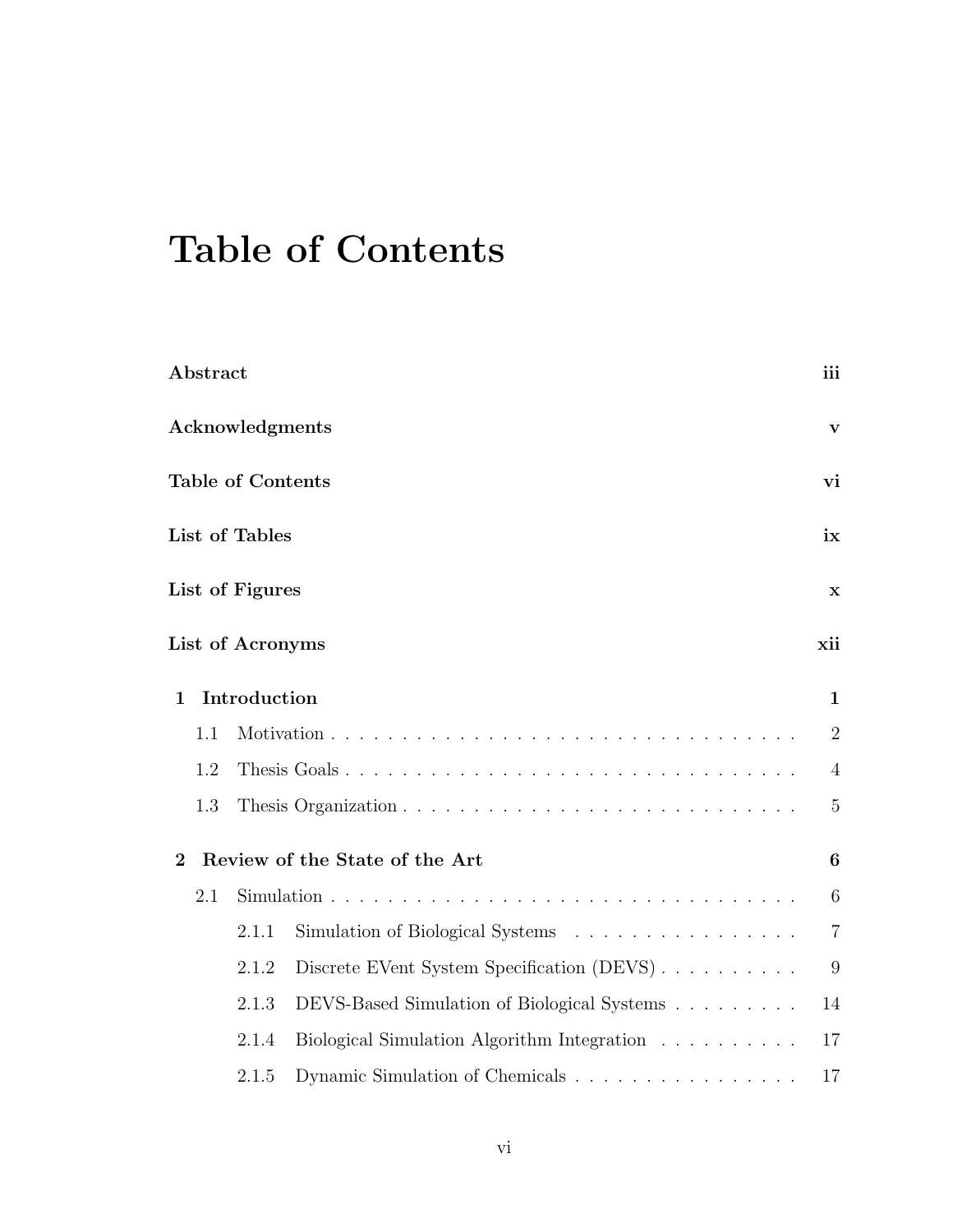|          |     | 2.1.6               |                                                                        | 18 |
|----------|-----|---------------------|------------------------------------------------------------------------|----|
|          |     | 2.1.7               | Dynamic Simulation of Organs                                           | 20 |
|          | 2.2 |                     |                                                                        | 20 |
|          | 2.3 |                     |                                                                        | 24 |
|          |     | 2.3.1               |                                                                        | 24 |
|          |     |                     | Empirical Models<br>2.3.1.1                                            | 27 |
|          |     |                     | Semi-Empirical Models<br>2.3.1.2                                       | 30 |
|          |     |                     | 2.3.1.3                                                                | 36 |
|          |     | 2.3.2               | Control Algorithm Devices (CAD)                                        | 38 |
|          | 2.4 |                     |                                                                        | 44 |
| 3        |     | <b>Model Design</b> |                                                                        | 45 |
|          | 3.1 |                     |                                                                        | 45 |
|          |     | 3.1.1               |                                                                        | 47 |
|          |     | 3.1.2               |                                                                        | 51 |
|          |     | 3.1.3               |                                                                        | 52 |
|          |     | 3.1.4               | 53                                                                     |    |
|          |     | 3.1.5               |                                                                        | 55 |
|          | 3.2 |                     |                                                                        | 60 |
|          |     | 3.2.1               |                                                                        | 60 |
|          |     |                     | The glucose absorption $\ldots \ldots \ldots \ldots \ldots$<br>3.2.1.1 | 61 |
|          |     |                     | 3.2.1.2<br>The insulin absorption                                      | 61 |
|          |     |                     | 3.2.1.3                                                                | 62 |
| 4        |     |                     | <b>Simulation Results and Discussion</b>                               | 69 |
| $\bf{5}$ |     | Conclusion          |                                                                        | 79 |
|          | 5.1 |                     |                                                                        | 80 |
|          |     |                     |                                                                        |    |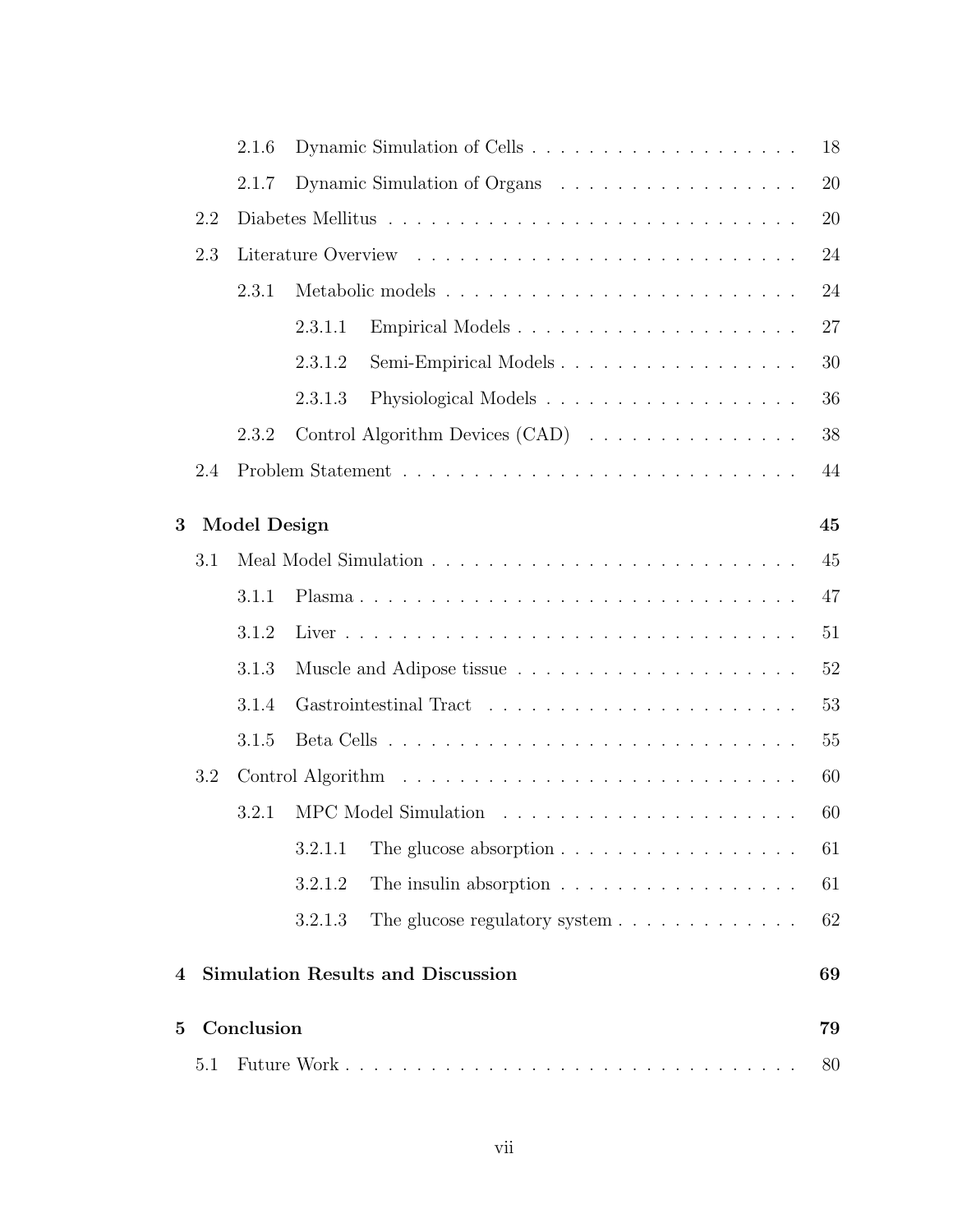|  | <b>Annex A Diabetes Mellitus</b>                                   | 93 |
|--|--------------------------------------------------------------------|----|
|  |                                                                    |    |
|  |                                                                    |    |
|  |                                                                    |    |
|  |                                                                    |    |
|  |                                                                    |    |
|  |                                                                    |    |
|  | A.4 Current techniques available to monitor and treat diabetes 100 |    |
|  |                                                                    |    |
|  |                                                                    |    |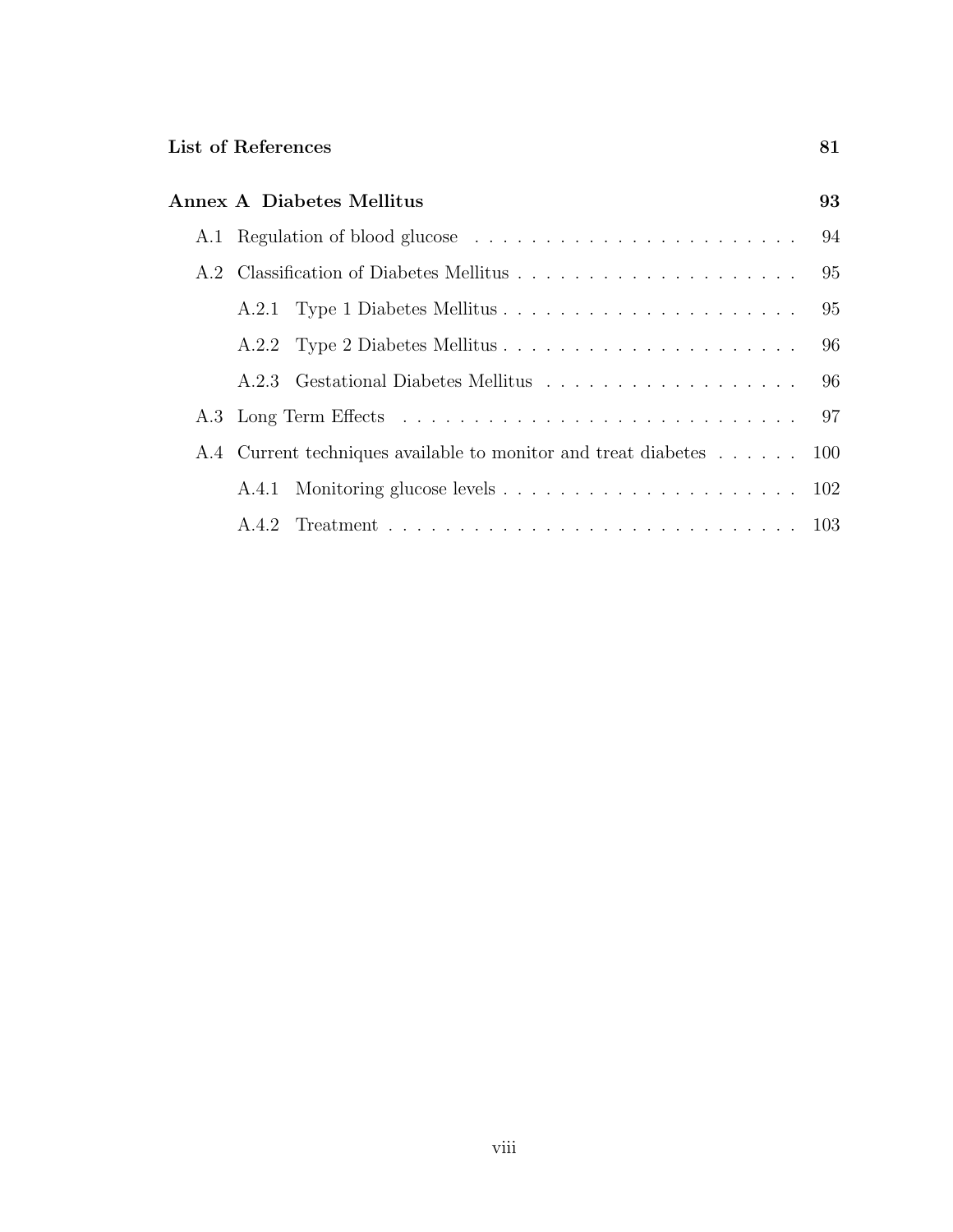# List of Tables

| Table 1 Parameters used for the mixed meal model $\ldots \ldots \ldots \ldots$ 56          |  |
|--------------------------------------------------------------------------------------------|--|
|                                                                                            |  |
| Table A1 Significance of the results of blood tests used to diagnose diabetes              |  |
|                                                                                            |  |
| Table A2 Major insulin types and their effective times [40]. $\dots \dots \dots \dots$ 104 |  |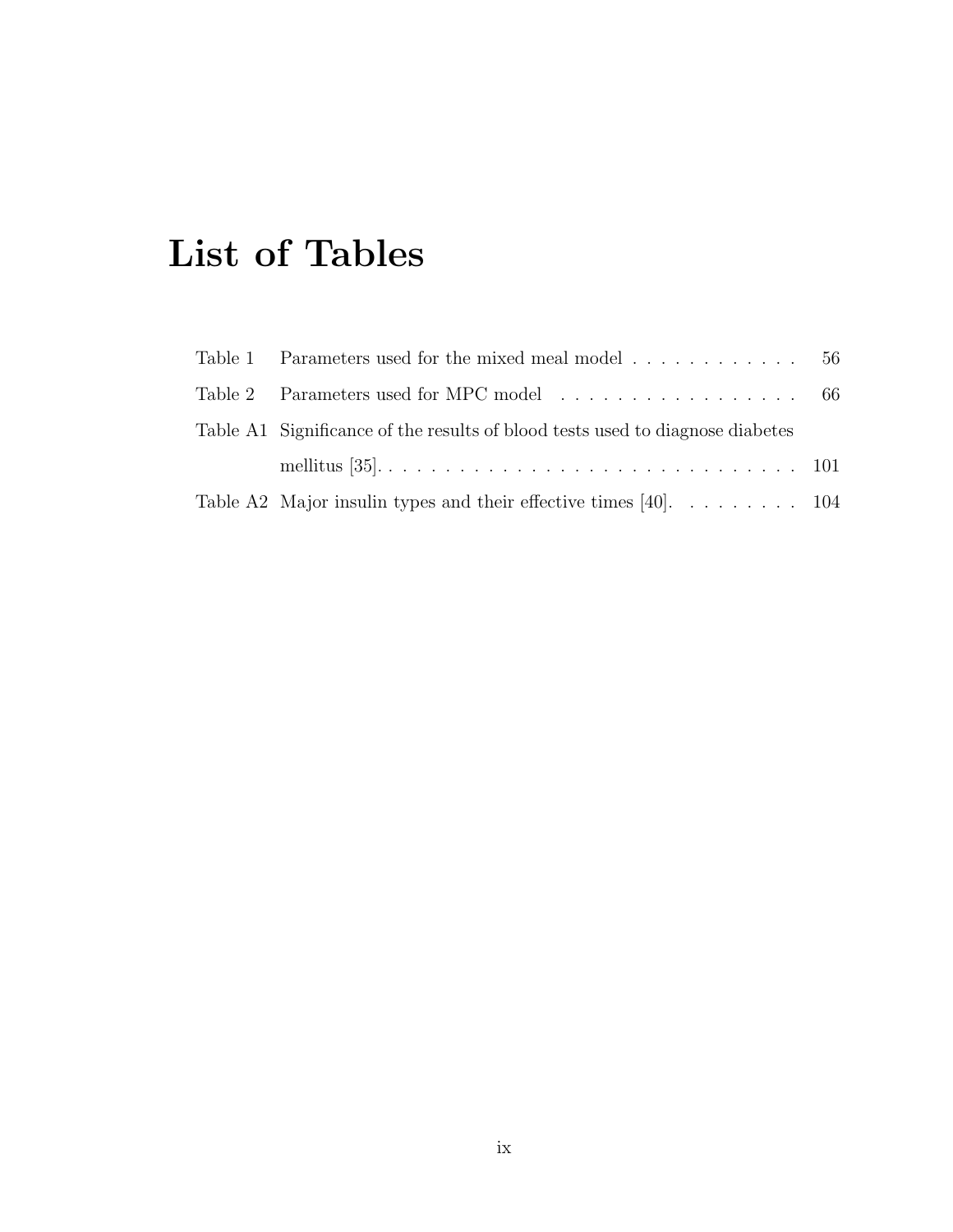# List of Figures

| Figure 1                                                                      | A closed-loop artificial pancreas model: invasive subcutaneous            |              |
|-------------------------------------------------------------------------------|---------------------------------------------------------------------------|--------------|
|                                                                               | Continuous Glucose Sensor (i.e. CGM); a Control Algorithm (i.e.           |              |
|                                                                               | CAD); and, an insulin pump (adapted from [4]). $\dots \dots \dots$        | $\mathbf{3}$ |
| Illustration of a hypothetical, hierarchical model a meal system.<br>Figure 2 |                                                                           | 9            |
| Figure 3                                                                      | A snapshot of a Cell-DEVS simulation depicting the interaction of         |              |
|                                                                               | vesicles and synapsins within a nerve terminal. The above snap-           |              |
|                                                                               | shot shows the formation of clusters of vesicles tied by synapsins.       | 14           |
| Figure 4                                                                      | A snapshot of a Cell-DEVS simulation depicting a single bolus             |              |
|                                                                               | of dye that is injected into the artery initialised with uniform          |              |
|                                                                               | velocity to detect the narrowing or blockage of arteries. From the        |              |
|                                                                               | left: Simulation of a control test blockage $(0\%)$ , medium blockage     |              |
|                                                                               | $(35\%)$ , major blockage $(52\%)$ and late stage blockage $(70\%)$ [22]. | 19           |
| Figure 5                                                                      | A graphical image comparing the difference between a normal               |              |
|                                                                               | person's body and one that is afflicted with diabetes (adapted            |              |
|                                                                               |                                                                           | 22           |
| Figure 6                                                                      | Block Diagram showing the Artifical Pancreas and Physiological            |              |
|                                                                               | system (adapted from [102]). For more details refer to related            |              |
|                                                                               |                                                                           | 46           |
| Figure 7                                                                      | Block Diagram showing the details of MPC (adapted from [102]).            |              |
|                                                                               | For more details refer to related image depicted in Figure 6.             | 47           |
| Figure 8                                                                      |                                                                           | 51           |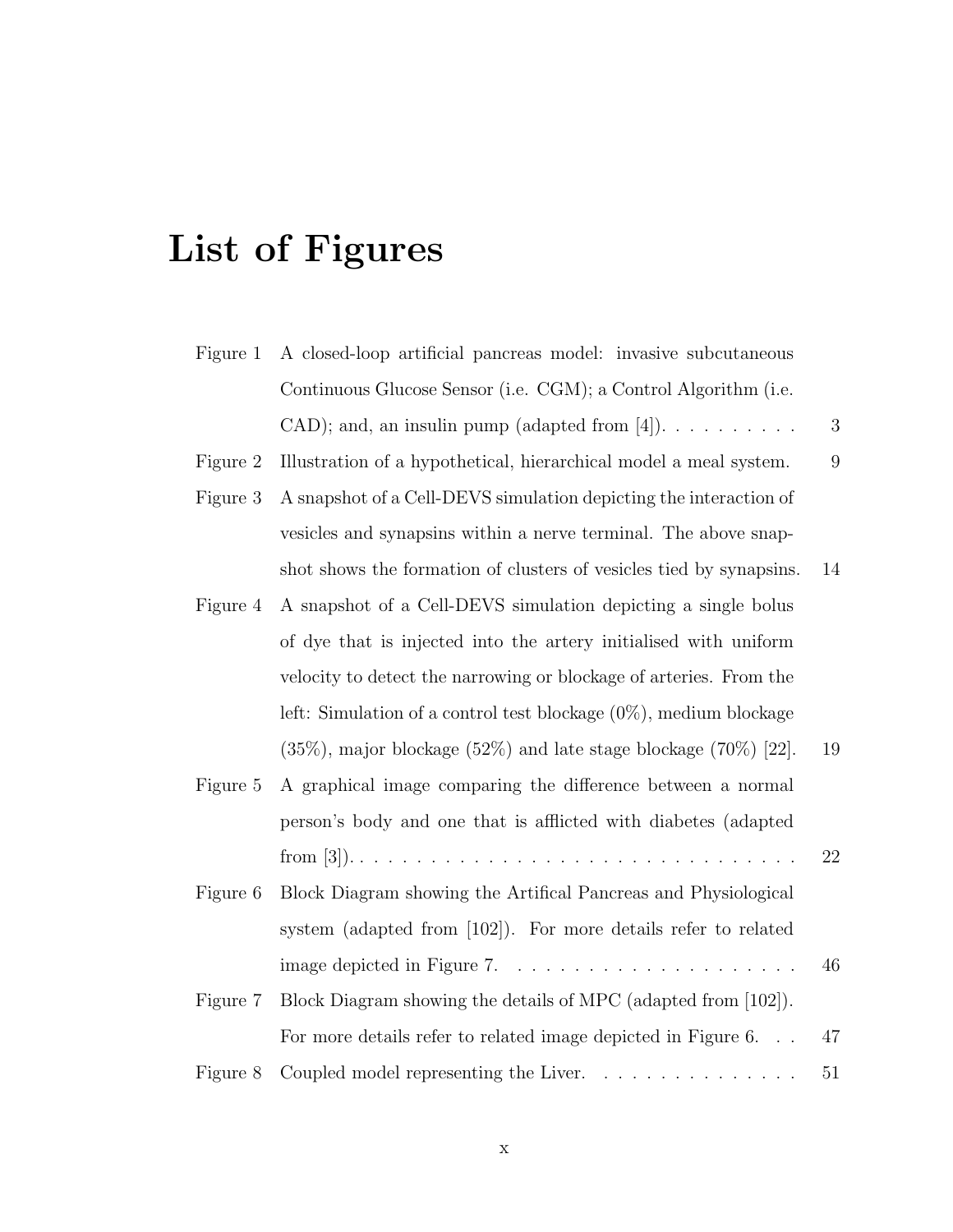| Figure 9 Simulation of plasma glucose level of a non-diabetic patient         |    |
|-------------------------------------------------------------------------------|----|
|                                                                               | 72 |
| Figure 10 Simulation of plasma insulin level of a non-diabetic patient weigh- |    |
|                                                                               | 73 |
| Figure 11 Simulation of Endogenous Glucose Production level of a non-         |    |
| diabetic patient weighing $78.0 \text{ kg}$ graphed in excel                  | 74 |
| Figure 12 Simulation of Endogenous Glucose Rate Of Appearance of a non-       |    |
| diabetic patient weighing $78.0 \text{ kg}$ graphed in excel                  | 75 |
| Figure 13 Simulation of insulin dependent Glucose Utilization of a non-       |    |
| diabetic patient weighing 78.0 kg graphed in excel $\ldots \ldots$            | 76 |
| Figure 14 Simulation of Insulin secreted by the liver of a non-diabetic pa-   |    |
|                                                                               | 77 |
| Figure 15 Simulation results of MPC based on a linearised model of the        |    |
|                                                                               | 78 |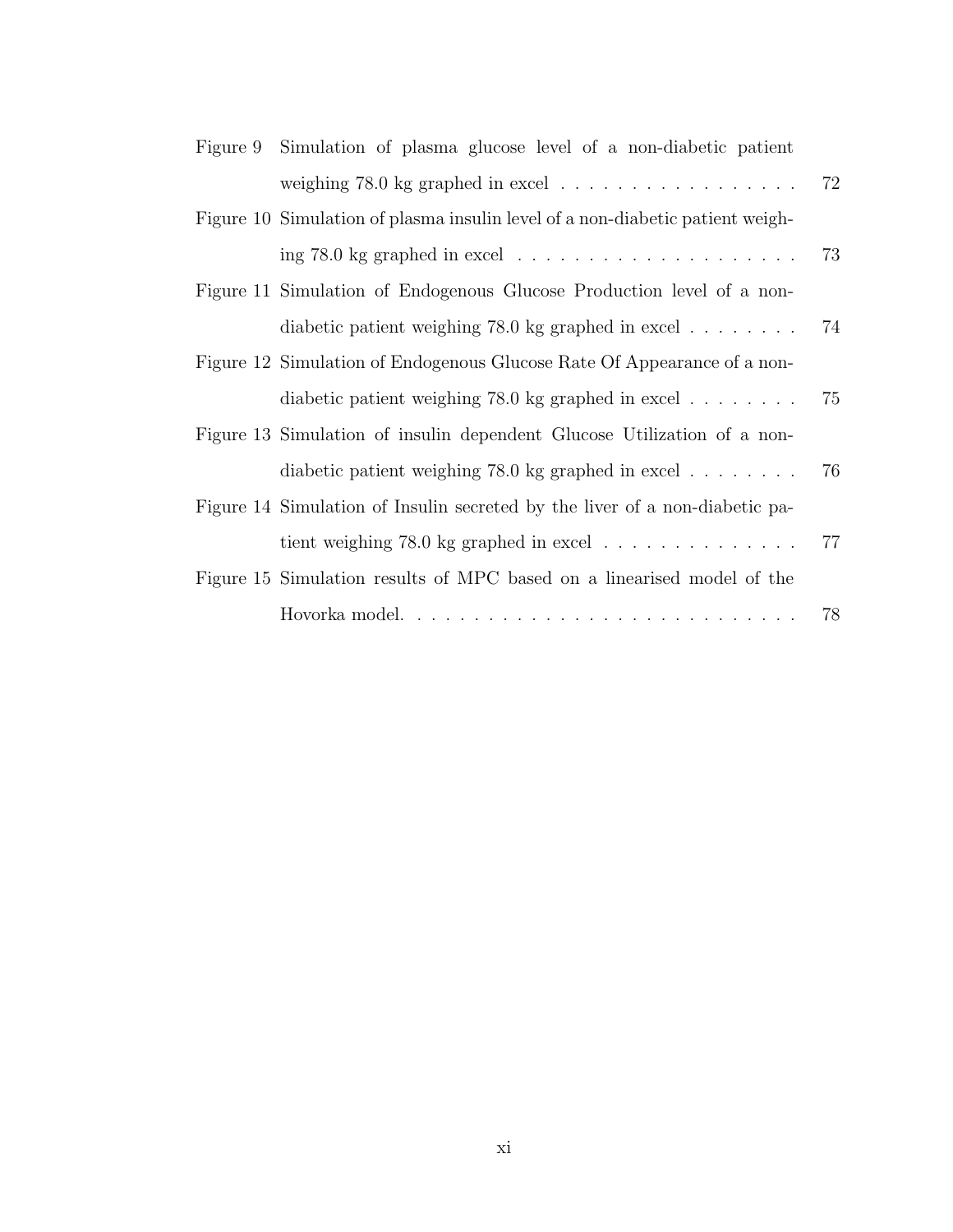# List of Acronyms

| Acronym    | Definition                                    |
|------------|-----------------------------------------------|
| ACF        | Auto-Correlation Function                     |
| AD         | Alzheimer's Disease                           |
| AP         | Artificial Pancreas                           |
| APP        | Artificial Pancreas Project                   |
| ARX        | AutoRegressive Exogenous                      |
| AT         | Adipose Tissue                                |
| <b>ATP</b> | Adenosine triphosphate                        |
| <b>BJ</b>  | Box-Jenkins                                   |
| CAD        | Control Algorithm Device                      |
| <b>CDS</b> | Cellular Dynamic Simulator                    |
| Cell-DEVS  | Cellular Discrete EVent System Specifications |
| <b>CFD</b> | Computational Fluid Dynamics                  |
| CGM        | Continuous Glucose Measurements               |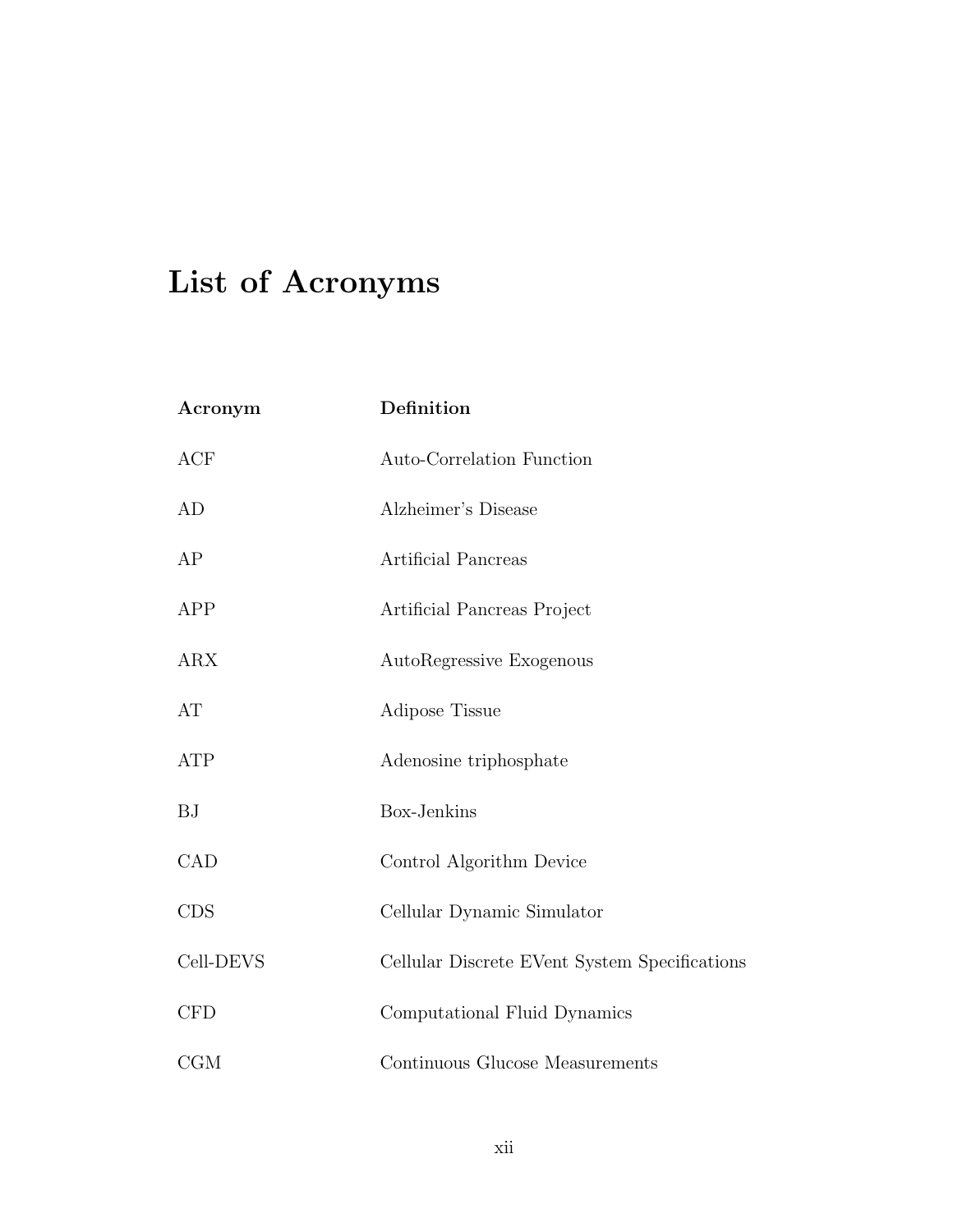| Acronym          | Definition                                        |
|------------------|---------------------------------------------------|
| CHO              | Carbohydrate                                      |
| <b>CSII</b>      | Continuous Subcutaneous Insulin Infusion          |
| D <sub>CCT</sub> | Diabetes Control and Complications Trial          |
| <b>DDE</b>       | Delayed Differential Equation                     |
| <b>DEVS</b>      | Discrete EVent System Specifications              |
| <b>DEVSRT</b>    | Discrete EVent System Specifications in Real-Time |
| DM               | Diabetes Mellitus                                 |
| <b>DYNDEVS</b>   | Dynamic Discrete EVent System Specifications      |
| EGP              | <b>Endogenous Glucose Production</b>              |
| EIC              | External Input Coupling                           |
| ePID             | External Physiological Insulin Delivery system    |
| EOC              | External Output Coupling                          |
| <b>ESRD</b>      | End-Stage Renal Disease                           |
| <b>FDA</b>       | Food and Drug Administration                      |
| <b>FFA</b>       | Free Fatty Acid                                   |
| <b>FPG</b>       | Fasting Plasma Glucose                            |
| <b>GDM</b>       | Gestational Diabetes Mellitus                     |
| <b>HLA</b>       | Human Leukocyte Antigen                           |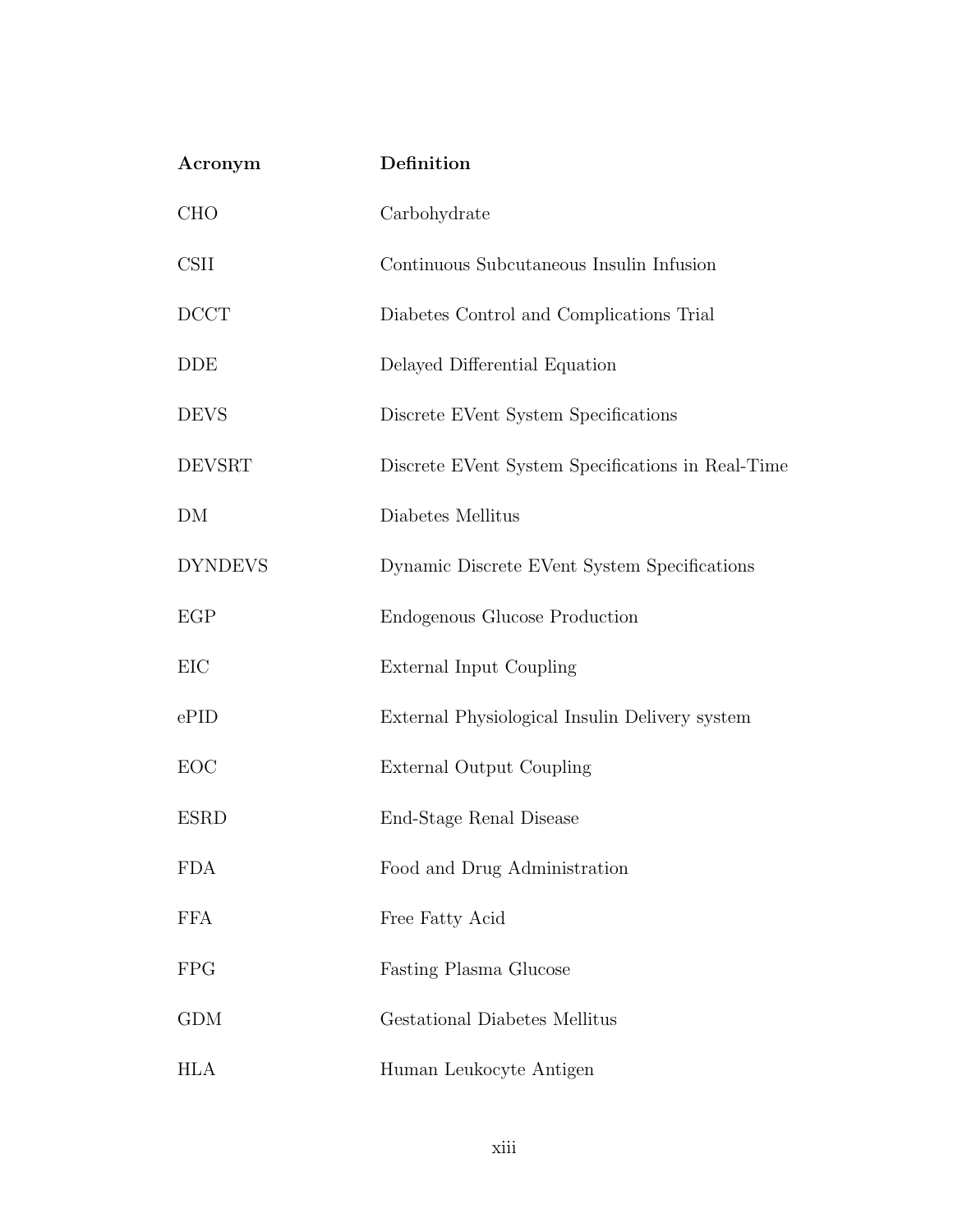| Acronym      | Definition                                      |
|--------------|-------------------------------------------------|
| ICU          | Intensive Care Unit                             |
| <b>IDDM</b>  | Insulin Depended Diabetes Mellitus              |
| <b>IVGTT</b> | Intravenous Glucose Tolerance Test              |
| <b>JDRF</b>  | Juvenile Diabetes Research Foundation           |
| <b>LVN</b>   | Laguerre-Volterra Network                       |
| $ml$ -DEVS   | Muti-Level Discrete EVent System Specifications |
| <b>MNT</b>   | Medical Nutrition Therapy                       |
| <b>MPC</b>   | Model Predictive Controllers                    |
| M&S          | Modelling and Simulation                        |
| <b>NARX</b>  | Nonlinear AutoRegressive with eXogenous input   |
| <b>NIDDM</b> | Non-Insulin Depended Diabetes Mellitus          |
| <b>NN</b>    | Neural Network                                  |
| ODE          | Ordinary Differential Equations                 |
| OGTT         | Oral Glucose Tolerance Test                     |
| $\rho$ -DEVS | Port Discrete EVent System Specifications       |
| <b>PD</b>    | Proportional Derivative                         |
| PID          | Proportional Integral Derivative                |
| <b>PDE</b>   | Partial Differential Equations                  |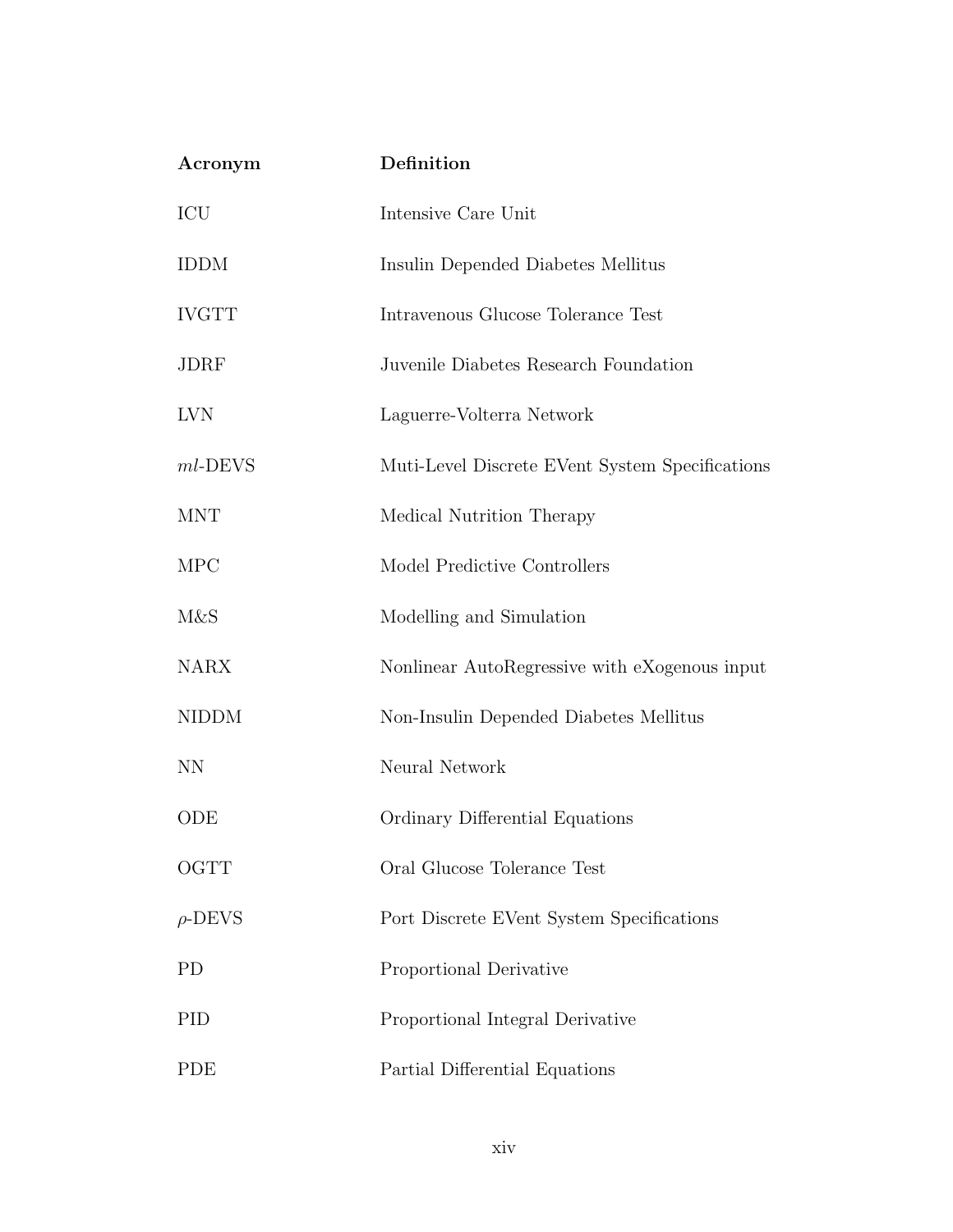| Acronym    | Definition                      |
|------------|---------------------------------|
| Ra         | Rate of Apperance               |
| <b>RBF</b> | Radial Basis Function           |
| RT         | Real-Time                       |
| SMBL       | Systems Biology Markup Language |
| T1DM       | Type 1 Diabetes Mellitus        |
| T2DM       | Type 2 Diabetes Mellitus        |
| <b>TPS</b> | Tethered Particle System        |
| <b>USD</b> | United States Dollar            |
| WHO        | World Health Organization       |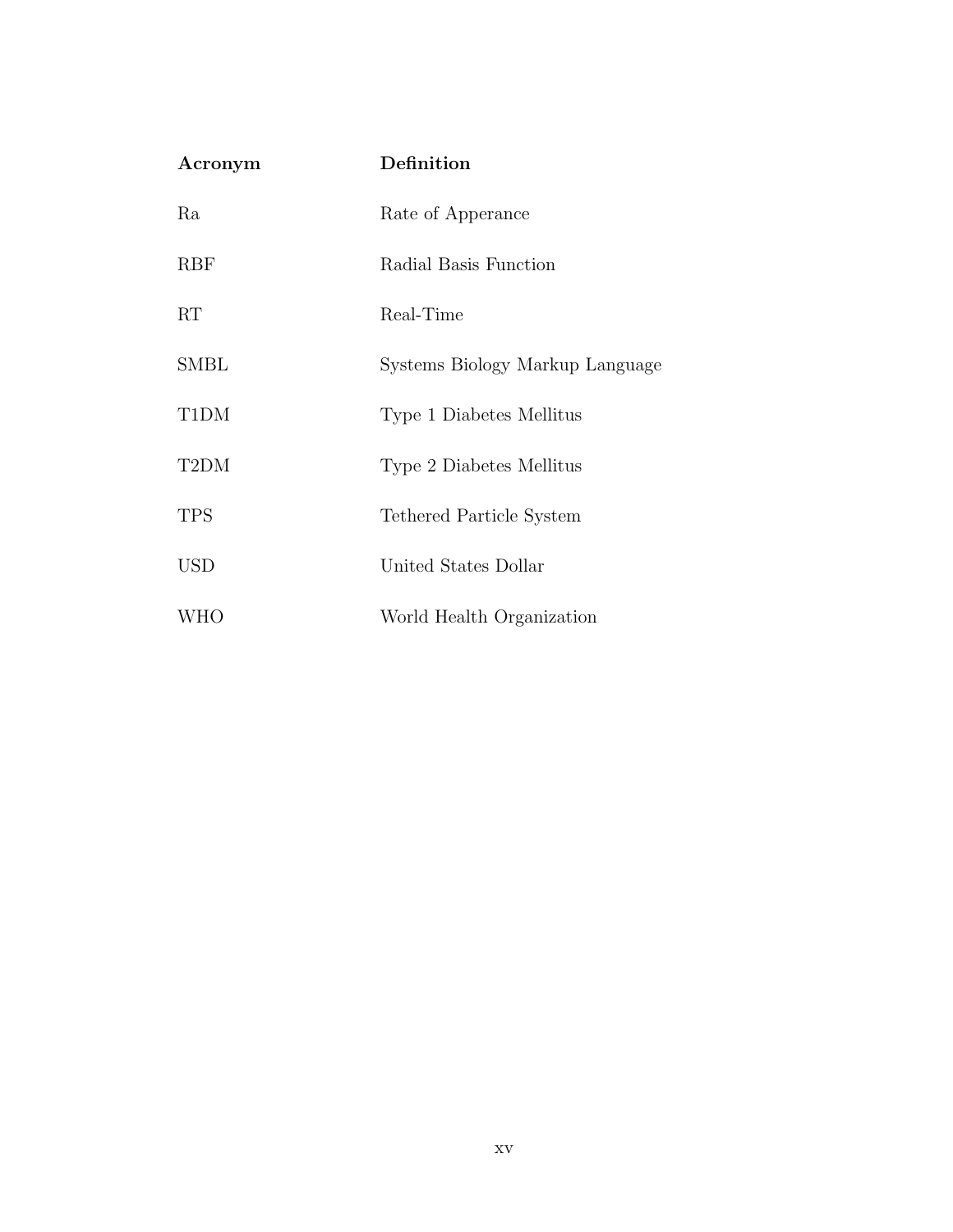## Chapter 1

## Introduction

A control system is a device, or set of devices to manage, command, direct or regulate the behaviour of other device(s) or system(s). By this definition one can easily see how many, if not all, biological systems can be thought of as control systems. However, even though this link has been established for a number of years (dating back to 1865 [1]), it was only in the past recent years that there has been any significant impact in the biological realm.

Biotechnology can be further broken down into four different fields - red, blue, white and green biotechnology. Red biotechnology, which this thesis will focus on, is biotechnology that is used in the medical field, often referred to as biomedical. Blue biotechnology refers to application in aquatics. Whereas white biotechnology refers to industrial application and green biotechnology refers to agriculture and plant usage.

There are two main reasons why red biotechnology is quite different from other areas that utilise control systems:

- It has a greater and more direct impact to human life than any other field; and,
- It is a far less mature and less established field than any of the other fields such chemical, aerospace, electrical, etc.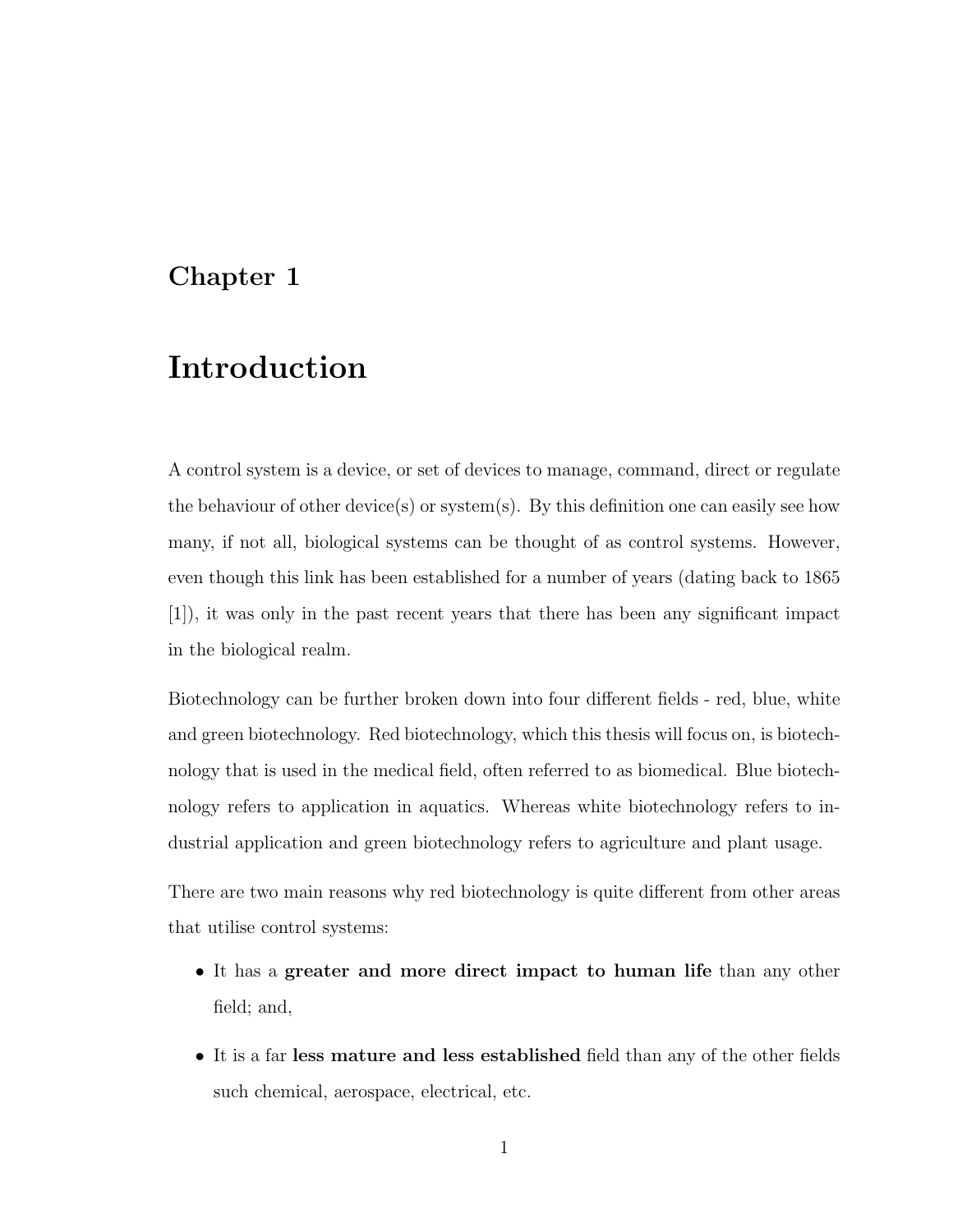Despite these barriers, there has been significant developments in the recent years in the areas of cardiovascular and endocrinology. More specifically it is the development of the artificial pancreas that this thesis focuses on.

Regardless of the application, in order for something to be developed and used especially where human life is concerned, it has to be thoroughly tested and verified. An effective, reliable and cost effective way to develop and test designs of these devices is via Modelling and Simulation (M&S). More specifically computer-based M&S proves to be an effective tool due to its efficient analysis, design, optimisation and verification of systems. Furthermore, the use of M&S in software engineering reduces costs, risks and allows different aspects of the system to be closely examined if necessary.

Formal M&S is a specific branch of M&S that defines models using formal specification tools. There are a number of different formal specifications that are used for various systems. With respect to biomedical devices the most common and commercial specifications include but are not limited to SMBL, Matlab, Mathematica, and Modelica. However, for this thesis a more unconventional modelling formalism was used - Discrete EVent System Specification. DEVS was chosen over the other modelling techniques mainly because it has been time and again proven to be successful and easily used when modelling complex applications. This is mainly due its ability to reuse models, fast prototyping and incremental development of models [2].

### 1.1 Motivation

In the year 2012, it was estimated that approximately 382 million of the adult world population was affected with diabetes mellitus. In addition to this, there are approximately 316 million with impaired glucose tolerance and are at high risk of being diagnosed with diabetes mellitus. This number is said to grow to a estimated 471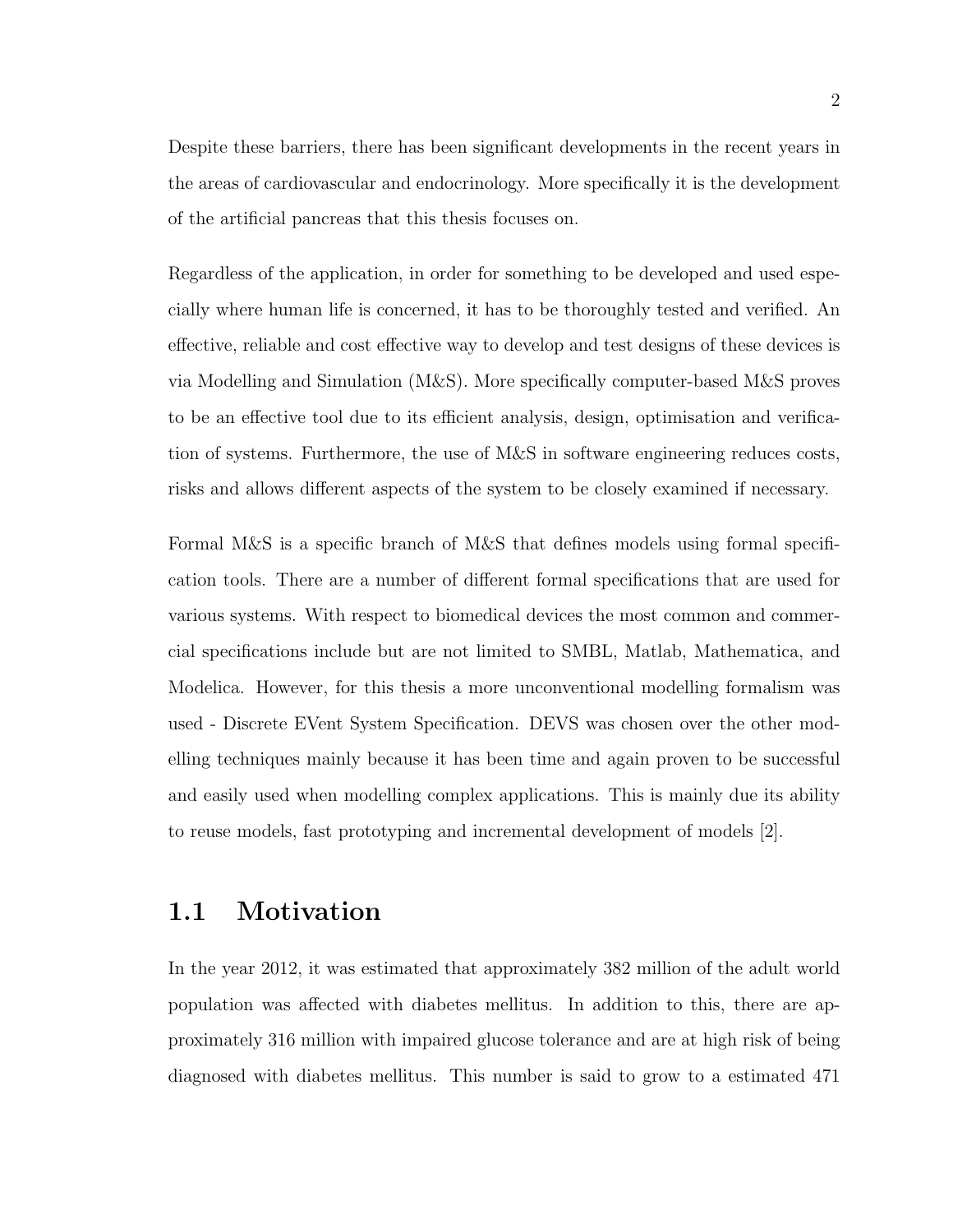million by the year 2035. With these alarming numbers, it is not surprising that many consider this disease to be a global epidemic of the 21st century. Like most epidemics, the burden does not lie solely on those afflicted with the disease. It also affects the community as a whole due to the high premature fatality rate and sky rocketing health care costs, incurred both directly (USD 263 billion) and indirectly (i.e. paid sick leave, restricted activity days, lower productivity at work, premature mortality and permanent disability which amount to 50% of the direct costs associated with the disease) [3].

With the current treatment options available; these epidemic like numbers are not expected to decline anytime in the near future. Thus, the only solution to this is to develop something that would result in a more effective treatment of the disease. Since the disease is caused by a faulty organ in the human body, the trivial solution would be to replace it with something that mimics its functionality - an artificial pancreas - a portable closed loop insulin delivery system.



Figure 1: A closed-loop artificial pancreas model: invasive subcutaneous Continuous Glucose Sensor (i.e. CGM); a Control Algorithm (i.e. CAD); and, an insulin pump (adapted from [4]).

The basics of this closed loop strategy is quite simple and involves three main aspects: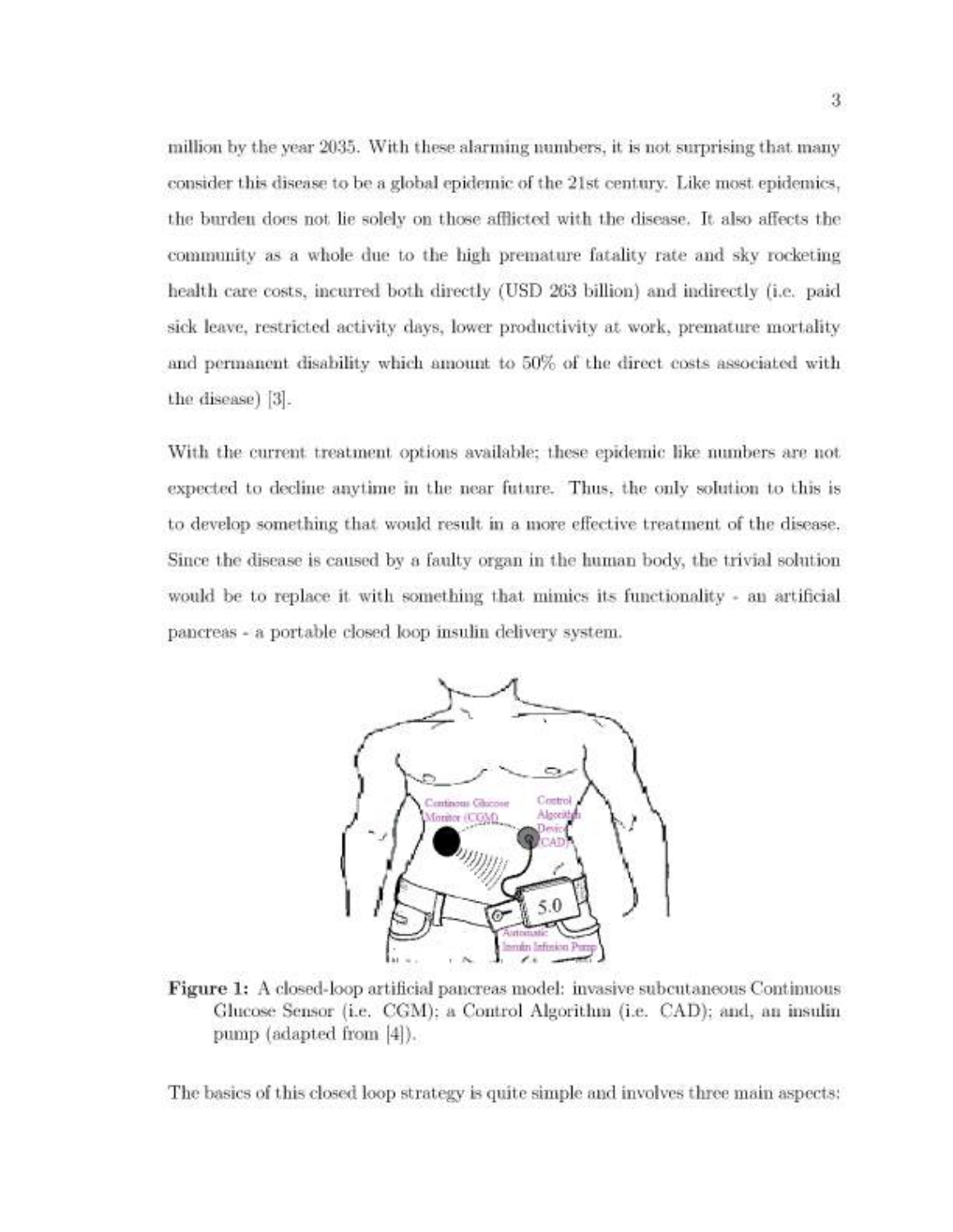a CGM device; a Control Algorithm Device (CAD); and, an insulin pump (see Figure 1) [4]. The CGM is an invasive subcutaneous device that is used to continuously measure the glucose concentrations in a patient's cells. The CAD then receives the readings from the CGM and uses a predefined algorithm to calculate the concentration of insulin that needs to be pumped into the patient's body. It then sends the calculated value to the insulin pump. The insulin pump automatically dispenses the correct dosage of insulin as instructed by the CAD.

In 2006, the Juvenile Diabetes Research Foundation (JDRF) [5] recognised the need for the above mentioned closed loop strategy to be implemented. This provided a way to what is now known as the Artificial Pancreas Project (APP) Research. The launch of this project solved the first problem - i.e. the availability of a subcutaneous glucose sensing device. This device was key because it was not only invasive but it needed to sense and actuate intravenously such that it minimises discomfort to the patient. However, this resulted in a second problem - an added delay within the closed loop circuit that would result in more challenges when considering the development of the control algorithm.

### 1.2 Thesis Goals

As described in section 1.1, currently there isn't a single system that can gracefully act as an artificial pancreas. There are major building blocks that do exist; but, the integral part - the control algorithm device does not yet exist in its entirety. The goal of this thesis is to tackle the problem by developing a meal model simulator and a control algorithm in DEVS. This is achieved by first evaluating the various meal model simulators and control algorithms that have currently been developed for completeness and accuracy. Thus in turn establishing a gold standard for both the meal model simulation and the control algorithm.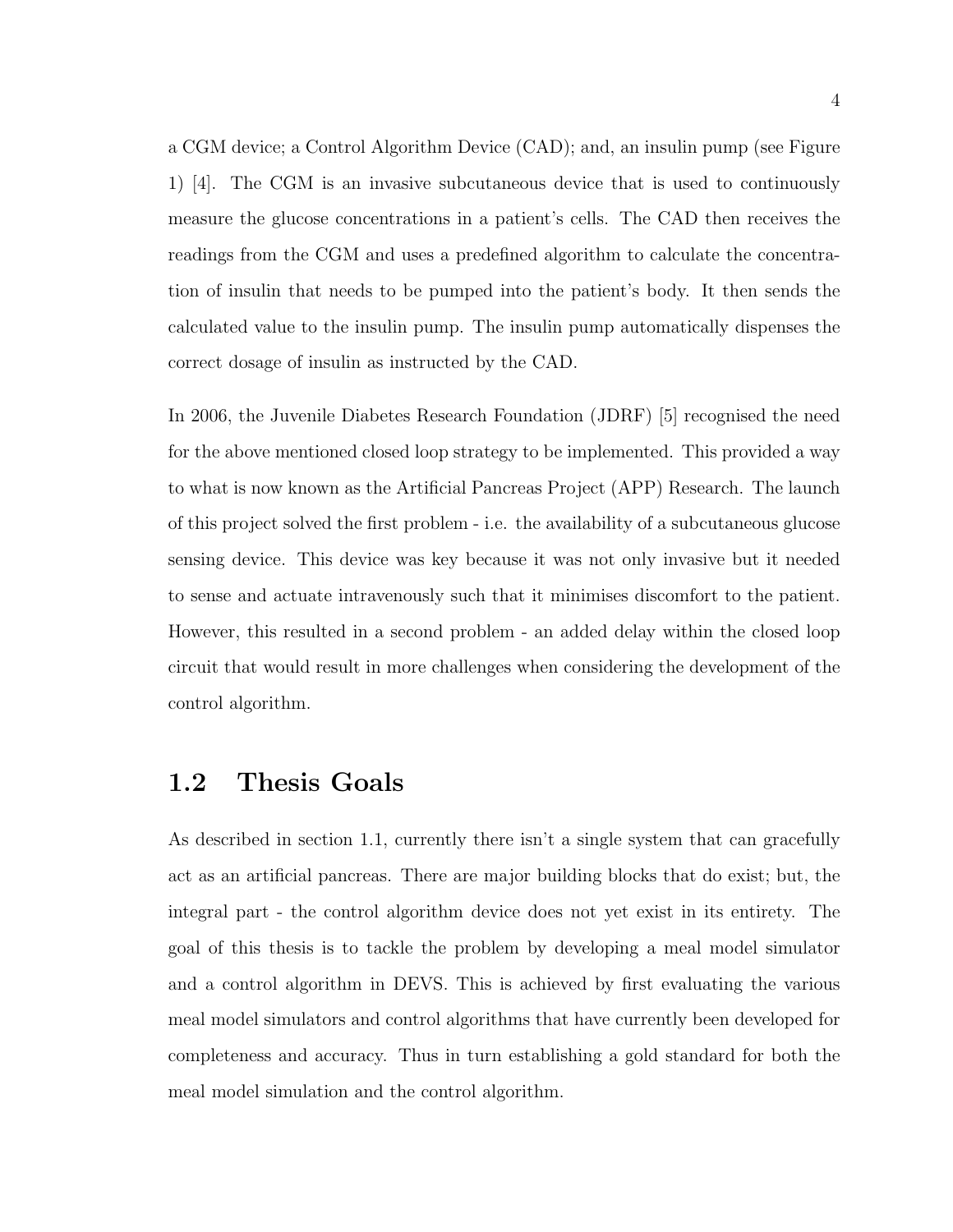The next step would be develop the meal model simulator in a hierarchical format in DEVS and to test it by comparing it to the expected outputs for a given input. It is important to note that a hierarchical structure is crucial to the development of a meal model simulator because one can add or omit certain aspects of the human body as needed. This would then result in validating both complex problems as well as simpler problems. Lastly, this thesis aims to develop a control algorithm that is based in DEVS and test it against the meal model simulator previously built to assess for its effectiveness.

### 1.3 Thesis Organization

The first two chapters provide an introduction to the thesis itself; where, chapter 2 provides insight on previous research conducted including DEVS formalism. In addition, it provides a background on the disorder modelled, Diabetes Mellitus; and, discusses the various models that describe the relationship between glucose and insulin in the human body. It concludes by stating the problem statement of this thesis.

The next chapter discusses how the problem posed in the introductory chapters was tackled. This is accomplished by describing how the model chosen in chapter 2 was implemented into DEVS, followed by description of the simulation results.

The next section of the thesis discusses the project itself and possible future work; including how the work presented in this thesis can be extrapolated to model some other organs using the DEVS formalism. This is done in two chapters where chapter 4 presents the discussion and chapter 5 presents the conclusion and insight into possible future work.

The thesis concludes with an annex that provides in depth insights into the disease itself.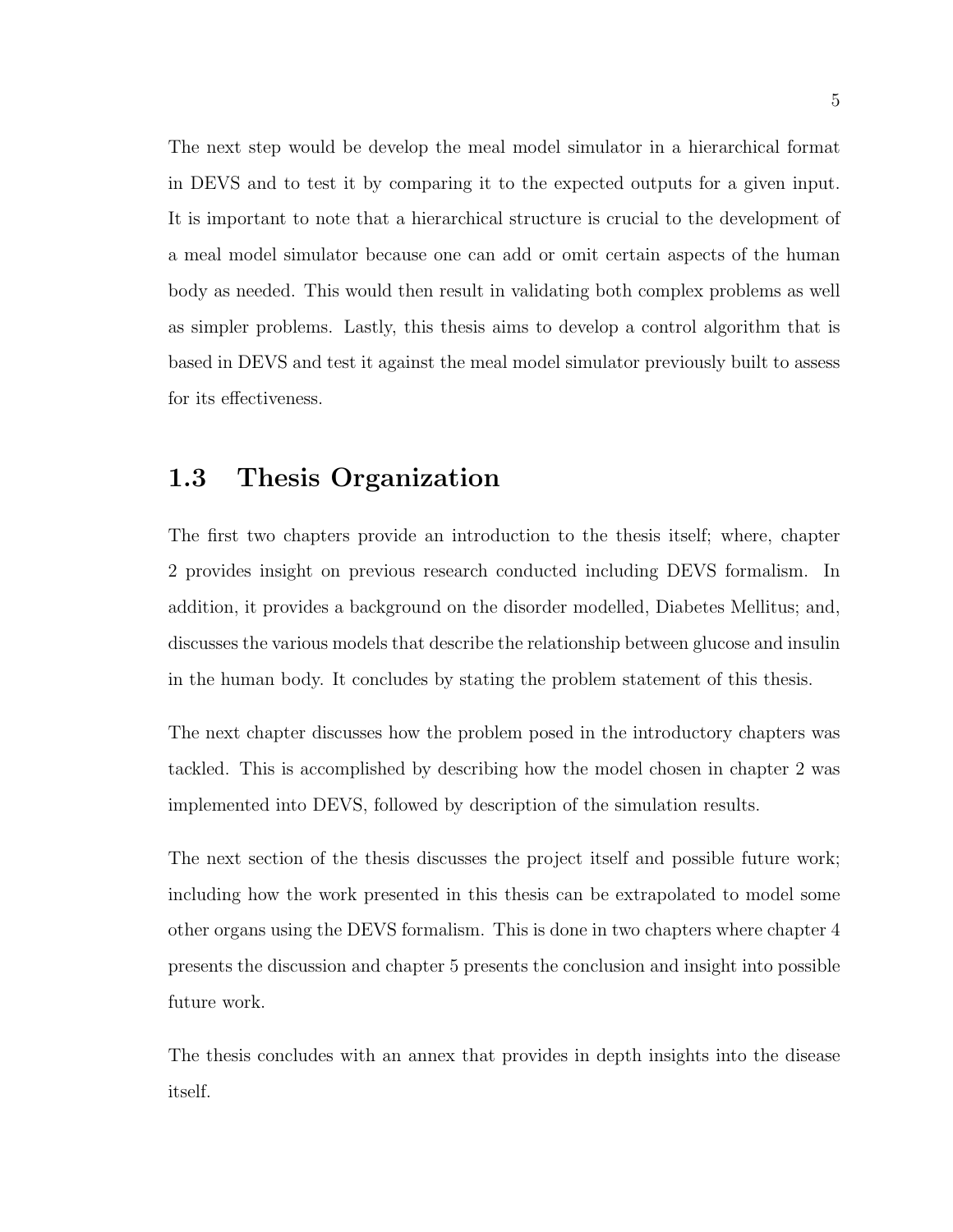## Chapter 2

## Review of the State of the Art

As the title suggests, this chapter reviews the state of the art. It is broken into four different sections. The first serves as an introduction to the simulation side of the thesis. The second serves as an introduction to the disease Diabetes Mellitus. This is followed by a literature overview of the available control algorithms. The chapter concludes by defining the problem statement.

## 2.1 Simulation

This first section which serves as an introduction to the simulation side of the thesis is outlined as follows: Sub-section 2.1.1 provides an introduction to the realm of biological systems from the perspective of simulation. Following which, the system specification used to simulate the biological system of interest will be briefly discussed. The section then moves onto discussing how the two above mentioned sub-sections connect together (sub-section 2.1.1  $\&$  sub-section 2.1.2). Lastly, the section concludes by giving a brief overview of how the algorithms are integrated in previous research.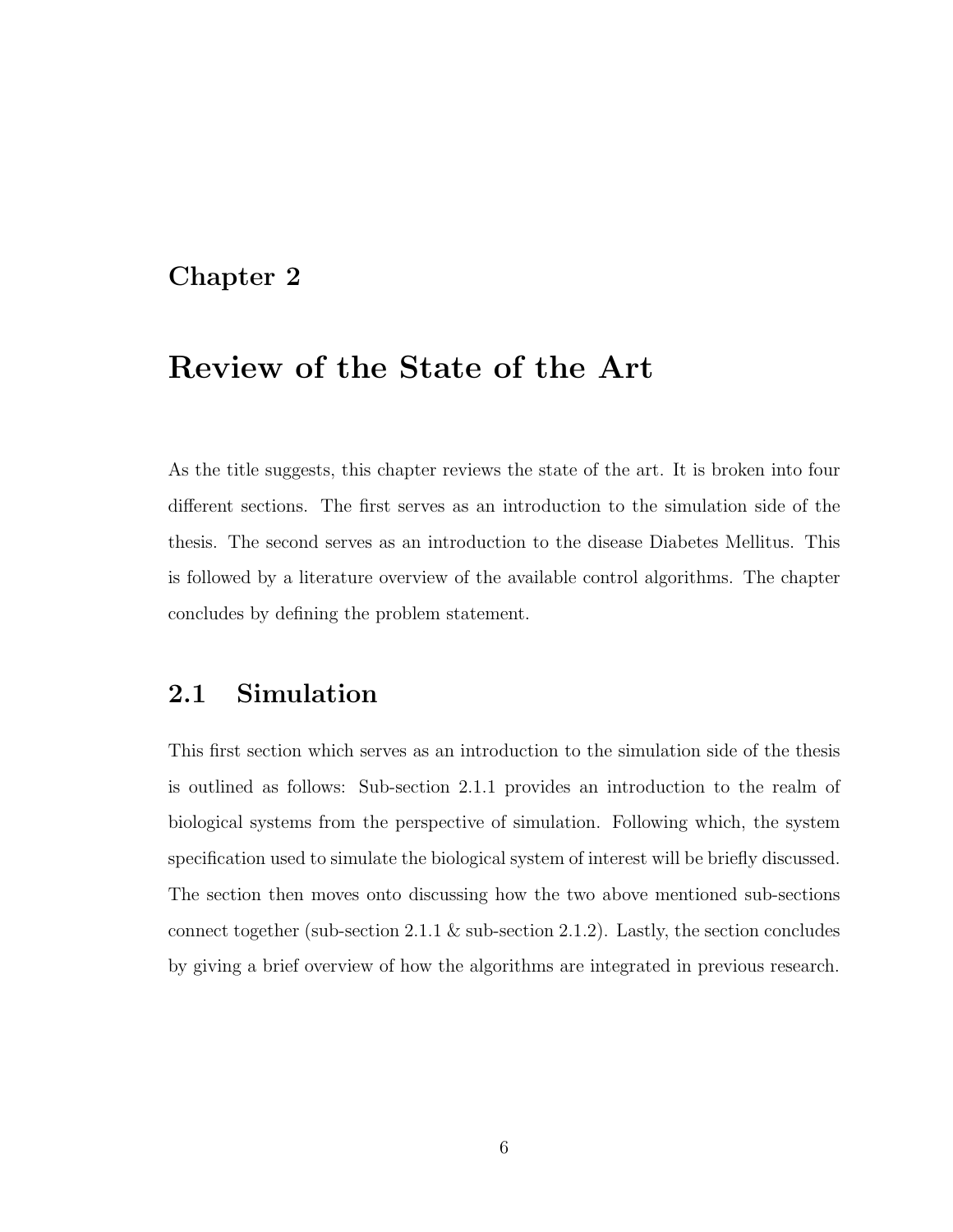#### 2.1.1 Simulation of Biological Systems

Many times, the words model and simulation are interchanged in everyday conversation. However, in the M&S community the term 'model' is referred to the particular aspect of the real-world system that is closely examined. The word 'simulation', is used to describe the process used to imitate the system through a particular model. Additionally, the term 'simulator' refers to a program that is designed for the sole purpose of running simulations. That being said, it should be noted that a model can be described by a number of methods; some of which are informally based and some are formal descriptions widely used. The formal descriptions generally involve a number of techniques including but are not limited to: equation, diagrams and prose [6]. However, when referring to formal description, this document will for the most part only examine mathematical formulas. Similarly, when this document refers to simulating a system, it only includes the design of the formal model and the use of a technology to calculate the outcomes of certain situations based on the formulas described in the model.

Simulating biological systems poses many technical challenges that are often not present in other real systems. This is mainly due to the fact that biological systems are governed by the laws of physics as well as chemistry whose interactions by itself are not well understood and documented [7]. This difficulty mainly has two reasons behind it. First, even the most basic system in the biological realm is very complex to understand due to its many inter-dependencies on other systems. Thus, when medical researchers try to model this complex system it tends to become even more complex due to several limitations including the modelling framework itself. Secondly, in order to simulate something realistically, most biological systems require many complex algorithms to be integrated together failing which, one or more key behaviours of the system would be undefined. For example, with respect to modelling a pancreas, not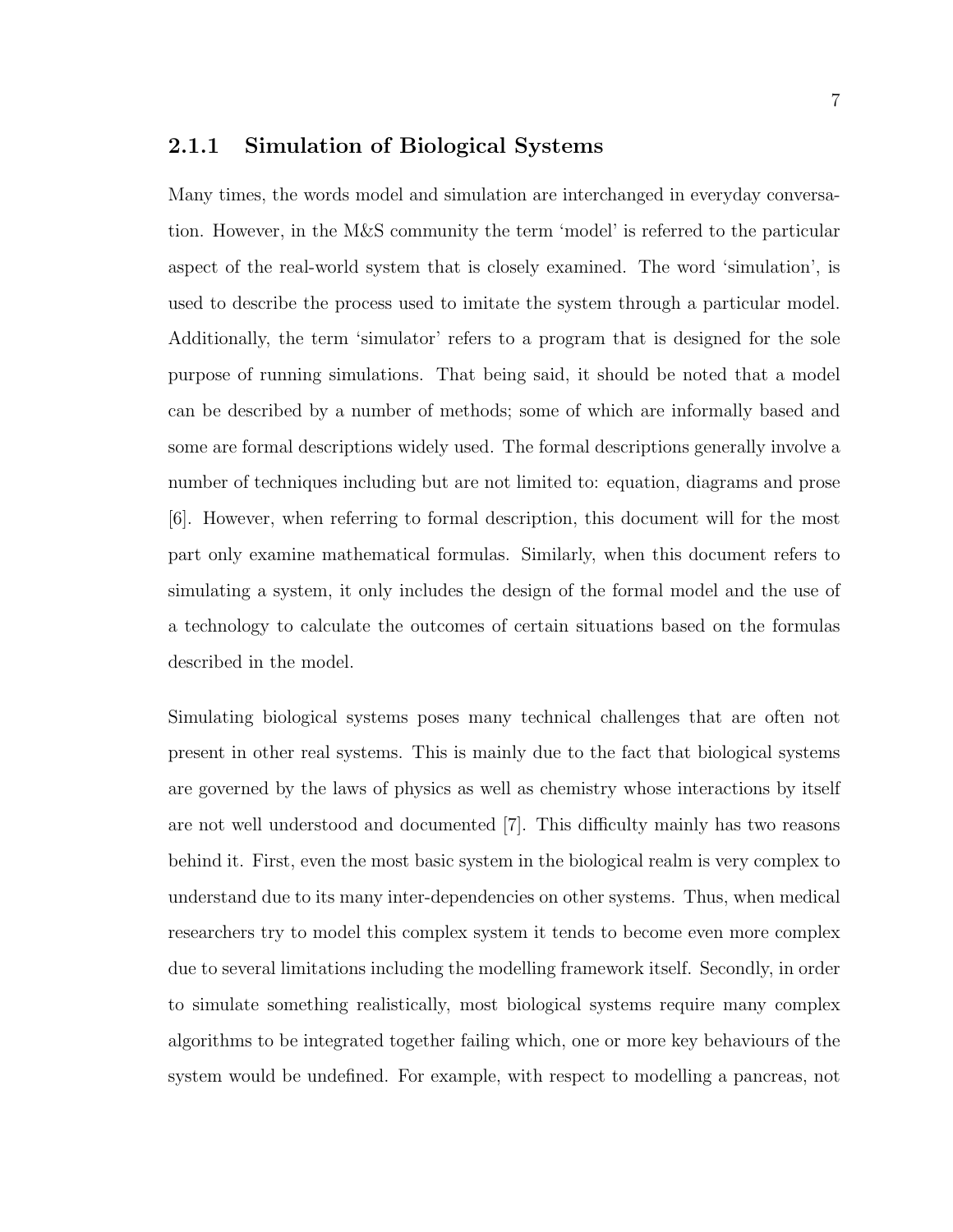only does one have to develop and implement an algorithm for blood sugar regulation, but also for muscle and adipose tissue absorption, enzymes from the liver, etc. This in turn increases the scope of the project immensely.

However, in [8] the authors note that many of these complex large systems can be broken down into smaller subsystems by conceptually modularising the entire system in an analogous manner. Many real systems today have been modelled and simulated by adopting this approach. The Discrete EVent System Specification (DEVS) is one such formalism that allows one to break a model into smaller components with ease [6, 9]. This is mainly done by the brilliance of the DEVS simulation program itself. It allows the user to model any into simpler sub-models. These sub-models can then be further divided into sub-models of its own. This can be done repeatedly as many times as the user wants to create a complex yet fully defined hierarchical structure. There is a small downside to this methodology and that is the fact that extra code must be written to define the hierarchical structure. But, this is a small cost to pay considering that each sub-model must be designed independently and can be reused at any time to aid in other simulations.

An example of a hierarchical model is depicted below in Figure 2. The upper most level of the hierarchical model represents the entire meal system with respect to it's interactions with the entire human body that is relevant to the production of insulin. The nodes in the lower level represent the different components involved. The arrows indicate the direction in which the signals are sent from one component to the next. It should be noted that the figure is just an illustration and by no means represents an entire meal system.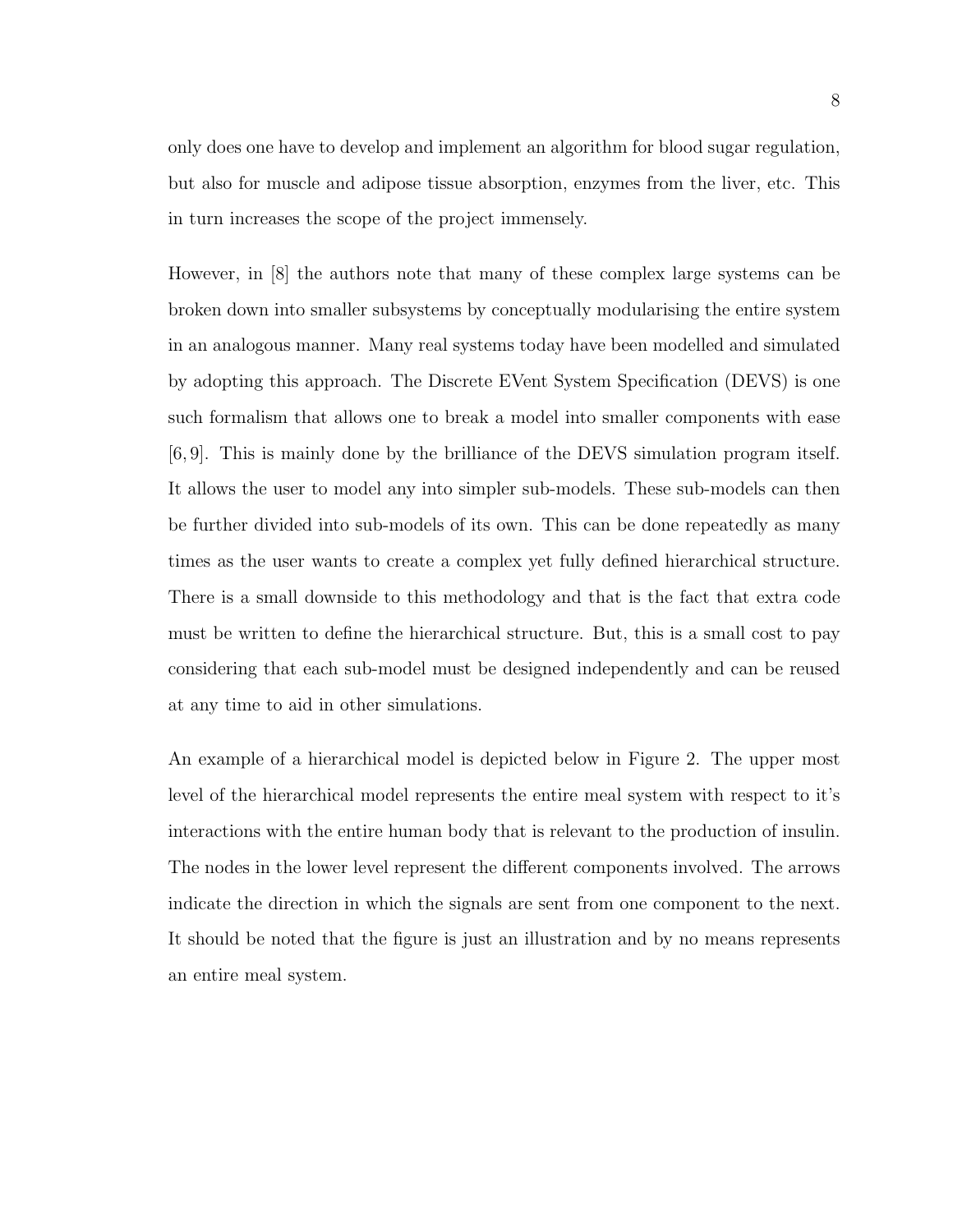

Figure 2: Illustration of a hypothetical, hierarchical model a meal system.

#### 2.1.2 Discrete EVent System Specification (DEVS)

In 1976, Bernard Zeigler invented the Discrete EVent System Specification (DEVS) mainly because he was convinced there was a need for a novel theory in the realm of discrete event simulation. DEVS is a general formalism that defines a number of conventions to formally describe a wide range of systems that vary with time [10]. There are many key distinguishing factors that DEVS formalises. These include but are not limited to the distinction between system and constant states, the design of hierarchical models and the separation between simulators and models. Ever since its first proposal and implementation, DEVS has been used as a basis for many other variant formalisms that are widely used today.

It should be noted that while many of the real world systems change continuously with time, the states in a discrete event simulation changes only at discrete times. However, DEVS compensates for this disadvantage by introducing a 'system state' - a state that represents the real world system and distinct from the 'constant state' that is handled by the computer. The system state is comprised of two main components: the constant state and the time elapsed since the previous event. Unlike the constant state, the system state is continuously changing because the elapsed time is not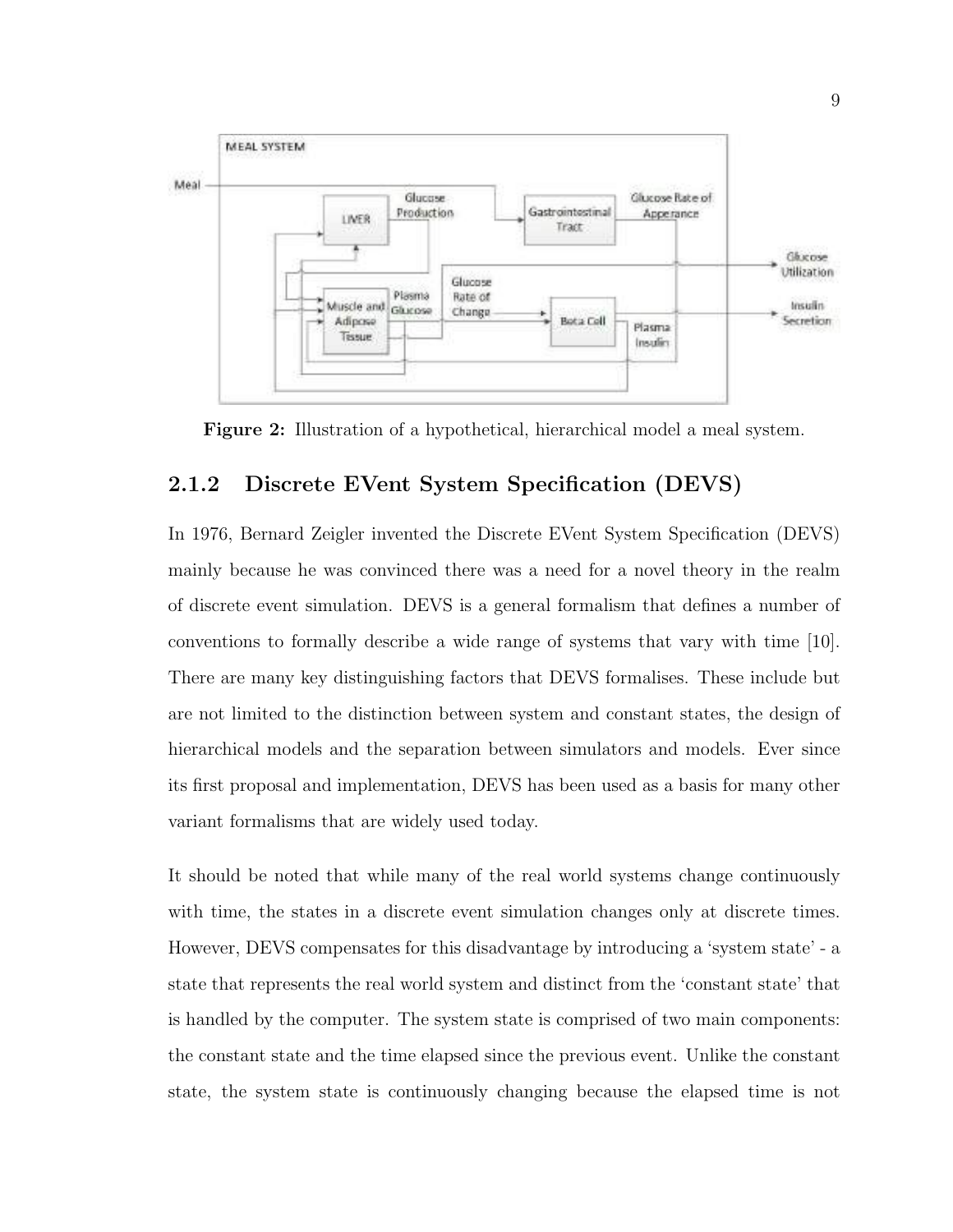constant. The DEVS transition function then calculates the new constant states based on the current system state [11]. For the purposes of this document, the term 'constant state' will henceforth be referred to as 'state'.

In section 2.1.1 it was stated that simply put, a model is a description of a system. More specifically, a DEVS model is a formalised description of a system that is driven with a set of mathematical functions. It was also stated that DEVS uses a hierarchical structure to build a model. The smallest component of this structure is called an 'atomic model' and is defined:

$$
\langle X, Y, S, \delta_{ext}, \delta_{int}, \lambda, ta \rangle \tag{1}
$$

Where:

X refers to the input values of the DEVS atomic model;

Y refers to the output values of the DEVS atomic model;

S refers to the states associated by the DEVS atomic model;

 $\delta_{ext}$  refers to the external transition function;

 $\delta_{int}$  refers to the internal transition function;

 $\lambda$  refers to the output function; and,

ta refers to the time advance function.

One of the advantages of using DEVS is that although formally one has to define  $\delta_{ext}, \delta_{int}, \lambda$ ; and, ta; they do not need to need to worry about explicitly calling them. This is because the fore mentioned functions are handled by the simulator itself (Note: the simulator and the model itself are separate). The first three parameters on the other hand need to be defined and explicitly called by the model. This leads into another advantage of DEVS, which is, that the simulator itself is not model specific. Thus, any well-defined DEVS model, regardless of what the model represents can be simulated with ease [2].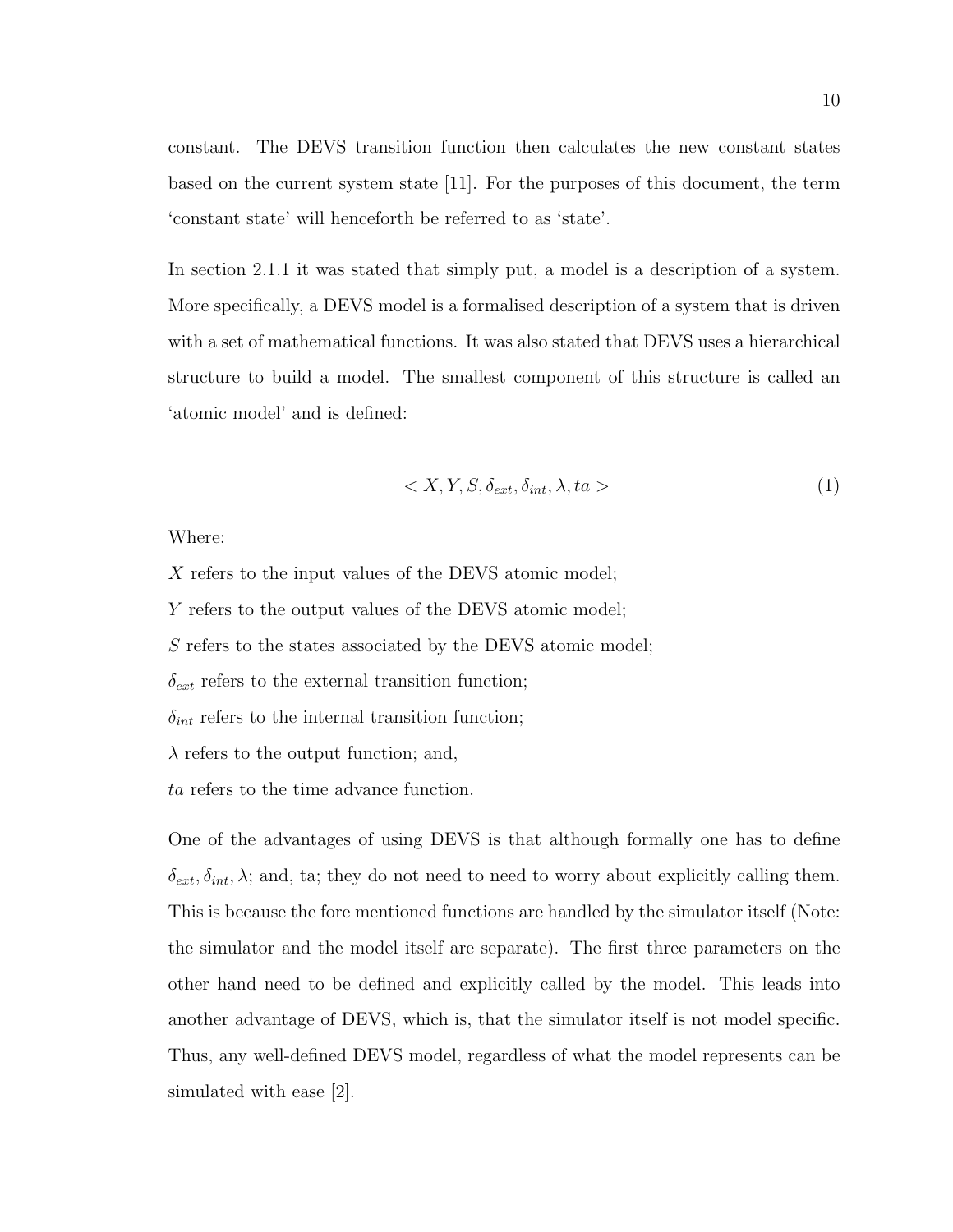The way a simulator executes an atomic model is as follows: The simulator initially has the DEVS model in its initial state (defined by the parameter  $S$ ). After any event, the simulator then evaluates the time advance function (defined by  $ta$ ) in order to determine when the next internal transition should occur. Once this time has elapsed, the output function (defined as  $\lambda$ ) is executed and the output values (defined as Y) are determined. Upon completion of these events, the model is now in a new state. However, before the time advance function elapses, if the simulator is interrupted with an input value (defined as  $X$ ), the simulator applies the external function (defined as  $\delta_{ext}$ ) to transition into it's new state. Thus, the internal transition function,  $\delta_{int}$ , has only one input argument - the state,  $S$  and thus effectively is a function of the system state for a guaranteed elapsed time of  $ta(s)$ . The external transition function,  $\delta_{ext}$ , has three input arguments - the current state, S; the elapsed time,  $\Delta t_{elaped}$ ; and, the input value X. The external transition function is by definition a function of the system state because it contains both arguments - s and  $\Delta t_{elased}$  [2].

The other type of model that DEVS uses is called a 'coupled model'. These models are comprised of a number of sub-models which themselves can be atomic or coupled models. Note that due to DEVS' hierarchical model it allows coupled models to be nested in each other. A coupled model structure is defined as:

$$
\langle X, Y, D, \{M_D \mid d \in D\}, EIC, EOC, IC, Select \rangle \tag{2}
$$

Where:

X refers to the input values of the DEVS coupled model;

Y refers to the output values of the DEVS coupled model;

D refers to the model identifiers of the DEVS model;

 ${M_D | d \epsilon D}$  refers to the model identifiers that are specific to this DEVS coupled model;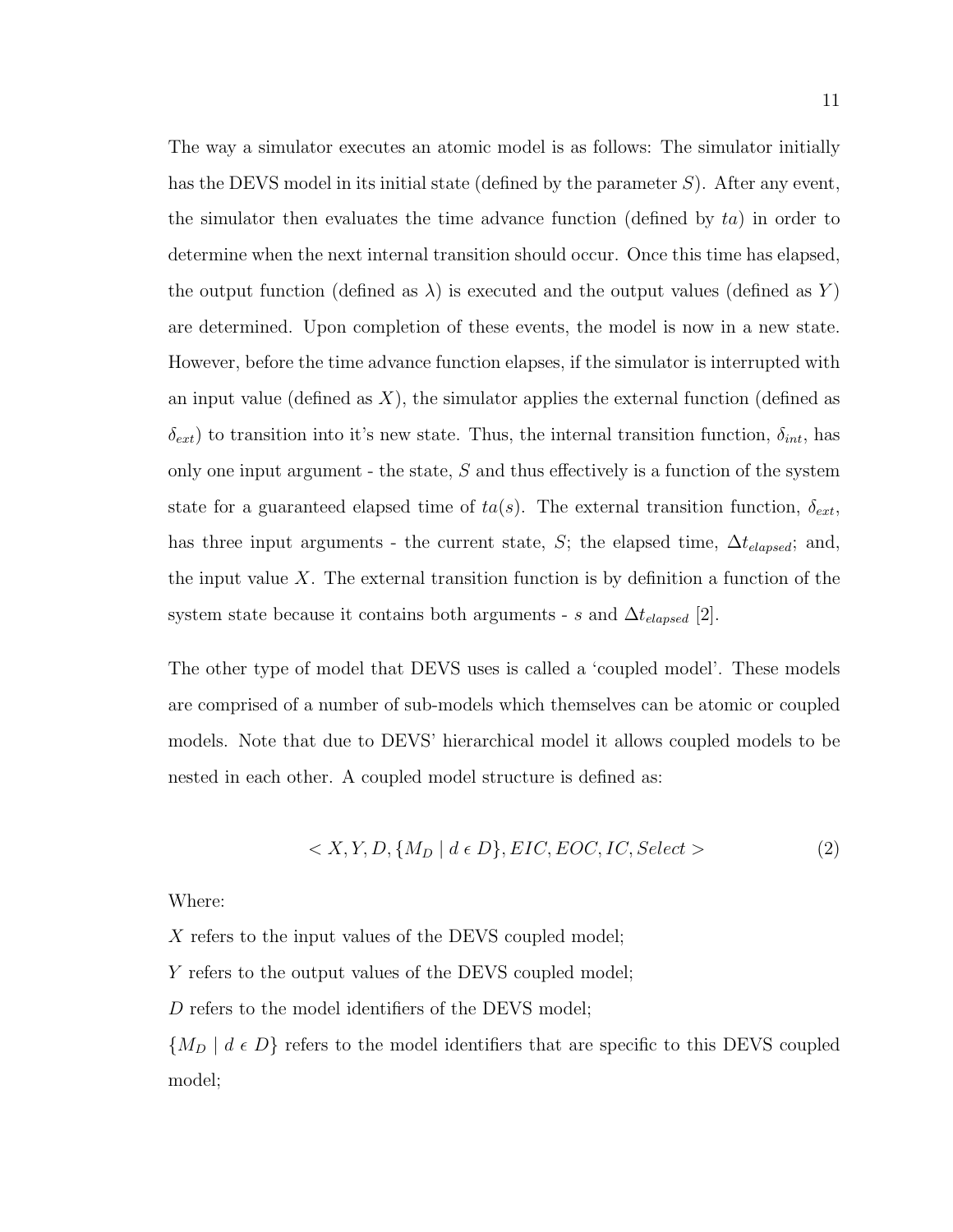EIC refers to the external input coupling;

EOC refers to the external output coupling;

IC refers to the internal coupling; and,

Select refers to the function that determines which sub-model needs to undergo an internal transition in the event of a tie.

The best way to explain how a coupled model works is through example. Suppose the meal system model depicted in Figure 2 is considered as a coupled model. The four atomic models are Liver; Muscle and Adipose Tissue; Gastrointestinal Tract; and, Beta cell. X would be defined as the input values, i.e. the meal ingested itself; and Y would be the output values, i.e. The Glucose utilisation by the body and the Insulin Secretion. The variable D would be defined by the set of model identifiers, i.e. the atomic model involved (in this case Liver; Muscle and Adipose Tissue; Gastrointestinal Tract; and, Beta cell). The tuples of the four atomic models would be included in  $\{M_D \mid d \in D\}$ . The external input coupling set EIC is represented by the arrow leading into the meal system itself (i.e. the meal to the Gastrointestinal Tract). Similarly, the external output coupling set EOC is represented by the arrows leading out of the meal system (i.e. the arrow from the Muscle ad Adipose tissue to Glucose utilisation; and, from the Beta Cell to the Insulin Secretion). Messages between the atomic models are passed through the internal coupling set IC, which is represented by the arrows between the four atomic models (i.e Glucose Production; Plasma Glucose; Glucose Rate of Appearance; and, Plasma Insulin). Last but not the least, a Select function is defined in order to determine which atomic model undergoes an internal transition first in the event of a tie.

Over the years, DEVS has been applied to a number of different types of models. One of such applications is the Cellular Discrete Event Specification (Cell-DEVS) which applies DEVS to cellular models [12]. The advantage of Cell-DEVS is that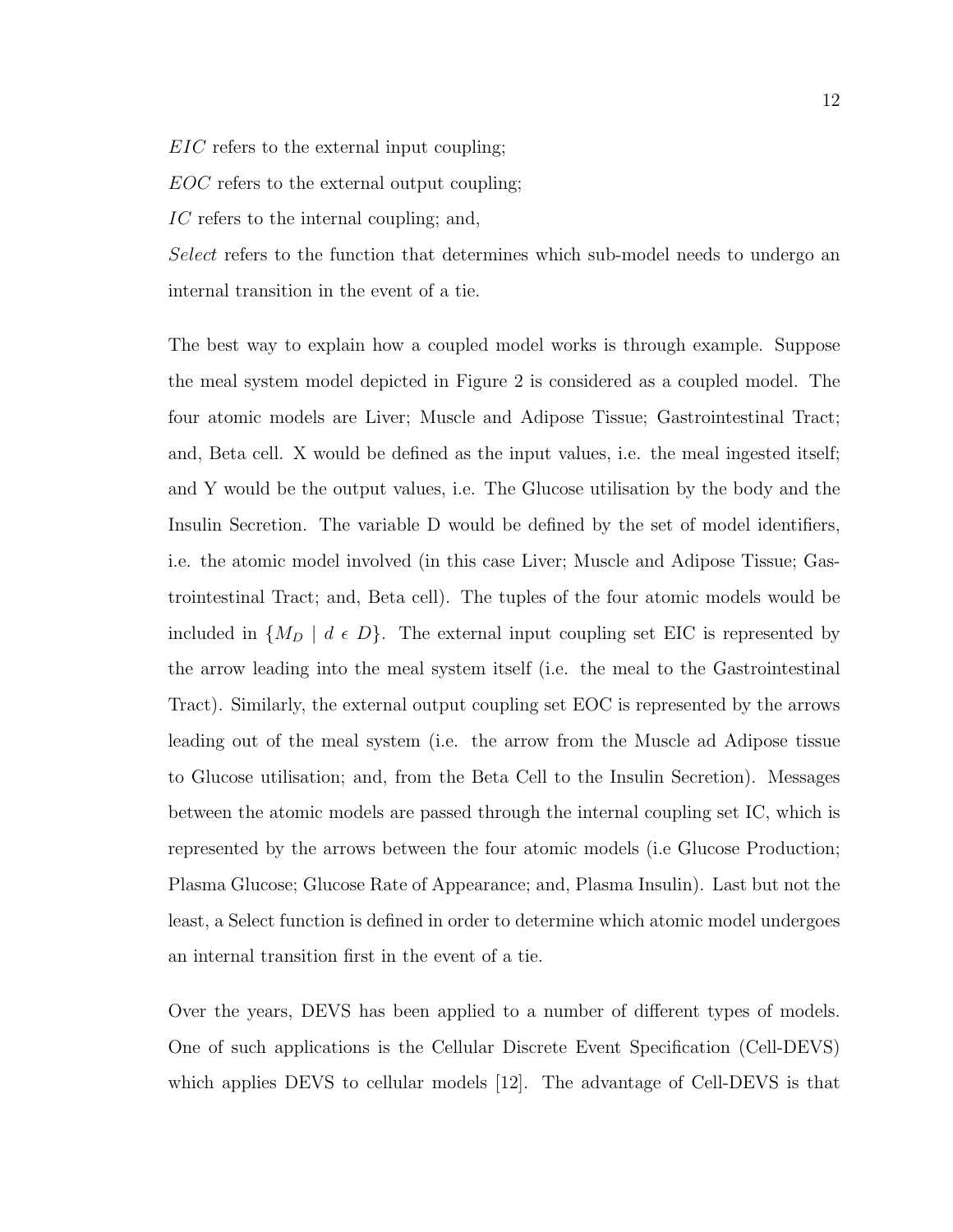the variables in equations 1 and 2 do not have to be explicitly defined. However, for every Cell-DEVS coupled model the modeller can opt to either define a DEVS coupled model; or, define a cell-space. The communication between cells are based on its own current state and the state of its neighbours. This proves to be a lot simpler than defining messages between systems or cells. Another advantage of Cell-DEVS as described in [12] is updating particular or all the cell states asynchronously as opposed to the traditional way (nested loops that update at a specified regular time interval). Last but not the least the advantage of integration. The modeller can chose to define the entire system in Cell-DEVS or define certain components in Cell-DEVS and the rest in DEVS. Having this flexibility proves to be extremely useful in terms of reusing a part of past models or in its entirety.

Applications of continuous space models in DEVS however are an extremely rare find. An example of such a case would be the forest fire model that is described in [13]. This particular example integrates a variation of DEVS designed in particular for dynamic structures [14]. The model itself describes a forest fire front that is represented by a set of points connected to each other. Each point on this from is described by a particular DEVS atomic model and as the simulation continues, the fire grows (new sets of connected points are added). Like everything, a model like this has its own advantages and disadvantages. The advantage lies in the fact that continuous-space is easily handled by the use of vectors and cellular models that distinguishes one cell from another. The disadvantage of such a system would be the multiple nested boundary system that is needed to accurately describe the temperature variations in the different cells [15].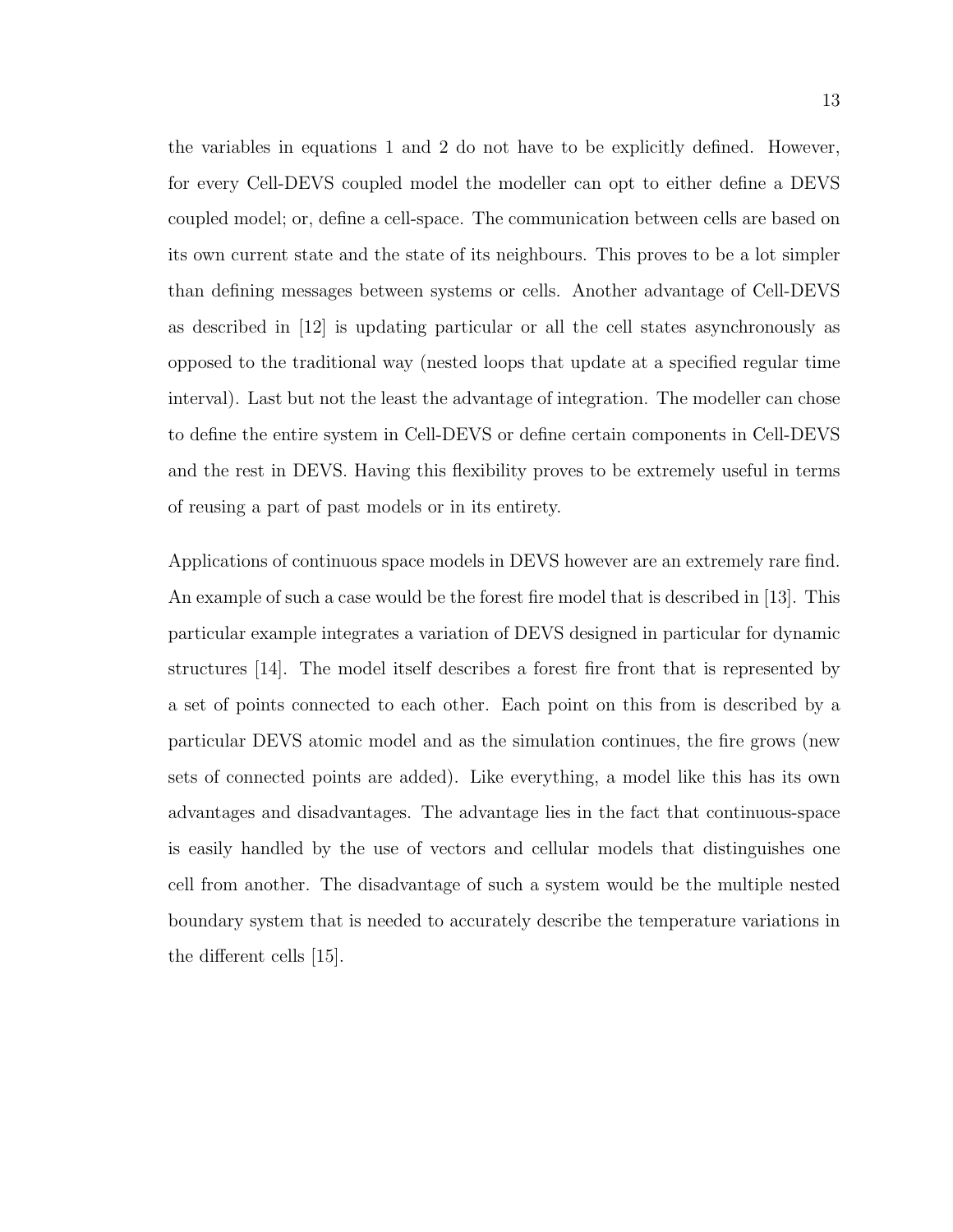#### DEVS-Based Simulation of Biological Systems  $2.1.3$

There is a wide spread use of simulation when it comes to studying biological systems. Additionally, DEVS formalism also has gained a lot of popularity along the years. But, the combination of the two is relatively rare. One notable group, led by Dr. Gabriel Wainer at Carleton University, applied Cell-DEVS to cellular biological systems [16]. An example of one such model is the vesicle-synapsin interactions [17]. The model (snapshot depicted in Figure 3) prevents the collisions between arbitrarily large clusters using rules that are restricted to a 5-cell neighbourhood. The results indicate the behaviour of vesicles and synapsin in neurons were captured in a qualitative sense.



Figure 3: A snapshot of a Cell-DEVS simulation depicting the interaction of vesicles and synapsins within a nerve terminal. The above snapshot shows the formation of clusters of vesicles tied by synapsins.

Dr. Adelinde M. Uhrmacher leads another group at the University of Rostock that applies DEVS to various non-spatial biological models. An example of this can be found in [18] where the coupled model represents an enzyme called the 'RNA Polymerase'. Messages are then passed to the sub-model called 'promoter' which then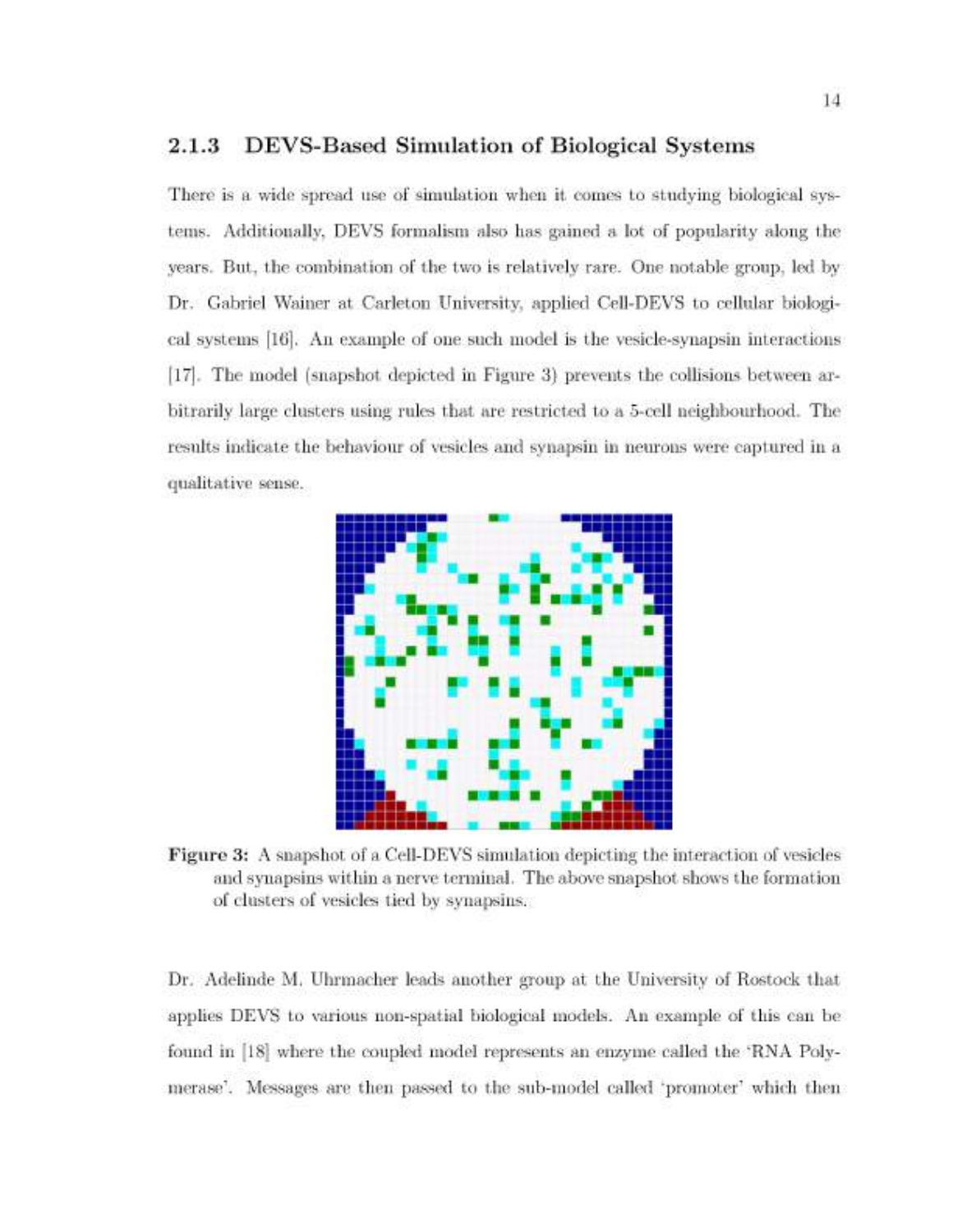decides if the RNA polymerase can bind to it or not. The non-spatial aspect of this particular model comes into play because of the positions of the RNA polymerase and the various other biological structures are not stored and used.

Theoretically, continuous space biological models could be easily designed in DEVS. One could take the pre-existing models such as the forest fire described in [15] and used vectors to track chemicals, enzymes, etc. that are in the blood stream. However, a literature search resulted in minimal continuous space DEVS models that involve biological systems that can be found in living organisms. The most prominent one is described in [6], where an impulse-based method for simulating dynamics of deformable structures such as a presynaptic nerve terminal model.

When considering simulating a particular model with a given formalism such as DEVS, one must first put forth the question: is it possible to use a formalism at all and if sub models can be chosen effectively to exploit its biggest advantage - hierarchical structure definition. Theoretically, it is quite possible to represent an entire complex biological system in one single atomic model. If this is the case, the modeller might not chose not to describe the model in the DEVS formalism since the only advantage they will gain is the separation between the simulator and the model itself. One the other hand, internal and external transition ( $\delta_{int}$  and  $\delta_{ext}$  respectively) functions might potentially contain various looks and data structures that are way more complicated than necessary. Thus, the only way to fully ensure that the true benefit of DEVS is utilised is to use coupled models that are further subdivided into simpler sub models which in turn leads into simpler and smaller internal and external transition functions ( $\delta_{int}$  and  $\delta_{ext}$  respectively).

Although the above mentioned proposition sounds easy, designing an effective hierarchical structure poses a huge challenge. This is particularly true when examining biological systems that contain many interdependent components. DEVS formalism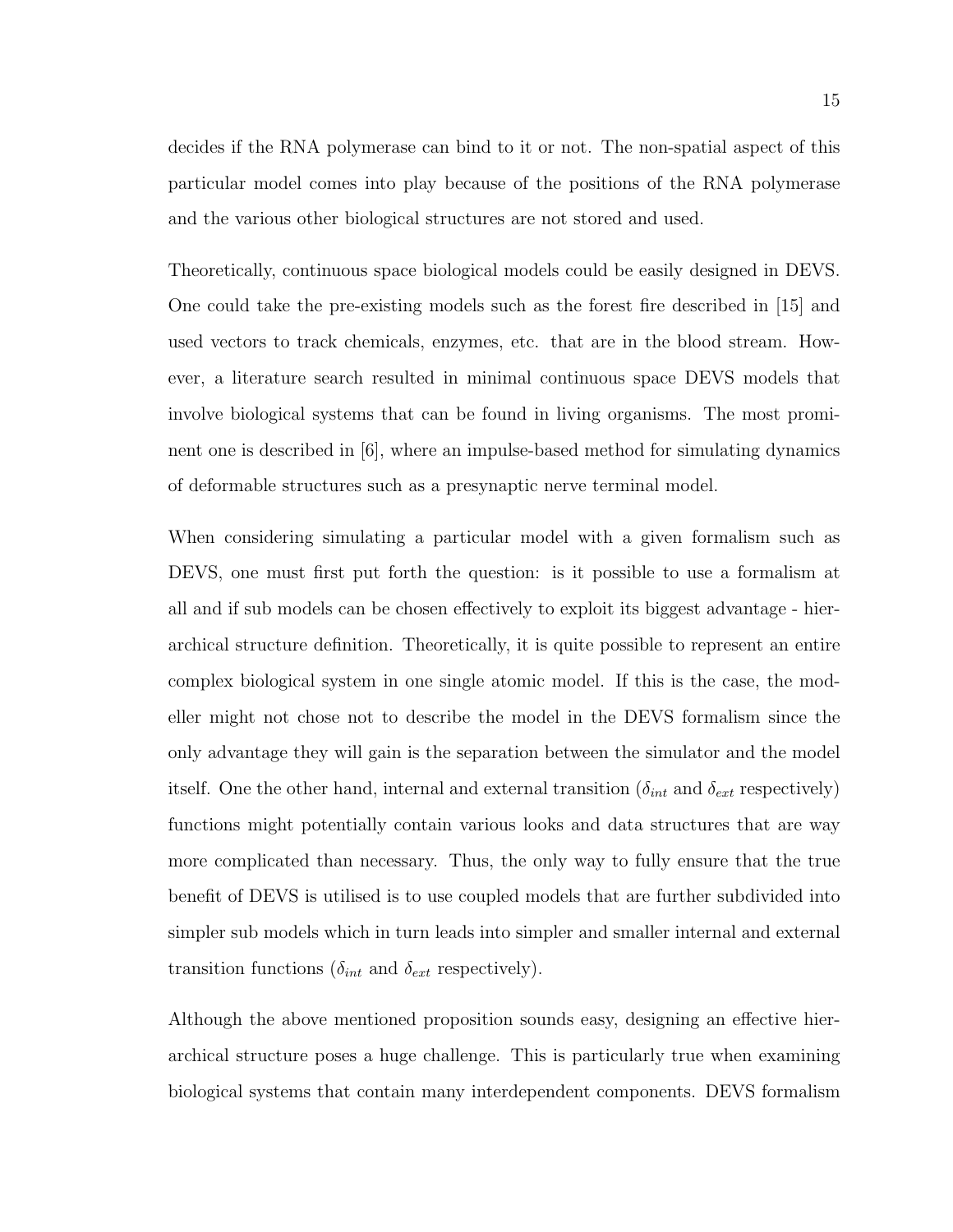basically has three alternatives when it comes to hierarchical modelling. These are stochastic petri nets; stochastic  $\pi$ -Calculus; and, state charts [19]. The University of Rostock tackles the problem of designing a hierarchical structure for biological systems by representing biological entities (such as cell components including but not limiting to the cell membrane and nucleas) as coupled models. The interactions between the entities are then handled in accordance to the DEVS formalism. The problem lies in the fact that DEVS passes messages between related models (coupled or atomic) independently of one another. Because of this many people claim that DEVS is unsuitable for the modelling interactions that involve more than two entities [19].

However, one should note that this problem is not unique to DEVS. It manifests itself in every biological model that is bases model hierarchies on biological entities [6]. Although this deficiency is not solved in its entirety, there are many other extensions of DEVS that improve its efficiency. Three such examples include but are not limited to DYNDEVS [9],  $\rho$ -DEVS [20] and ml-DEVS [21]. DYNDEVS extends the traditional formalism of DEVS by allowing the model's description to change its own state and behaviour pattern as needed. This allows the model transitions to generate a sequence of successive models. The idea behind this is that a system is more likely to change its composition; behavioural pattern; or, it's interaction structure rather than the interface to its environment [9].  $\rho$ -DEVS is an extension of DYNDEVS. The difference with this extension however lies in the fact that the interface to its environment is not necessarily static and can change based on its input and output ports (and hence multi-coupling was introduced) [20]. Lastly, ml-DEVS takes it one step further, by introducing coupled models with its own state and behaviour; and, the formalism explicitly defines how the macro-level and micro-level affect each other [21]. As seen in the above descriptions, as DEVS is modified to aid in the simplification of biological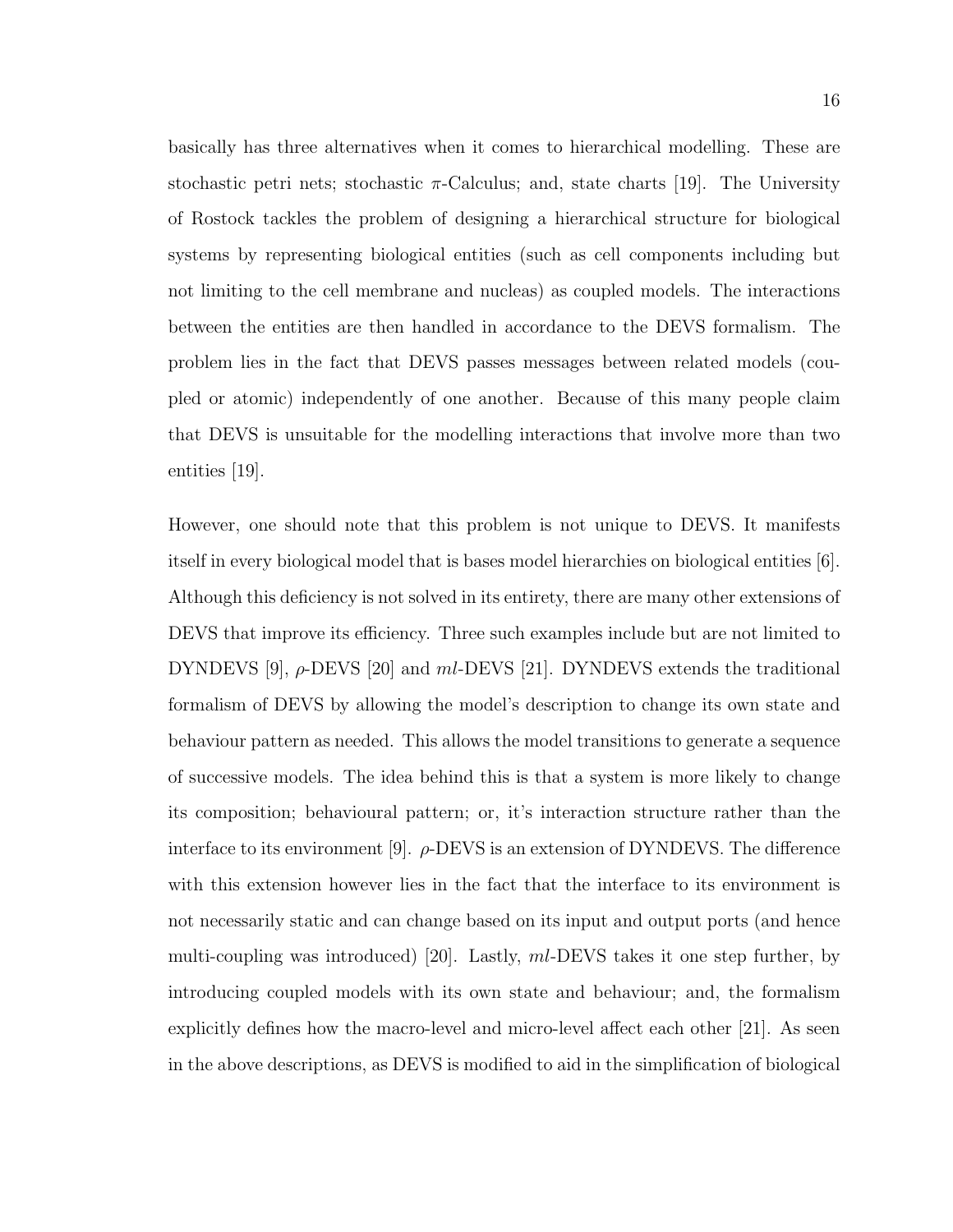systems, the formalism itself becomes exponentially complicated and difficult to learn.

#### 2.1.4 Biological Simulation Algorithm Integration

One of the best examples of a biological algorithm integration in DEVS is described in [6]. This work applies DEVS formalism to biological models with continuous space by performing a dynamic simulation of deformable biological structures, namely vesicle synapsis in a nerve terminal. This is done by using a method called tethered particle system (TPS) to simulate the deformable structures. The TPS methodology has a special unique way to capture the gradual deformation of a deformable object using instantaneous impulses that occur when two or more particles collide. Additionally, there are many other biological models that simulate the diffusion of chemical, computational fluid dynamics [22], etc.

However, there is a huge desire to integrate biological algorithms that are described within different formalisms. This is due to the belief that it would ease the modelling and simulation process, a modeller must take advantage of the different formalisms that are available. Furthermore, certain sub-components of the model might be already available in the M&S community and thus having a way to model something using 'multi-formalism modelling' proves to be ideal. This ideology provided a way to the framework James II which combines both the stochastic and spatial variants of the  $\pi$ -Calculus with different variants of DEVS. This formalism is now called Beta Binders and is described in [23].

#### 2.1.5 Dynamic Simulation of Chemicals

The phrase 'dynamic simulation' is often used to describe a simulation of something in motion using the laws of classic dynamics. This section in particular reviews the various applications that simulate chemicals using classic dynamic principles. There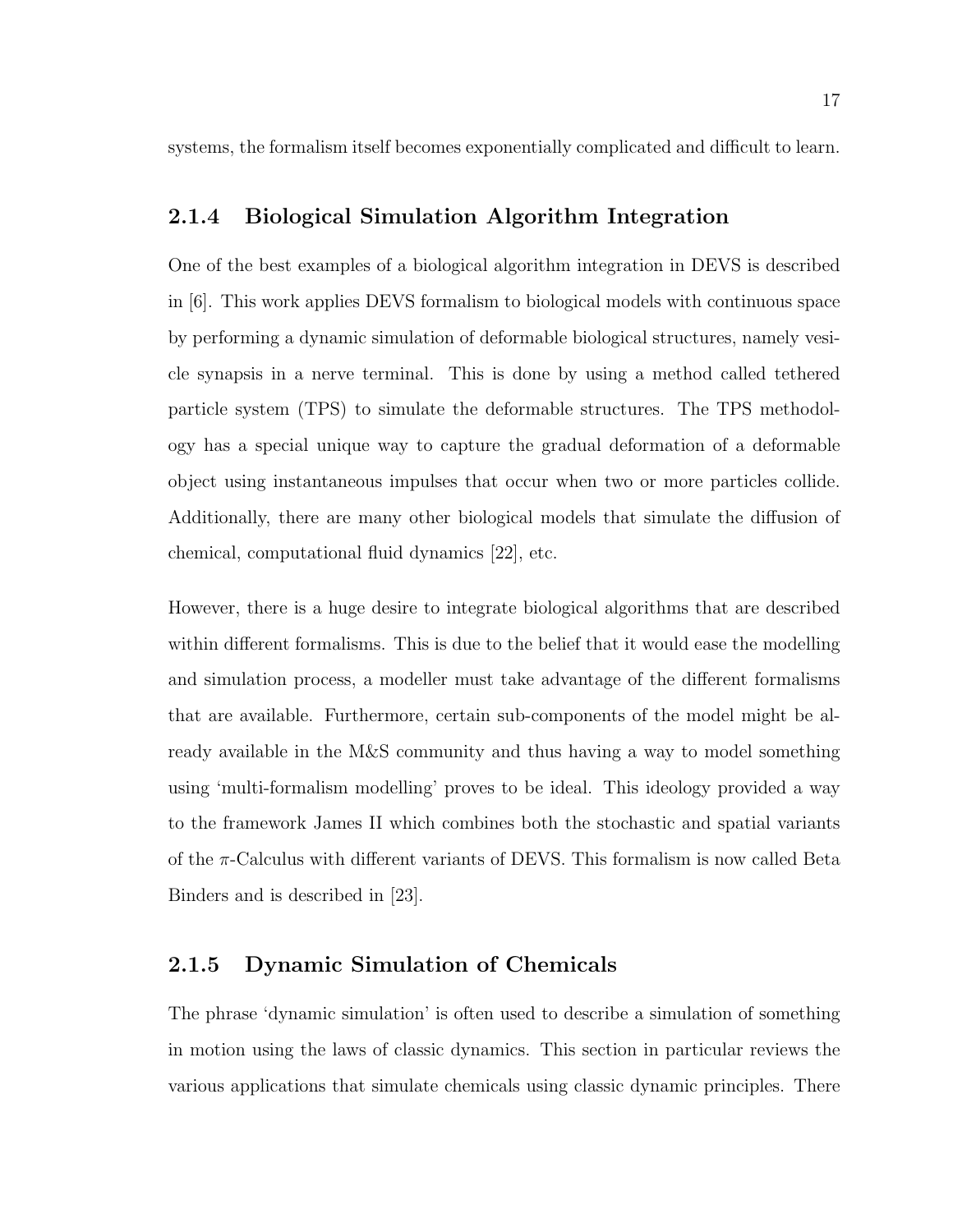are many models that simulate chemicals and how they react within a certain system.

An application of this can be seen in [24] which presents a Cellular Dynamic Simulator (CDS) for simulating the diffusion and chemical reactions within a crowded molecular environment. The interesting thing that this work presents is that the simulator is event-driven and is based on a common language Systems Biology Markup Language (SMBL). However, it is constrained by the space in which the simulation can take place. The human body, though definite in space, has a large number of chemicals which are used though out the body and is best represented by a continuous-space model.

#### 2.1.6 Dynamic Simulation of Cells

The human body is made up of cells, tissues and organs. According to [25], cells are defined as the basic structural building block of a living organism. Tissues are made up of unique specialised cells. For example only a nerve cell can make up nerve tissue (also known as ganglia). In essence one can think of tissues as a large group of cells, that perform the same function in the human body. Organs are made up of a group of tissues that work together to perform one or more specific tasks. For example eyes are considered an organ in the human body because it is made up of nerve tissue, lens tissue, blood vessel tissue, muscle tissue, etc. All these various types of tissues work together to allow a person to see.

There are many applications of dynamic simulation of cells around the world. One noted application makes use of Computational Fluid Dynamics (CFD). Traditionally, CFDs were solved using various numerical methods that would attempt to provide an accurate approximation [26]. However, recently a novel approach using DEVS formalism was used to analytically solve a CFD problem. The approach was used to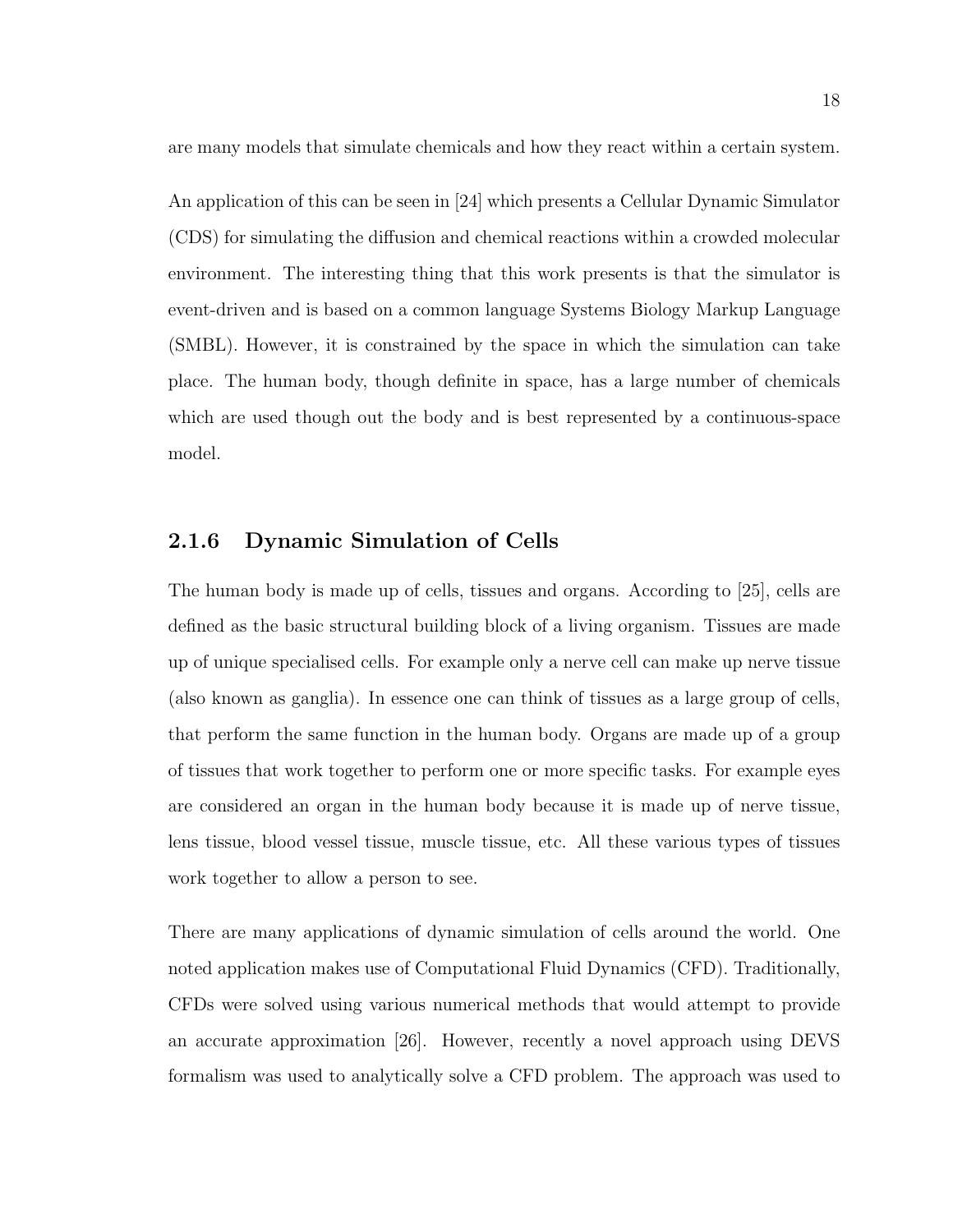simulate the effects of coronary artery disease. It does this by simulating a single bolus of dye that doctors usually inject into a patient to detect any narrowing or blockages in the artery. The simulation used the Navier-Stokes equations to approximate the flow of blood in arteries. Figure 4 presents different scenarios of coronary artery disease blockage such as a control test blockage (0%), medium blockage (35%), major blockage (52%) and late stage blockage (70%) [22].



Figure 4: A snapshot of a Cell-DEVS simulation depicting a single bolus of dye that is injected into the artery initialised with uniform velocity to detect the narrowing or blockage of arteries. From the left: Simulation of a control test blockage  $(0\%)$ , medium blockage  $(35\%)$ , major blockage  $(52\%)$  and late stage blockage (70%) [22].

However, the above mentioned model is a cellular model which has a tendency to restrict motion and thus has a negative impact on the simulation as a whole. Thus, for biological systems, a continuous-space system preferred.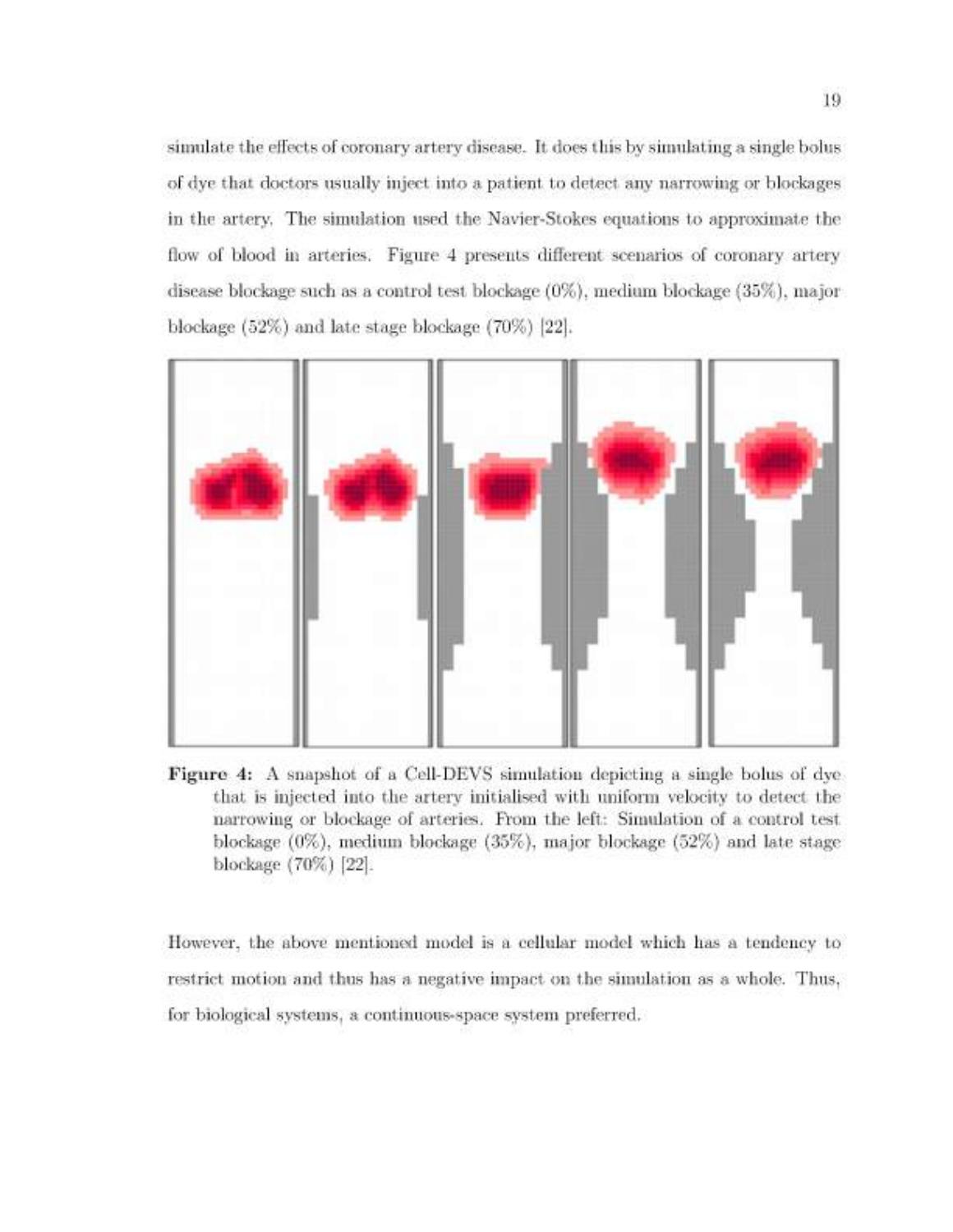#### 2.1.7 Dynamic Simulation of Organs

As explained in section 2.1.6, an organ is a group of tissues that work together to perform one or more functions. Due to its complexity, there are a limited number of models that exist that are modelled in continuous-space and using the laws of classical dynamics. One such example is documented in [6]; which simulated a pre-synaptic nerve terminal. The key to the dynamic simulation outlined in this work is the use of the Tethered Particle System (TPS) method which makes use of the particle collision theory. The impulses generated by each particle collision is then used to dynamically simulate impulse of deformable structures. However, this work focuses on simulating biological systems at a low level and is more applicable to simulating chemicals and particles as opposed to entire organ.

### 2.2 Diabetes Mellitus

Diabetes Mellitus (DM) has plagued the world to a point where it imposes high social, economic and human costs around the world. The international diabetes federation estimates that 382 million people around the world are affected with diabetes and this number is estimated to rise to approximately 592 million in less than 25 years. They also expect 175 million people are afflicted with the disease and are either under diagnosed or not diagnosed at all. As it stands, these alarming numbers only suggest that the world is losing the battle to conquer the disease which in turn can be viewed as a major threat to global development. This section aims to provide only a brief overview on the definition of the disease; classification of the common types of diabetes; and, the current techniques available to treat and monitor the disease. *Note: Refer to Annex A for additional information on the disease.*

To begin one must first understand what exactly the disease entails. A person is said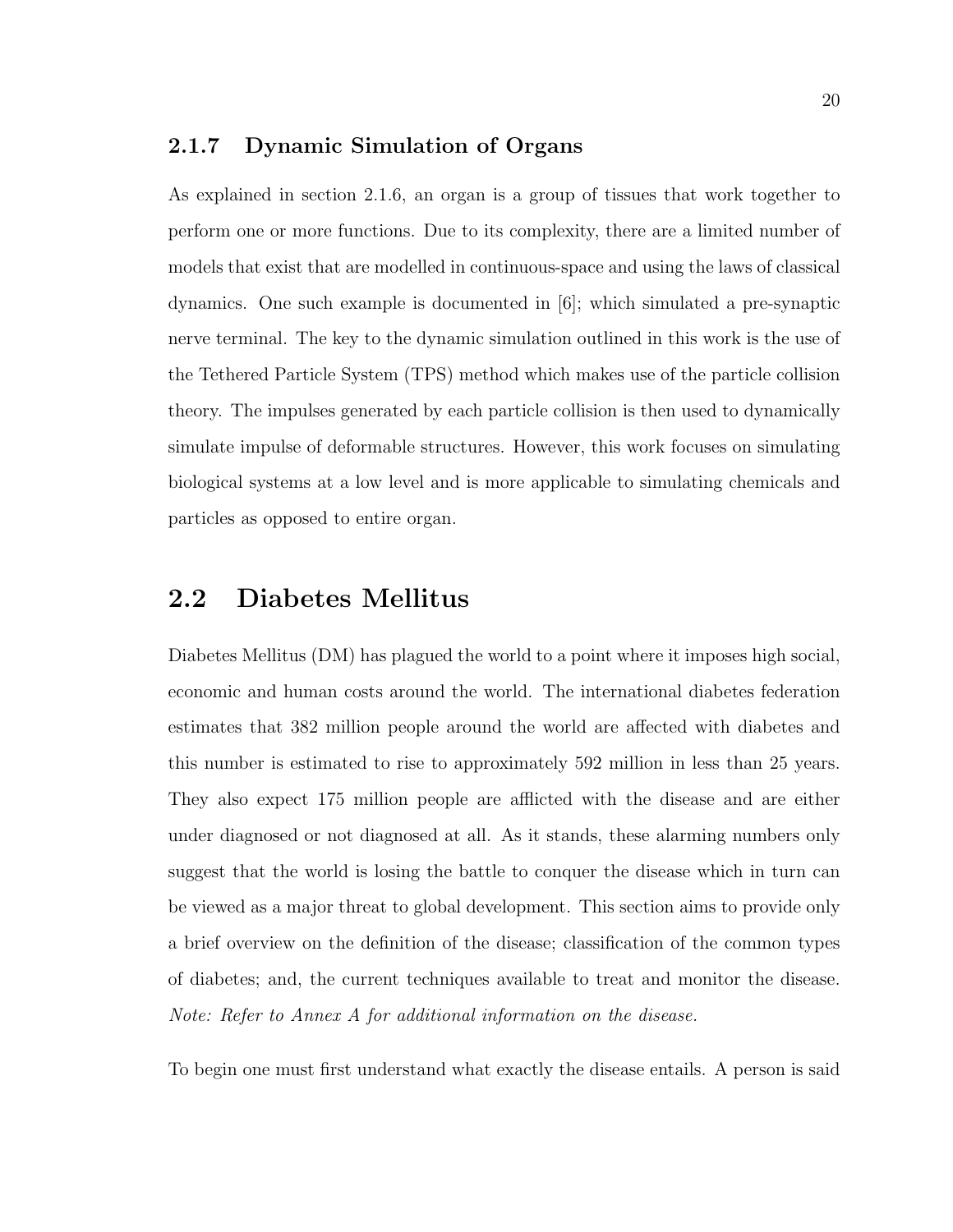to be diagnosed with DM when their body (specifically the pancreas) cannot produce the hormone insulin, or, their body cannot use insulin effectively. Insulin, a hormone produced in the pancreas of the human body, is what triggers all the cells in the human body to absorb glucose from the food ingested. The cells are then responsible for transforming the glucose into energy (ATP) which is then utilised by various tissues and muscles to perform their day to day tasks. A person who is afflicted with this disease cannot absorb glucose properly for various reasons. This means that the glucose absorbed by the body circulates the blood stream and damages the body's tissues and muscles over time. These damages can result in enormous life threatening complications. There are three major types of diabetes (see Figure 5):

- Type 1 Diabetes Mellitus (T1DM)
- Type 2 Diabetes Mellitus (T2DM); and,
- Gestational Diabetes Mellitus (GDM)

T1DM is an autoimmune disease which often times occurs suddenly. It is occurs in humans where the pancreas (an organ responsible for the production of insulin) no longer produces the hormone because the body's defence system attacks it  $\beta$ -cells (cells located in the pancreas which produces insulin). This in turn does not permit glucose from entering into the cells which then cannot produce energy for it's survival. In order to prevent hyperglycemia (a condition when high concentrations of glucose in the blood stream), the person must inject himself/herself with the insulin hormone. Failure of which will lead to the slow deterioration of organs which in turn then leads to death. On the bright side, studies have shown that people afflicted with DM can survive if their glucose levels are closely monitored.

The pancreas of patients afflicted with T2DM and GDM on the other hand produce insulin. However, the cells in the body are resistant the insulin hormone; or, the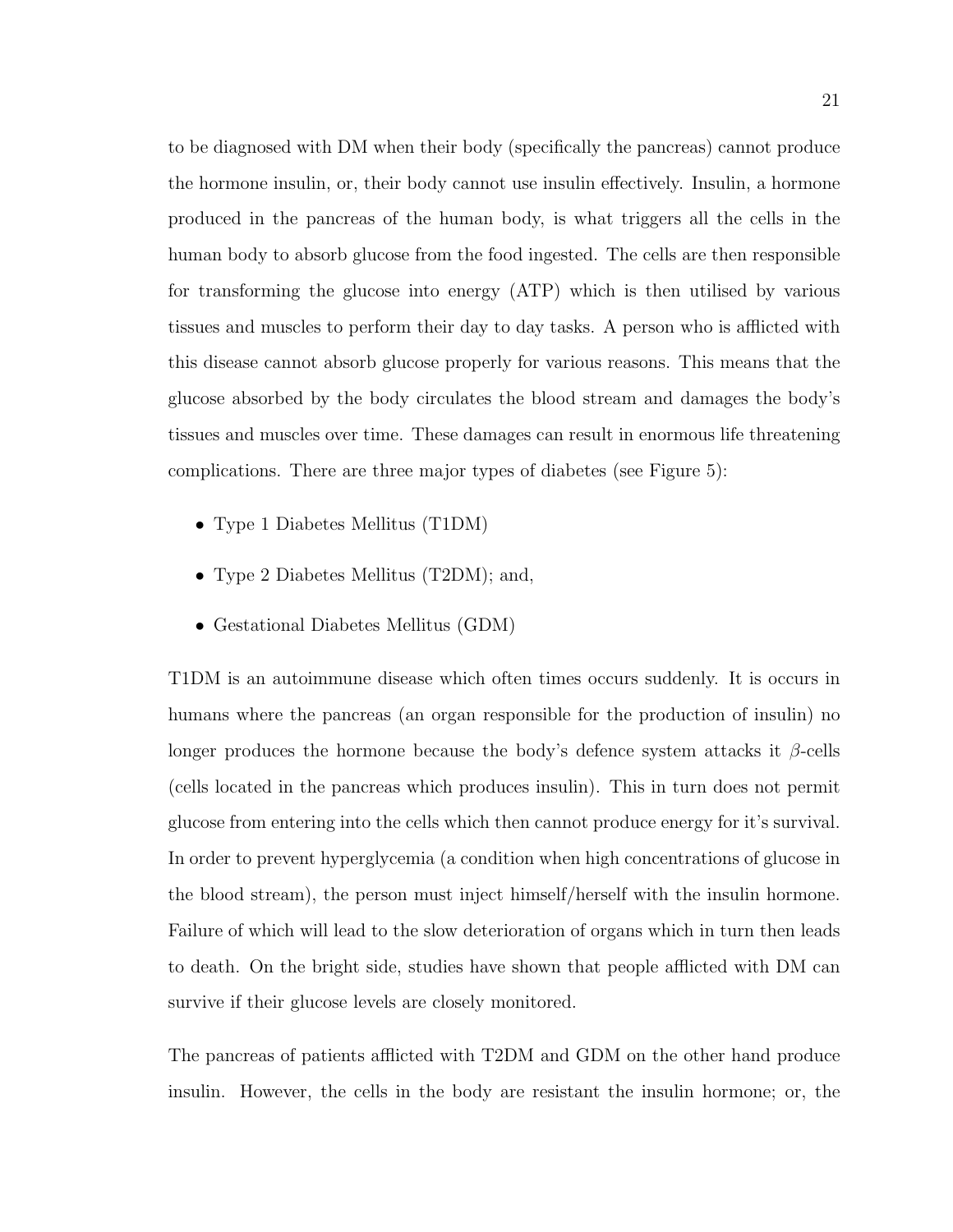

**Figure 5:** A graphical image comparing the difference between a normal person's body and one that is afflicted with diabetes (adapted from [3]).

 $\beta$ -cells located in the pancreas do not produce enough insulin for the body's needs. Rejection of insulin or inadequate amounts of insulin results in avoiding or suppressing the cell's intake of glucose. Many people who are afflicted with T2DM are undiagnosed and thus are more prone to suffer the long term damages of the disease. GDM, as it's name suggests, occurs only in women, and appears during pregnancy. This can lead to serious health risks for both the mother and in infant. Although this form of diabetes usually vanishes upon giving birth to the baby, it greatly increases the chances of developing T2DM. Unlike T1DM, patients with T2DM and GDM are often not prescribed insulin and are usually advised to manage their disease through rigorous diet, exercise and oral medication. However, in extreme cases, if the patient is simply unable to control his/her glucose levels, the patient is then prescribed insulin therapy.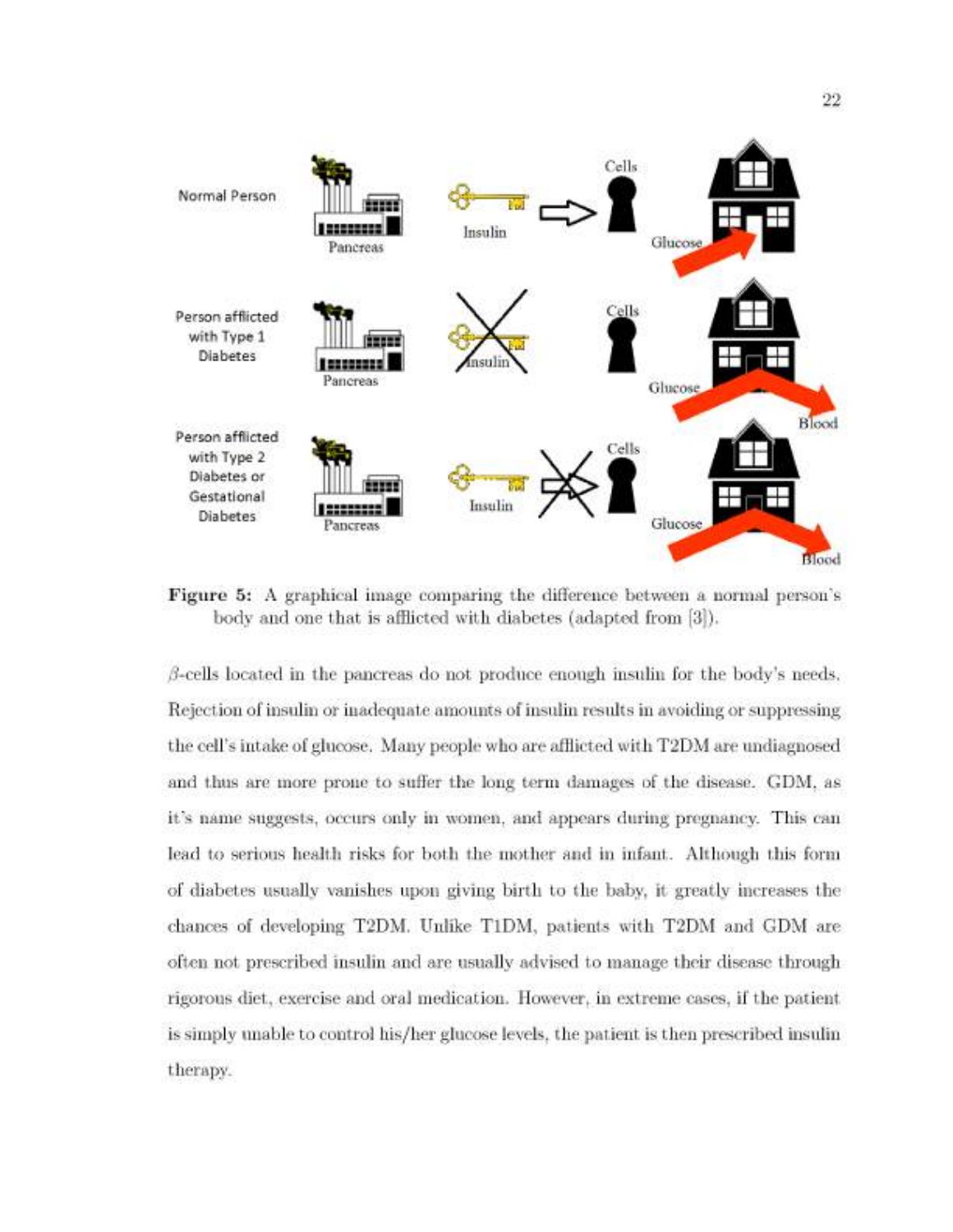Due to a limitation on the thesis scope, the following section will only discuss the current treatment options for T1DM. Treatment options for other types of DM can be found in Annex A of this document. As explained previously, due to the lack of production of the peptide hormone insulin, a patient afflicted with T1DM needs to inject themselves with insulin on a regular basis. However, the infusion of insulin has to be rigorously monitored since the over-infusion can cause hypoglycemia (a condition when low concentrations of glucose in the blood stream) and under infusion can cause hyperglycemia. Due to this, when manual insulin therapy (via injections) is used, the dosage is based off a blood glucose reading that is taken manually via the finger stick method or automatically via a continuous glucose monitor (CGM). Annex A gives more insights as to how the manual and automatic blood glucose readings are obtained.

In the 1980s however, a novel innovation led to the commercial use of continuous subcutaneous insulin infusion (CSII) pump. This medical device is considered more like a tool, and only delivers exogenous insulin when commanded to or as per a given schedule. In other words, this device is an open-loop control device that facilitates the delivery of insulin but still requires human input.

In order for a patient afflicted with T1DM to treat themselves with insulin therapy, they must first determine their current blood sugar level. It should be noted that, due to physiological reasons, there is no way to know what the exact blood sugar level is at any given time in the whole body. A person can only measure the instantaneous blood sugar level at that particular location in their body. That being said, a person's blood sugar level does not drastically change from one instant to the next unless something with high glucose concentrations is absorbed by the body in between the two instances. Nevertheless, there are currently two methods that are used to measure glucose - continuous glucose monitor (CGM) or a finger prick test. Both methods are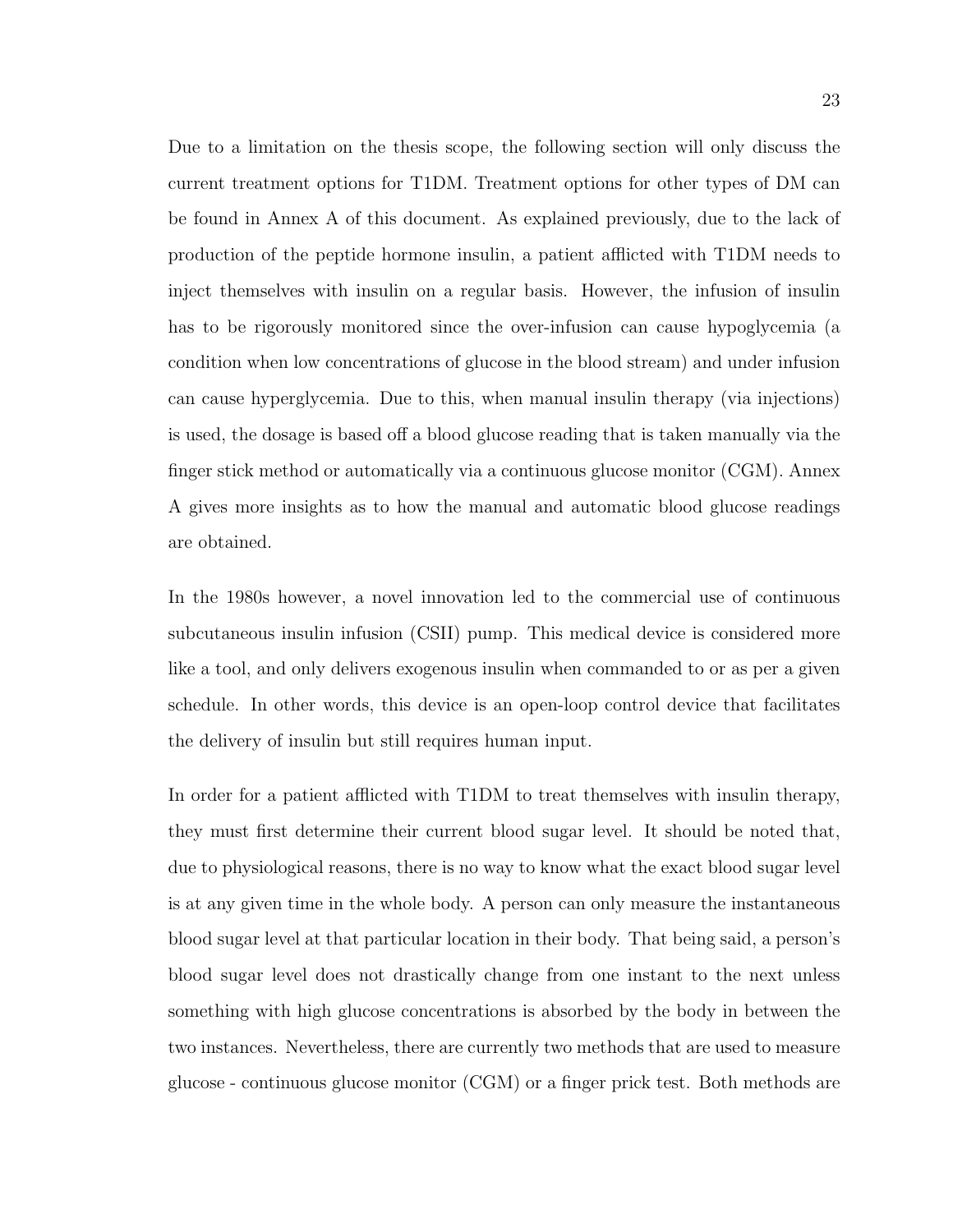explained in detail in Annex A.

The CGM is relevant to this thesis as it aids in the development of the 'artificial pancreas'. The CGM is a small intravenous device that is often placed on the abdomen of the patient (preferably as close to the pancreas as possible<sup>1</sup>). It's sole function is to measure the blood glucose concentrations continuously. This is to ensure the patient is aware of his/her glucose concentrations and can inject themselves with insulin or ingest something with a high glucose concentration as necessary to maintain their blood glucose levels in the normal range.

## 2.3 Literature Overview

This section is responsible for reviewing some of the current literature that is published and is related to the problem at hand. This section is broken into two main parts: first a physiological model is needed to model a patient with T1DM used to validate the Control Algorithm Device (CAD). Second, is a control algorithm which would be deployed on the CAD as a part of the entire 'artificial pancreas'.

### 2.3.1 Metabolic models

In recent years, due to the huge strive put forth by the research community, a number of metabolic models have been developed and published in literature to capture the dynamics of the insulin-glucose system in the human body. For ease of understanding the models presented in literature currently fall into three groups: empirical models; semi-empirical models; and, physiologically-based models.

<sup>&</sup>lt;sup>1</sup>The blood glucose level can vary at different sites of the body. It is best to measure the blood glucose level where the body naturally measures it (near the pancreas for DM). In addition that manufacturers recommend that the site of monitoring is best where the body does not come in a lot of contact (including natural bending such as a joint or sites that can causes irritation such as the belt line) during regular activity. This is to ensure the CGM stays in adequate contact with the body and thus enhancing its performance [27].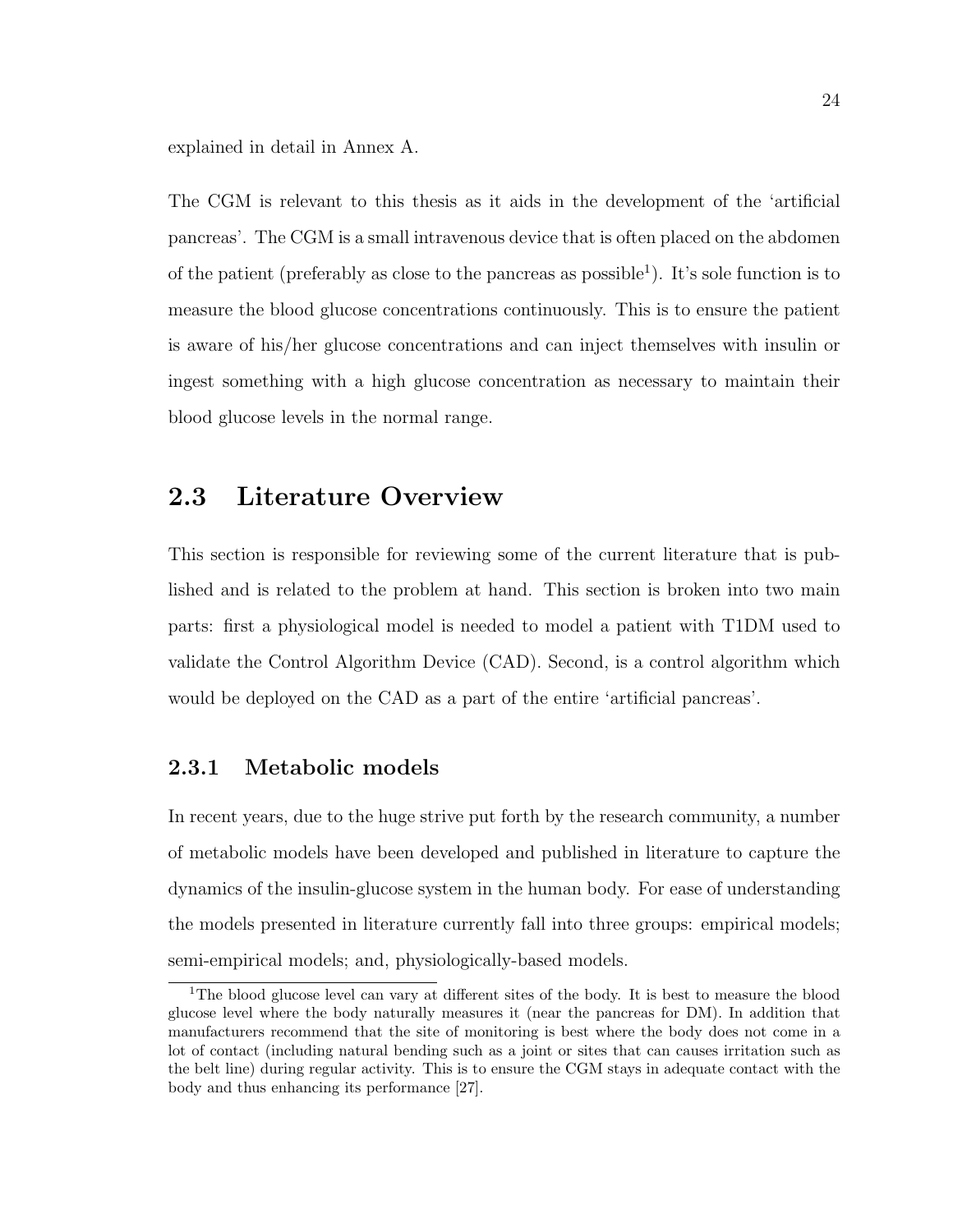The first group of models, empirical models, is best understood in the realm of computing; engineering; and, science, as black box models. It's sole purpose is to evaluate and capture the transfer characteristics also known as the input and output (glucoseinsulin dynamics) of the system without any consideration for the internal workings (physiology of the human body) of the system [28–31]. The development of these models requires the identification of structures and parameters that are much simpler than the latter two types of models. Thus, the development and synthesis of these models can also be a lot shorter. Since these empirical models are an important step to the development stage of the 'ultimate' controller algorithm design, a number of these well designed empirical models are developed to employ dynamic techniques [32]. These models however cannot be used directly to interface between the CGM and insulin pump in the AP because they pose a number of disadvantages. For example, models that are pure empirical models do not take into consideration any sort of biology. This makes it extremely difficult to distinguish and separate any give specific physiological effects caused by metabolic substrates that occur in any tissue and/or organs. In addition, like any black box system, the models do not provide details into the dynamics of the given system. Lastly, like many biological systems, the dynamics of a glucose-insulin system are non-linear and can vary tremendously given different conditions. Needless to say, these models that depict simple linear insulin-glucose dynamic relationships only provide a good basis to further extend it in order to use it for a control model that would entail more realistic perturbations such as exercise; and, meal intake [28].

Semi-empirical models take it one step further than empirical models. Semi-empirical models still for the most part takes the black box approach to modelling; however, it includes physiology dynamics that are directly related with the system [33–40]. They do this by including many macroscopic metabolic parameters. For example, when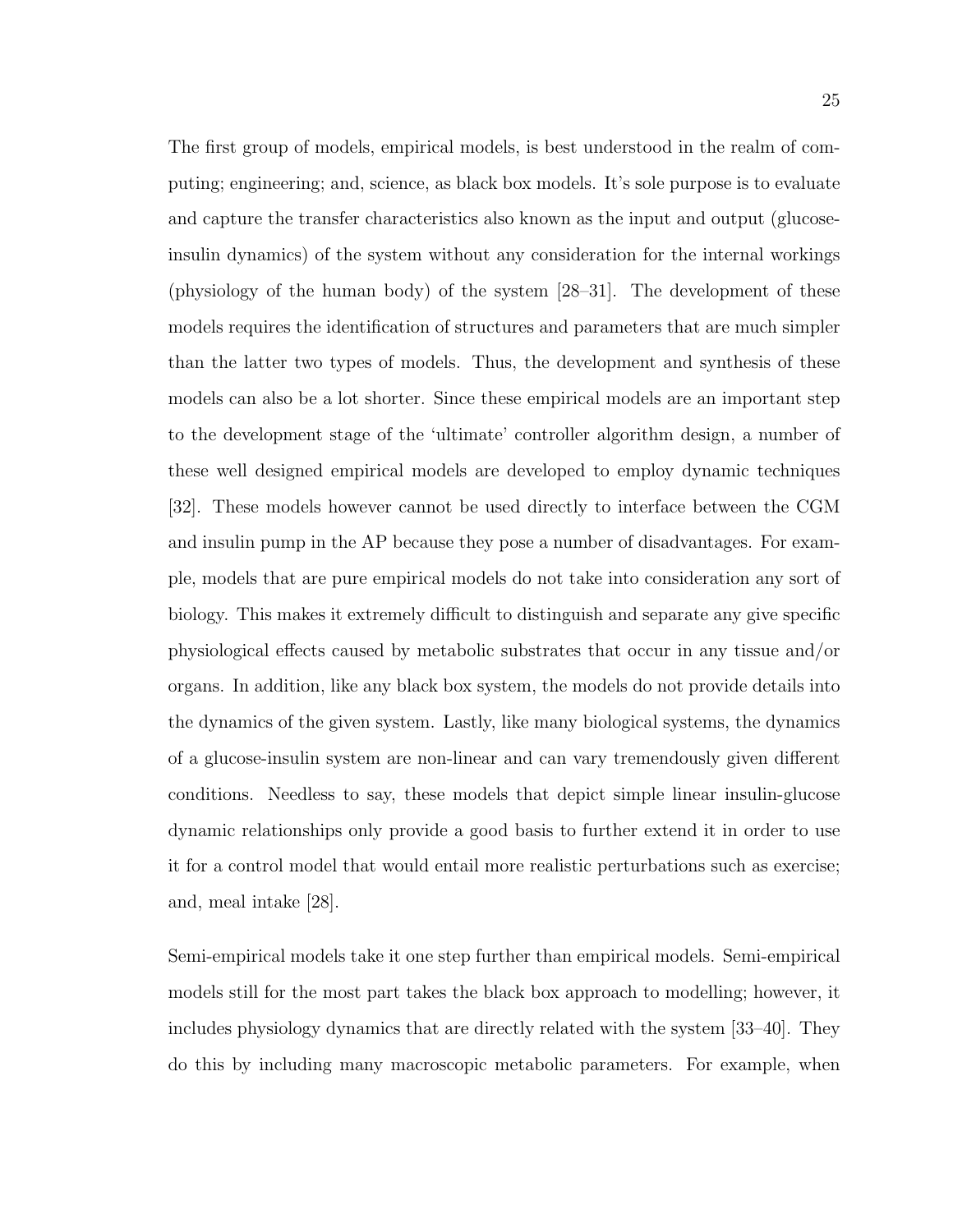attempting to design a semi-empirical model for insulin-glucose dynamics one would include parameters such as sensitivity of both insulin and glucose, effectiveness of both insulin and glucose in accordance with tissues that are extra-hepatic (i.e. tissues that are situated outside the liver) [41]. The disadvantage of these models is that they are complex enough to distinguish and separate any give specific physiological effects caused by metabolic substrates that occur at various levels in the human body (i.e. organs vs. tissues vs. cells). This again, is simply due to the fact that the very definition of a semi-empirical model is to depict major physiological interactions while still preserving the simple structure that empirical models are well known for. Hence, these models can be used directly when designing a preliminary CAD that is only capable of maintaining glucose homeostasis without any perturbations such as exercise; and, meal intake.

Lastly, physiologically-based models are the current gold standard when it comes to models pertaining to biological systems. It is the most detailed and complex in terms of the number of parameters, equations and general structure. Different models vary in the depth of physiology that they consider and include sufficient detailed description of the physiology behind the various metabolic interaction involved in the system under consideration<sup>2</sup>  $[42-45]$ . All physiological models capture the metabolic substrate at various levels of the body - from organs, tissues to intracellular levels. It should be noted that for a model to be considered a valid physiologically-based model it needs to describe the dynamics of the system in measurable quantities and correctly predict all the other variables relevant to the system that cannot be measured quantitatively. Thus, these models are extremely useful as they provides sufficient insight into the inner workings of the system. The disadvantage of developing such a complex

<sup>2</sup>Many a times newer models are more complex and accurate. A few times newer models are less complex as the authors are able to prove a certain metabolic interaction is not related to the glucose insulin interactions in the human body.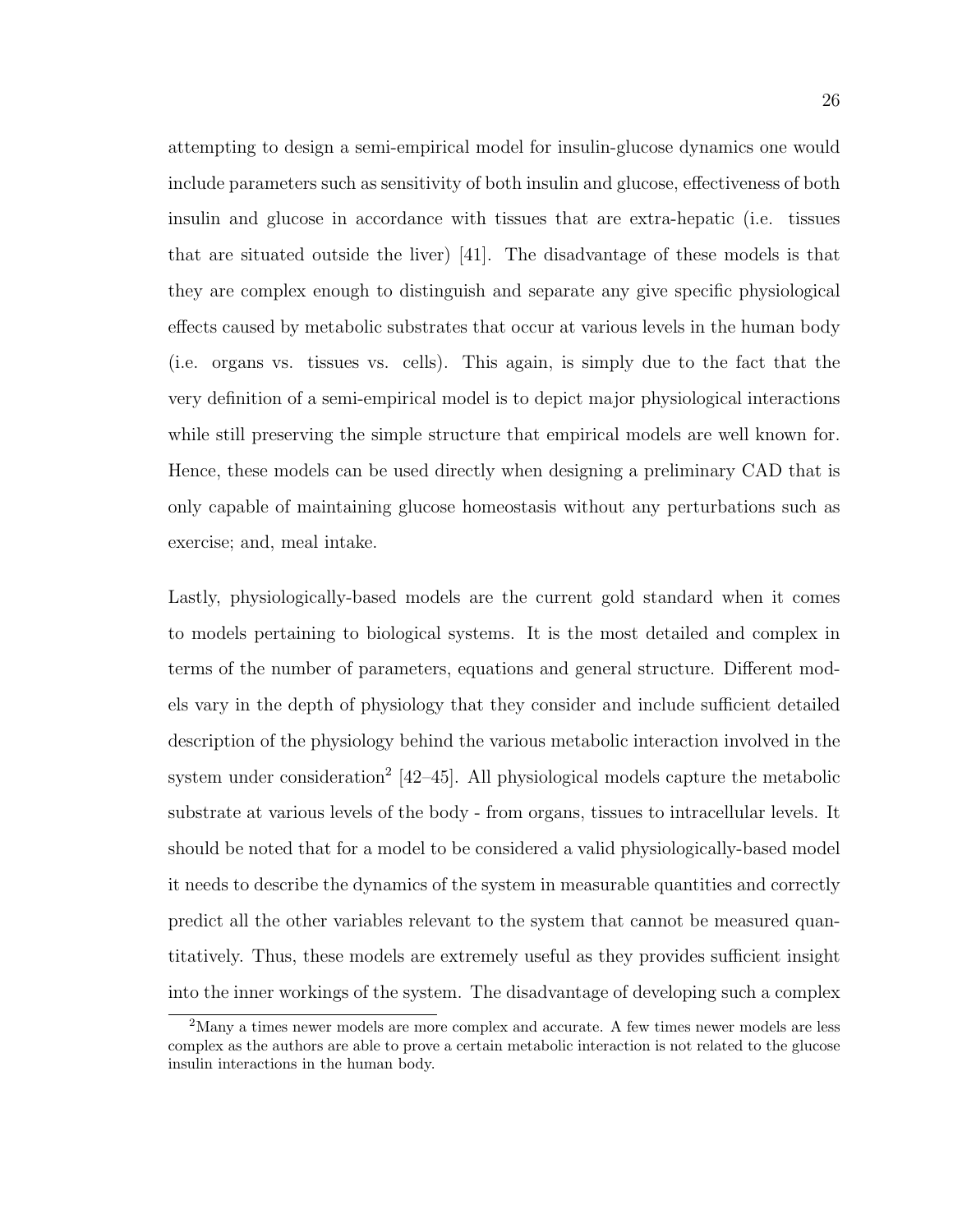model is that it is time intensive; and, thus often developed by researchers in collaboration over numerous years. Due to the model's complexity and the given nature of biological systems, these physiologically-based models are designed with non-linear equations with numerous parameters.

### 2.3.1.1 Empirical Models

As mentioned in section 2.3.1 of this document, empirical models are considered to be black box models which only consider the input and output of the system, it does not consider any of the transfer characteristics (in this case physiology) of the system. There are many empirical models that have been developed over the years. However, it is not the aim of this document to discuss the advantages and disadvantages of all of them. Hence, only a handful key empirical models that have revolutionised the development of metabolic models will be discussed.

Using the Volterra-Wiener approach of modelling, a non-parametric model that depict the insulin-glucose interactions was developed in [46]. Using the Laguerre-Volterra Network (LVN) methodology and black box data generated from a parametric model outlined in [33], the first and second order kernels of the Volterra-Wiener model were estimated. This entire model and simulation indicated that it was feasible to develop an accurate nonlinear black box model from insulin-glucose data that resulted from a parametric model. The results from [46] also proved two key things: a Volterra-Wiener modelling approach is robust even in the presence of additive noise; and, similar models can be easily used in the development of a CAD considering that it accommodates its enhancement to include both adaptive and patient specific estimation.

Bremer and Gough in [28] proposed a linear black box model for glucose predictions that is solely based on recent blood glucose measurements. They do this by identifying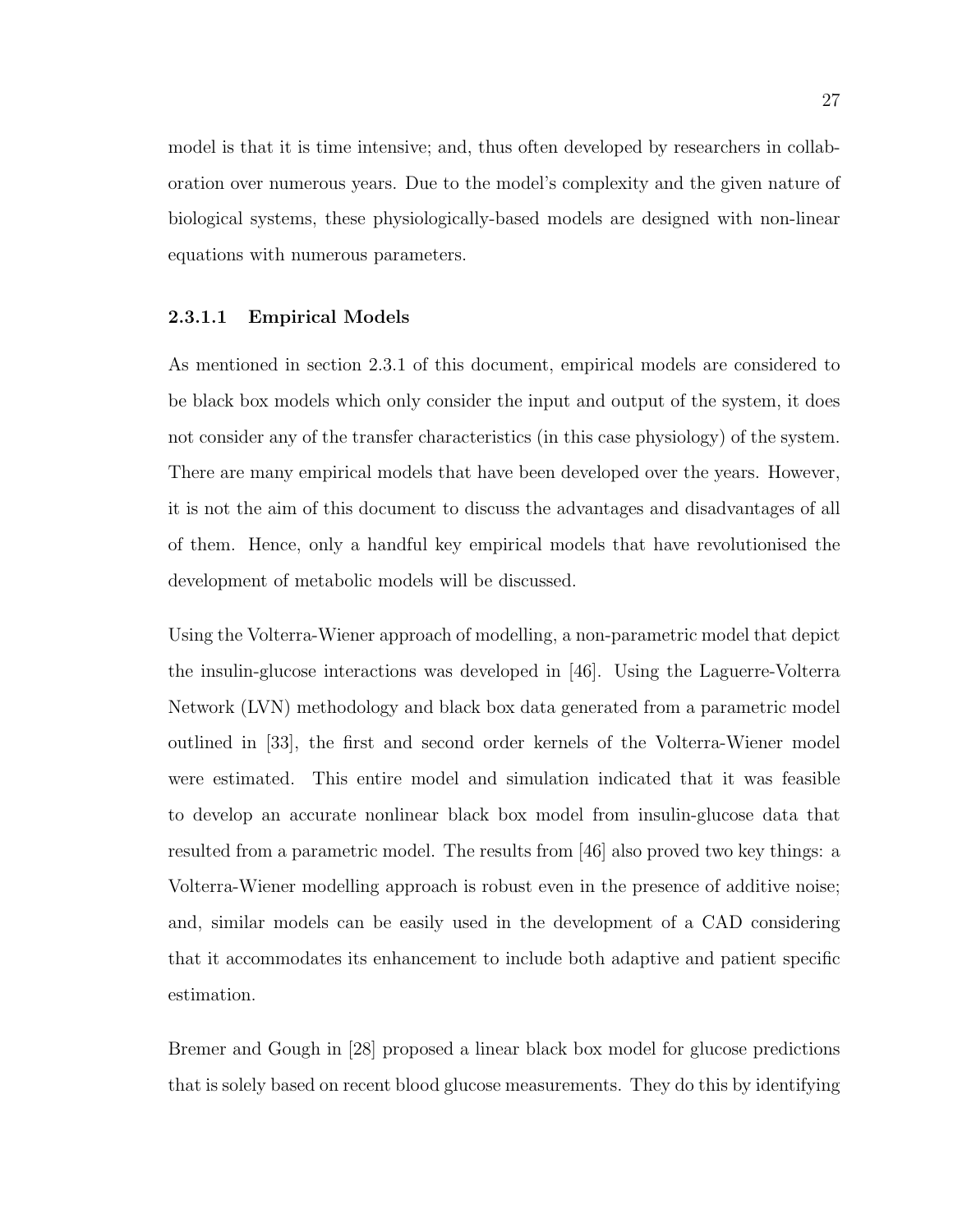a model structure based on an auto-correlation function (ACF) that estimates blood glucose levels at fixed time intervals. This in turn provides a statistical coefficient of the dependency between each individual measurement of a process at different times. Additionally, the simulation data analysed in [28] demonstrates that blood glucose in not random and actually can be predicted well given frequent sampling. The disadvantage of this model was that it did not permit the prediction of blood glucose for more than 30 minutes.

Finan et al. in [30] developed several empirical models using ARX and Box-Jenkins (BJ) techniques to help evaluate 'infinite step ahead' blood glucose predictions. These models were described in the semi-empirical model that was described by Hovorka et. al in [40]. High accuracy of these models were achieved by higher order and lower order ARX and BJ models under normal operating conditions. However, when trying to simulate a change in parameters such as insulin sensitivity all models were highly inaccurate, especially the low-order models.

A control empirical model that can be used to predict the blood glucose level of a critically ill patients in the intensive care unit (ICU) was developed by [31] by using real clinical insulin-glucose data from an ICU. The following variables were used to predict blood glucose concentrations using an auto regressive exogenous input (ARX) model: adrenalin level; beta-blockers level; body temperature; dobutamine level; dopamine level; glucocorticoids level; insulin infusion rate; total CHO calorie intake; and, total fat calorie intake. Although the model coefficients proved to have significant relevance to blood glucose, insulin, insulin resistance and CHO calories; further data is required to enhance the model to ensure it is more patient specific especially since ICU patients often have periodic insulin resistance. Another drawback is that this model requires the use of parameters that cannot be measured continuously and without non-invasive methods.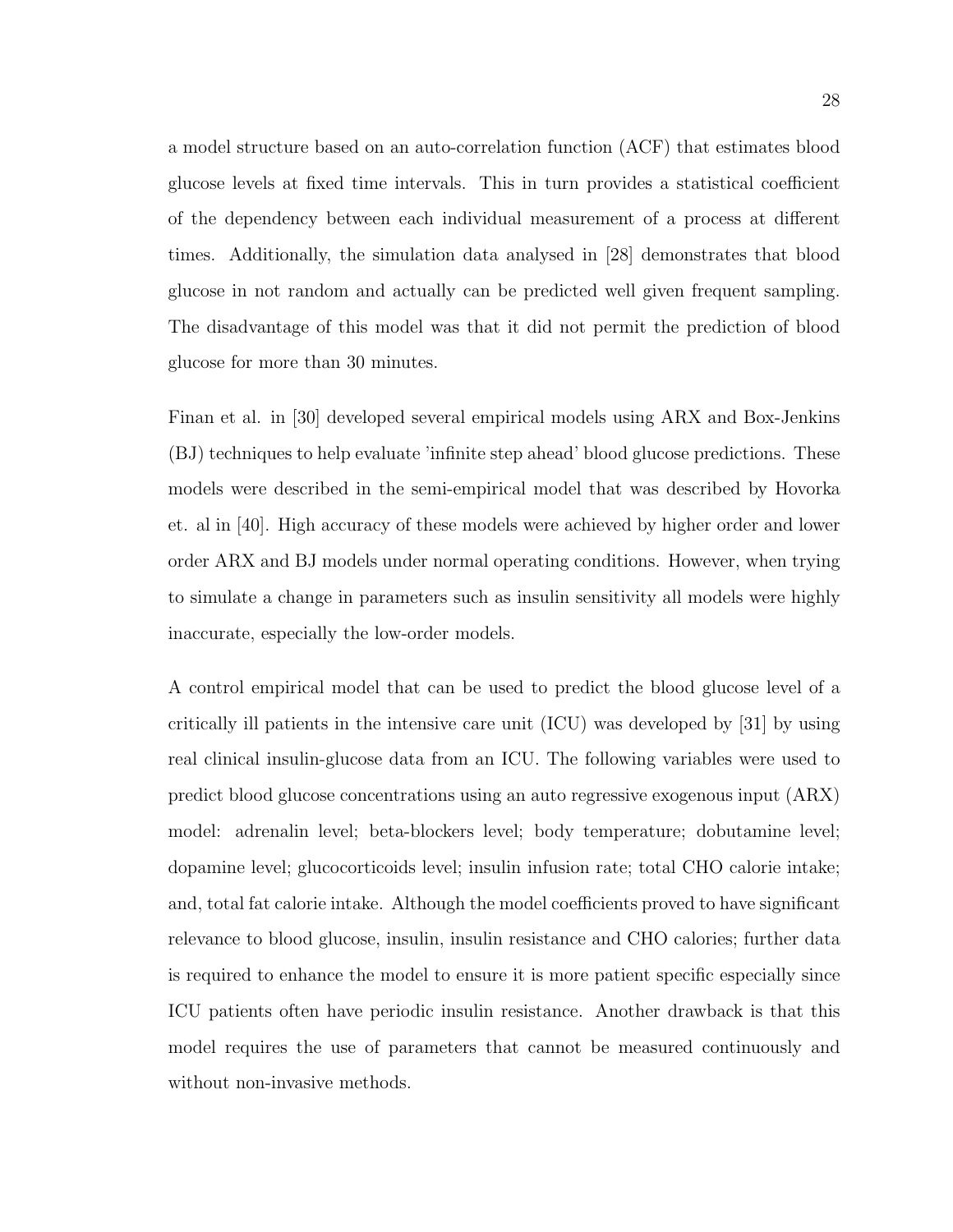With the use of blood glucose concentrations from subcutaneous glucose sensors and subcutaneous insulin infusion pumps a nonlinear neural network (NN) model was developed by Trajonski et al. [47]. This system consists of: the model is based on a nonlinear auto-regressive with exogenous input (NARX) representation; the regularisation approach for constructing radial basis function NNs; and, finally methods of validation include those pertinent to nonlinear systems. Although the closed loop simulation showed that large noise levels did not prevent the system from achieving stable control, rapid insulin control actions did not result in a stable control such as in the OGTT described in section A.4.

Yet another linear black box step response system was developed by Parker et. al in [29]. This model filters the impulse response coefficients through projection onto Laguerre basis and in turn models a step-response effect of insulin in the system. Even though the model does capture a dynamic behaviour of the system; it does not include all the gain information a typical diabetic patient would undergo. It also stated that its failure to capture any steady state condition did not influence the performance of the model. In another study outlined in [48], empirical Volterra series models of insulin-glucose behaviour based on data generated from a physiologically based model [45]. This model accurately predicted data in the absence of noise. However when using an additive Gaussian distributed noise, the coefficient estimates were significantly corrupted. By projecting the Volterra models onto the Laguerre basis functions, considerable amount of noise was filtered. The best performance was achieved by a MPC that filters noise effect after a significant amount of tuning.

Predicting blood glucose levels in T1DM patients using qualitative modelling techniques with fuzzy logical systems has also been proposed by Bellazzi et al. [49]. Prior structural knowledge of the system is used to initialise a fuzzy inference procedure. This procedure predicts a patient's future blood glucose level by approximating the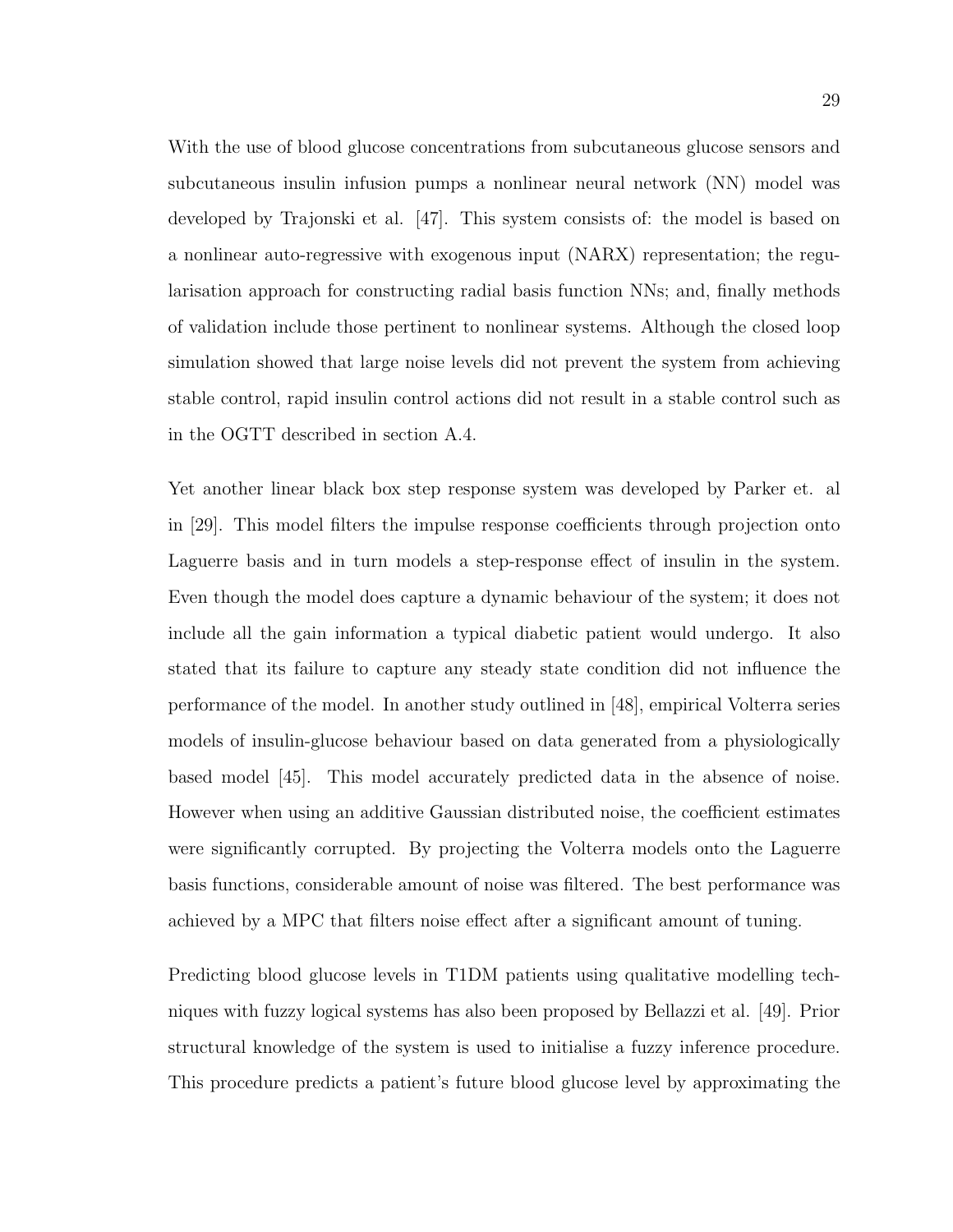system dynamics using the experimental data. Although this methodology can be used accurately and efficiently, the initialisation based on priori knowledge of a qualitative model. Any error in the approximation of this mode could degrade the entire empirical system.

The last empirical model that is considered in this document is that proposed by Bleckert et al. in [50]. This model, defined in n terms of biological parameters and noise parameters, uses a mixed graphical techniques stochastic linear differential equations to model blood glucose levels in a patient afflicted with DM. In order to handle noise gracefully the model uses density estimates of the unknown parameters which were obtained from the input-output data by using the exact inference algorithm. These density estimates convey much more information about the unknown parameters than a point estimate.

### 2.3.1.2 Semi-Empirical Models

As mentioned in section 2.3.1, semi-empirical models are the next step up from empirical models. They include only the necessary transfer characteristics of the system. In a biological system this means only the necessary physiological characteristics that directly affect the system. Although there are many semi-empirical models that have been developed over the years; it is not the aim of this document to discuss the advantages and disadvantages of all of them. Thus, only a handful of key semi-empirical models developed by pioneers with be discussed.

The first model that will be outlined was published in 1961 by Boile. This work modelled the insulin-glucose kinetics as a two dimensional model consisting of two Ordinary Differential Equations (ODEs)[34]. One ODE depicted glucose kinetics, while the other depicted insulin. The model also consisted of five parameters that were estimated from various published data. In 1965, Ackerman et al. published a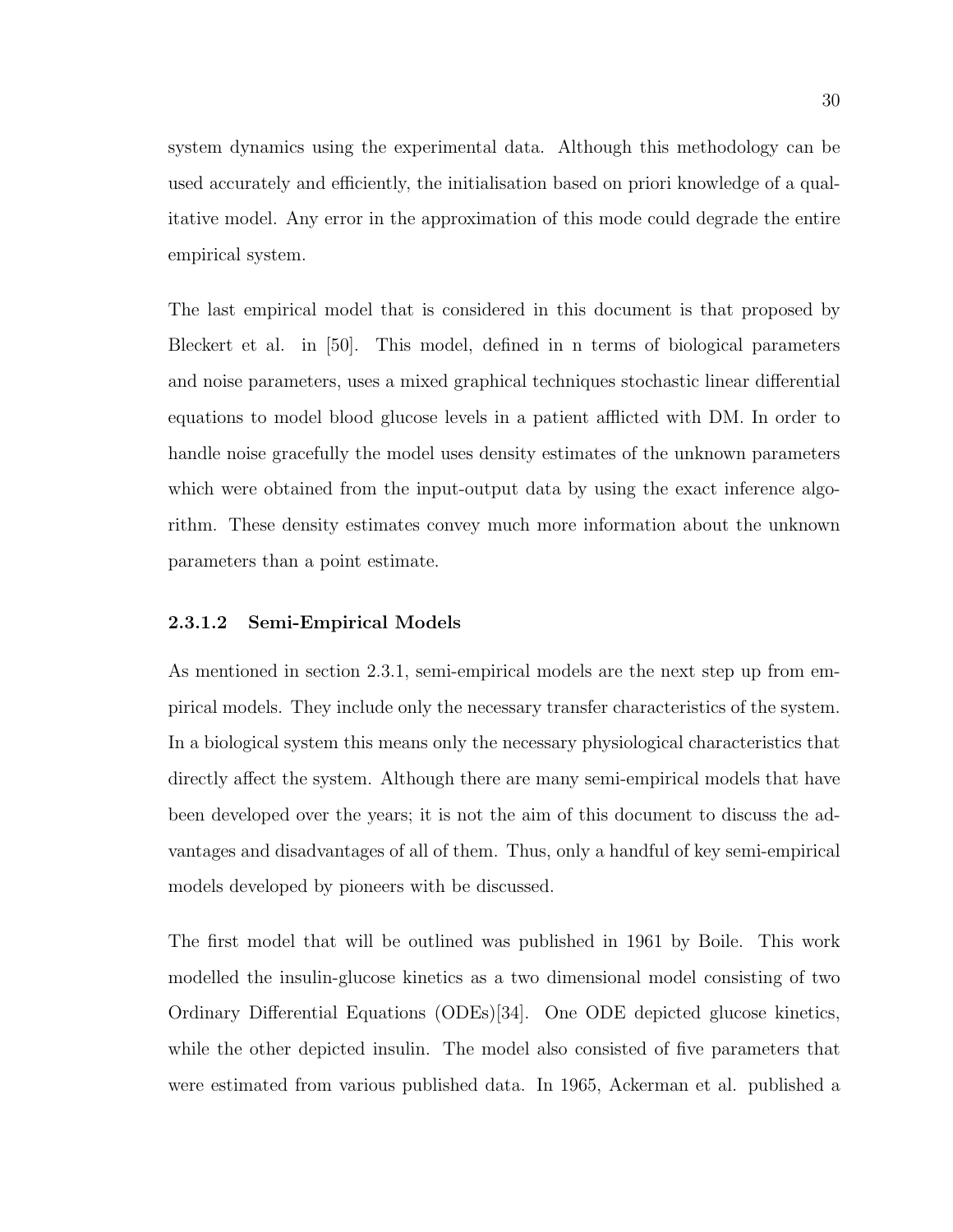similar model. This model took into consideration that both glucose and insulin are in fact interdependent on each other and thus should be modelled in that fashion. A few years later, Serge et al. developed another model that consisted of linear ODEs. This model was said to illustrate insulin-glucose kinetics specifically in obese patients that were diagnosed with T1DM [51]. The main disadvantage with all these preliminary semi-empirical models is the simplification of key physiological effects between glucose and insulin.

The most notable model that resulted in a breakthrough in terms of modelling insulinglucose kinetics was the minimal model that was developed by Bergman et al. [33, 52]. This model used three ODEs that represented plasma glucose dynamics, plasma insulin dynamics; and, insulin concentration. This model was widely used in over 500 studies [53] mainly because it was the first model to accurately model the major physiological metabolic effects of insulin-glucose kinetics. The accuracy of the model parameters during an intravenous glucose tolerance test (IVGTT) was remarkable given its simplicity. However, there are a number of concerns regarding this model that were raised by the research community such as the overestimation of glucose and underestimation of incremental insulin secretion; or, the question as to whether the minimal model itself be too minimal [38, 54, 55].

Another key group that has developed a number of metabolic models capturing various levels of physiological phenomena is Cobelli et al. [36,37,39,41,56,57]. One of the early models developed by this group tackled one of key disadvantages of the model suggested by Bergman - the separation of glucose utilisation and production. The next notable publication included the most sought after solution at the time. One that solved the argument of overestimation of glucose and underestimation of insulin in the Bergman model. The next series of publication improved the models by adding two key hormones that directly affect the insulin-glucose system in the human body -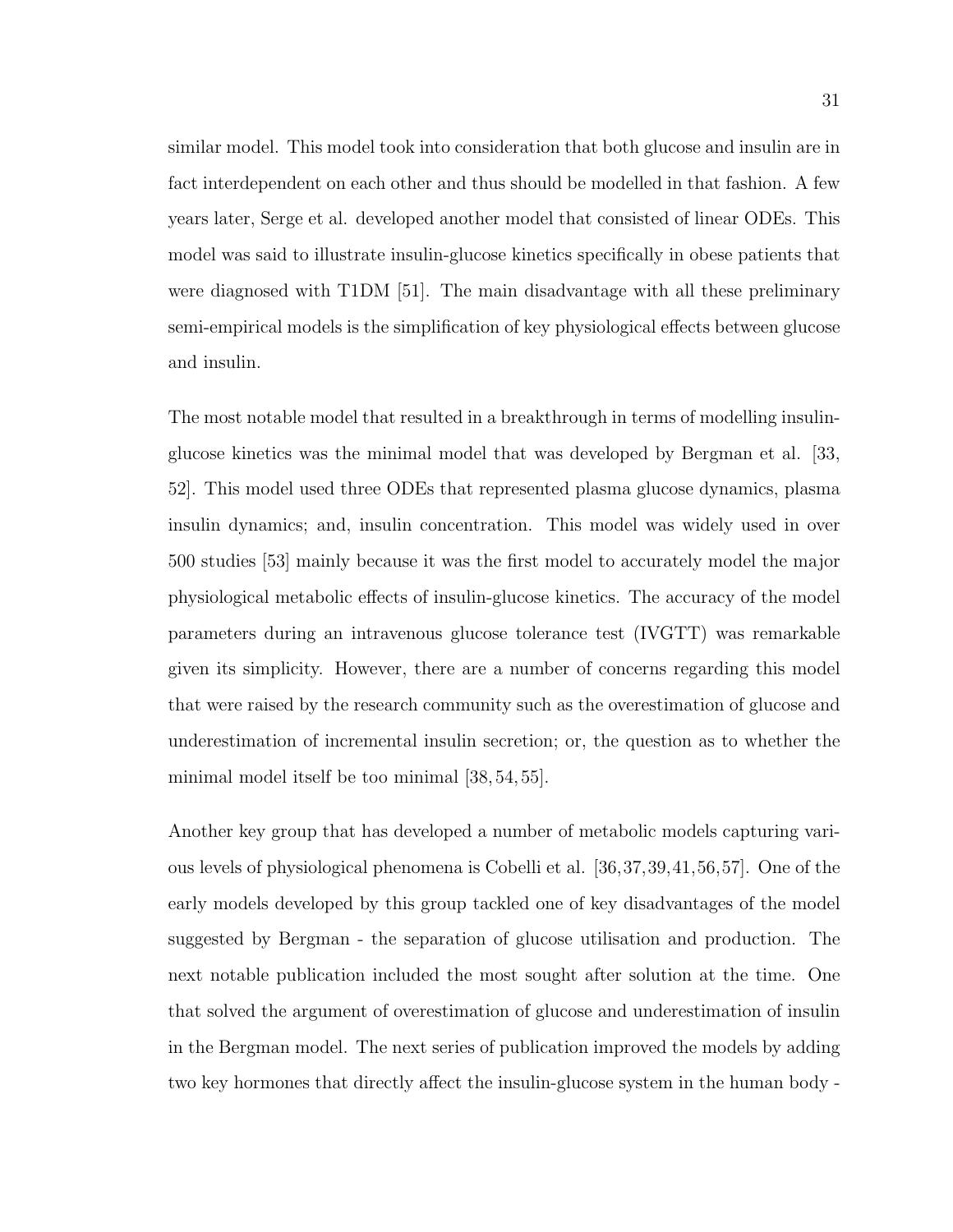insulin and glucagon (a hormone secreted by the  $\alpha$ -cells of the pancreas that encourages the liver to increase the production of glucose). Hovorka et al. then extended this model by adding separate insulin components. This new compartmentalised model consisted of a plasma insulin; two glucose sub-systems; and, three separate remote insulin compartments which captured other various physiological effects. The biggest issue with this model was the absence of steady state functions which failed to predict cases of high insulin ingestion [40].

The next model under consideration is one described in [58]. This particular model is best known for its simulation of insulin-glucose dynamics after a subcutaneous insulin injection. The simulation can accurately predict a change in plasma glucose concentrations due to small meal intakes (i.e. CHO) or insulin absorption. It does this with the help of a pharmacodynamics model with parameters from literature. However, the limitations of the model were clearly seen when it attempted to examine the effects of a big meal intake.

A biological relevant model describing the in vivio insulin-glucose physiological system in T1DM was developed by Salzsieder et. al in [59]. It consisted of four state variables that served as: glucose; insulin; net endogenous glucose balance; and, peripheral insulin-dependent glucose uptake. The model validation was published in [59–61] and proved that the slow dynamics and steady state glucose dynamics were accurately represented. There are two major disadvantages of this model. The first, is the limitation in linearity which focuses on the high glucose levels as opposed to the frequent low blood glucose levels seen in T1DM patients. The second is the absence to examine the slow insulin dynamics.

A semi-empirical insulin-glucose model was also proposed by Boroujerdi et al. and is documented in [62]. This models breaks down the glucose utilisation into two processes (insulin dependent and independent) which is different from that of previously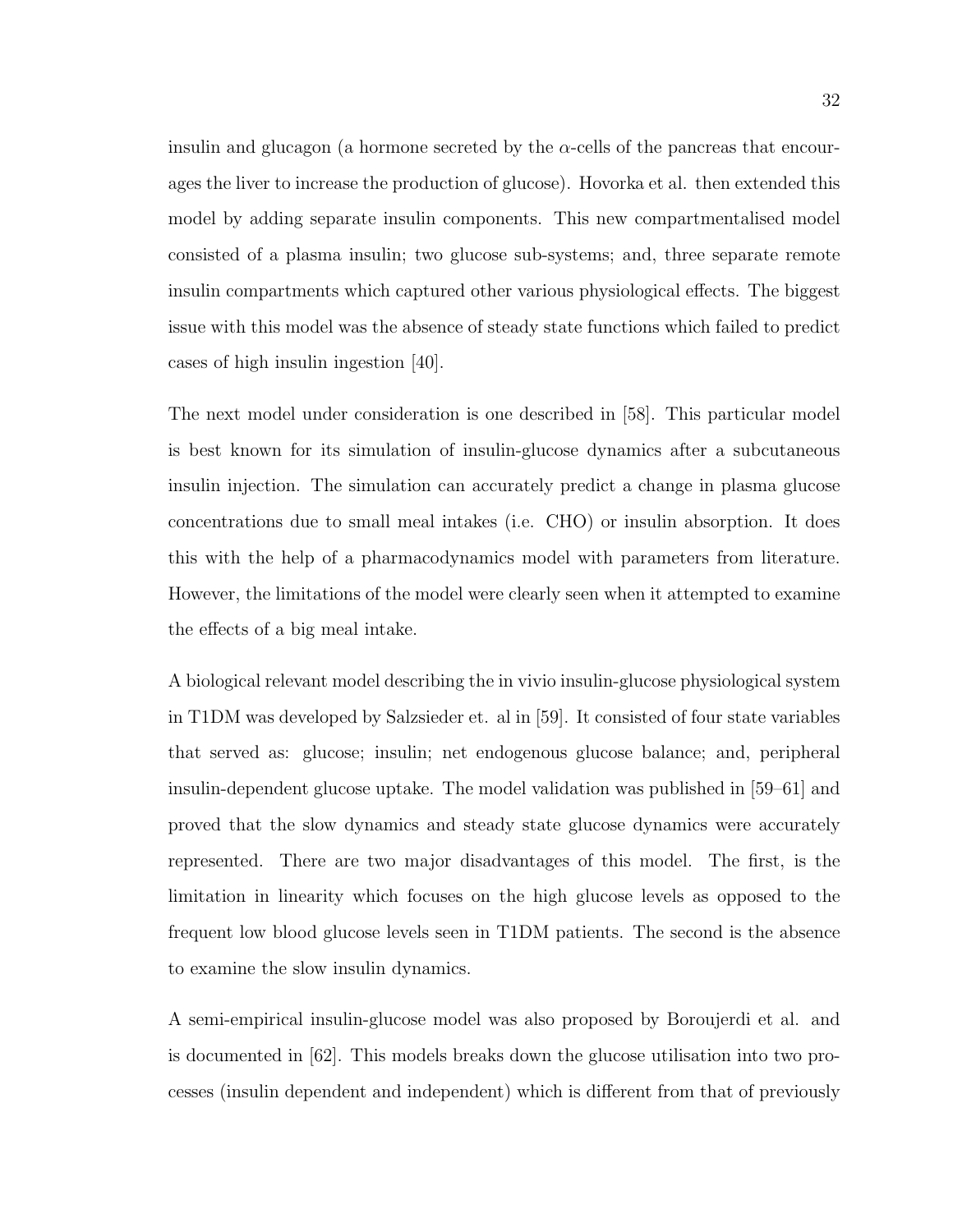discussed models. This five compartmentalised model (insulin insensitivity, insulin sensitivity, plasma glucose, glucose interstitial space; and, glucose transporter with a limited metabolism compartment for each of the interstitial space) proved that hyperglycemia in DM patients is caused by the saturation of the glucose transport mechanism. This remarkable discovery ensured the modelling and simulation community gained a lot of headway. When it comes to accurately modelling the insulin-glucose kinetics it also proved that most models do not tackle the behaviour of insulin on endogenous glucose production when tissue saturation occurs in the human body.

Another glucose-insulin modelling effort can be seen in the published works of Lehman and Deutsch [63].The problem that was tackled in this work was simulating insulin response (both plasma and glycemic) for 24 hours in order to evaluate patients afflicted with T1DM. It accomplishes this by simulating glucose entering the system via hepatic glucose production and intestinal absorption. Glucose leaves the system only under three conditions: glucose utilisation in red blood cells (insulin independent); glucose utilisation through the rest of the cells in the body (insulin dependent); and, excretion of glucose through the renal system in the human body. Since its publication, this model has been widely used to assist in designing treatment options for patients afflicted with T1DM [64]. The biggest limitation of this model was discussed by Steil et al. in [65] who argues that the model cannot accurately predict glucose dynamics during steady state insulin infusions.

A semi-empirical capable of capturing insulin-glucose dynamics and regulation based insulin pulsating secretion was captured by Tolic et al. in [66]. It includes a feedback look that consists of four components: pancreatic insulin secretions based on glucose stimulation; glucose uptake based on insulin stimulation; suppression of hepatic glucose production; and, glucose uptake based on its own enhancement. Another key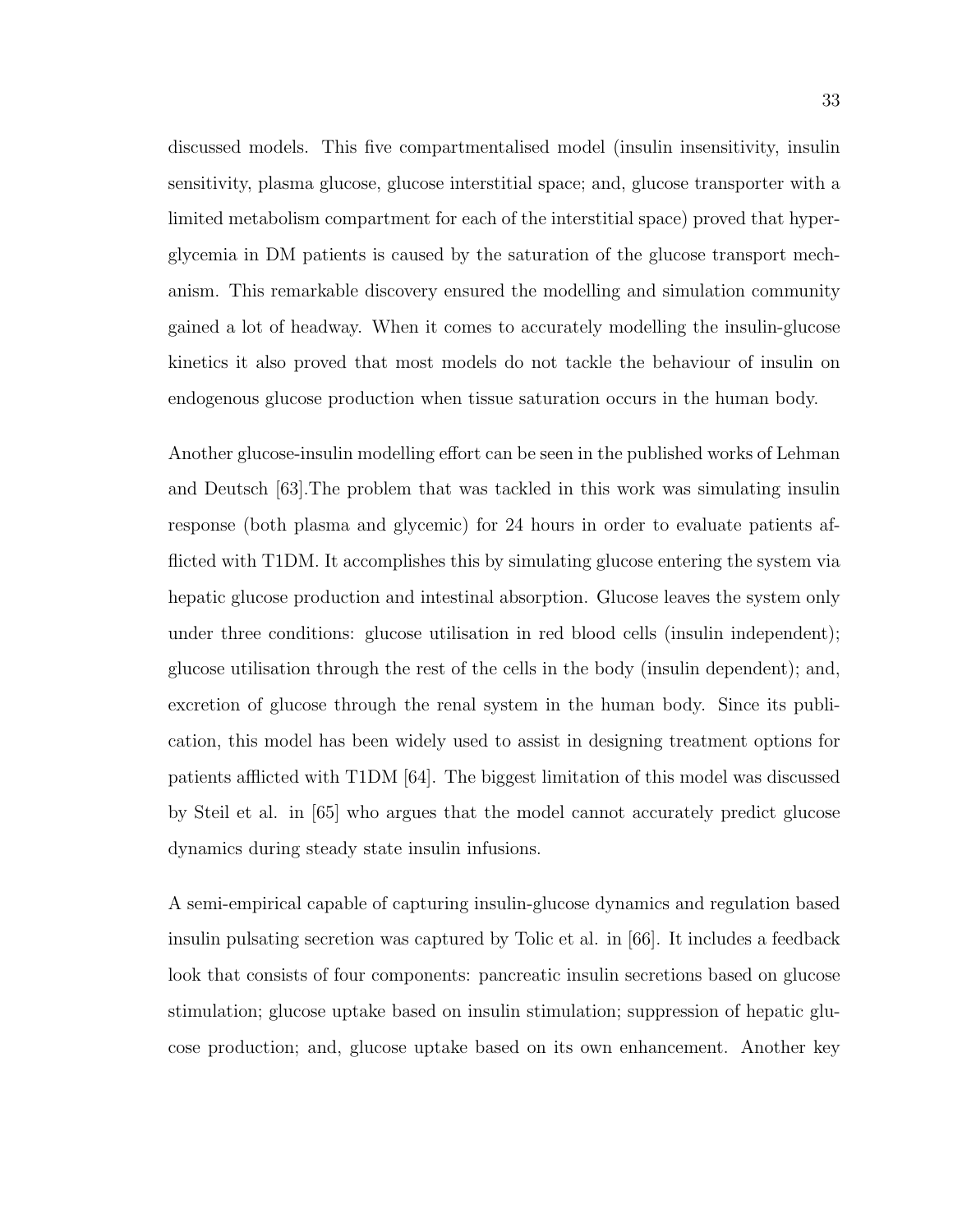aspect of this model is the incorporation of delays which mimic the physiological delays seen in humans when examining the insulin-glucose dynamics. However, as the authors acknowledged, at the time of publication, the model was in its early stages of development and needs to be refined quite a bit in order to incorporate a more realistic simulation of the various states the human body goes through especially during the time delay aspect of the model. In addition, the model only takes into account the effect on insulin receptors on the upward cycle of the pulsating insulin secretion. It does not take into account the effect the downward cycle has on the insulin receptors.

Another limitation with Bergman's minimal model was that it was developed with the intent of capturing insulin-glucose dynamics only of a single individual [33]. However, since these metabolic models are often used to develop a CAD, it is important that these models are able to accurately depict an entire population. In order to tackle this limitation Vicini and Cobelli proposed a population-based minimal model that used the Bayesian approach in [67]. Using the IVGTT data from sixteen individuals who were not afflicted with the disease, they examined the distribution of insulin sensitivity; and, glucose effectiveness for a population. With this approach, the model could estimate both the insulin sensitivity; and, glucose effectiveness accurately even in a small sample size. The issue with this model is its simplicity - modelling only glucose dynamics of the system is not nearly enough. Andersen and Hojbjerre in [68] employed a very similar stochastic minimal model which included both insulin and glucose kinetics. The advantage of this method was that it accounted for a lot of error in both the measurement and dynamics processing. They did this by employing a Markov chain Monte Carlo approach to estimate the parameters using the Bayesian technique.

Using two delayed differential equation (DDE) for modelling insulin-glucose dynamics of a patient connected to an exogenous insulin delivery system was developed by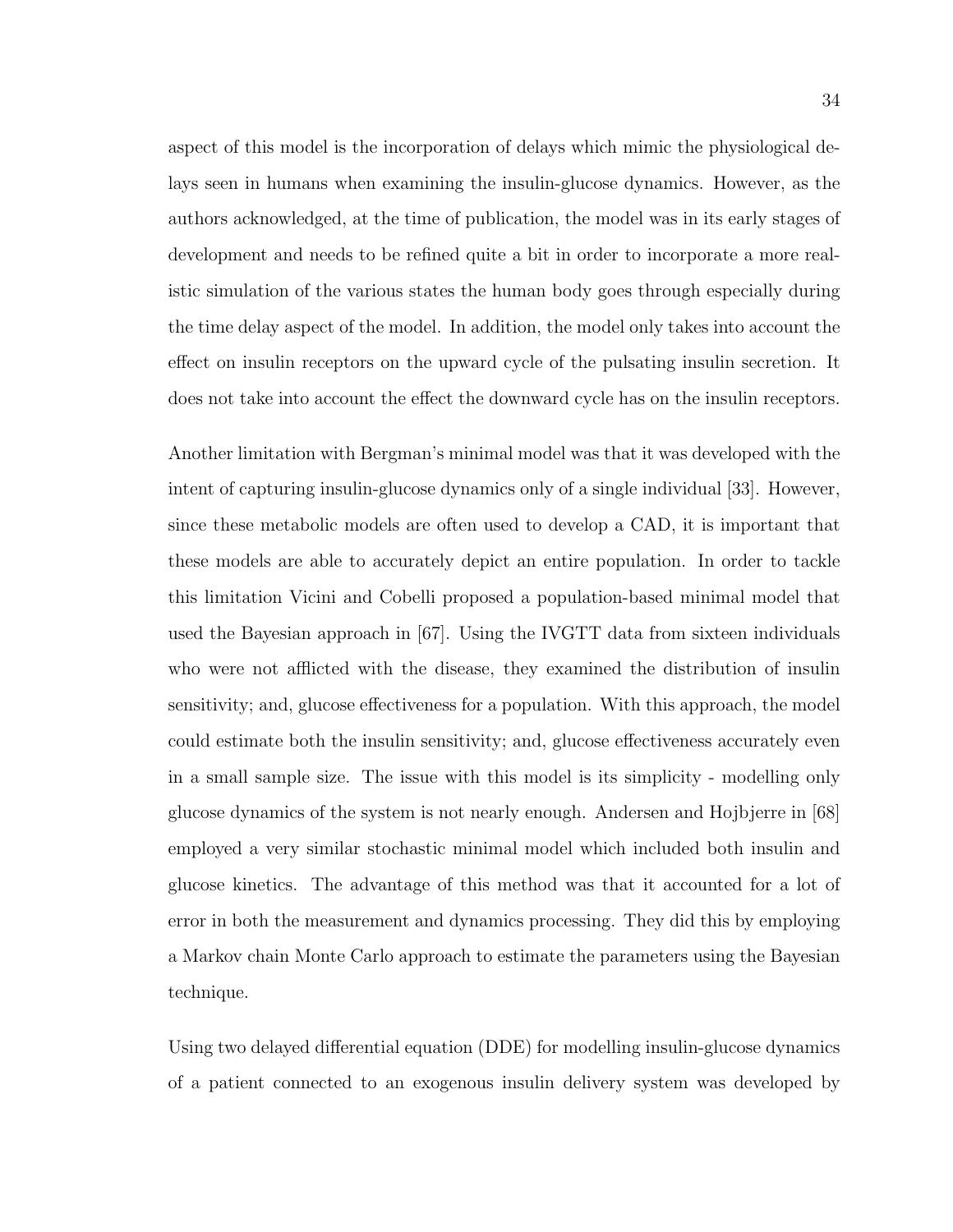Engelborghs et. al in [69]. The model incorporated two delays: the physiological delay which accounted for the delay that insulin had on the production of glucose in the human body; and, the delay associated with the exogenous insulin delivery system. The analysis of this work proved that the two major types of diabetic patients (T1DM and T2DM) had very different efficiencies when it came to insulin delivery.

Another semi-empirical model effort was demonstrated by Kraegen and Chisholm in [70] which modelled the continuous subcutaneous insulin infusion using a kinetic model. This two compartmental model demonstrated a key aspect of insulin infusion therapy: subcutaneous insulin absorption in extremely low. A three compartmental model directly linking the insulin dosage level and blood insulin levels was then developed by Puckett and Lightfoot in [71]. A study comparing the two fore mentioned models revealed that data extracted from DM patients' data was better fitted by the results from the latter model. The study also proved that there was a significant improvement in the results from the three compartmental model when analyzing the results for variability with respect to a patient's response to insulin over time (interpatient variability) and intra-patient variability.

The last semi-empirical model that will be considered is the one proposed by Wach et al. in [72]. Using partial differential equation (PDE), this model was developed with the intent of depicting three aspects: the diffusion of soluble insulin on the human body; the steady state dynamics between monomeric and dimeric insulin; and, the absorption of monomeric insulin molecules. The PDEs were solved using various numerical methods and division of subcutaneous regions into smaller spherical spaces to account for the space distribution in cells. The model results did fit with experimental data and could be used in a clinical setup.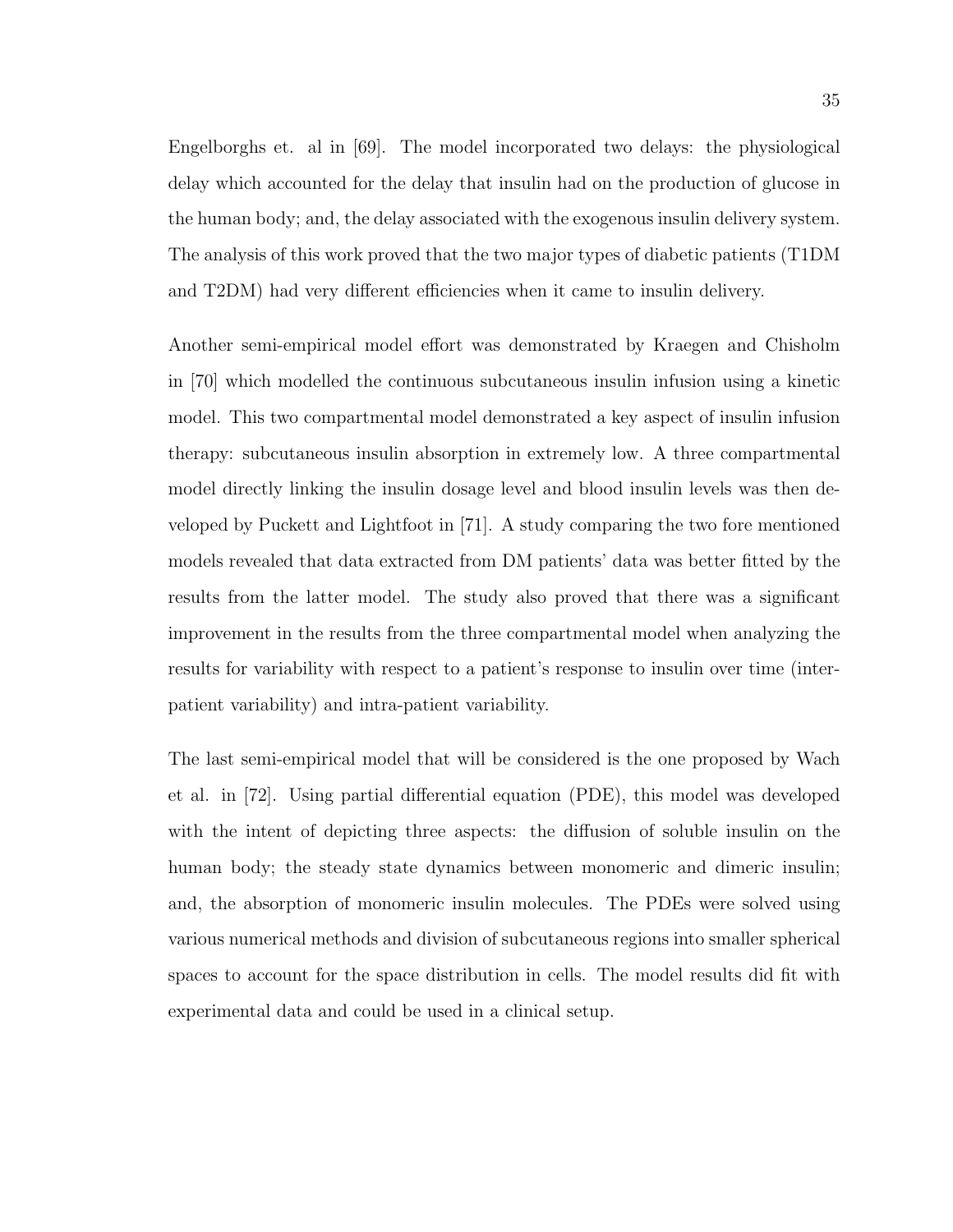### 2.3.1.3 Physiological Models

Just like the previous two sections, this section will only describe a handful of relevant physiological models. A physiological model as described in section 2.3.1 is one that takes into account a number of different parameters, equations and the structure of the human body. The first model that will be considered was proposed in the mid-70s but Tiran et al. [42, 73]. Dubbed as the circulation model, it is often accredited as the first physiological model to accurately depict insulin-glucose kinetics in the human body. It consisted of a number of different compartments that represented major organs and tissues in the human body; with each compartment divided into two sub-compartments: one representing the capillaries and the other representing the interstitial space. Additionally, the model also took into account the non-linearity of glucose metabolism in the human body. This model in particular performed quite well when tested in response to glucose ingested in small boluses. However, any glucose intake that is greater than 30 grams was over-predicted. This preliminary model also did not take into account any metabolic behaviour near the thresholds.

Cobelli et al. in [44] also proposed a semi-physiological non-linear model that depicted insulin-glucose dynamics. The model consisted of functions that captured insulin degradation; insulin secretion; glucose absorption as a result of a meal intake; glucose consumption by peripheral organs and tissues; hepatic glucose production and utilisation; and, renal glucose excretion. The incorporation of delay with respect to glucose regulation and the effect of insulin on glucose also contributed to successful depiction of a normal human body after a meal was ingested. The model however lacked taking into account the distribution of glucose in many major glucose-consuming organs.

Based on a model by Guyton et al. [74], a physiologically-based metabolic model was developed by Sorensen [45]. The model described the insulin-glucose dynamics by utilising 19 differential equations: eleven of which were used to describe the glucose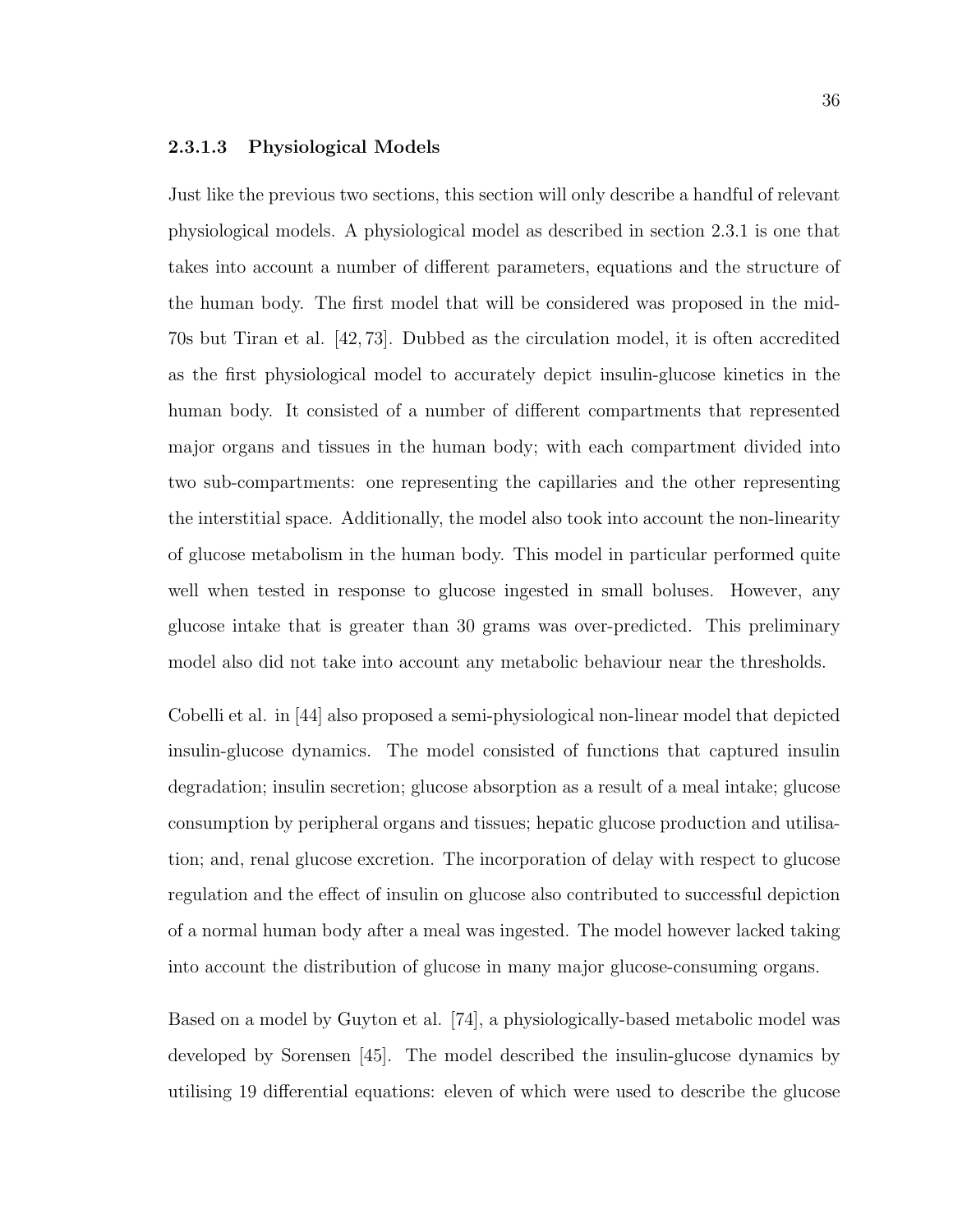system, seven described the insulin system and one described the glucagon system. The glucose sub-model consisted of various compartments that represented various parts of the body's organs and tissues. Some of these compartments were further divided to account for capillary and interstitial spaces which accounted for the resistance of the human body with respect to the glucose transport mechanism. In addition, metabolic sinks were represented throughout the model to account for the glucose uptake of various tissues and organs. The insulin sub-system was modelled in a similar fashion with one key difference - insulin had only one sub-compartment in the brain and this was to account for the physiological phenomena of insulin not entering the brain capillaries [33]. Various studies have been conducted to validate the model. All these studies have concluded that this model accurately predicts the concentrations of plasma glucose level in the human body after IVGTT.

Another physiologically based model was developed by Kim et al. [75]. This metabolic model also captured the whole body homeostasis during exercise. The model is also a compartmentalized model that divided the body into adipose tissue (AT); gastrointestinal tract; heart; liver; muscle; and, other tissue. This was achieved by using two aspects which were modelled for each compartment: dynamic mass balance and cellular metabolic processes. The model was then validated with experimental data in which normal healthy individuals were asked to perform moderate intensity exercises for an hour. This physiological model accurately captured the insulin-glucose dynamics. This novel approach can now be used to model and study the effects of hormone control and metabolic concentrations in various tissues of the human body. However, the model lacked in validating the same effects on patients afflicted with DM.

All the models discussed so far span approximately five decades and only take into account the dynamics between insulin and glucose on the human body. However the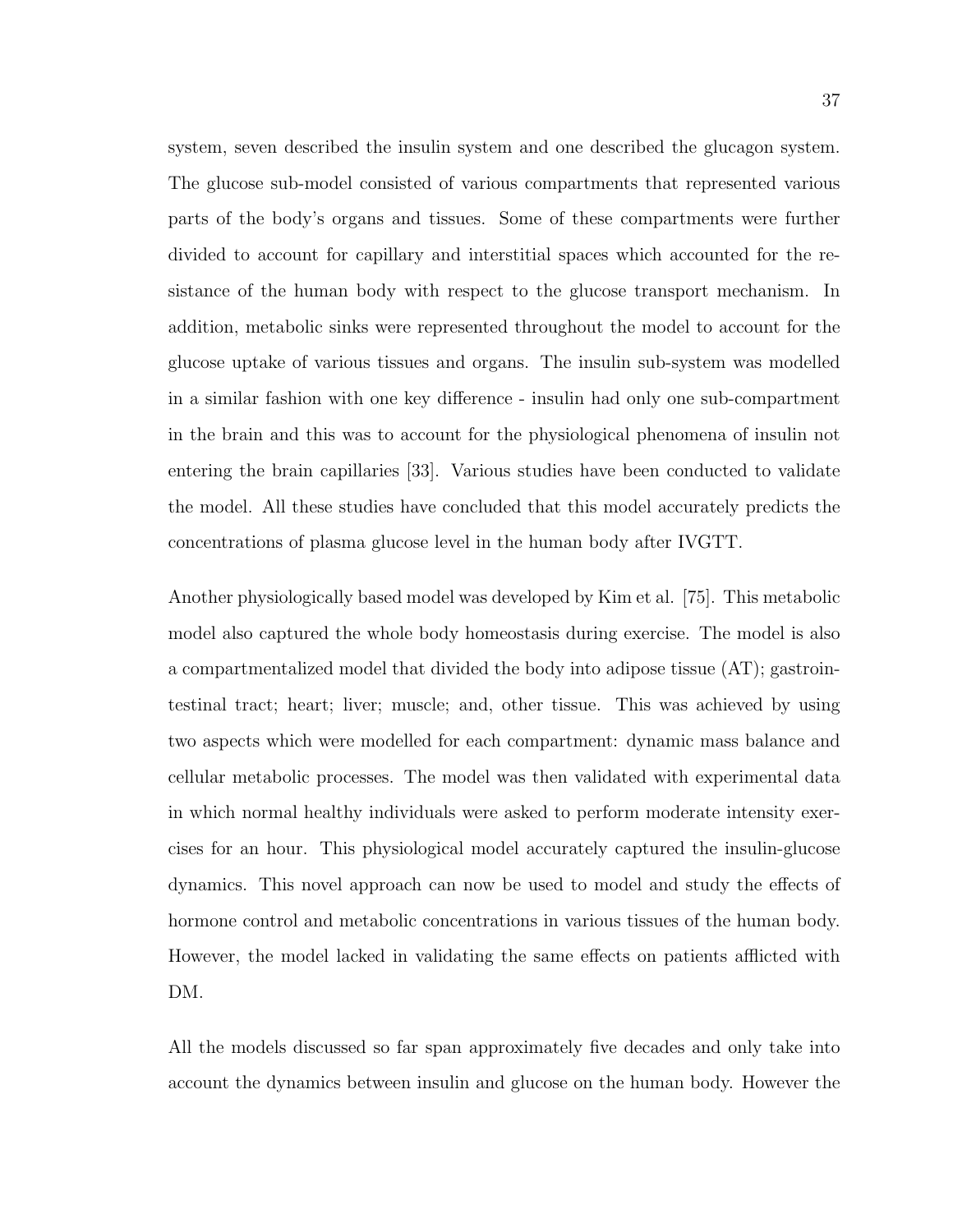effect of free fatty acid (FFA) and exercise on this system have been for the most part disregarded. In order to combine both high quality and robustness of a biological model based on a human body, it is essential that the models takes into account disturbances such as a mixed meal ingestion and various levels of exercise. However, to this day there are but a few models that accurately describe this behaviour in a physiologically accurate method. Considering all this, the best known model that is used widely to validate many CAD is known as the Dalla Man model. As its name suggests, the model was proposed by Dalla Man et al. in a paper titled "Meal simulation model of the glucose-insulin system" [76]. It is currently the gold standard for validating CDA without conducting pre-clinical animal trials that is accepted by the FDA [77]. This model not only presented information such as the concentrations of insulin and glucose in the plasma; but also; endogenous glucose production; glucose utilisation; glucose rate of appearance and, insulin secretion. The model was validated by monitoring a large population (204 healthy individuals and 14 individuals afflicted with DM). The model parameters included were in two sets: the first included parameters for healthy individuals and the second included parameters for patients with DM. During validation of the model the meal ingested was labelled with radioactive materials such that the flow of glucose through the gastrointestinal tract could be accurately measured. Additionally, upon ingestion, two other tracers were injected intravenously, the data then used to estimate model parameters as explained in [78]. Using this triple tracer meal protocol, the following four fluid flows were estimated: rate of appearance (Ra); endogenous glucose production (EGP); glucose utilisation; and, insulin secretion.

## 2.3.2 Control Algorithm Devices (CAD)

As discussed in section 2.2, an artificial pancreas would ideally be the 'cure' for diabetes mellitus. Klonoff in [79] defined the artificial pancreas as one that consisted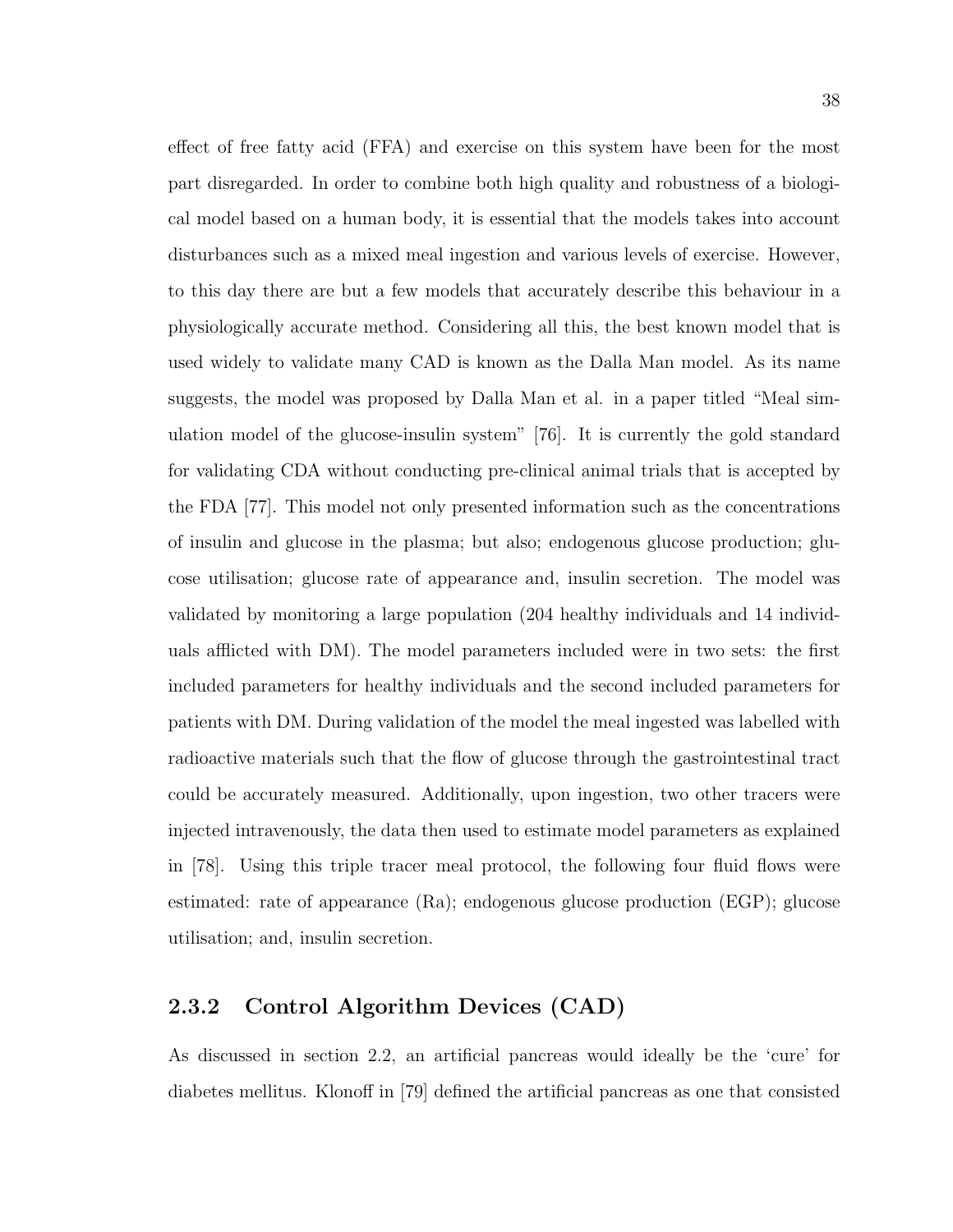of three components: a CGM; an insulin pump; and, a CAD. This methodology of monitoring glucose; accurate determination of insulin dose by the CAD and delivery of insulin dosage by the insulin pump could result in a patient with DM always having normal physiological glycemic levels.

In 1964, Kadish was accredited with the first closed loop insulin delivery system - a simple on-off system [80]. This system was designed to measure blood glucose levels every 15 seconds and based on its results would deliver glucagon (blood glucose levels are too low - i.e.  $\leq 50 \frac{mg}{dL}$  or, insulin (blood glucose levels are too high - i.e.  $\geq 150$  $\frac{mg}{dL}$ ). As a result the blood glucose of the individual always remained in the range of 50-150  $\frac{mg}{dL}$ . Due to the lack of technological advances, this device was as big as a backpack and the lack of computational power severely limited the performance of this device.

Another likely candidate for the AP was developed by Albisser et al. and documented in [81, 82]. This two channel device (one containing dextrose insulin and the other used for the infusion of insulin into the human body) included a CGM and control algorithm which were both deployed on a microcomputer. This device posed two major problems: the control algorithm required several specific highly dependent patient parameters and the response to a glucose spike (i.e. meal ingestion) was gradual.

The development of the AP known as the Biostator was developed by Miles Laboratory and was commercially available in 1977 for a period of time [83]. The CAD included in this device employed a non-linear proportional derivative (PD) control algorithm that regulated both dextrose and insulin infusions in order to maintain homeostasis. The controller injected insulin based on the regular measurement of plasma glucose concentrations. Noise of this measurement was filtered using a five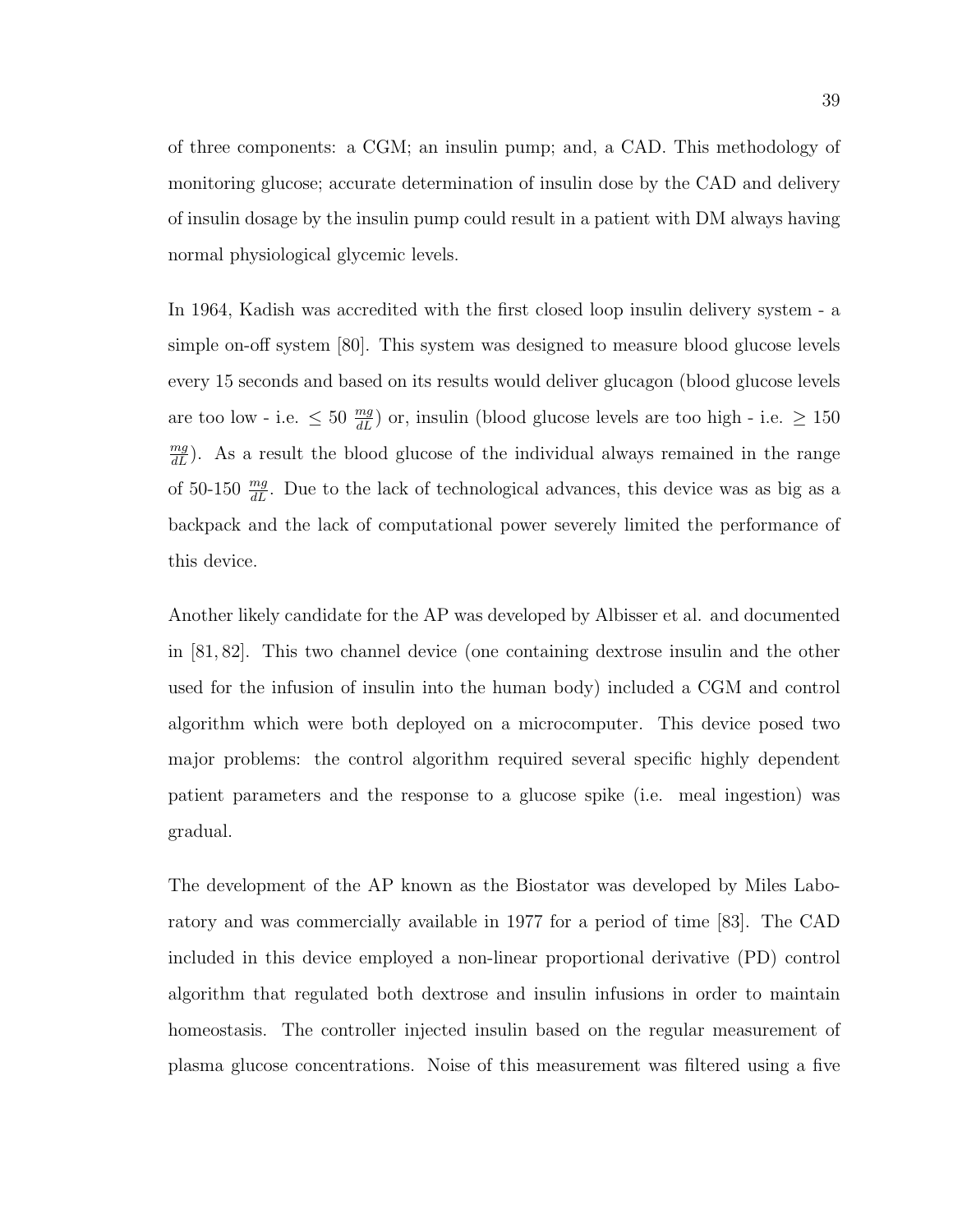point moving average. However, this device was soon pulled out from the commercial market because it required the individual to constantly monitor it. Additionally, other disadvantages included but are not limited to it's size; and, parameter individualization.

Based on the work of Albisser et al.[42] several other control algorithms were proposed. These included, but are not limited to: Botz [84]; Kragen et al. [85]; and, Marliss [86]. All these models attempted to reduce the hyperglycemic event caused by the initial model after ingestion of a meal; or, the hypoglycemic event caused after exercise. However, Broekhuyse in [87] reviewed all these models and concluded that neither were even close in accuracy nor should not be implemented in a commercially available AP.

The extensive studies carried out over a number of year by Fischer et al. [60] led to the development of three different control strategies to control blood glucose levels in patients afflicted with T1DM. This was the direct result of initially concluding that an adaptive algorithm would guarantee an optimal feedback methodology for controlling blood glucose levels. Their models were tested on diabetic dogs who were maintained at rest (i.e. no exercise to reduce blood glucose levels). The first control algorithm was implemented by an adaptive control algorithm that was sampled at 1 minute intervals. The effects were observed on an insulin-glucose system for four hours. The second control algorithm employed a fixed command control that was initialized by estimates. Lastly, the third control algorithm, a modification to the second, was also a fixed command control algorithm that was individualized. The estimates and control constants that this algorithm used as modified based on prior knowledge and tests conducted on the patient. When the three models were evaluated, it was proven that only the first and second achieved glycemic levels that were in the normal range.

An external physiological insulin delivery system (ePID) was developed by Medtronic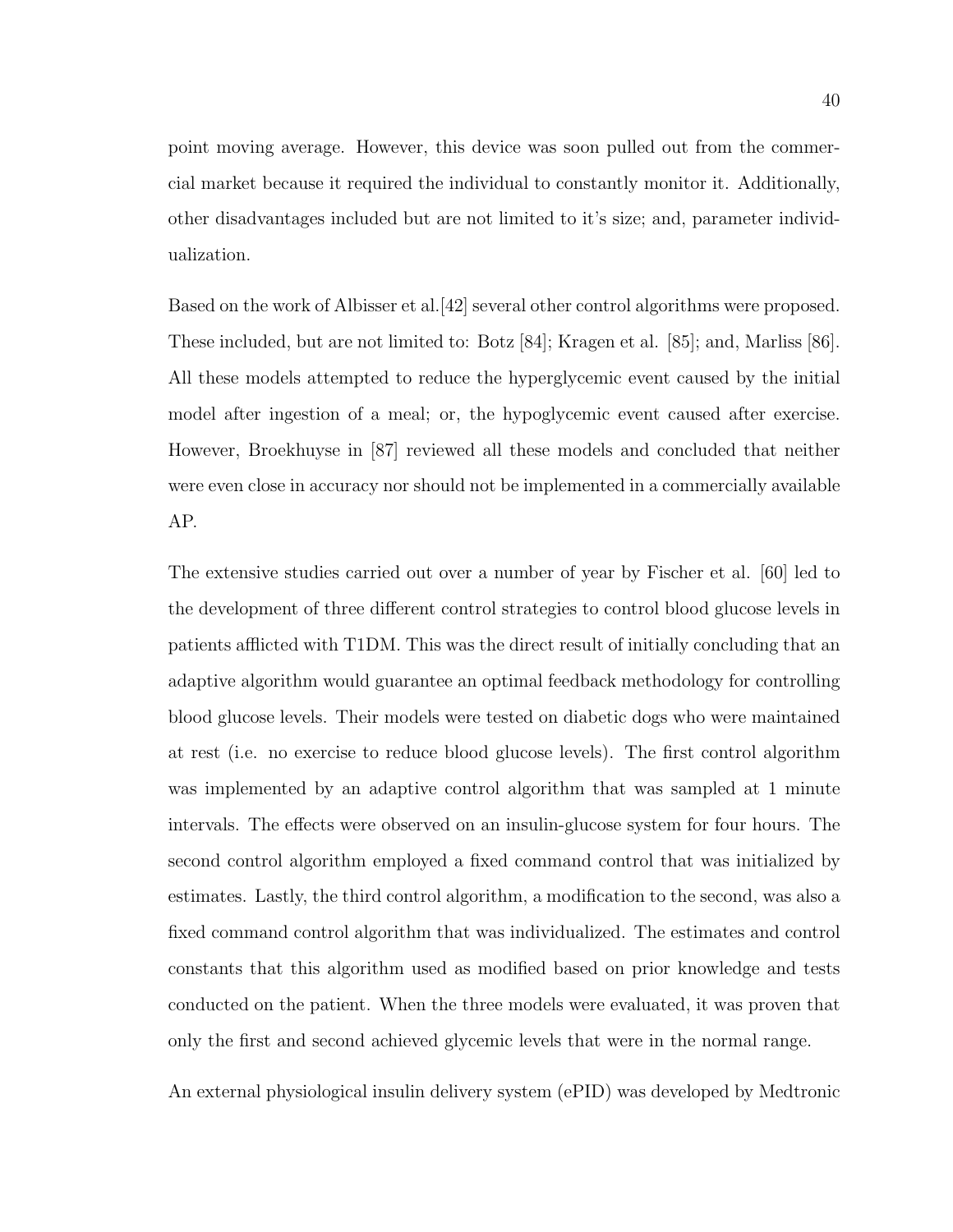Minimed [88]. The design intent was to emulate the  $\beta$ -cells of a normal pancreas such that the control algorithm would distinguish and control the first and second phase insulin secretion [89, 90]. The problem was tackled by using a proportional integral derivative (PID) controller [91]. The first phase of insulin secretion was linked to the derivative aspect of the controller and is directly tied in with the rate of change in blood glucose levels as read by the CGM. The second phase is controlled by the proportional and integral aspect of the controller by establishing a direct link between the target and the actual blood glucose concentrations. Although an evaluation of this CAD resulted in satisfactory results it cannot prevent hyperglycemic events that occur as a direct result of meal intake [88].

Another promising methodology was the optimal controller<sup>3</sup> that was developed by Swan [92] who estimated the insulin infusion rate by solving a non-linear algebraic Riccati equation. The model cannot be confirmed due to the fact that its performance after meal ingestion was not evaluated. An extension to Bergman's minimal model was implemented by Ollerton in [93]. Based on a deviation from the target glucose value, Ollerton developed an integral squared error objection function. The CGM however was sampled at a rate of ten minutes so that the algorithm calculation time was minimized. However this CAD was criticized when it was discovered that the algorithm would not converge at the basal state, instead, it would oscillate significantly. In another study conducted by Fisher and Teo [94] various insulin infusion protocols were tested in the quest to find an objective function that would be minimized. The study concluded by applauding the sum-squared error set-point tracking methodology as the most accurate model for maintaining blood glucose levels during meal intake and fasting. However, this model seemed to only thrive provided a good

<sup>&</sup>lt;sup>3</sup>The methodology is known as the optimal controller because uses optimal control theory and solution of a nonlinear algebraic Riccati equation to solve the glucose control problem for the optimal insulin infusion rate.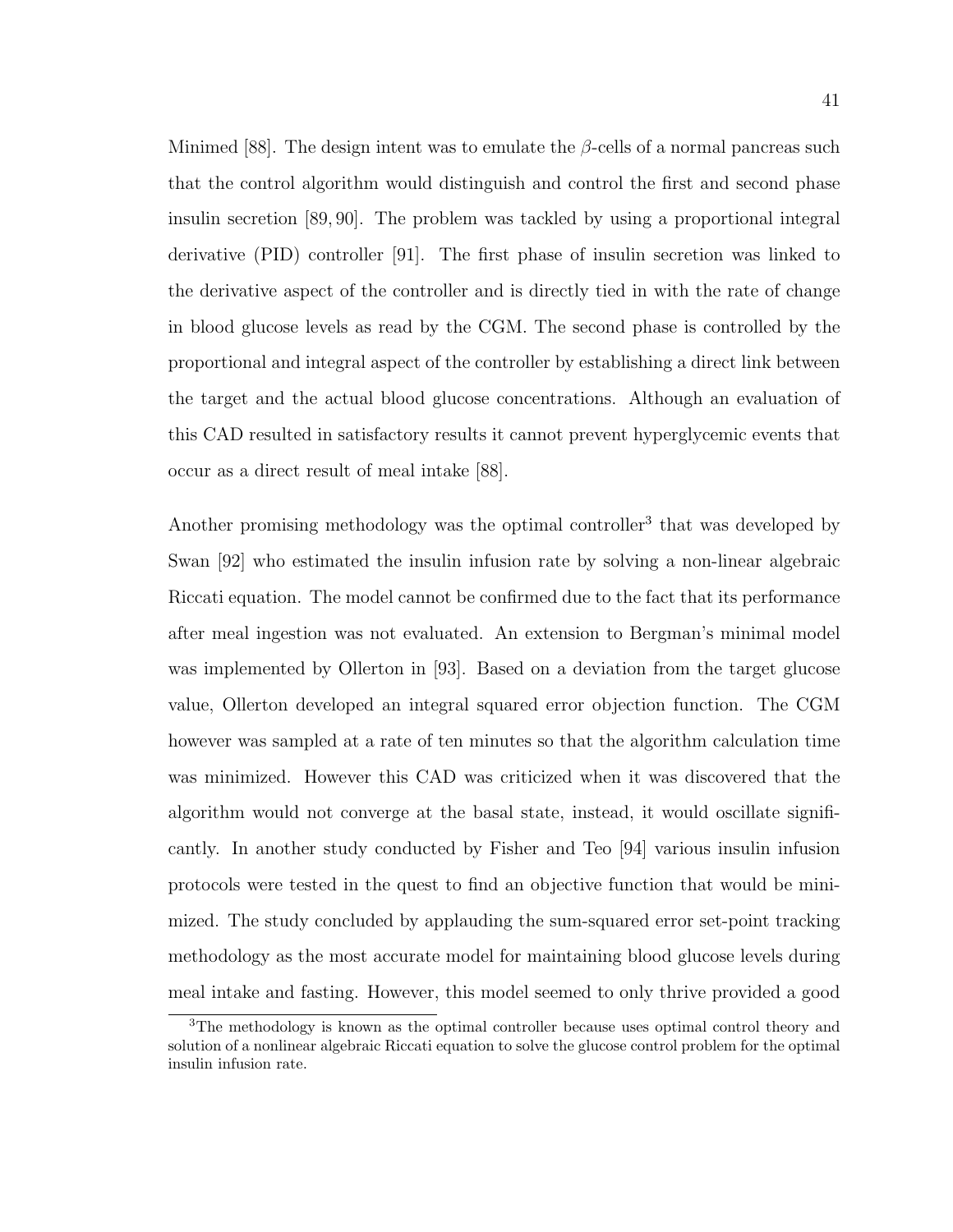meal estimation was available.

Since 2009, there have been a number of CADs developed using model predictive controllers (MPC). The approach used is true to its name, using a model based control approach to control the blood glucose levels in a patient. In general it consists of the model; the cost function; and, the constraints. The model itself is used to predict the future of the system (states and/or outputs) based on its current state, estimation of future values that are attained from manipulating variables; and predictions of future values of any measurable or predictable disturbances. It's flexible in the sense that the model can be of any kind - based on continuous time or discrete time; linear or nonlinear; input-output or state-space; black box, grey box or white box models. The cost function aspect is a closed loop aspect, and is usually based on a differential equation of degree two. Lastly, the constraints are based on the controlled and manipulated variables [95]. It has been proven that using an MPC to define the CAD has many advantages in terms of regulating blood glucose levels in patients afflicted with T1DM. The biggest advantage can be seen in the model prediction characteristic of the MPC which can foresee a patient going into either hyperglycemic or hypoglycemic state and within reason can adjust itself to compensate for it. Additionally it also compensates quite well for the dynamics associated with the equipment used - i.e. the insulin infusion pump and the CGM [65]. Lastly, the MPC can be constricted which permits the insulin infusion rate to be bound which accounts for the safety aspect that is lacking in many other CAD [96].

A MPC was developed by Trajonski et al. [47], in an attempt to regulate blood glucose in individuals afflicted with DM. This system used subcutaneous glucose measurement and insulin infusion. The control algorithmic part that predicted glucose concentrations was defined by a radial basis function (RBF) neural network model. This was done by using past subcutaneous glucose measurements and insulin infusion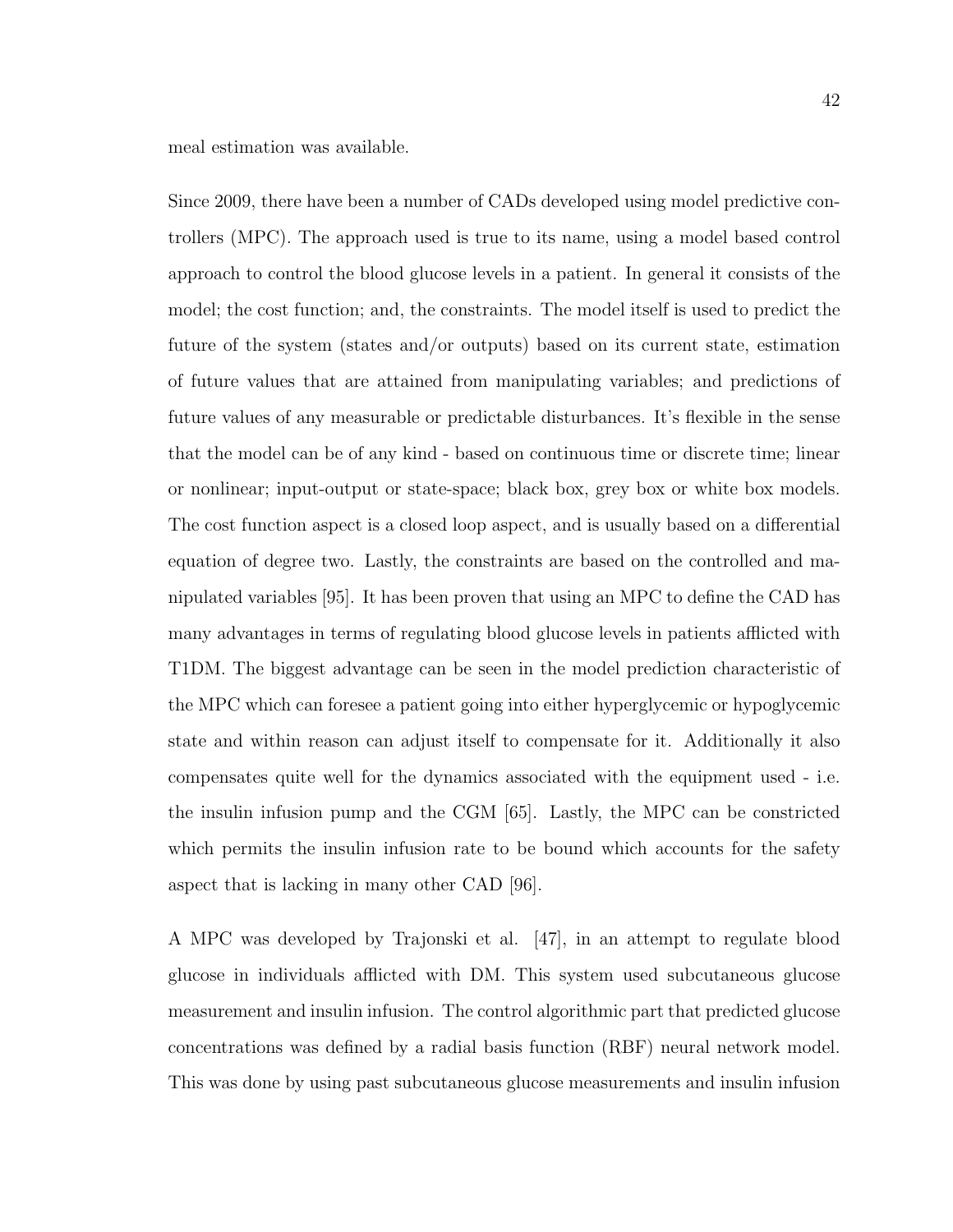rates. Even in the presence of noise, a simulation of this model indicated that the blood glucose levels of a patient could be controlled and stabilized.

The next MPC that will be considered was proposed by Parker et al. in [29]. It is a linearized adaptation of Sorensen's physiologically-based model with and without state estimation. The constraints aspect of MPC was applied on the rate of change of insulin infusion and rate of input delivery. A simulation modelling both a nonlinear Sorensen physiological model and the MPC in question was performed in order to validate the results. It concluded that normal glycemic levels were maintained after a 50 gram OGTT. Another physiologically based MPC can be seen in the works of Lynch and Bequette [97] who developed the MPC on the basis of the extension of the minimal model by Fisher [98]. The model used state estimation of subcutaneous blood glucose measurements. The validation of this model was performed when simulating a high order Sorensen model. It was concluded that with proper tuning, the MPC would return blood glucose levels of a patient to levels within normal glycemic range even after a meal consumption.

To model and examine the effects of fasting in T1DM patients, a MPC was developed by Hovorka et al. [99]. It included a compartmentalized model that was documented in [40]. This model contained time varying parameters which were quantized by the use of Bayesian parameter estimation. In order to normalize blood glucose levels, the CAD also added the gradual decreasing set-point trajectory aspect to the existing model. The system was designed to sample the blood glucose levels and infuse insulin at a rate of 15 minutes. Clinical evaluations were conducted for this controller which validates the effects of insulin infusion on ten patients over a period of 8-10 hours. The study concluded that the adaptive nonlinear MPC proved to be promising and must be further developed to take into account sudden spikes in blood glucose levels due to meal ingestion.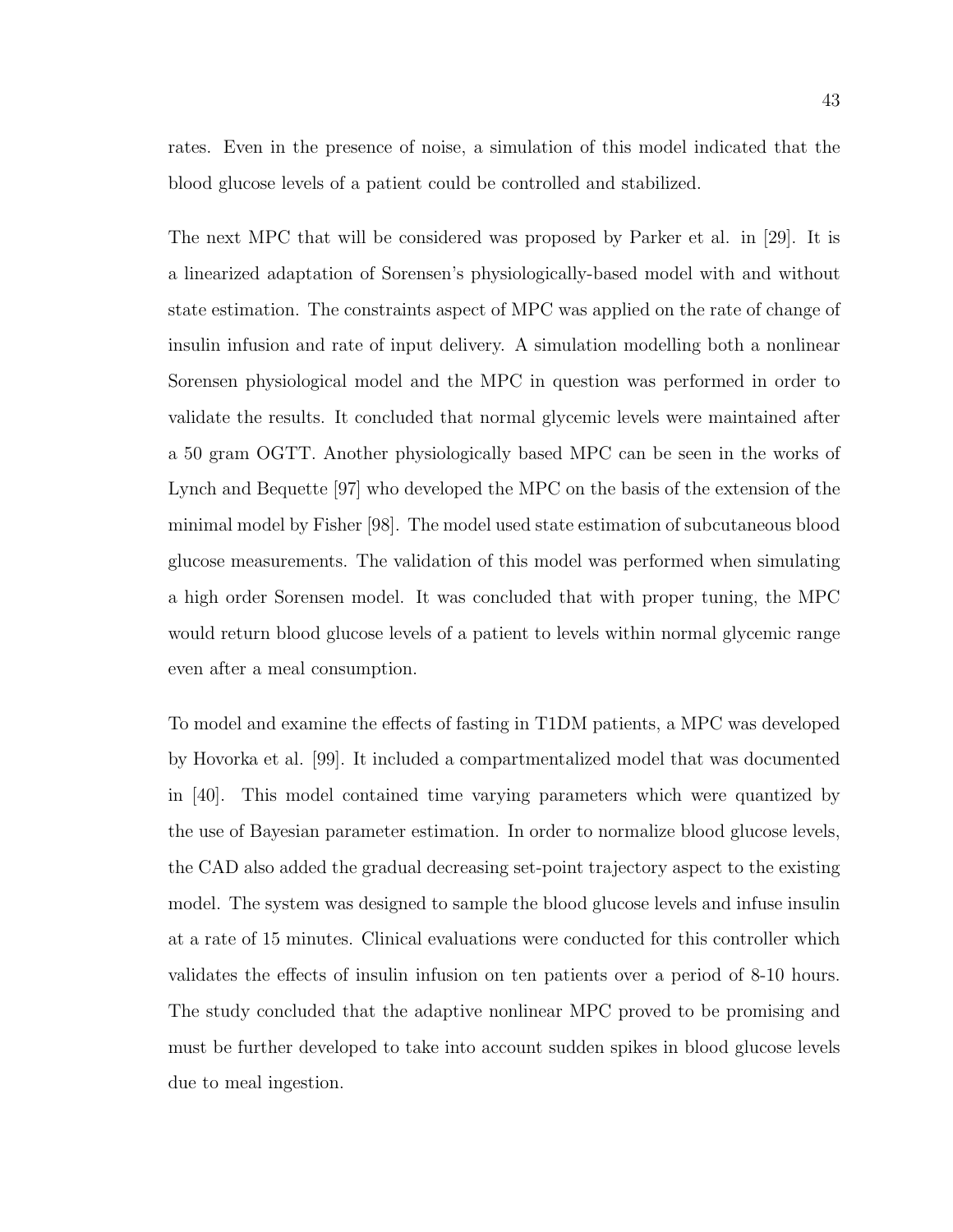# 2.4 Problem Statement

In order to understand and design something that acts just like any organ such as the pancreas, a number of research groups must be involved. The complex behaviour is broken down into various smaller sub-components and studied. The knowledge of these partial sub-systems are then combined together to form an artificial organ. The amalgamation of sub-components mimics a hierarchical model structure with multiple levels. The top level represents the whole body, thus representing blood flow between the organs (which includes the flow of glucose and insulin). What is more important is the fact that this hierarchical model allows for model re-use and ease of interchangeability. That is to change the sub-component of the model (if more information of the sub-component becomes available) without actual editing the entire model itself.

This thesis will focus on implementing two different models. The first is the Dalla Man model which is currently the gold standard for mixed meal simulations. This model will act as a 'patient's body' and depict the interactions of glucose and insulin in various parts of the human body. The Dalla Man model will be validated against literature. The second is an adaptation of the Hovorka model. This model will be implemented in DEVS as the and will act as the CAD. The Hovorka model will be validated by using the outputs of the Dalla Man model.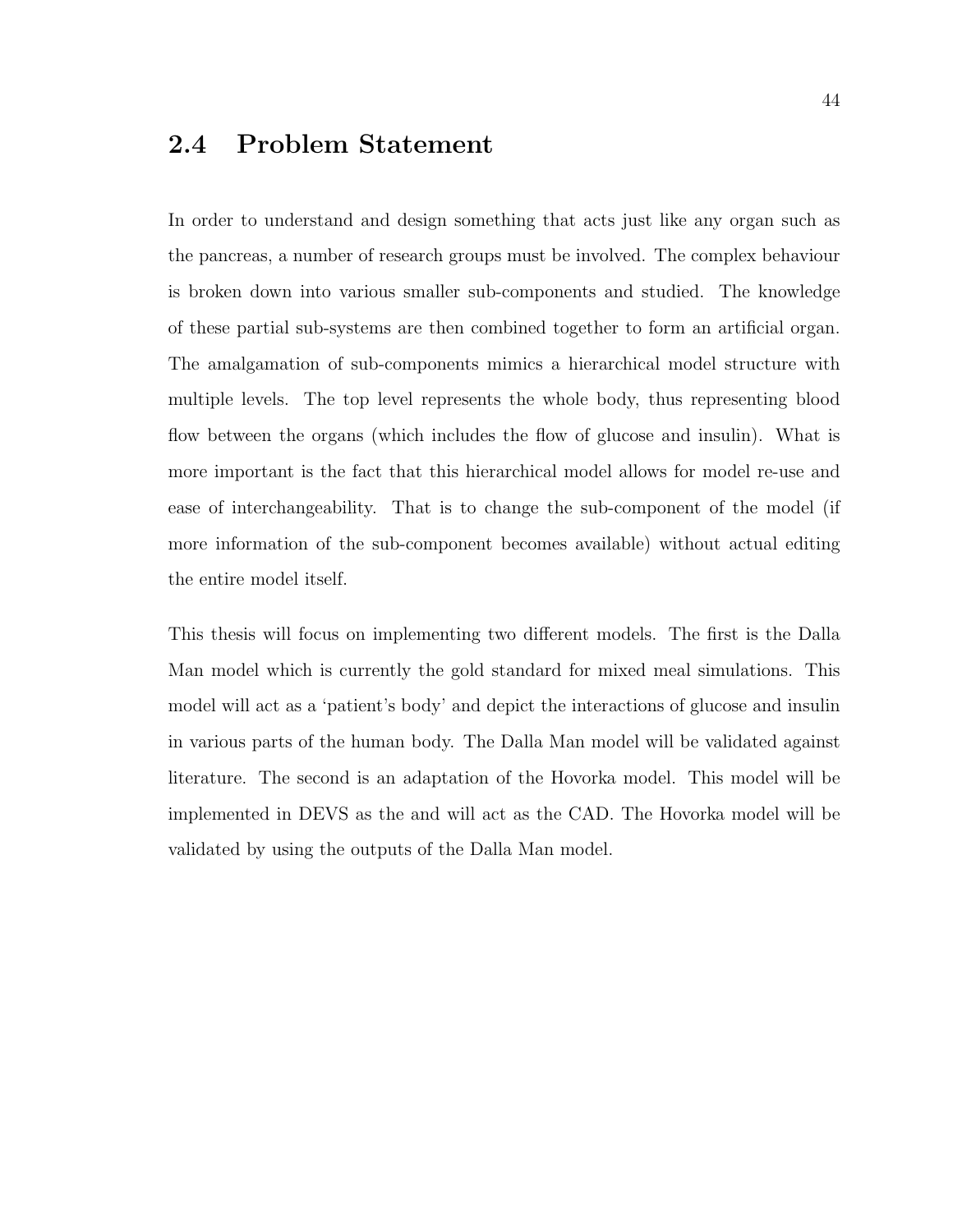# Chapter 3

# Model Design

The creation of an artificial system requires a designer to have two major components: knowledge of the system itself and experimental data in order to verify the artificial system [100]. Furthermore, in order to accurately model any dynamic system, the use of time dependent ordinary differential equations is almost compulsory [101]. The following two models are derived from experimental systems and knowledge. They use a number of ordinary differential equations to simulate the details of a human body's glucose regulatory system.

This thesis develops two models (as seen in Figure 6): the physiological system (also referred to as the meal model simulation) and the artificial pancreas [102]. As mentioned in Chapter 1 and Chapter 2, the CGM and the insulin infusion pump have already been developed and are readily available on the market. Thus the only component that needs to be developed is the CAD. This is done via a MPC. The block diagram for this second model is depicted in Figure 7.

# 3.1 Meal Model Simulation

Due to the reasons stated in section 2.3.1.3 of this document, the Dalla Man model was chosen as the meal model simulation that would in turn validate the CAD. The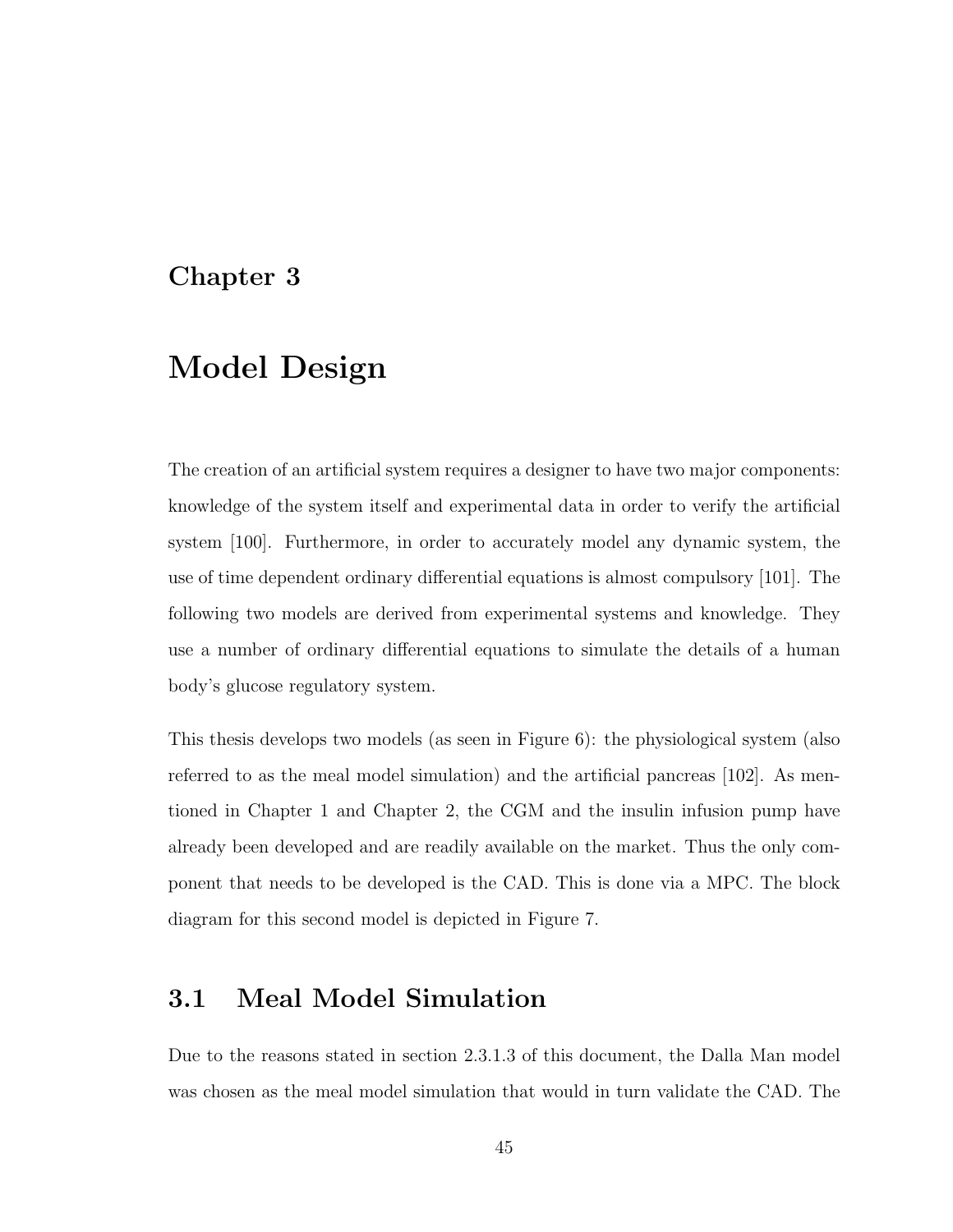

Figure 6: Block Diagram showing the Artifical Pancreas and Physiological system (adapted from [102]). For more details refer to related image depicted in Figure 7.

Dalla Man model is a non-linear compartmental model that acts as a virtual patient. Compartmental models are often widely used in the study of kinetics of materials in physiological systems. They are also dynamic in the sense that they used differential equations that are derived from the basic principles of physics - conservation of mass; and, conservation of energy. A compartmental model is a model that specifies the interconnections between a finite number of compartments. When looking at it from a physiological aspect, these interconnections represent the flow of materials from one compartment to the next.

Since this model was simulated on a hierarchical format, for ease of understanding, the creation of this model will be outlined in a top-down approach. The top most level, as seen in Figure 2 is comprised of various coupled models. At the top most level, a coupled model describing the whole mixed meal model system is created. The inputs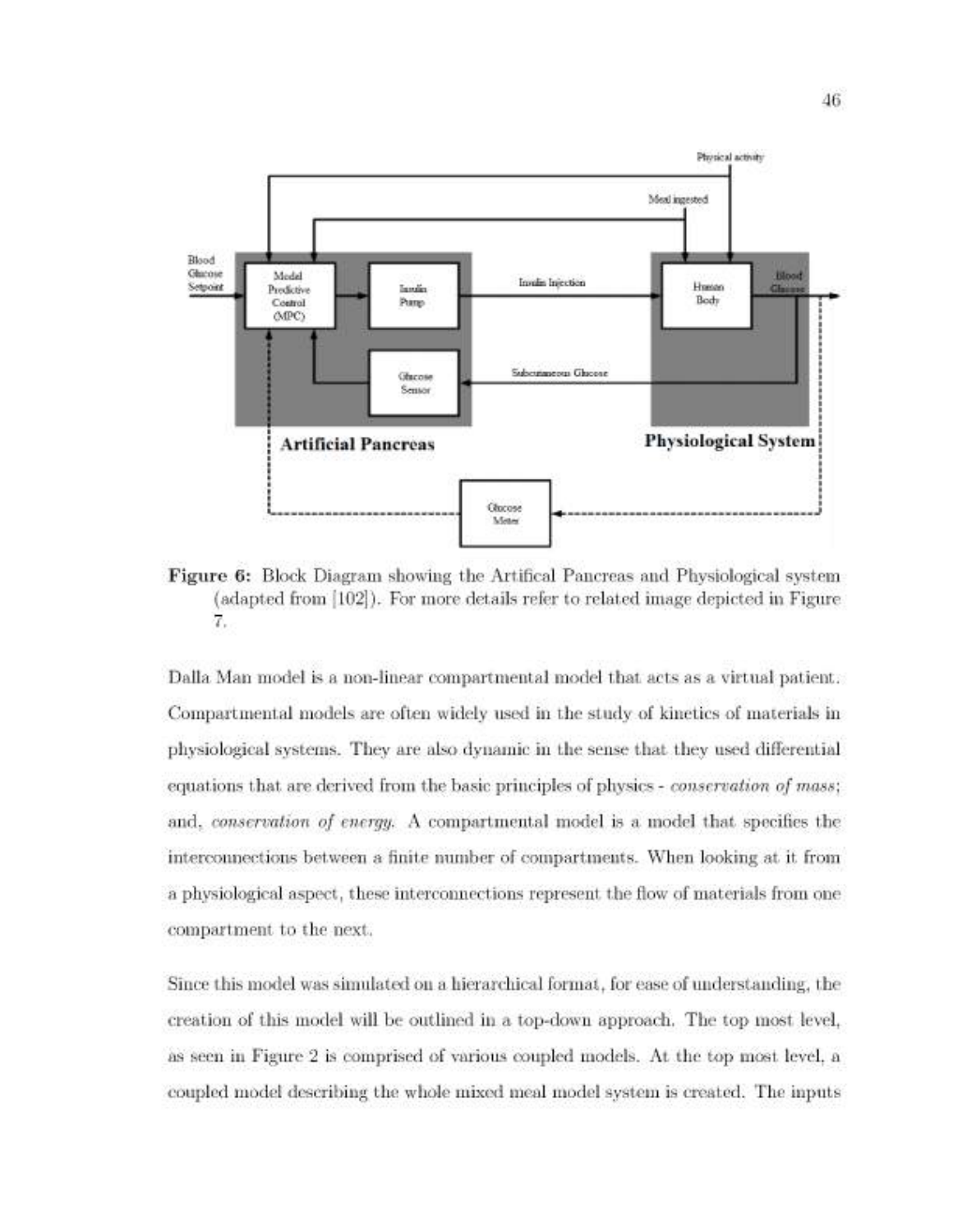

Figure 7: Block Diagram showing the details of MPC (adapted from [102]). For more details refer to related image depicted in Figure 6.

to this coupled model is the meal (amount of carbohydrate intake in grams) itself; similarly, the outputs include: glucose utilisation; and, insulin secretion. Within this coupled model exists two atomic models (depicted on the right in Figure 2) and three coupled models. The atomic models include he gastrointestinal tract and the beta cell. The three coupled models (depicted on the left in Figure 2): the plasma; the liver; and, the muscle and adipose tissue.

## 3.1.1 Plasma

The plasma model can be considered to be the heart of the entire Dalla Man model and is the most integral part with respect to diabetes. It is this coupled model that is responsible for dictating; and, estimating the blood glucose level of the body. This coupled model consists of one atomic model - glucose renal excretion defined by the variable  $E(t)$ ; and, two integral internal calculations: glucose kinetics; and, insulin kinetics. The glucose renal excretion is the excretion of glucose by the kidneys. This occurs only when the plasma glucose exceeds a certain threshold; and, thus is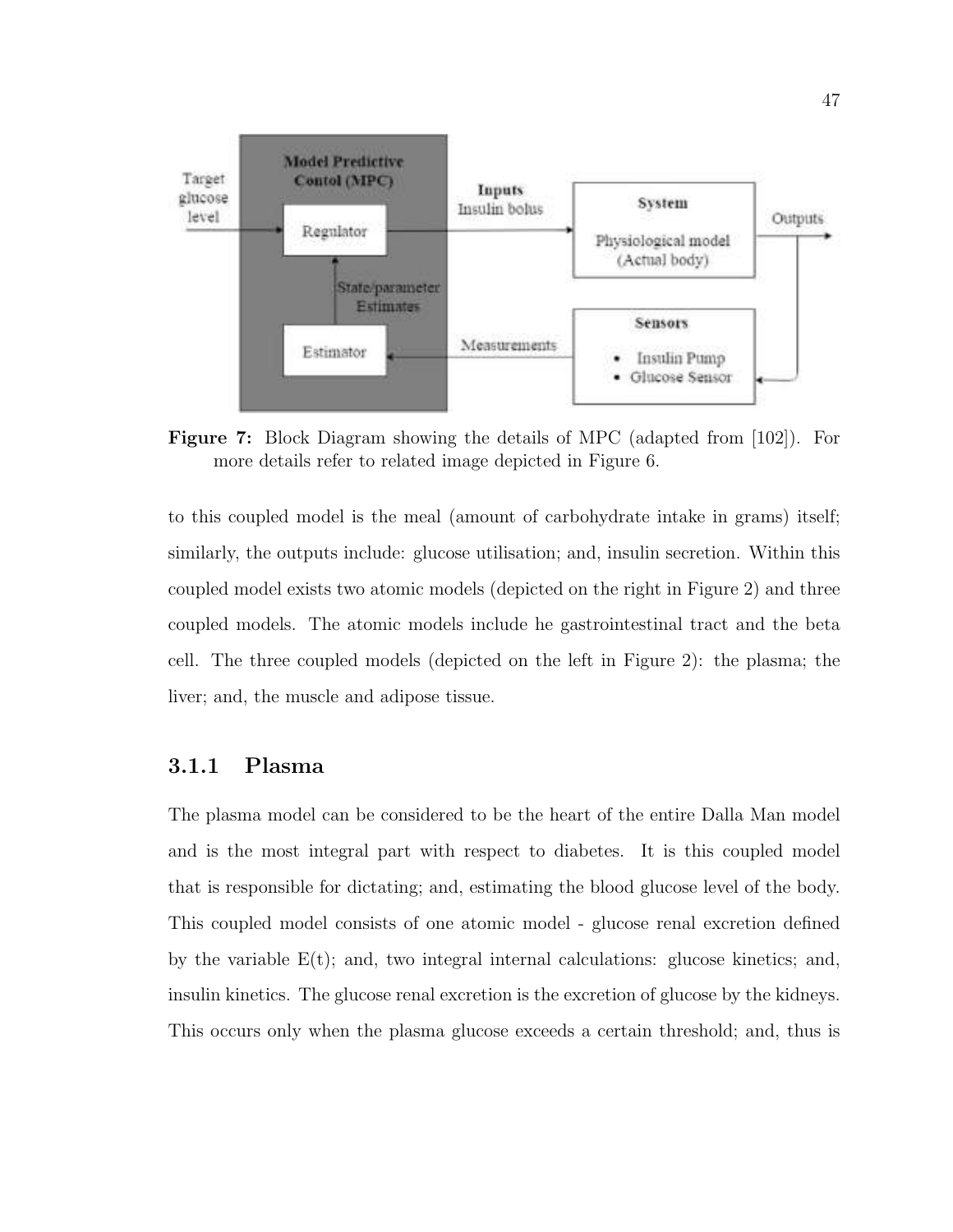modelled by a linear piecewise relationship with respect to the plasma glucose:

$$
E(t) = \begin{cases} k_{e1} \cdot [G_p(t) - k_{e2}] & if G_p(t) > k_{e2} \\ 0 & if G_p(t) \le k_{e2} \end{cases}
$$
(3)

Where:

 $E(t)$  refers to the glucose renal excretion (defined in  $mq/(kq \cdot min)$ );

 $G_p(t)$  refers to the glucose concentration in the plasma at time t (defined in  $mg/kg$ );  $k_{e1}$  refers to the glomerular filtration rate (defined in  $min^{-1}$ ); and,  $k_{e2}$  refers to the renal threshold for glucose (defined in  $mg/kg$ ).

The glucose kinetic calculation is comprised of one overall function that is dependent on two sub-functions that are defined in the internal transition of the plasma coupled model: glucose masses in the plasma; and, glucose in rapidly-equilibrating tissues. The overall function (one of the output functions) is defined as:

$$
G(t) = \frac{G_p(t)}{V_G}
$$
\n
$$
G(0) = G_b
$$
\n(4)

Where:

 $G(t)$  refers to the plasma glucose concentration at time t (defined in  $mg/kg$ );  $G_p(t)$  refers to the glucose mass in the plasma at time t (defined in  $mg/dl$ );  $V_G$  refers to the distribution of glucose (defined in  $dl/kg$ ); and,  $G_b$  refers to the basal steady-state of the glucose mass in the plasma.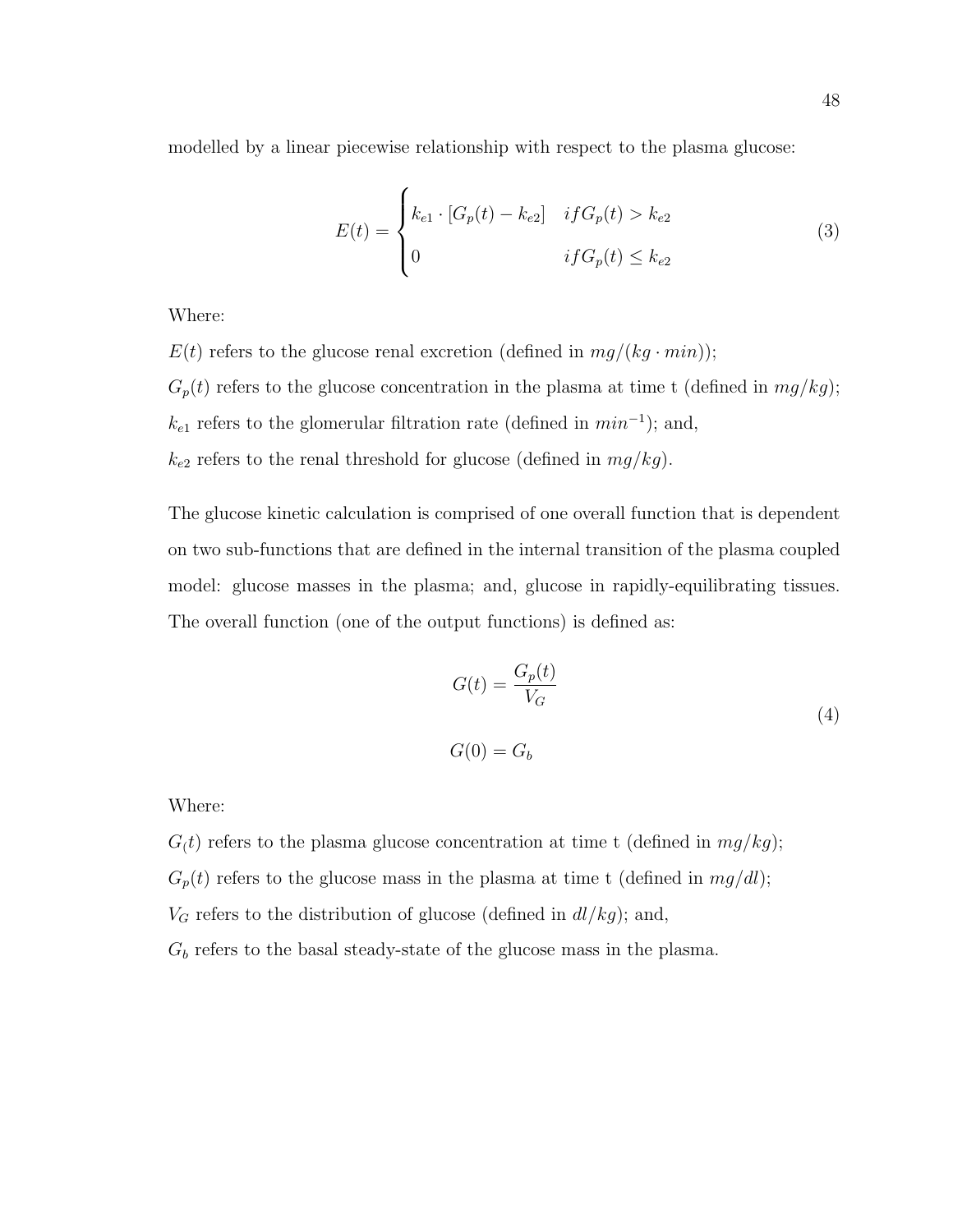The glucose masses in the plasma is governed by the equation:

$$
\dot{G}_p(t) = EGP(t) + Ra(t) - U_{ii}(t) - E(t) - k_1 \cdot G_p(t) + k_2 \cdot G_t(t)
$$
\n
$$
G_p(0) = G_{pb}
$$
\n(5)

Where:

- $G_p(t)$  refers to the glucose mass in the plasma at time t (defined in  $mg/kg$ );
- $EGP(t)$  refers to the endogenous concentration at time t(defined in  $mg/kg/min$ );

 $Ra_t$  refers to the glucose rate of appearance in the plasma at time t (defined in  $mg/kg/min);$ 

 $U_{ii}(t)$  refers to the insulin independent glucose utilisation at time t (defined in  $mg/kg/min);$ 

 $U_{id}(t)$  refers to the insulin dependent glucose utilisation at time t (defined in  $mq/kg/min);$ 

 $G_t(t)$  refers to the glucose mass in rapidly-equilibrating tissues (defined in  $mg/kg$ );

 $k_1$  refers to the rate of glucose mass in the plasma (defined in  $min^{-1}$ );

 $k_2$  refers to the rate of the rapidly-equilibrating tissues (defined in  $min^{-1}$ ); and,

 $G_{pb}$  refers to the basal steady-state of the glucose mass in the plasma (defined in  $mq/kg$ ).

The glucose masses in the plasma is governed by the equation:

$$
\dot{G}_t(t) = -U_{id}(t) - k_1 \cdot G_p(t) + k_2 \cdot G_t(t)
$$
  
(6)  

$$
G_t(0) = G_{tb}
$$

Where:

 $G_t(t)$  refers to the glucose mass in rapidly-equilibrating tissues (defined in  $mg/kg$ );  $G_p(t)$  refers to the glucose mass in the plasma at time t (defined in  $mg/kg$ );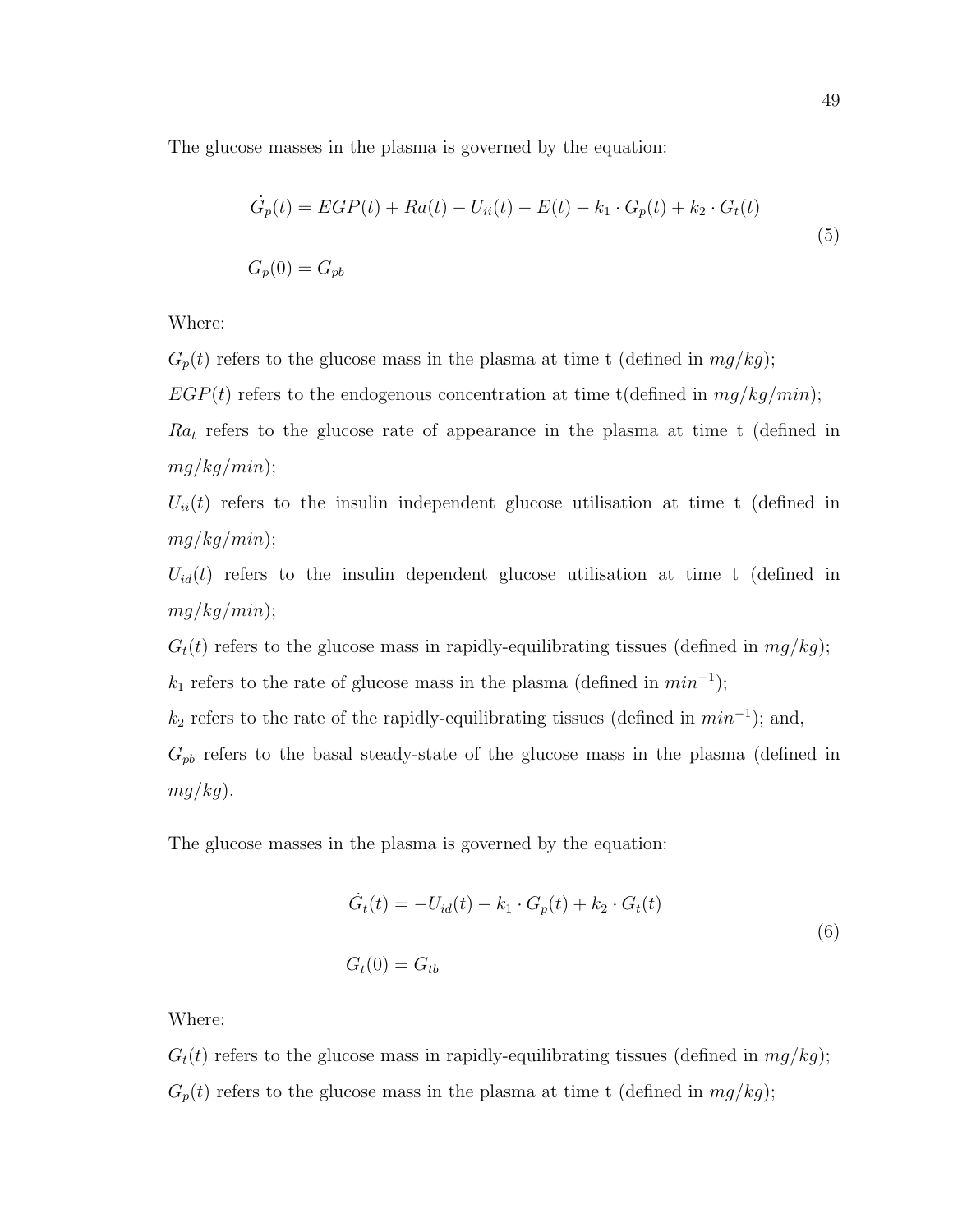$U_{id}(t)$  refers to the insulin dependent glucose utilisation at time t (defined in  $mg/kg/min);$ 

 $k_1$  refers to the rate of glucose mass in the plasma (defined in  $min^{-1}$ );

 $k_2$  refers to the rate of the rapidly-equilibrating tissues (defined in  $min^{-1}$ ); and,

 $G_{pb}$  refers to the basal steady-state of the glucose mass in the rapidly-equilibrating tissues(defined in  $mg/kg$ ).

The second major calculation that is performed is the insulin kinetics. Like the glucose kinetic calculation, the insulin kinetics is comprised of one overall function that is dependent on two sub-functions that are defined in the internal transition of the plasma coupled model: insulin masses in the plasma; and, insulin mass in liver. The overall function (one of the output functions) is defined as:

$$
I(t) = \frac{I_p(t)}{V_I}
$$
  

$$
I(0) = I_b
$$
 (7)

Where:

- $I(t)$  refers to the plasma glucose concentration at time t (defined in  $mg/kg$ );
- $I_p(t)$  refers to the glucose mass in the plasma at time t (defined in  $mg/dl$ );
- $V_I$  refers to the distribution of glucose (defined in  $dl/kg$ ); and,

 $I<sub>b</sub>$  refers to the basal steady-state of the glucose mass in the plasma.

The insulin masses in the plasma is governed by the equation:

$$
\dot{I}_p(t) = -(m_2 + m_4) \cdot I_p(t) + m_1 \cdot I_l(t)
$$
\n
$$
I_p(0) = I_{pb}
$$
\n(8)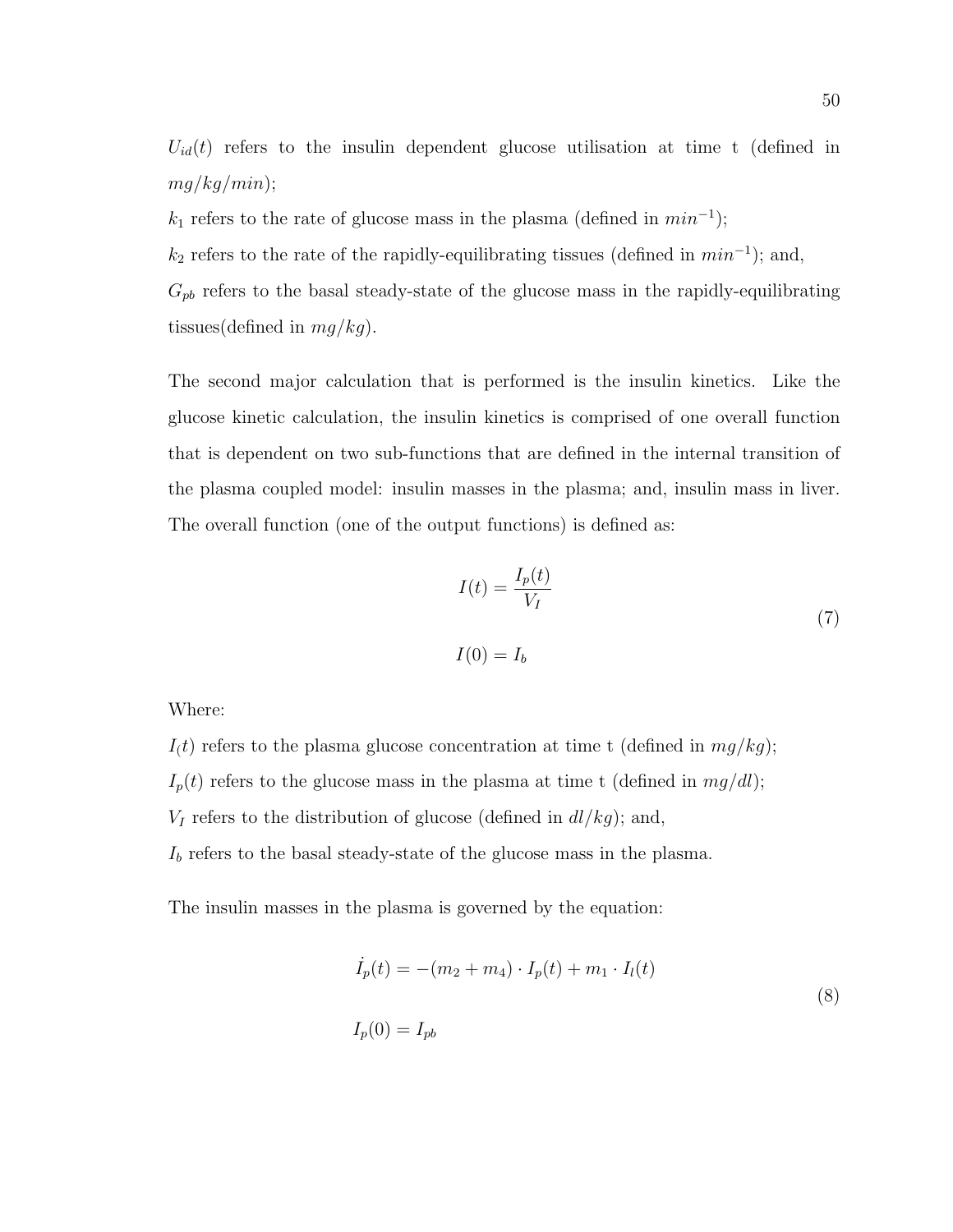The insulin masses in the liver is governed by the equation:

$$
\dot{I}_l(t) = -(m_1 + m_3(t)) \cdot I_l(t) + m_2 \cdot I_p(t) + S(t)
$$
\n
$$
I_l(0) = I_{lb}
$$
\n(9)

## 3.1.2 Liver



Figure 8: Coupled model representing the Liver.

The liver coupled model defined by the Endogenous Glucose Production (EGP) reactions (see Figure 8) contains three atomic models - insulin in the portal vein; insulin in the liver; and, four inputs:

- $I_{po}$ , the amount of insulin in the portal veins of the patient
- $I_d$ , the delayed insulin signal
- $\bullet$  *I*, concentration of insulin in the plasma
- $G_p$ , mass of glucose in plasma and in tissues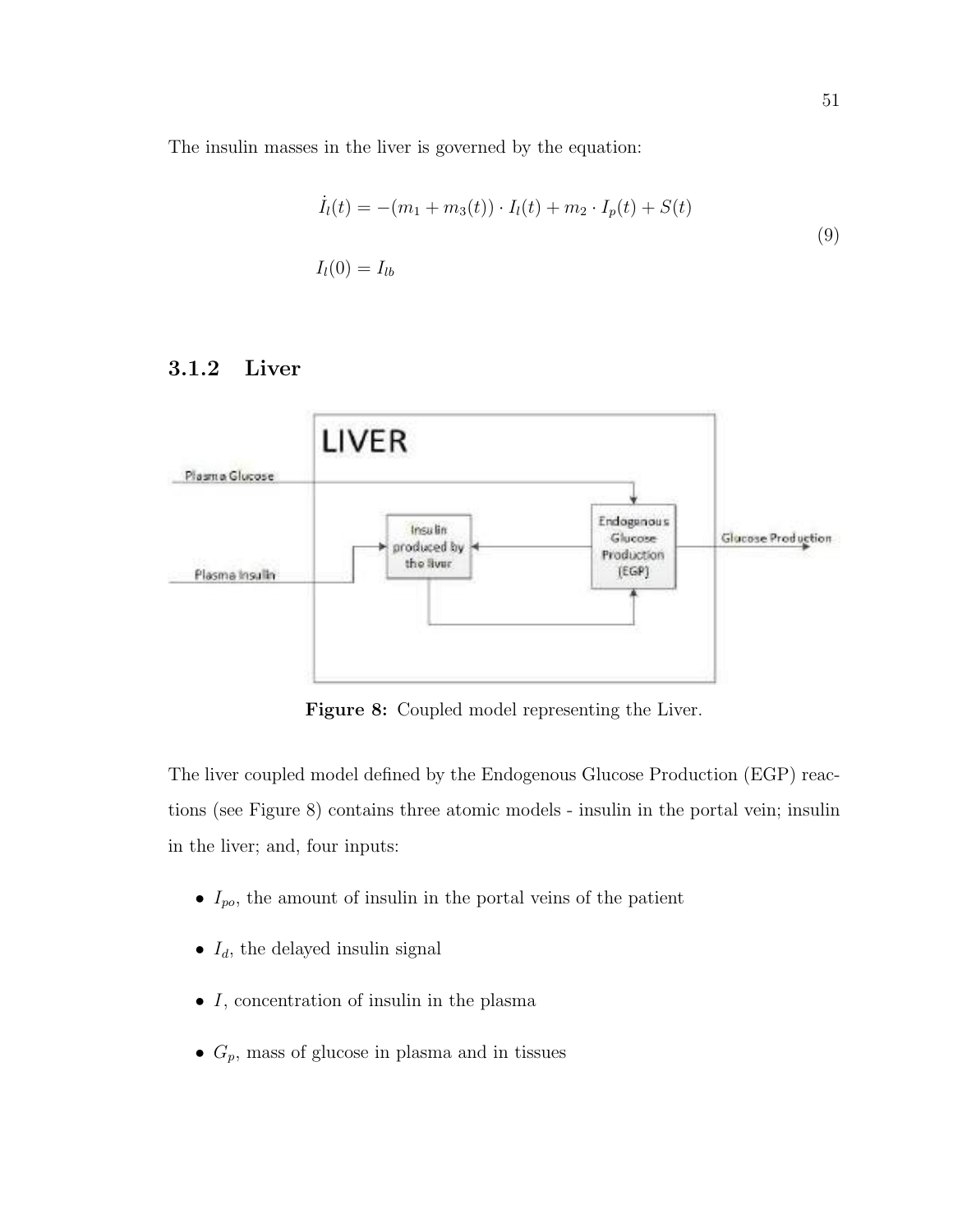The first atomic EGP model is the 'brains' of the EGP coupled model which is mainly governed by a functional description:

$$
EGP(t) = k_{p1} - k_{p2} \cdot G_p(t) - k_{p3} \cdot I_d(t) - k_{p4} \cdot I_{po}(t)
$$
  
\n
$$
EGP(0) = EGP_b
$$
\n(10)

The second and third EGP atomic models act as slaves to the first. The second atomic model defines the delayed insulin signal that is defined by the ordinary differential equation:

$$
\dot{I}_1(t) = -k_i \cdot (I_1(t) - I(t))
$$
\n
$$
I_1(0) = I_b
$$
\n(11)

Lastly, the third atomic model defines the insulin in the portal veins and is driven by the differential equation:

$$
\dot{I}_d(t) = -k_i \cdot (I_1(t) - I(t))
$$
\n
$$
I_d(0) = I_b
$$
\n(12)

### 3.1.3 Muscle and Adipose tissue

The muscle and adipose tissue compartment is responsible for describing the glucose utilisation during a meal in a human body. This is done via two atomic models: insulin-independent and insulin-dependent. The output of the coupled model is simply defined as the summation of the results from the two atomic models:

$$
U(t) = U_{ii}(t) + U_{id}(t)
$$
\n(13)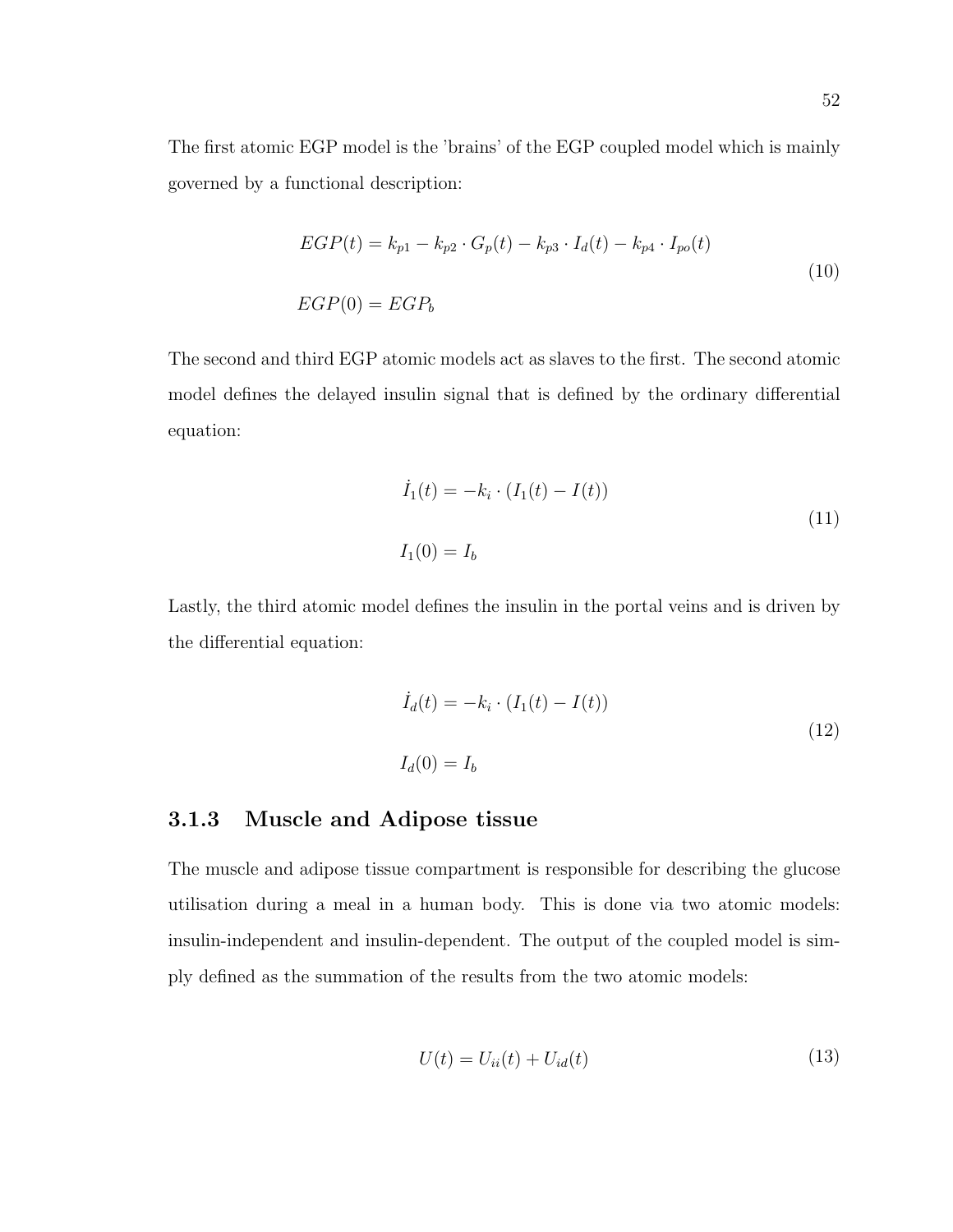The insulin-independent utilisation models the glucose uptake by the brain and erythrocytes  $(F_{\text{cns}})$ . It is modelled by the equation:

$$
I_{ii}(t) = F_{\rm cms}(t) \tag{14}
$$

The insulin dependent utilisation however, is non-linear and is based on the Michaelis-Menten reaction. It is the most complicated atomic model in the Dalla Man model. The equation that governs this atomic model:

$$
U_{id}(t) = \frac{V_m(X(t)) \cdot G_t(t)}{K_m(X(t)) + G_t(t)}
$$
\n(15)

Where,

$$
V_m(X(t)) = V_m + V_{mx} \cdot X(t) \tag{16}
$$

$$
K_m(X(t)) = K_m + K_{mx} \cdot X(t) \tag{17}
$$

 $V_m$  us a function of insulin that describes the maximal uptake present near any given cell (represented as X). The more insulin present in the blood stream, the more glucose any given cell is able to intake through it's membrane.  $K_m$  is the Michaelis-Menten constant; and,  $G_t$  is the saturation of glucose in the plasma.

### 3.1.4 Gastrointestinal Tract

The gastrointestinal tract coupled model is used to describe the glucose that transits through the stomach and the intestines of the person. This coupled model is divided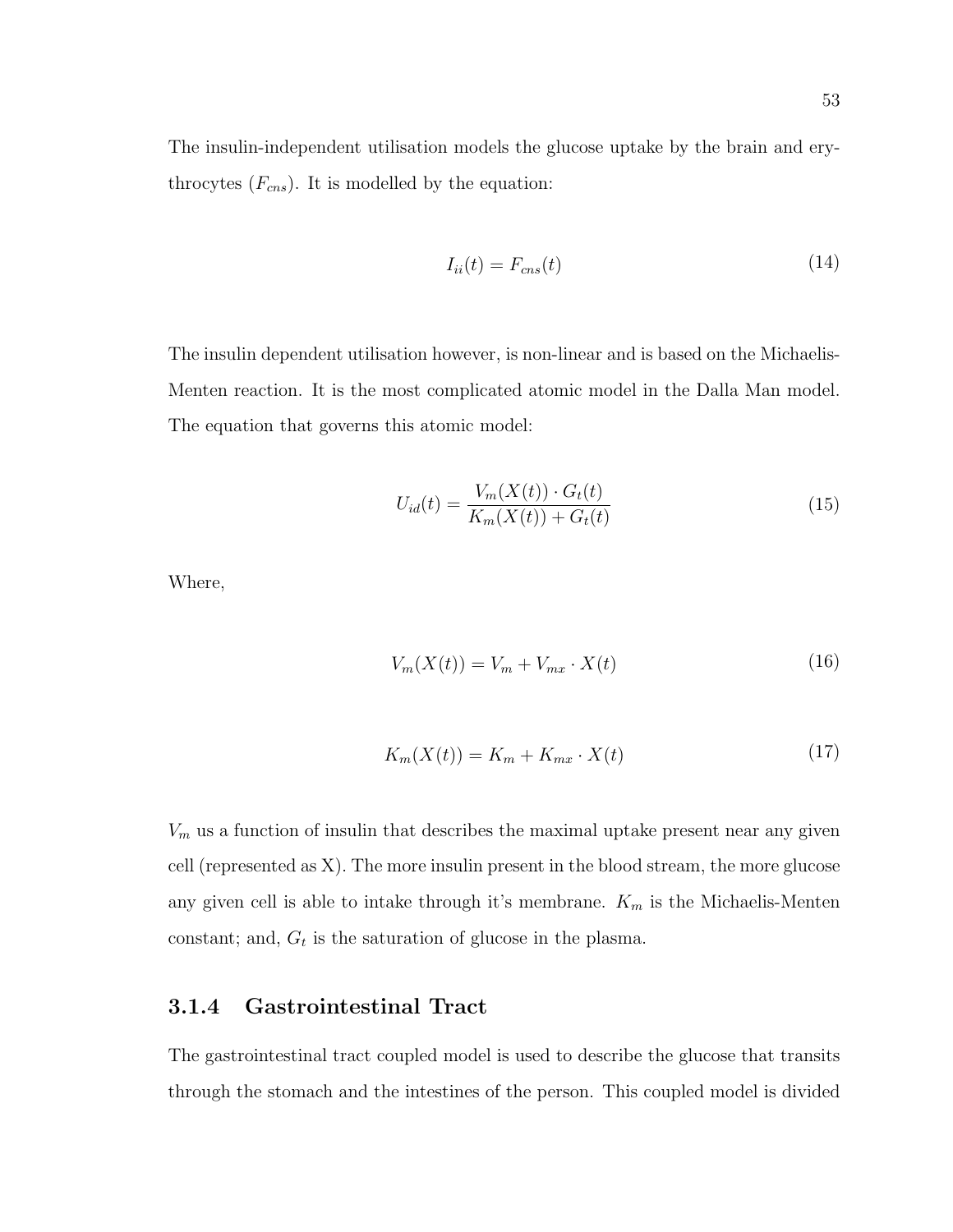into three atomic models. Similar to the liver coupled model, an atomic model is used as master of the gastrointestinal tract component, and the other atomic models. The main atomic model is governed by the functional description:

$$
Ra(t) = \frac{f \cdot k_{abs} \cdot Q_{gut}(t)}{BW}
$$
  

$$
Ra(0) = 0
$$
 (18)

The second atomic model, describes the intestines/gut of the human body. It is driven by the following equation:

$$
\dot{Q}_{gut}(t) = -k_{abs} \cdot Q_{gut}(t) + k_{empt}(Q_{sto}) \cdot Q_{sto2}(t)
$$
\n
$$
Q_{gut}(0) = 0
$$
\n(19)

The last atomic model describes the stomach of the human body. It is driven by two differential equations and one output equation. The two differential equations are described and calculated as internal transitions.

$$
Q_{sto}(t) = Q_{sto1}(t) + Q_{sto2}(t)
$$
  

$$
Q_{sto}(0) = 0
$$
 (20)

The first differential equation describes how the stomach process its contents in the solid phase:

$$
\dot{Q}_{sto1}(t) = -k_{gri} \cdot Q_{sto1}(t) + D \cdot \delta(t)
$$
\n
$$
\dot{Q}_{sto1}(0) = 0
$$
\n(21)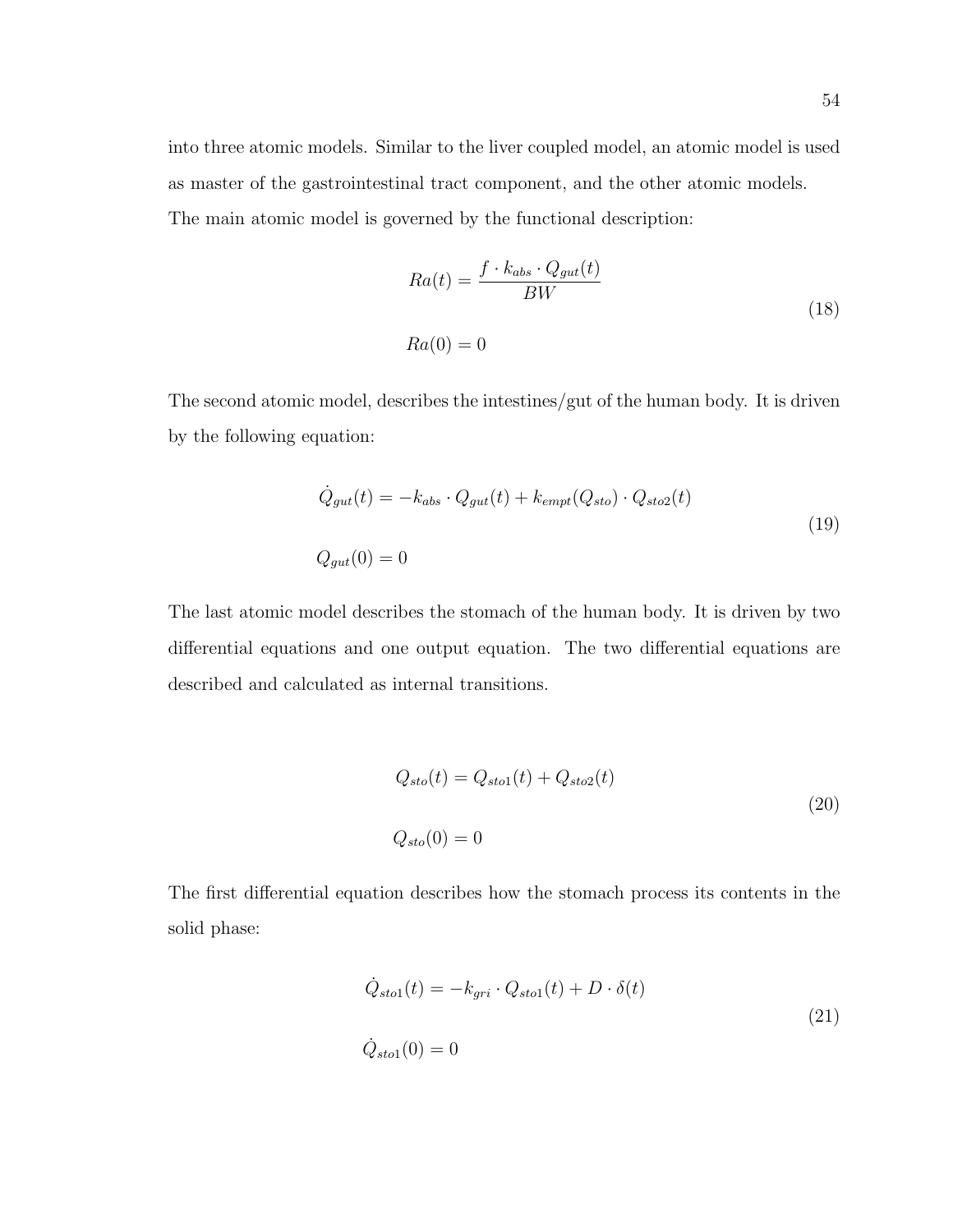The second differential equation describes how the stomach processes its contents that are triturated phase:

$$
\dot{Q}_{sto2}(t) = -k_{empt}(Q_{sto}) \cdot Q_{sto2}(t) + k_{gri} \cdot Q_{sto1}(t)
$$
\n
$$
\dot{Q}_{sto2}(0) = 0
$$
\n(22)

Note that the rate constant of gastric emptying that is part of the titurated phase of the stomach and the intestinal atomic model is defined as:

$$
k_{empt}(Q_{sto}) = k_{min} + \frac{k_{max} - k_{min}}{2} \cdot \{ \tanh[Q_{sto} - b \cdot D] - \tanh[c \cdot (Q_{sto} - d \cdot D] + 2 \}
$$
\n(23)

### 3.1.5 Beta Cells

The beta cells in the model are responsible for modelling pancreatic insulin secretion. The atomic model is governed by the overall equation:

$$
S(t) = \gamma \cdot I_{po}(t) \tag{24}
$$

There are three functions defined in the internal transition function of the beta cell atomic model: insulin in the portal  $(I_{po}(t))$ ; insulin secretion to the portal vein  $(S_{po}(t))$ ; and, the insulin response to cells  $(Y(t))$ . These three internal functions are described by the following three sets of equations respectively:

$$
\dot{I}_{po}(t) = -\gamma \cdot I_{po}(t) + S_{po}(t)
$$
\n
$$
I_{po}(0) = I_{pob}
$$
\n(25)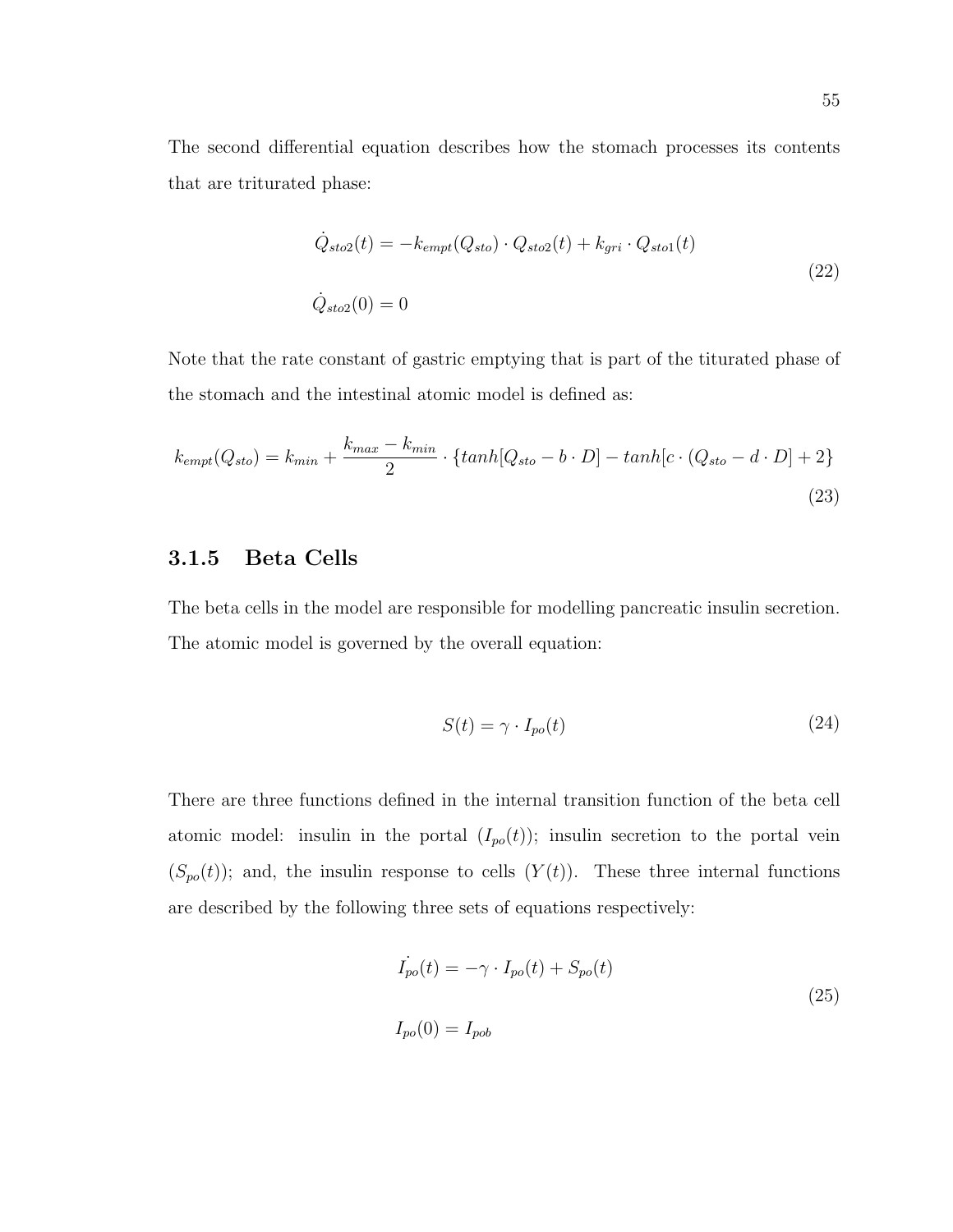$$
S(t) = \begin{cases} Y(t) + K \cdot G(t) + S_b & \text{if } G > 0 \\ Y(t) + S_b & \text{if } G \le 0 \end{cases} \tag{26}
$$

$$
Y(t) = \begin{cases} -\alpha [Y(t) - \beta \cdot (G(t) - h)] & \text{if } \beta \cdot (G(t) - h) \ge -S_b \\ -\alpha \cdot Y(t) - \alpha \cdot S_b & \text{if } \beta \cdot (G(t) - h) < -S_b \end{cases} \tag{27}
$$

 $Y(0) = 0$ 

The parameter values used for the Dalla Man meal model is given below.

|       | Symbol Description                     | Normal<br>Patient | Value for Value for Units<br>Patient<br>inflicted<br>with |            |
|-------|----------------------------------------|-------------------|-----------------------------------------------------------|------------|
|       |                                        |                   | T2DM                                                      |            |
| $V_G$ | Distribution volume of 1.88<br>glucose |                   | 1.49                                                      | dl/kg      |
| $k_1$ |                                        | 0.065             | 0.042                                                     | $min^{-1}$ |
| $k_2$ | Rate constant                          | 0.079             | 0.071                                                     | $min^{-1}$ |
| $V_I$ | Distribution volume of 0.05<br>insulin |                   | 0.04                                                      | l/kg       |

Table 1: Parameters used for the mixed meal model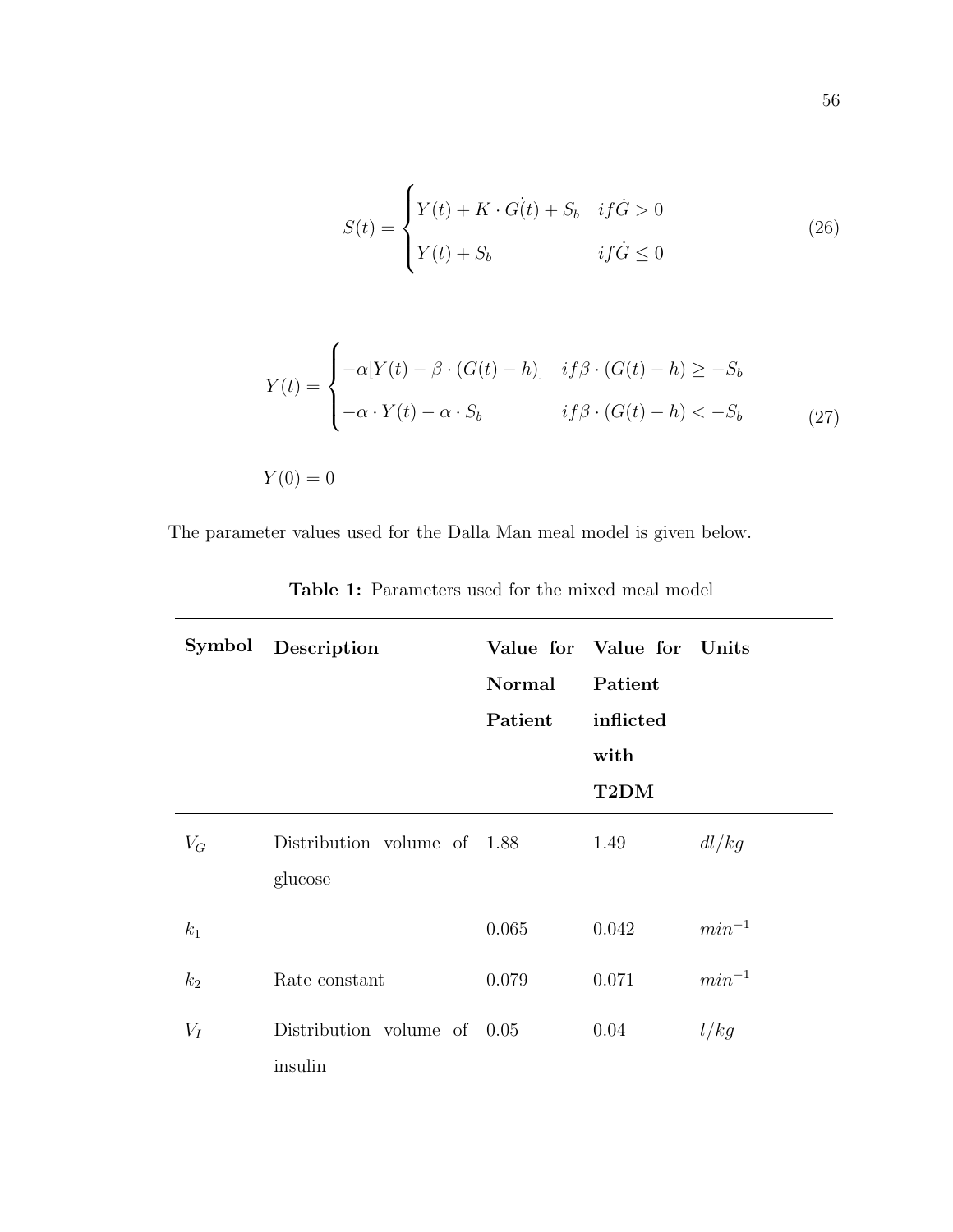| Symbol         | Description                                                                  | Normal<br>Patient | Value for Value for<br>Patient<br>inflicted<br>with<br>T2DM | $\boldsymbol{\mathrm{Units}}$ |
|----------------|------------------------------------------------------------------------------|-------------------|-------------------------------------------------------------|-------------------------------|
| $\,m_1$        | Rate of hepatic clear-<br>ance                                               | 0.190             | 0.379                                                       | $min^{-1}$                    |
| m <sub>2</sub> | Rate constant                                                                | 0.484             | 0.673                                                       | $min^{-1}$                    |
| $\,m_4$        | peripheral 0.194<br>Rate<br>of<br>degradation                                |                   | 0.269                                                       | $min^{-1}$                    |
| $m_5$          | Rate constant                                                                | 0.0304            | 0.0526                                                      | $min \cdot kg/pmol$           |
| m <sub>6</sub> | Rate constant                                                                | 0.6471            | 0.8118                                                      |                               |
| $HE_b$         | Hepatic Extraction of in-<br>sulin at basal state                            | 0.6               | 0.6                                                         |                               |
| $k_{max}$      |                                                                              | 0.0558            | 0.0465                                                      | $min^{-1}$                    |
| $k_{min}$      |                                                                              | 0.0080            | 0.0076                                                      | $min^{-1}$                    |
| $k_{abs}$      | Intestinal<br>absorption $0.0057$<br>rate                                    |                   | 0.023                                                       | $min^{-1}$                    |
| $k_{gri}$      | Grinding rate                                                                | 0.0558            | 0.0465                                                      | $min^{-1}$                    |
| $\int$         | Fraction of intestinal ab-<br>sorption that<br>actually<br>appears in plasma | 0.90              | 0.90                                                        |                               |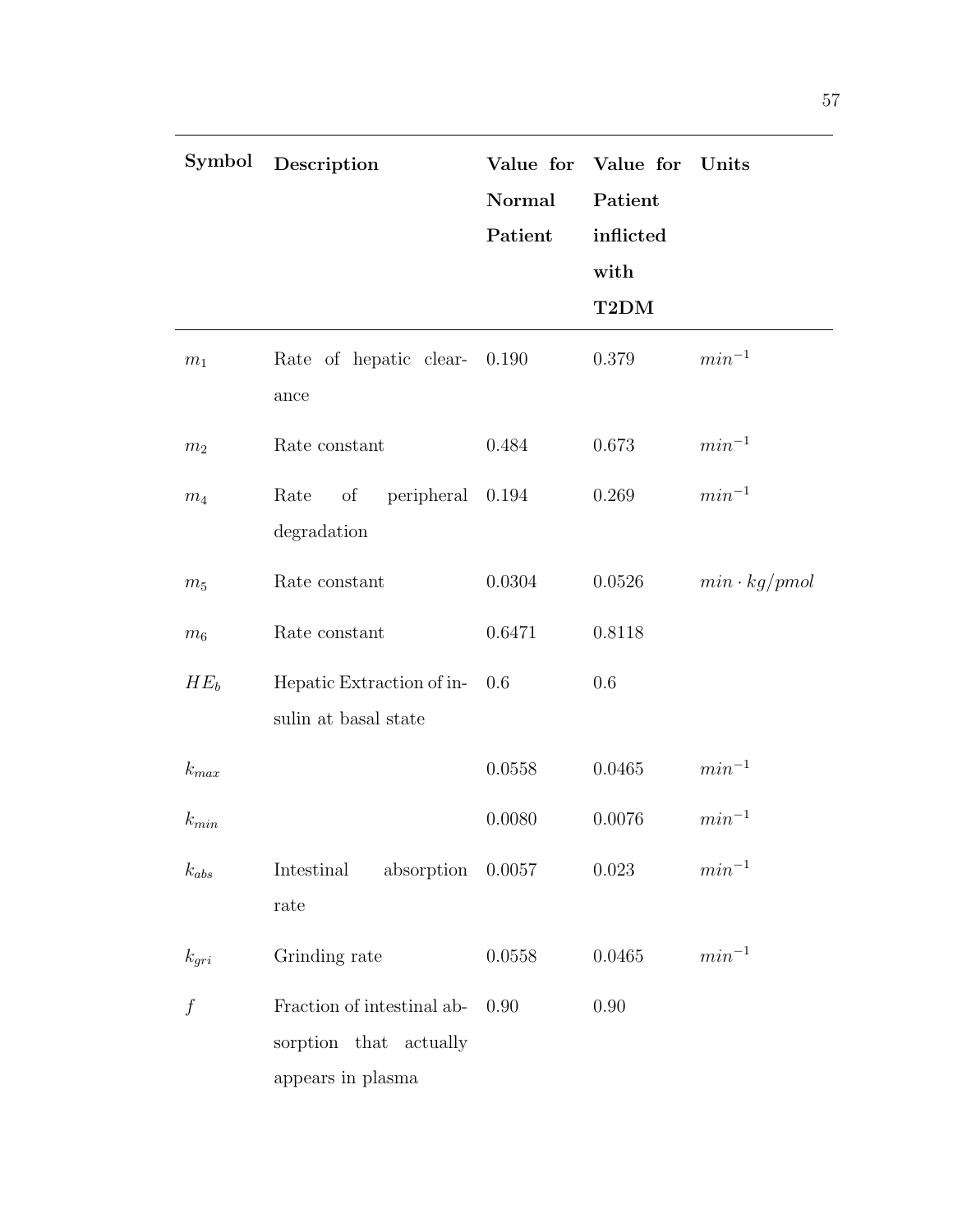| Symbol           | Description                                          | Normal<br>Patient | Value for Value for<br>Patient<br>inflicted<br>with<br>T2DM | Units                      |
|------------------|------------------------------------------------------|-------------------|-------------------------------------------------------------|----------------------------|
| $\boldsymbol{a}$ | Rate constant                                        | 0.00013           | 0.00006                                                     | $mg^{-1}$                  |
| $\boldsymbol{b}$ | Rate constant                                        | 0.82              | 0.68                                                        |                            |
| $\boldsymbol{c}$ | Rate constant                                        | 0.00236           | 0.00023                                                     | $mg^{-1}$                  |
| d                | Rate constant                                        | 0.010             | 0.09                                                        |                            |
| $k_{p1}$         | Extrapolated EGP<br>at<br>zero glucose and insulin   | 2.7               | 3.09                                                        | mg/kg/min                  |
| $k_{p2}$         | Liver glucose effective-<br>ness                     | 0.0021            | 0.0007                                                      | $min^{-1}$                 |
| $k_{p3}$         | Amplitude of insulin ac-<br>tion on the liver        | 0.009             | 0.005                                                       | mg/kg/min<br>per $pmol/l$  |
| $k_{p4}$         | Amplitude of portal in-<br>sulin action on the liver | 0.0618            | 0.0786                                                      | mg/kg/min<br>per $pmol/kg$ |
| $k_i$            | Delay between insulin<br>signal and insulin action   | 0.0079            | 0.0066                                                      | $min^{-1}$                 |
| $F_{cns}$        | Glucose uptake by the<br>brain and erythrocytes      | 1.0               | 1.0                                                         | mg/kg/min                  |
| $V_{m0}$         |                                                      | 2.5               | 4.65                                                        | mg/kg/min                  |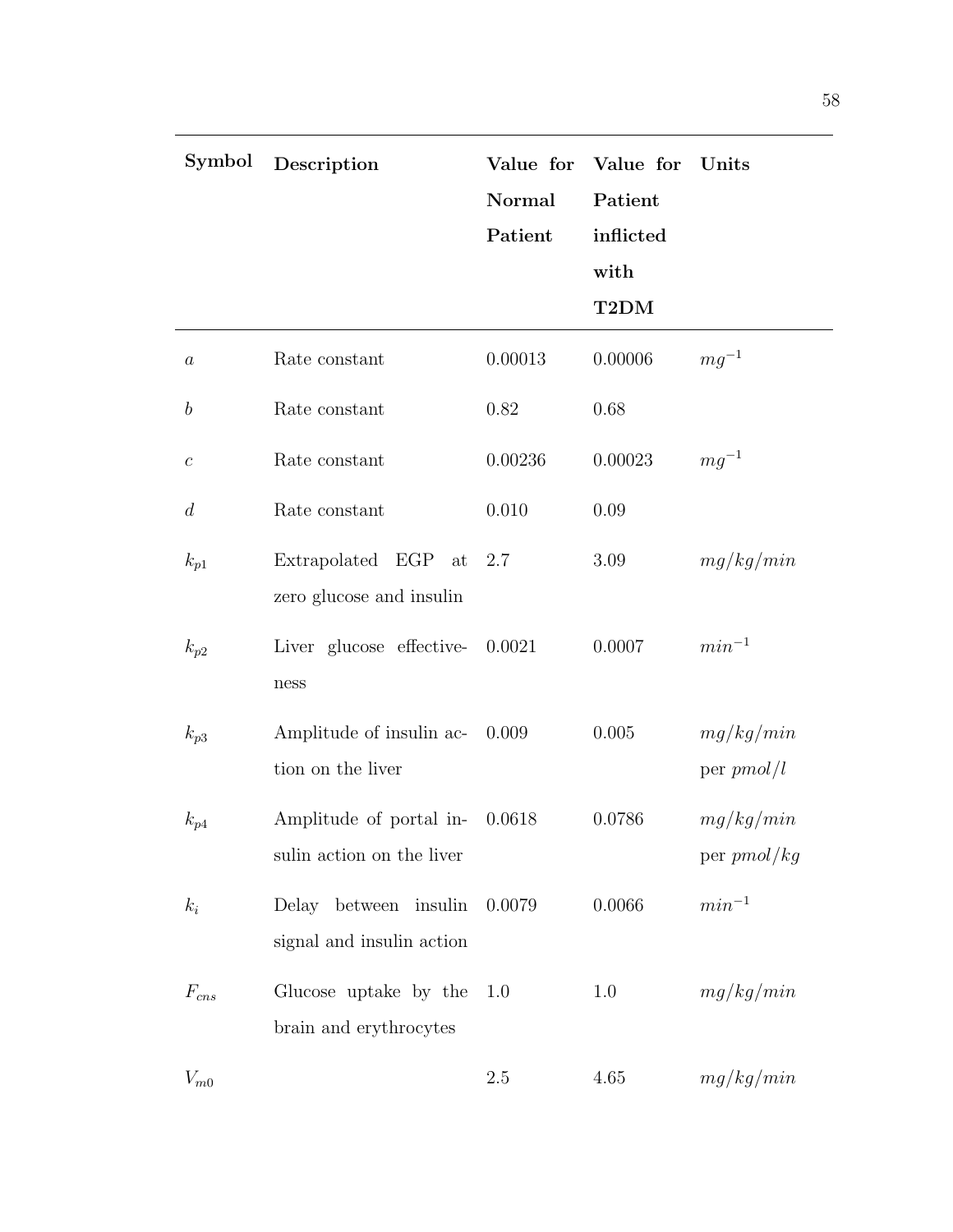| Symbol   | Description                                                    | Value for<br>Normal<br>Patient | Value for<br>Patient<br>inflicted<br>with<br>T2DM | Units                      |
|----------|----------------------------------------------------------------|--------------------------------|---------------------------------------------------|----------------------------|
| $V_{mx}$ |                                                                | 0.047                          | 0.034                                             | mg/kg/min<br>per $pmol/l$  |
| $K_{m0}$ |                                                                | 225.59                         | 466.21                                            | mg/kg                      |
| $p_{2U}$ | Insulin action on the pe-<br>ripheral glucose utiliza-<br>tion | 0.0331                         | 0.0840                                            | $min^{-1}$                 |
| K        |                                                                | 2.30                           | 0.99                                              | pmol/kg<br>per<br>mg/dl    |
| $\alpha$ | Delay between glucose<br>signal and insulin secre-<br>tion     | 0.050                          | 0.0.13                                            | $min^{-1}$                 |
| $\beta$  | Pancreatic responsivity<br>to glucose                          | 0.11                           | 0.05                                              | pmol/kg/min<br>per $mg/dl$ |
| $\gamma$ |                                                                | $0.5\,$                        | $0.5\,$                                           | $min^{-1}$                 |
| $k_{e1}$ | Glomerular<br>filtration<br>rate                               | 0.0.0005                       | 0.0007                                            | $min^{-1}$                 |
| $k_{e2}$ | Renal threshold of glu-<br>$\cos$ e                            | 339                            | 269                                               | mg/kg                      |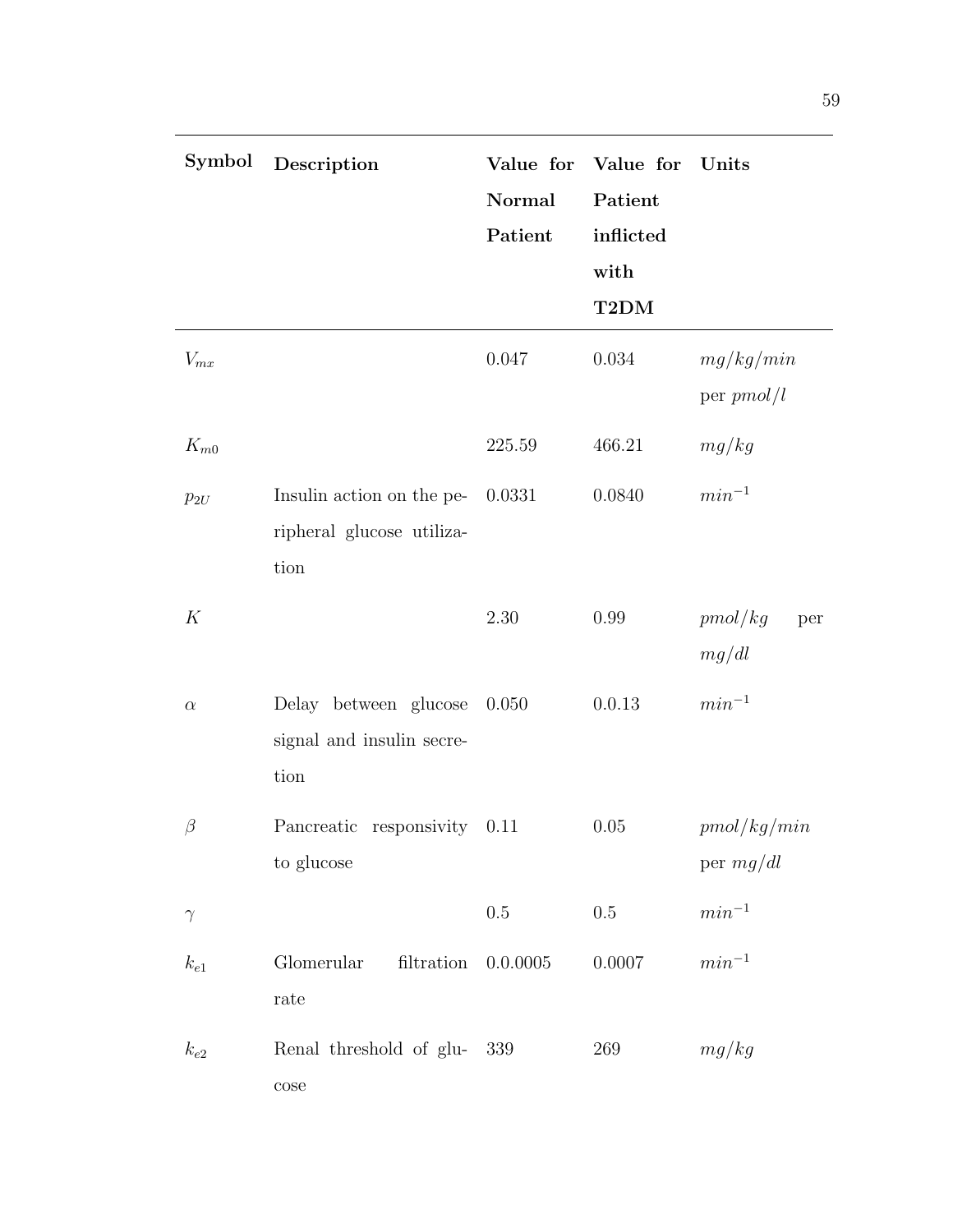### 3.2 Control Algorithm

This section introduces the idea behind Model Predictive Control (MPC). MPC has been used widely in literature for many years. In principle, the past data is used to estimate the parameters that are part of the model. The objective of the controller is then to try and predict the behaviour of the system based on the given parameters and/or equations that are part of the model. In addition, it should be noted that most MPC are designed such that the output,  $x(t)$ , is as close to a set point as possible. For example, with respect to the glucose levels in a given persons blood stream, the ideal case is to keep the glucose concentration as close to 5 mmol/L as possible. For the purposes of simplicity, the feedback controller was replaced with a feed-forward controller. A feed-forward controller can assess disturbances (i.e. meals being processed by the human body) but does not have any feedback on the output (i.e. the glucose concentration of the human body). The model chosen for the MPC is a Hovorka model which is described in [103]. This section will be broken down into two sections: the first will describe the model in detail; and, the second will describe the linear application of the MPC around the steady state.

#### 3.2.1 MPC Model Simulation

The Hovorka model can be broken down into three components: The glucose absorption; the insulin absorption; and, the glucose regulatory system. It consists of two inputs and two outputs. The inputs are meal disturbances and insulin infusions, whereas the outputs are glucose and insulin concentrations in the blood stream. For ease of understanding, a similar approach to the meal model simulation description will be applied to this section.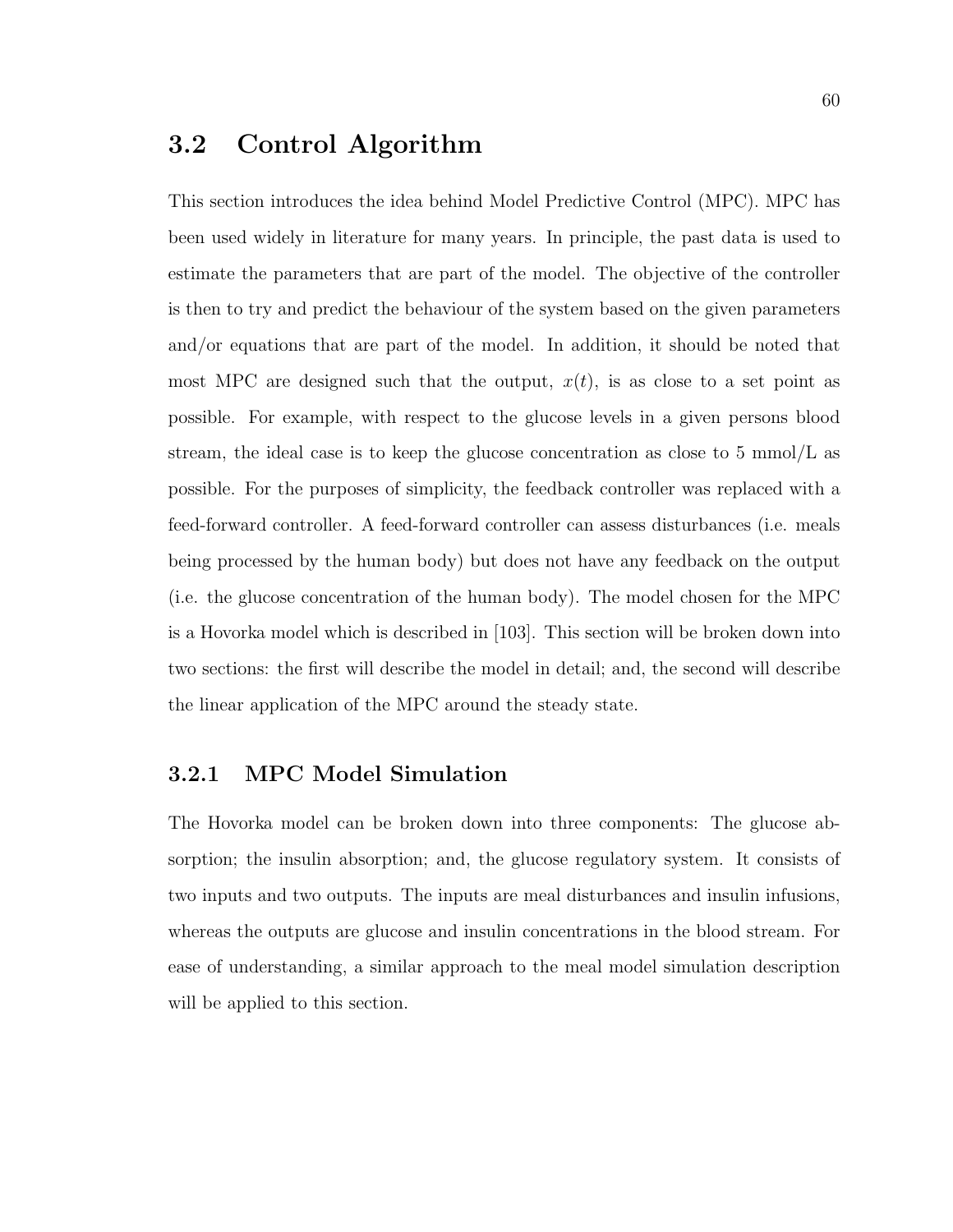#### 3.2.1.1 The glucose absorption

As its name suggests, this particular component is responsible for processing the effects of meals on the glucose rate. It is described by three linear equations as follows:

$$
\frac{dD_1}{dt}(t) = A_G d(t) - \frac{D_1(t)}{\tau_D}
$$
\n
$$
\frac{dD_2}{dt}(t) = \frac{D_1(t)}{\tau_D} - \frac{D_2(t)}{\tau_D}
$$
\n
$$
U_G(t) = \frac{D_2(t)}{\tau_D}
$$
\n(28)

Where:

 $A_G$  refers to the carbohydrate bio-availability parameter (this is a constant value of 0.8, the rest, 0.2 of the carbohydrates are lost in processing);

 $d(t)$  refers to amount of carbohydrates in the meal (in CHO/min);

 $\tau_D$  refers to the time constant for glucose absorption (this is constant value of 40 minutes); and,

 $U_G$  refers to the glucose absorption rate (in mmol/min)

#### 3.2.1.2 The insulin absorption

Very similar to the glucose absorption, the insulin absorption component is responsible for processing the effects of insulin in the body. It is also described by three linear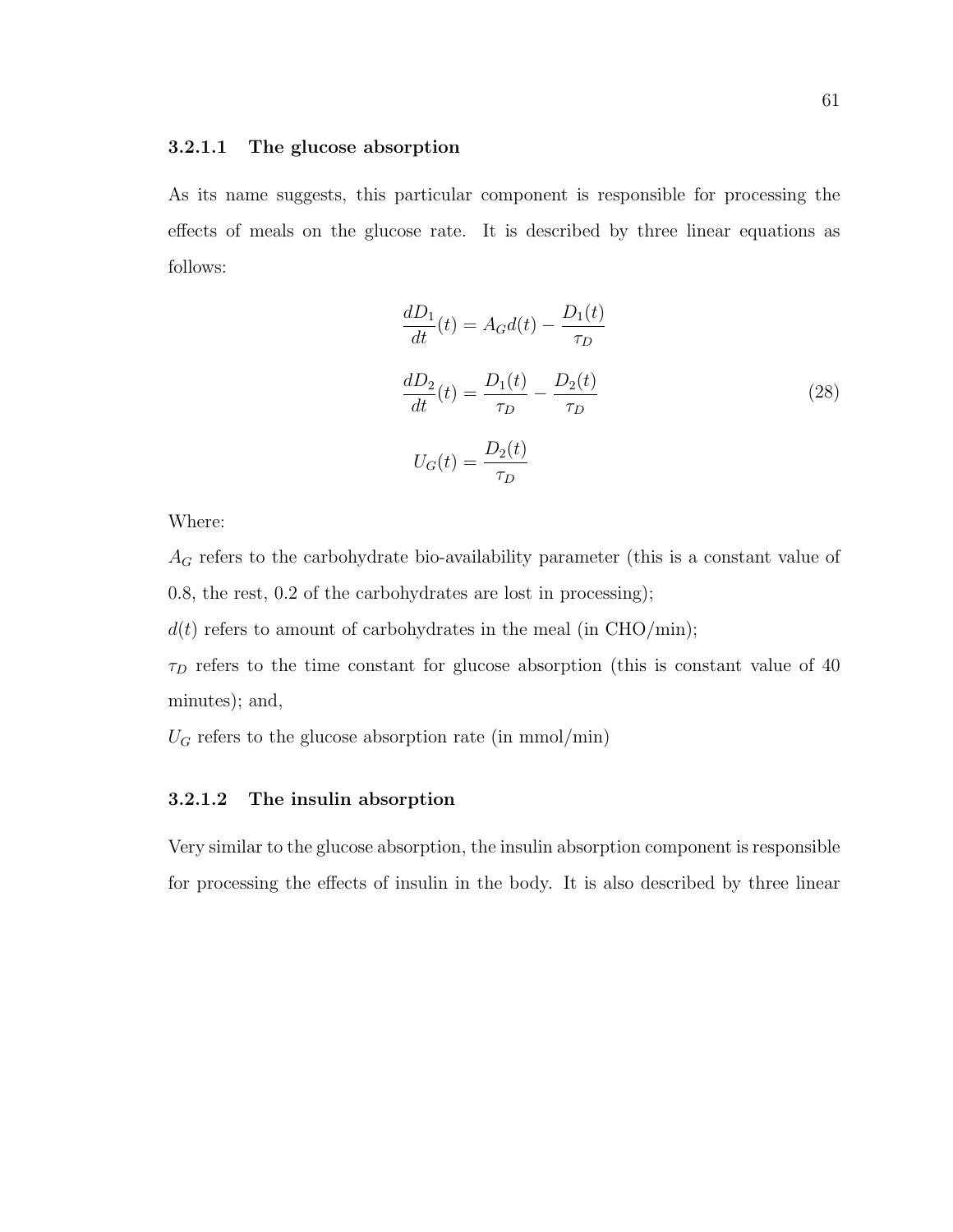equations as follows:

$$
\frac{dS_1}{dt}(t) = u(t) - \frac{S_1(t)}{\tau_I}
$$
\n
$$
\frac{dS_2}{dt}(t) = \frac{S_1(t)}{\tau_I} - \frac{S_2(t)}{\tau_I}
$$
\n
$$
U_I = \frac{S_2(t)}{\tau_I}
$$
\n(29)

Where:

 $u(t)$  refers to the insulin injected (in mU/min);

 $\tau_I$  refers to the time constant for insulin absorption (this is constant value of 55 minutes); and,

 $U_I$  refers to the insulin rate which enters the blood stream (in mU/min).

#### 3.2.1.3 The glucose regulatory system

The glucose regulatory system is the most complicated subsystem in the MPC model. There are two inputs the glucose and the insulin appearance rate in the blood stream. There are two main processes that are interconnected in this compartment: glucose processing and insulin processing. The first, glucose processing starts once the glucose has been absorbed from the meal by the body. It then moves to one of two subcompartments:  $Q_1(t)$  or  $Q_2(t)$ . The first sub-compartment,  $Q_1(t)$  represents the amount of glucose within the bloodstream; whereas, the second,  $Q_2(t)$  represents the amount of glucose in the muscles and tissues. The system is described by the following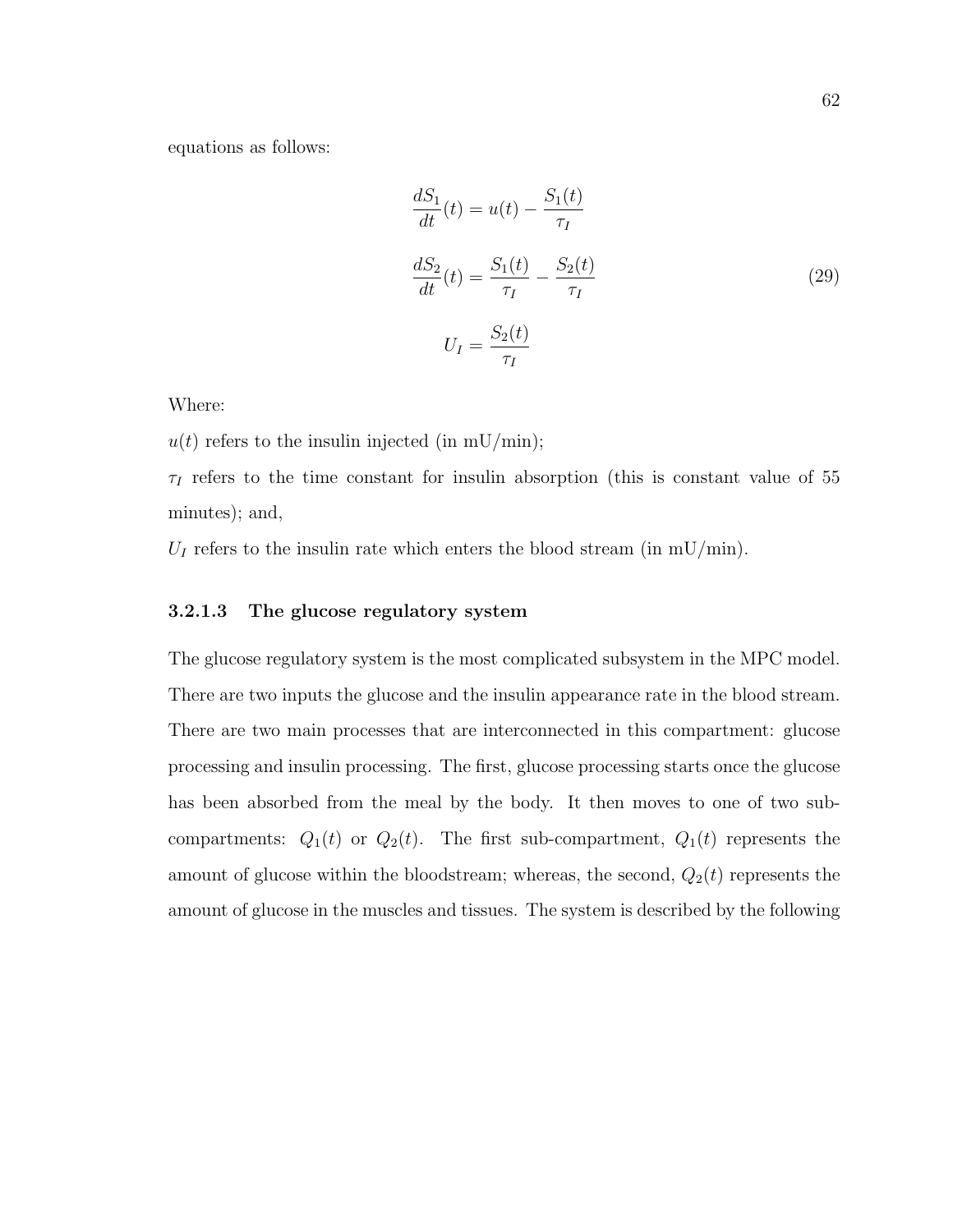set of linear equations:

$$
\frac{dQ_1}{dt}(t) = U_G(t) - F_{01,c}(t) - F_R(t) - x_1Q_1(t) + k_{12}Q_2(t) + EGP_0(1 - x_3(t))
$$
\n
$$
\frac{dQ_2}{dt}(t) = x_1(t)Q_1(t) - k_{12}Q_2(t) - x_2(t)Q_2(t)
$$
\n
$$
G(t) = \frac{Q - 1(t)}{V_G}
$$
\n(30)

Where:

 $F_{01,c}(t)$  refers to the glucose utilisation by the central nervous system (in mmol/min);  $F_R(t)$  refers to the glucose excreted by the body, namely the kidneys (in mmol/min);  $EGP_0$  refers to the amount of glucose produced by the liver when the insulin level is zero (mmol/min);

 $k_{12}$  refers to the transfer rate of glucose from the bloodstream to the muscles and tissues;

 $x_1(t)$  refers to the state in which the insulin interaction influences the glucose transport and distribution;

 $x_3$  refers to the in which the insulin interaction influences the endogenous production of glucose in the liver; and,

 $V_G$  refers to the glucose distribution volume and is dependent on the body weight;

 $G(t)$  refers to the glucose concentration in the blood (mmol/L).

The glucose utilisation by the central nervous system is highly dependent on the glucose consumption that is independent of insulin. This is described by the following equation: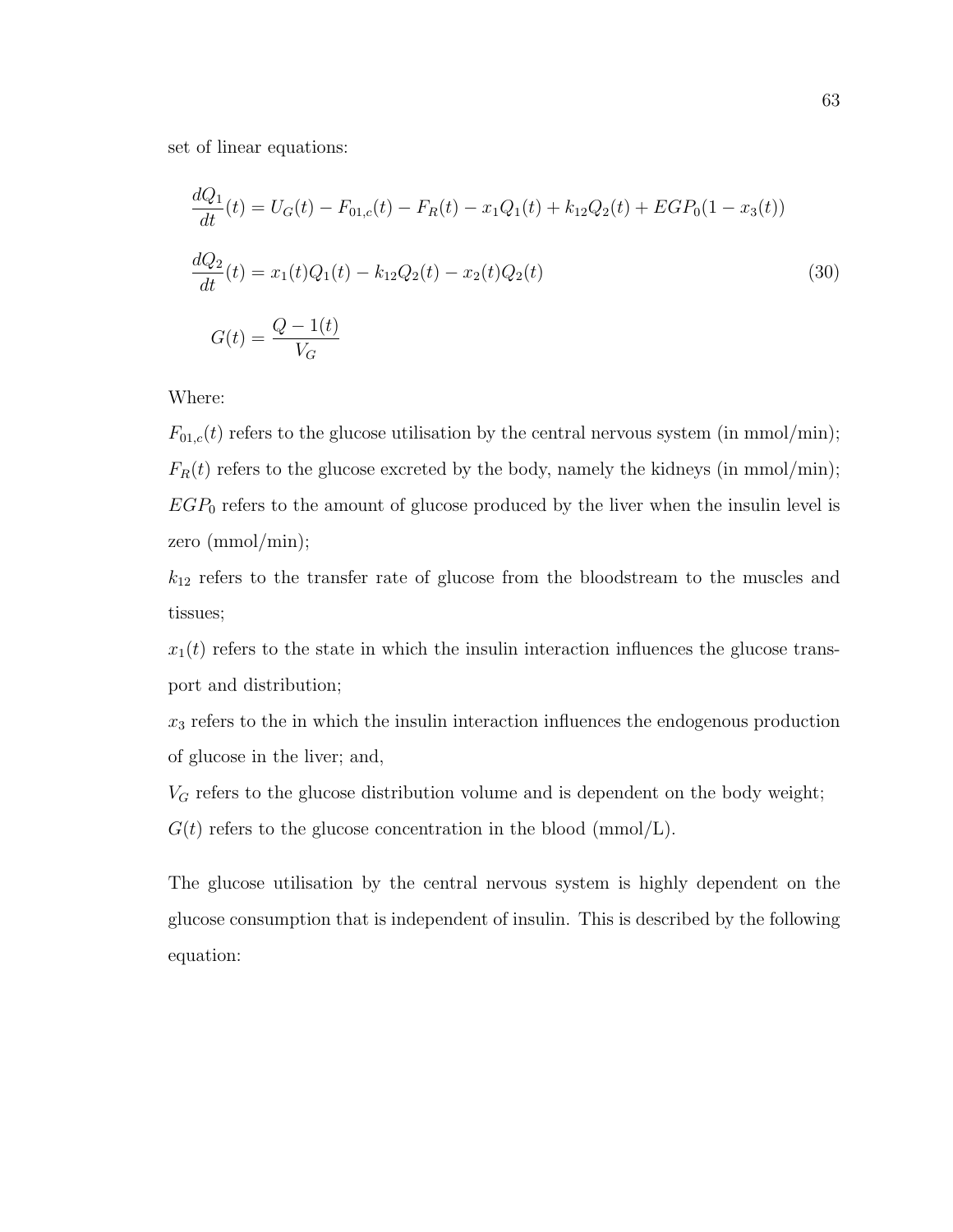$$
F_{01,c} = \begin{cases} F_{01} & if G(t) \le 4.5\\ \frac{F_{01}G(t)}{4.5} & if G(t) < 4.5 \end{cases}
$$
(31)

The glucose excreted by the kidneys is defined by the following equation:

$$
F_R = \begin{cases} 0.003(G(t) - 9)V_G & if G(t) \ge 9\\ 0 & if G(t) < 9 \end{cases}
$$
(32)

There are three main states that are involved with the insulin interaction in the glucose regulatory system:  $x_1(t)$ ,  $x_2(t)$ ; and,  $x_3(t)$ . These states are dependent only on the plasma insulin concentration and are influenced by the glucose transport and distribution, glucose disposal, and endogenous production of glucose in the liver. The equations that describe the insulin interactions in the glucose regulatory component are as follows:

$$
\frac{dx_1}{dt}(t) = -k_{a1}x_1(t) + k_{b1}I(t)
$$
\n
$$
\frac{dx_2}{dt}(t) = -k_{a2}x_1(t) + k_{b2}I(t)
$$
\n
$$
\frac{dx_3}{dt}(t) = -k_{a3}x_1(t) + k_{b3}I(t)
$$
\n
$$
\frac{dI}{dt}(t) = \frac{U_I(t)}{V_I} - k_eI(t)
$$
\n(33)

Where:

 $F_{01,c}(t)$  refers to the glucose utilisation by the central nervous system (in mmol/min);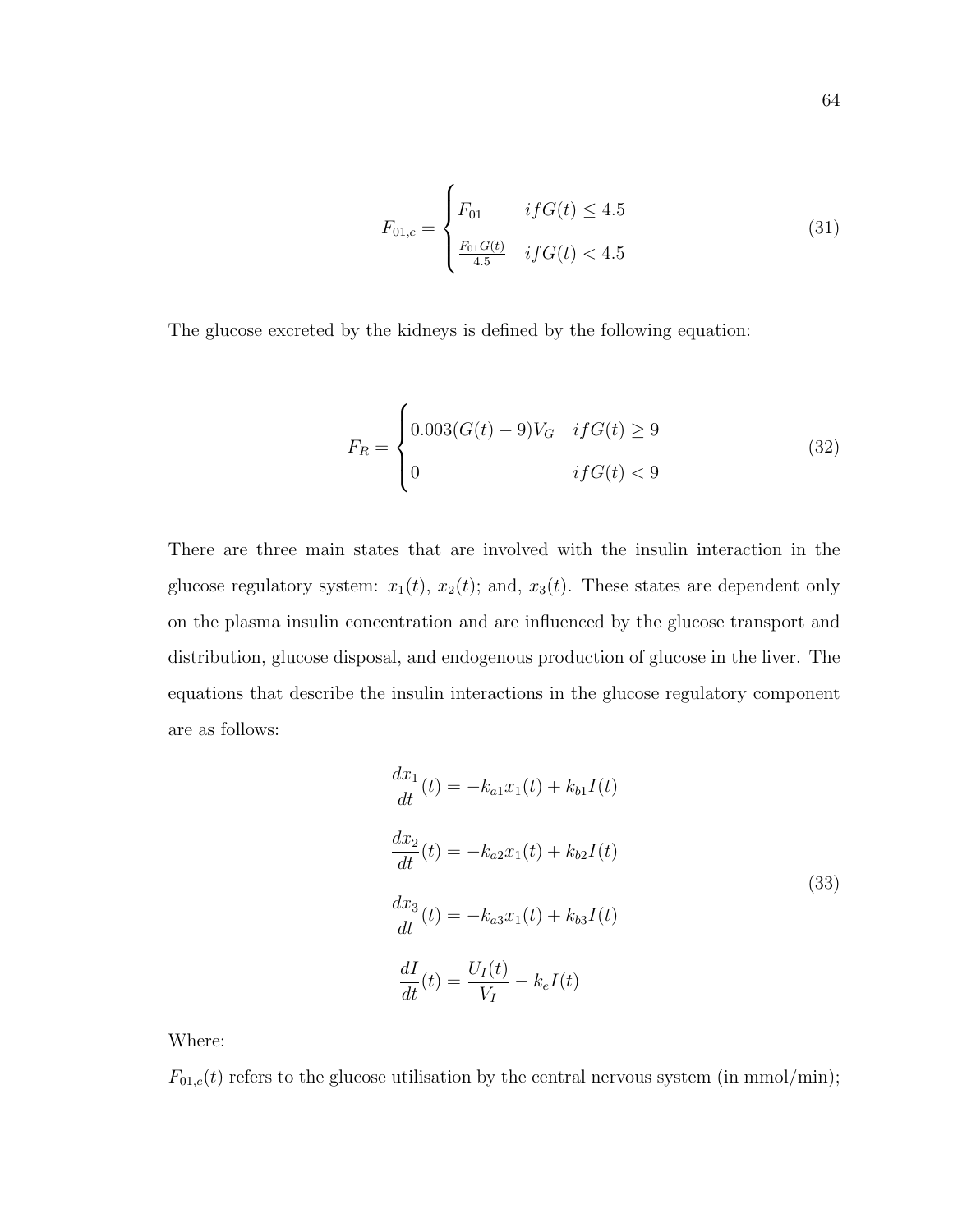$F_R(t)$  refers to the glucose excreted by the body, namely the kidneys (in mmol/min);  $EGP_0$  refers to the amount of glucose produced by the liver when the insulin level is zero (mmol/min);

 $x_{12}$  refers to the transfer rate of glucose from the bloodstream to the muscles and tissues;

 $k_{a1}$ ;  $k_{a2}$ ; and,  $k_{a3}$  refers to the deactivation rates which were experimentally estimated;  $k_{b1}; k_{b2}; and, k_{b3}$  refers to the activation rates which are calculated from the corresponding insulin sensitivities (see equations 34-36); and,

 $V_I$  refers to the insulin distribution volume.

The activation rates are calculated based on their corresponding insulin sensitives:

- Insulin transportation and distribution sensitivity  $(S_{I,1})$
- Insulin disposal sensitivity  $(S_{I,2})$
- Insulin endogenous production sensitivity  $(S_{I,3})$

It should be noted that these sensitivities will vary from patient to patient and will be dependent on what activity or stress level the patient is enduring. Thus, these sensitivities may need to reanalysed and computed from time to time during a routine doctor's visit.

$$
k_{b1} = S_{IT} \cdot k_{a1}
$$
  
= 3.07 × 10<sup>-5</sup>L/min/mU (34)

$$
k_{b2} = S_{ID} \cdot k_{a2}
$$
  
= 4.92 × 10<sup>-5</sup>L/min/mU (35)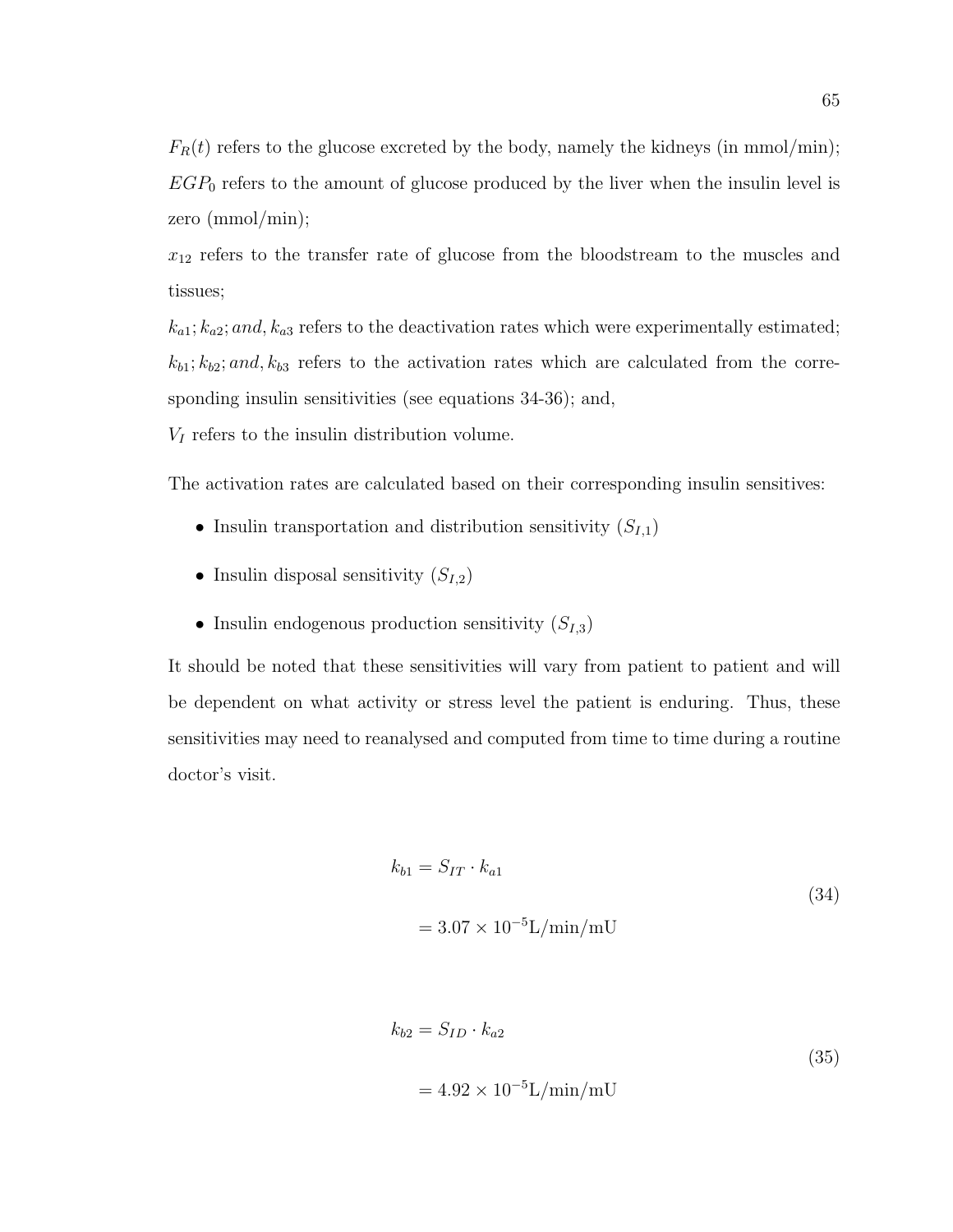$$
k_{b2} = S_{IE} \cdot k_{a3}
$$
  
= 1.6 × 10<sup>-3</sup>L/min/mU (36)

Lastly, like the meal model simulation, the following table is a summary of all the constants used in the MPC.

|          | Symbol Description                                                                             | Value | Units                          |
|----------|------------------------------------------------------------------------------------------------|-------|--------------------------------|
| $k_{12}$ | Transfer rate of glucose from the blood-<br>stream to the muscles and tissues                  | 0.066 | $min^{-1}$                     |
| $k_{a1}$ | Deactivation rate of glucose distribu-<br>tion and transportation                              | 0.006 | $min^{-1}$                     |
| $k_{a2}$ | Deactivation rate of glucose disposal                                                          | 0.06  | $min^{-1}$                     |
| $k_{a3}$ | Deactivation rate of endogenous pro-<br>duction of glucose                                     | 0.03  | $min^{-1}$                     |
| $k_{b1}$ | Activation rate of glucose transporta- $3.07 \times 10^{-5}$ L/min/mU<br>tion and distribution |       |                                |
| $k_{b2}$ | Activation rate of glucose disposal                                                            |       | $4.92 \times 10^{-5}$ L/min/mU |
| $k_{b3}$ | Activation rate of endogenous produc- $1.6 \times 10^{-3}$ L/min/mU<br>tion of glucose         |       |                                |
| $k_e$    | Insulin elimination rate                                                                       | 0.138 | $min^{-1}$                     |

Table 2: Parameters used for MPC model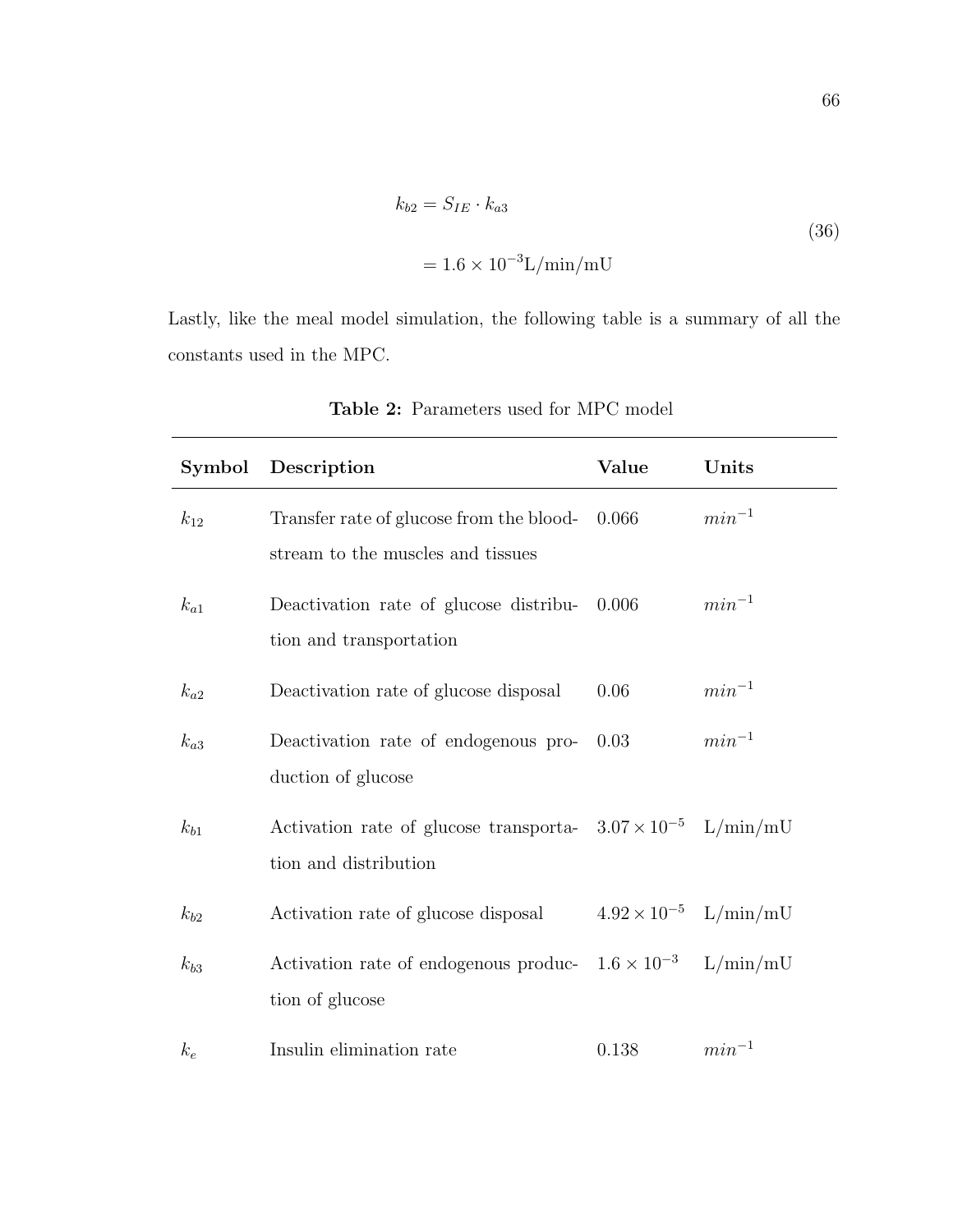| Symbol             | Description                                                                       | Value                | Units       |
|--------------------|-----------------------------------------------------------------------------------|----------------------|-------------|
| $\tau_D$           | Carbohydrate absorption rate                                                      | 40                   | min         |
| $\tau_I$           | Insulin absorption                                                                | 55                   | min         |
| $A_G$              | Carbohydrate utilisation                                                          | 0.8                  |             |
| $S_{I,1}$          | Insulin transportation and distribution $51.2 \times 10^{-2}$ L/mU<br>sensitivity |                      |             |
| $S_{I,2}$          | Insulin disposal sensitivity                                                      | $8.2 \times 10^{-4}$ | L/mU        |
| $S_{I,3}$          | Insulin endogenous production sensi- $8.2 \times 10^{-4}$<br>tivity               |                      | L/mU        |
| $\frac{V_I}{BW}$   | Insulin distribution volume                                                       | 0.12                 | L/kg        |
| $\frac{V_G}{BW}$   | Glucose distribution volume                                                       | 0.16                 | L/kg        |
| $\frac{EGP_0}{Bw}$ | Liver glucose production                                                          | 0.0161               | mmol/min/kg |
| $rac{F_{01}}{BW}$  | Glucose utilisation by the central ner-                                           | 0.0097               | mmol/min/kg |
|                    | vous system                                                                       |                      |             |

For the purposes of this document, the Hovorka model was used only as a basis for the MPC because the model described above is a non-linear approximation. However, the MPC that this document would like to explore is that of a linear model. The linear approximation in MPC is used when calculating predictions because it is faster and much more simpler in comparison to the non-linear model. The timing of the predictions is time sensitive due to the short time intervals. Lastly, a linearised adaptation of the model also aids in robust optimisation problems in comparison to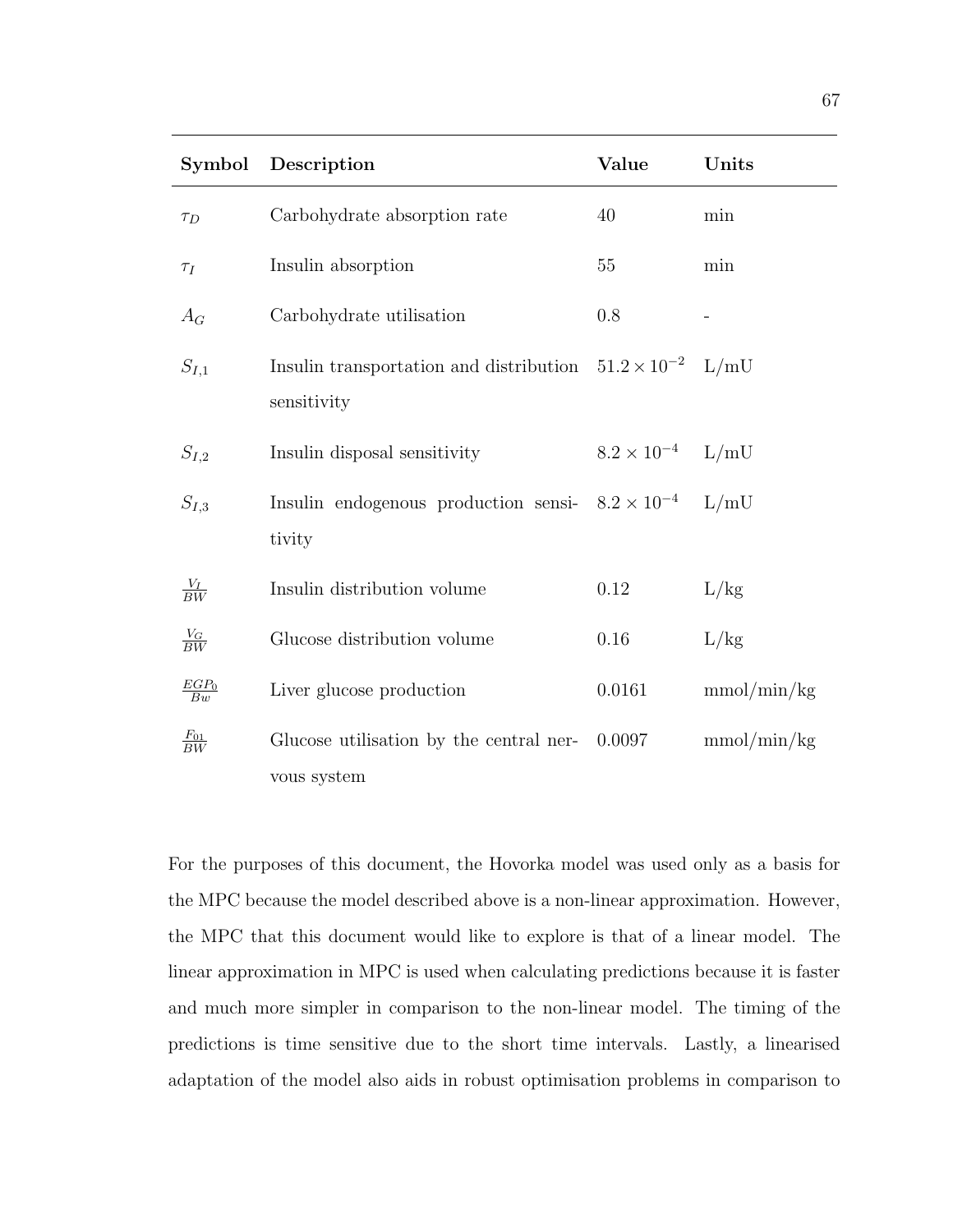a non-liner model which exponentially increases its chance of diverging.

In a normal individual, the blood glucose levels are between  $4-6$  mmol/L while fasting; or 4-8 mmol/L after consumption of a meal [3]. Due to these values, the set point for blood glucose concentration would ideally be 5 mmol/L. This in turn would be in the mid range of both fasting and non-fasting blood glucose levels. A linearized version of the Hovorka was developed by [104]. The steady states for all variables were computed when the glucose concentrations were equal to 5 mmol/L. This resulted in a basal insulin injection of 6.677 mU/min if the meal was ingested at steady state.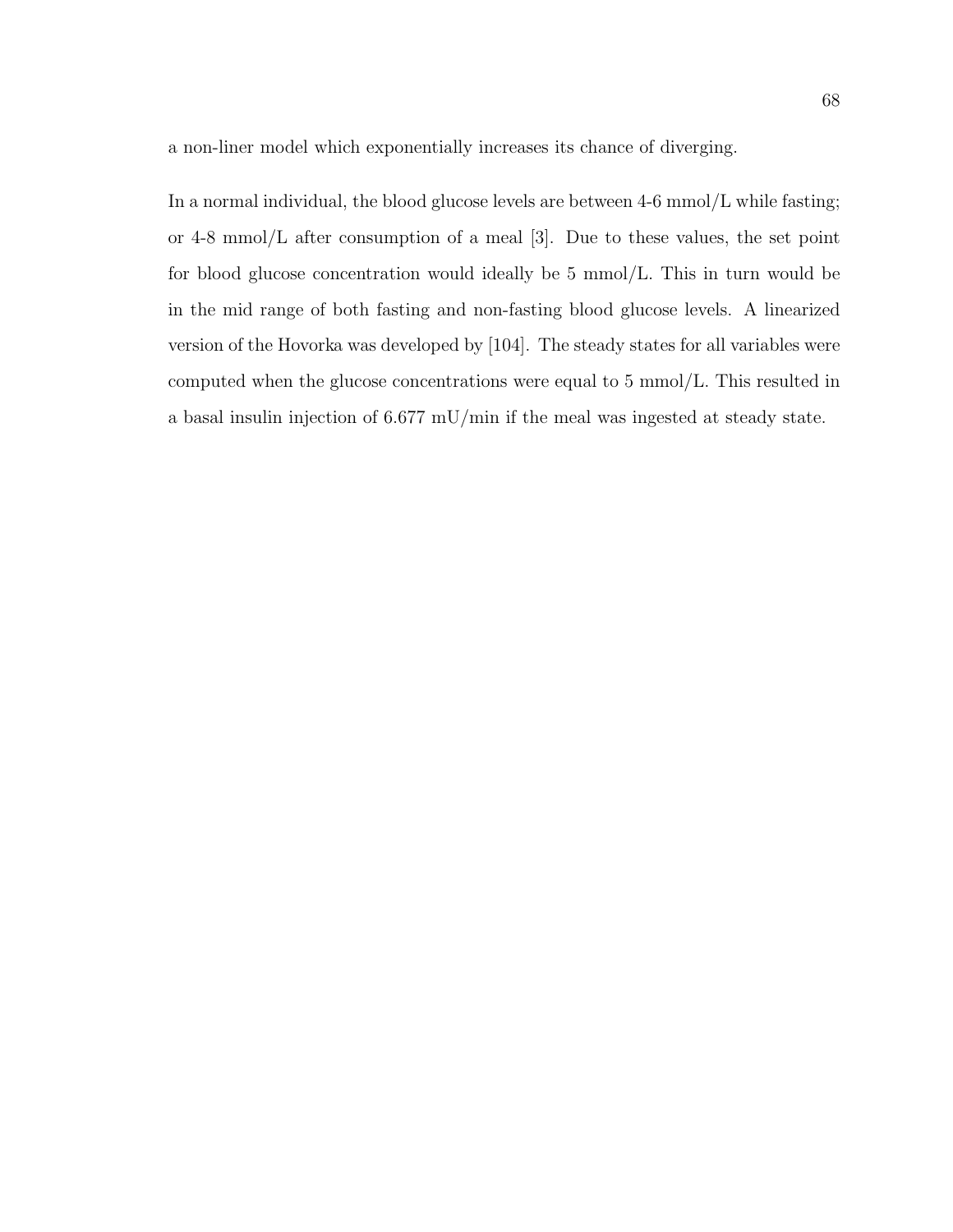### Chapter 4

# Simulation Results and Discussion

As its name suggests, this section of the thesis presents the simulation results obtained from the models described in Chapter 3 and then discusses them based on results from literature. There are two models that are under consideration here: first the meal model simulation; and, the MPC. The meal model was created from existing equations derived from the Dalla Man model. As expected, the simulation resulted in results that were quite comparable to that obtained from the Dalla Man model itself (see Figure 9 - 14). It displays one of the advantage of hierarchical modelling examination of dynamic interactions between a single level and between its sub-levels.

However, there are major drawbacks in the Dalla Man model. This includes but is not limited to: replacement of models with more up-to-date mechanistic models; including a liver glucose utilisation and other hormones. First, the replacement of more up-todate models. Although the Dalla Man model is considered the gold standard, there are many sub-models today that are presented in literature. These models act in isolation to capture the interaction of one key component in the complex glucose and insulin subsystem. A prime example of this would be the  $\beta$ -cells model. The current representation of the  $\beta$ -cells in the pancreas in the Dalla Man model appears to be in its infancy with respect to the details present. Yes, it represents the whole body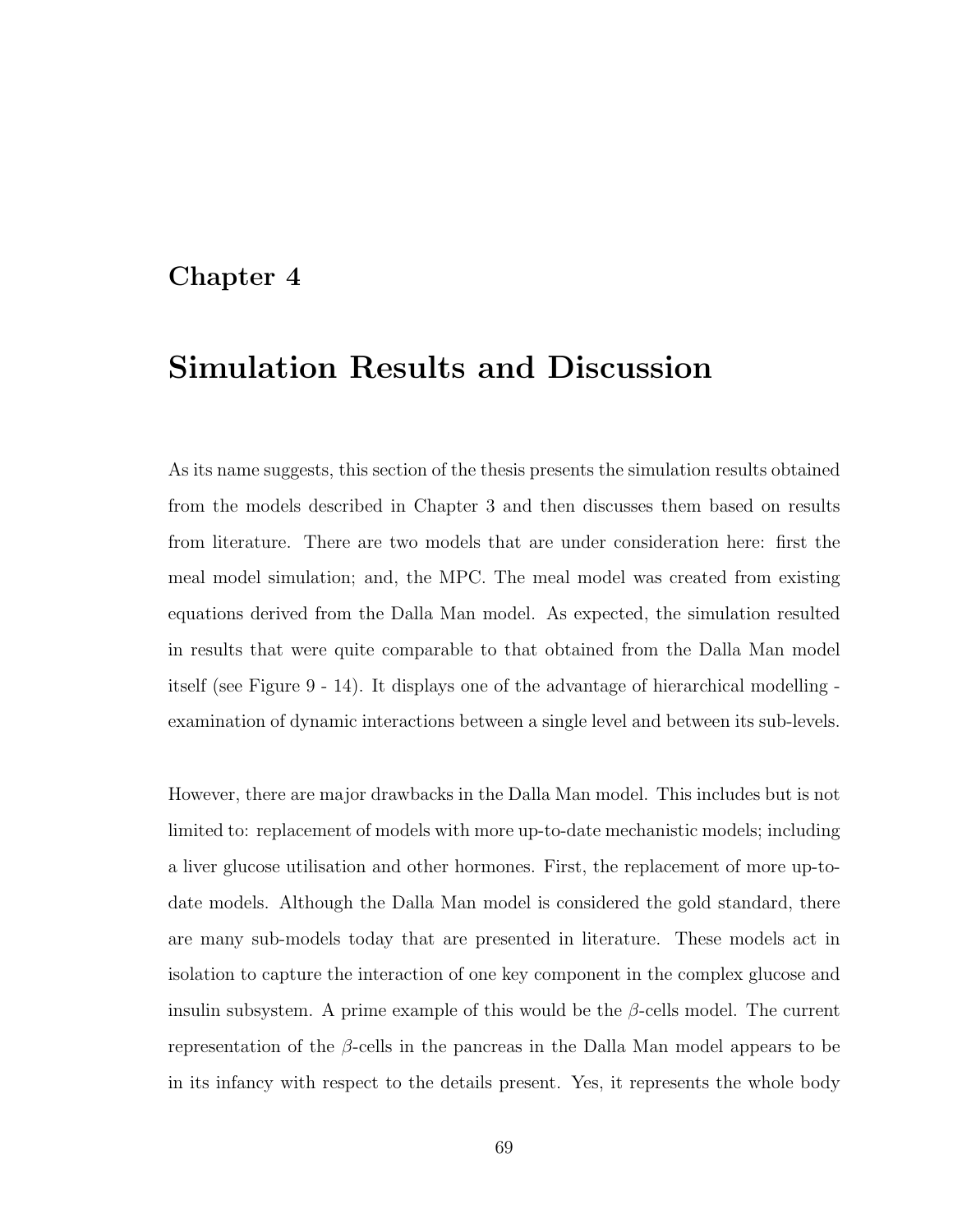model. However, it does not define the behaviour of the system down to the cell level<sup>1</sup>. Considering that the model presented above was modelled in hierarchical structure, replacing certain sub-components as newer research has been conducted will not pose a problem. Secondly, the liver's glucose uptake is not considered in the development of the model. This leads to believe that the other components are compensating for this (i.e. muscle and adipose tissue). Another drawback is the misrepresentation of feedback signals from the muscle and adipose tissue model to the rest of the body. Lastly the model only includes meal digestion and two key hormones - glucose and insulin. However, in reality, the muscle and adipose tissue send out signals for the uptake of various hormones that may hinder the uptake of glucose and/or insulin. A prime example of this is glucagon. The problem with the exclusion of key hormones is that it would require structural changes to the model itself. Nevertheless, if one would like to develop a model that simulates both low level and high level interactions.

The MPC model, that was derived from the Hovorka model however did not perform well in comparison to the Dalla Man model. The bigger the meal the further disparity in the set-point glucose concentration. But, this is explainable since the bigger the meal ingested, the further away the glucose level would be from steady state which would mean that the assumption (meal ingested at steady state) when linearising the model is incorrect. Thus in turn the results do not quite match up with the body's absorption. Another observation is that, there are times that the model looses control over the glucose concentrations. This indicates that a linearised controller would have no control if the patient was to go into the hypoglycemic stage (low blood sugar).

Like the Dalla Man model, there are also drawbacks to the MPC model (see Figure 15). One major problem is that the human body does not react in a linear fashion.

 ${}^{1}$ A cell level model would be ideal to test not only algorithms designed for validating DM but better understanding other disease and finding cures for them. In addition having cell level model will aid in designing a better CAD as the insulin glucose interactions will be better understood.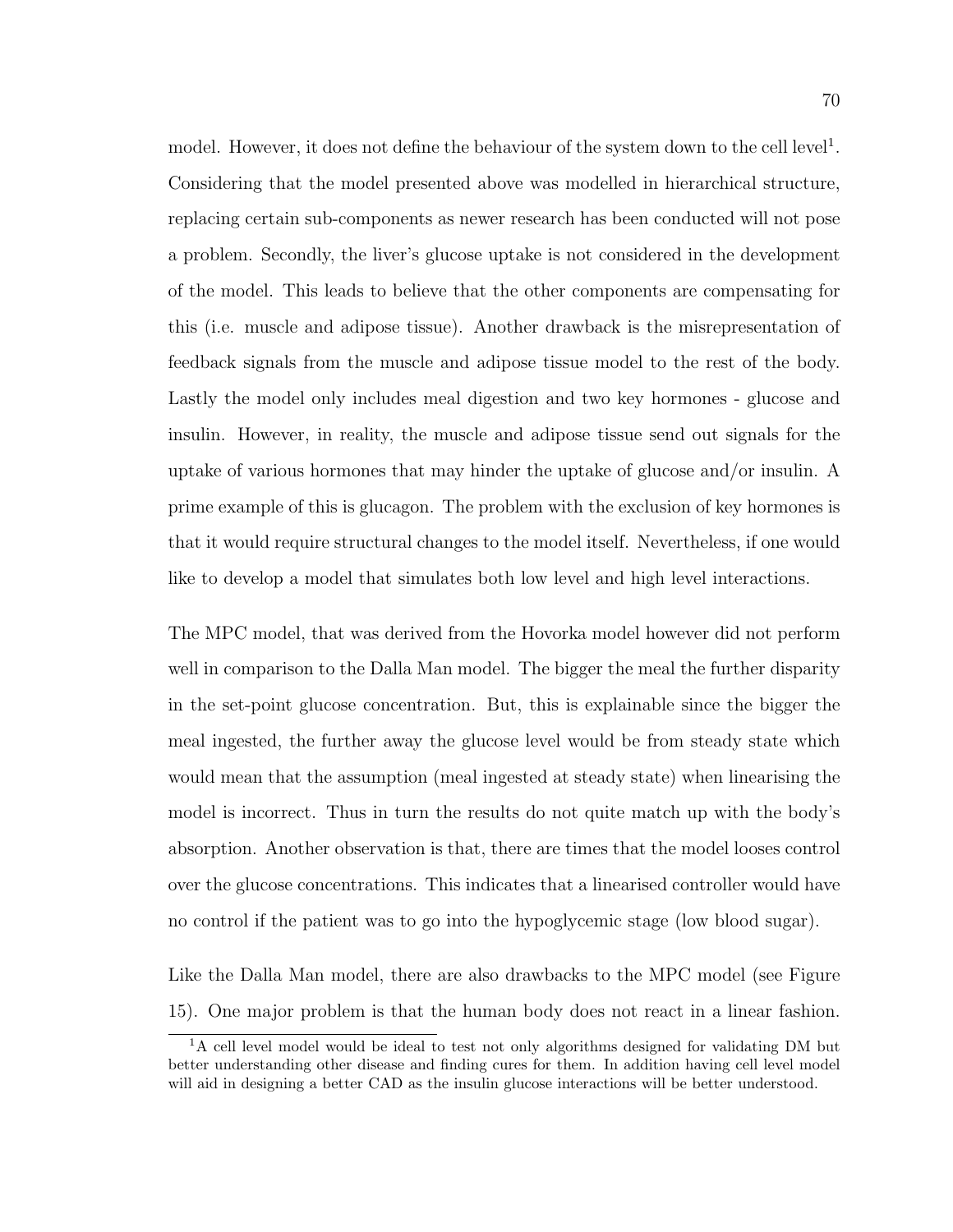Thus, modelling an artificial device in such a way will not yield desirable results. Having a non-linear model would better aid in maintaining the blood glucose level between 4 and 8 mmol/L for meals that contain a high level of glucose and/or carbohydrate content. However, like in the linear model, the meals would have to be ingested at predetermined times in order for the model to work ideally<sup>2</sup>. The compromise to this approach would be the computational time. While the non-linear model would give results that are more accurate to the Hovorka model, it would need a higher calculation capacity and thus requiring more time. Which in turn would mean that one could not have a sampling size that is small enough for the safety of the patient so that he/she does no go into hypoglycemic and/or hyperglycemic conditions.

<sup>&</sup>lt;sup>2</sup>The model could work just as effectively without predetermined meal times and within the range of normal human behaviour; but, the results would not be ideal.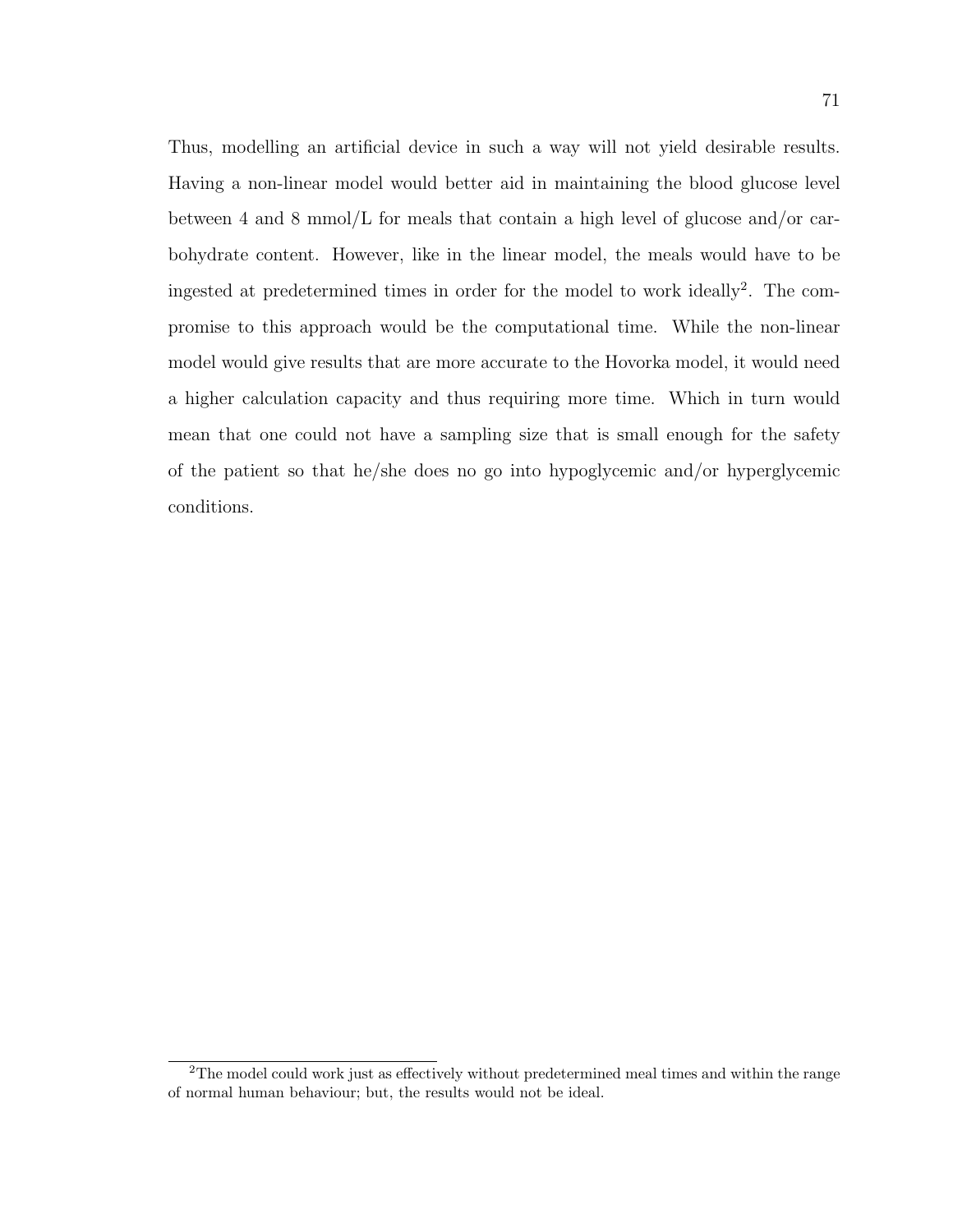

Figure 9: Simulation of plasma glucose level of a non-diabetic patient weighing 78.0 kg graphed in excel

72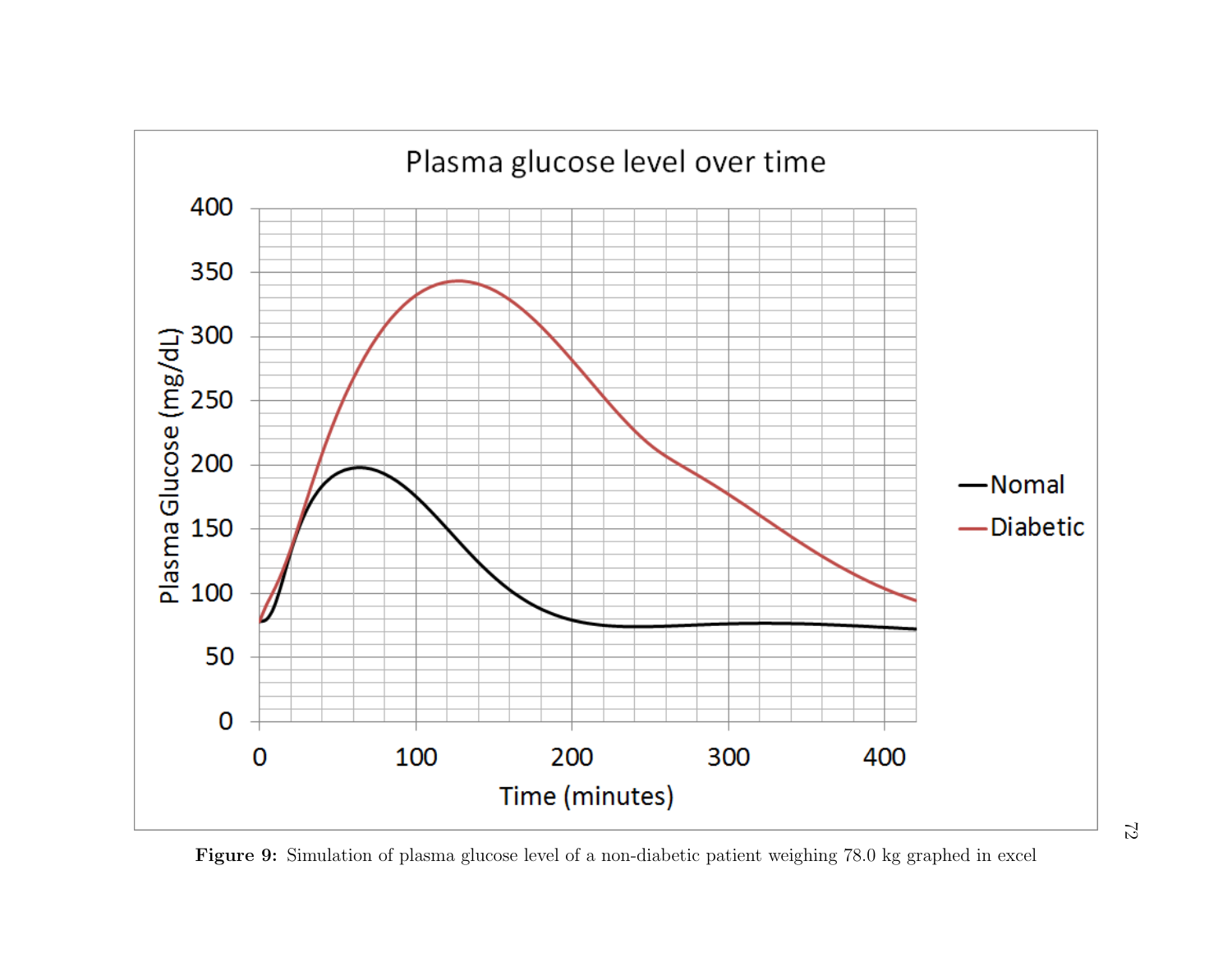

Figure 10: Simulation of <sup>p</sup>lasma insulin level of <sup>a</sup> non-diabetic patient weighing 78.0 kg graphed in excel

73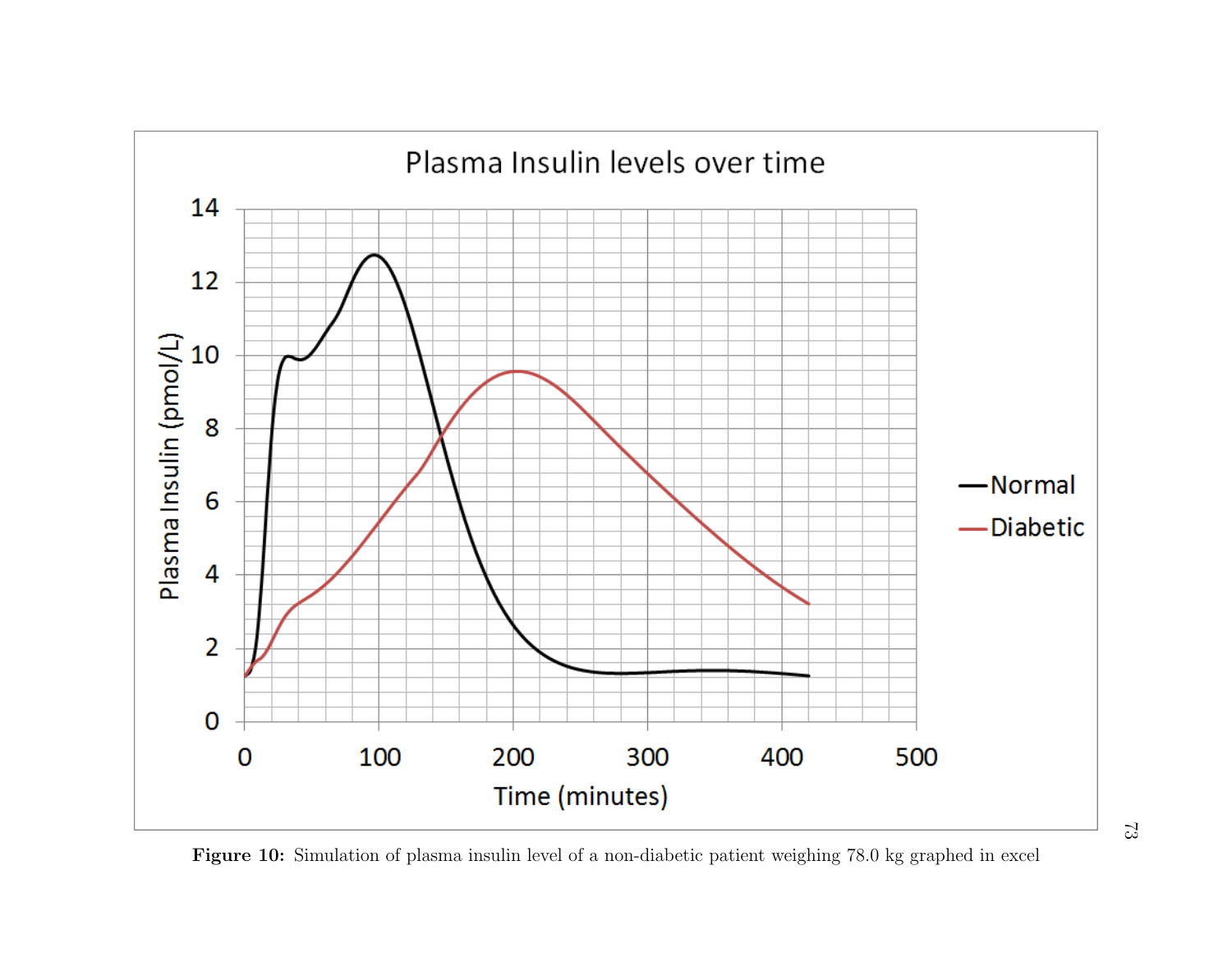

Figure 11: Simulation of Endogenous Glucose Production level of a non-diabetic patient weighing 78.0 kg graphed in excel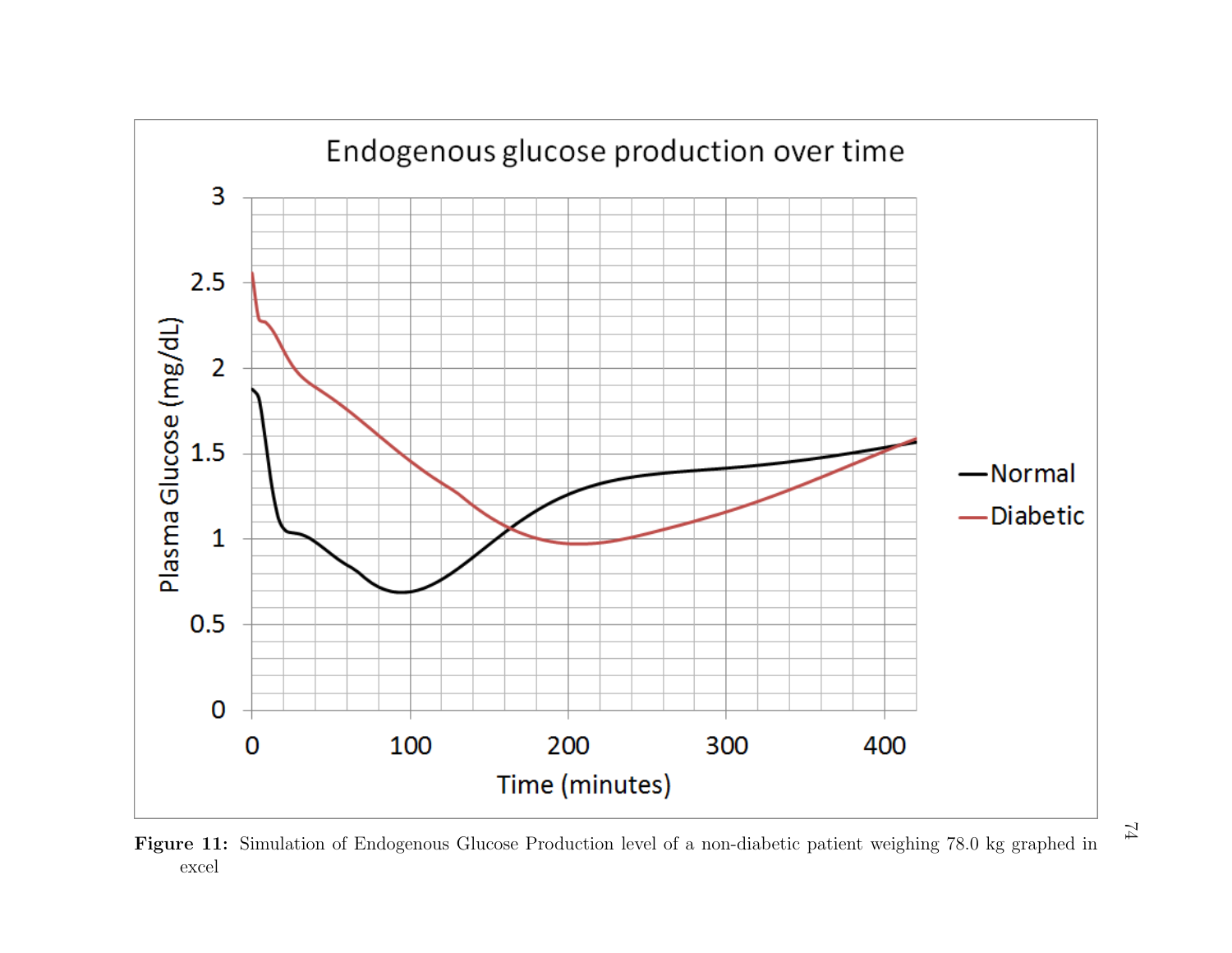

Figure 12: Simulation of Endogenous Glucose Rate Of Appearance of a non-diabetic patient weighing 78.0 kg graphed in excel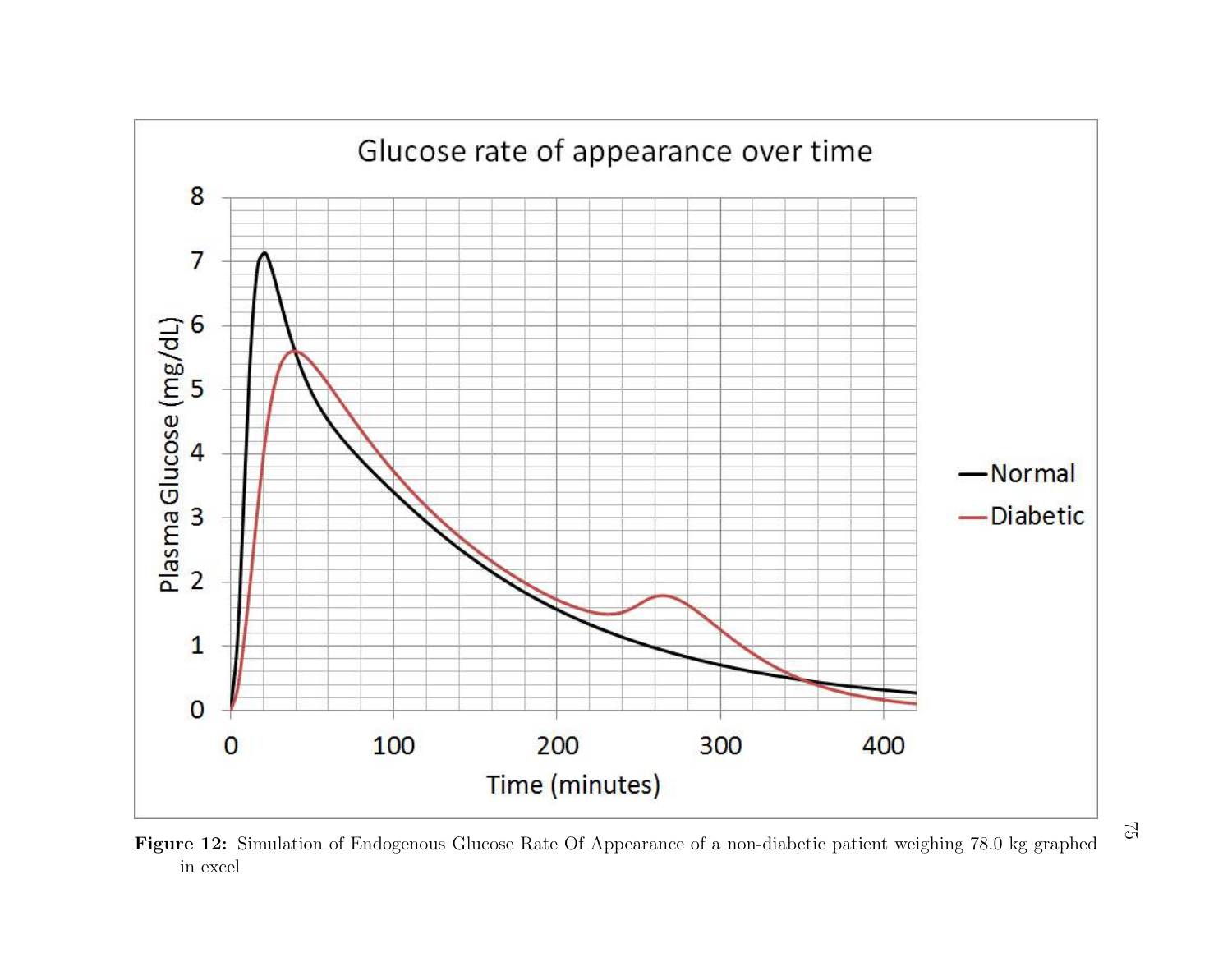

Figure 13: Simulation of insulin dependent Glucose Utilization of a non-diabetic patient weighing 78.0 kg graphed in excel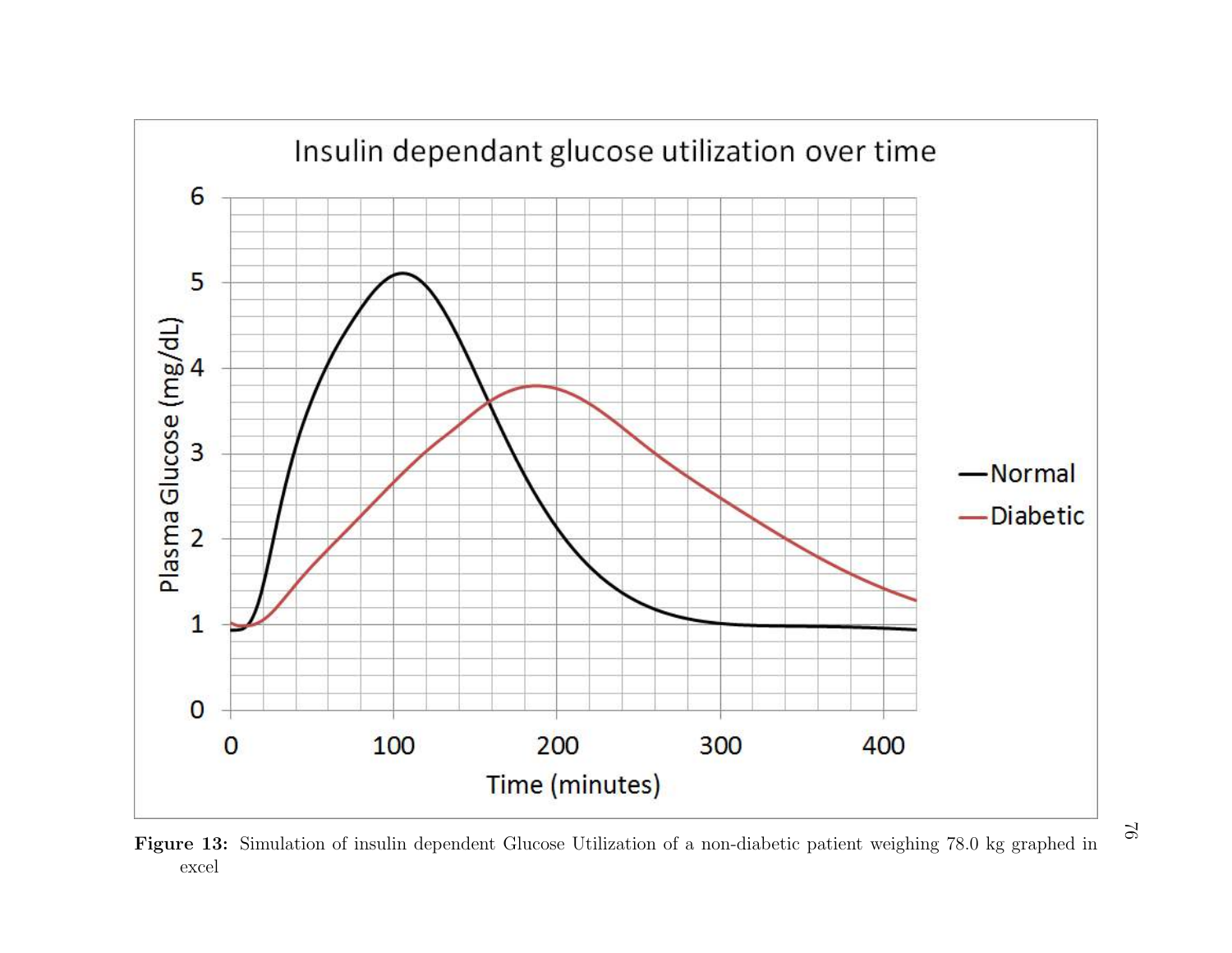

Figure 14: Simulation of Insulin secreted by the liver of <sup>a</sup> non-diabetic patient weighing 78.0 kg graphed in excel

 $\mathcal{I}$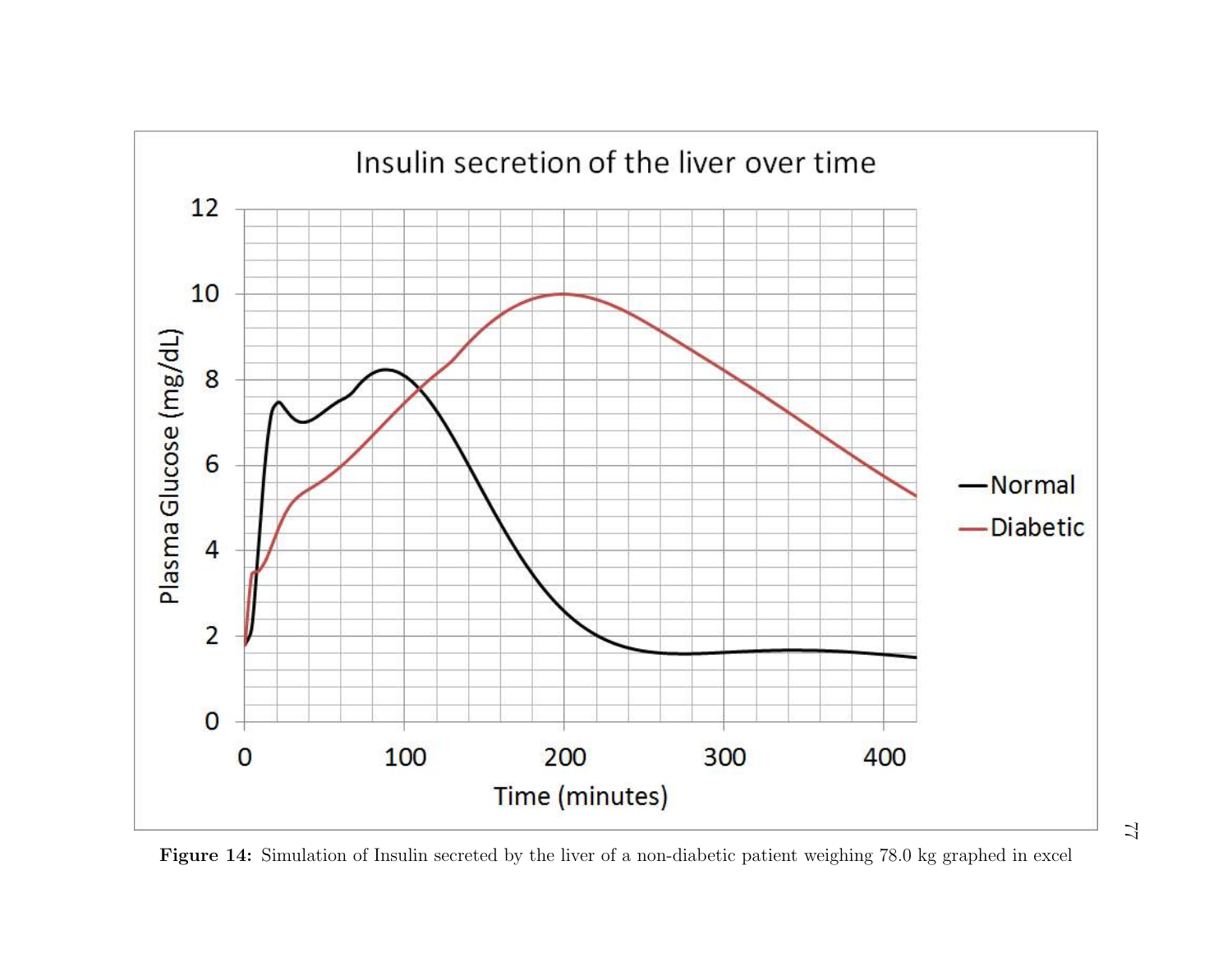

Figure 15: Simulation results of MPC based on a linearised model of the Hovorka model.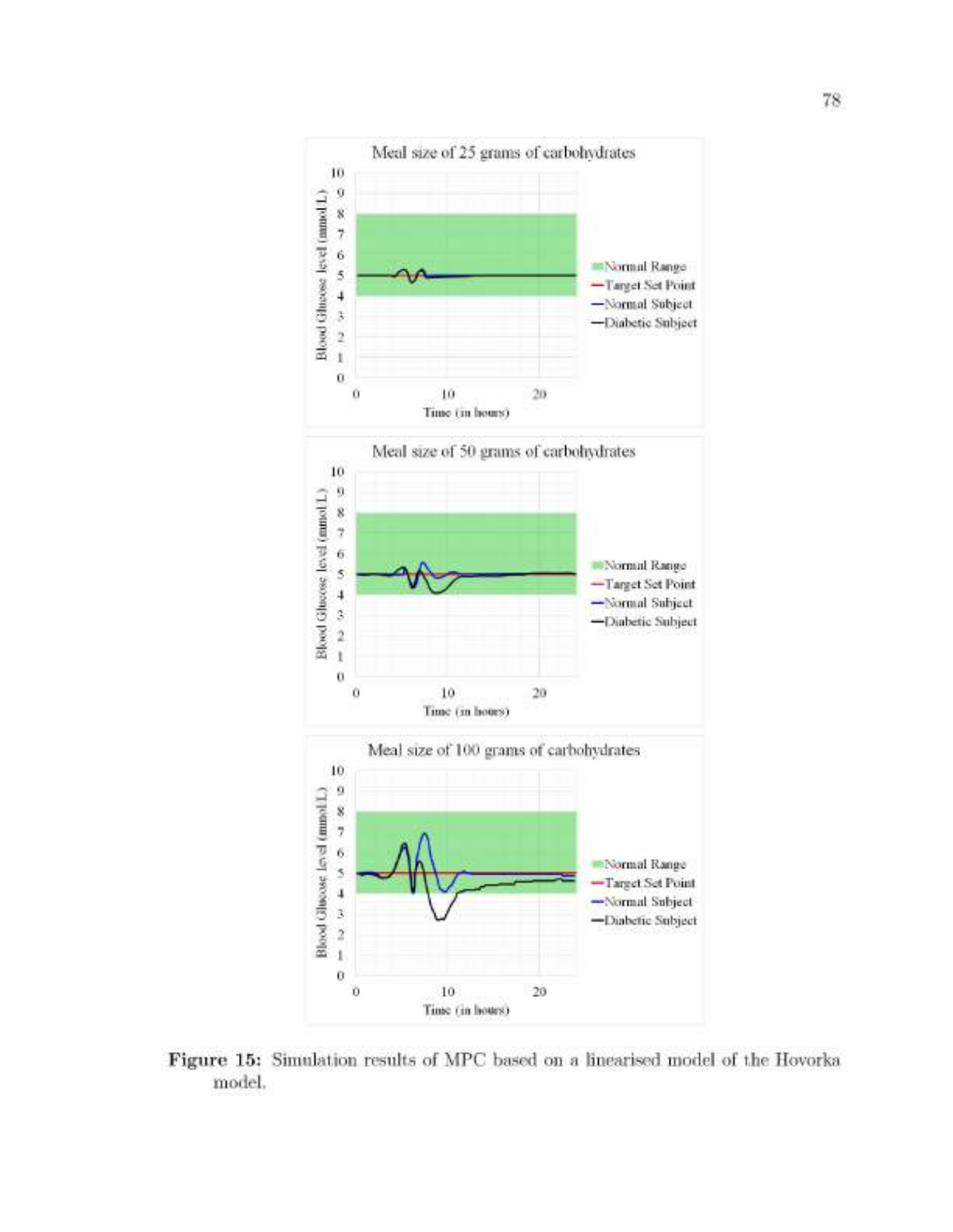### Chapter 5

## Conclusion

DM is a disease that involves a complex glucose regulatory system which involves different levels of the human body system. It involves systems from the cellular level which govern the absorption, production and intake of substances (for the purposes of this document - glucose and insulin). But, at the same time it involves the whole body itself, where substances (i.e. glucose and insulin) are transported between organs in the body. In order to fully understand this complex behaviour, one has to simulate the system combining all different levels and thus in turn understanding its full complexity. This has been achieved easily by DEVS in a hierarchical form. The first model, which is the physiological model examines the glucose insulin interactions in the human body. The results are comparable to literature and can be easily modified to include other elements of this complex system such as glucose utilisation of the liver and other hormones.

The second model, is a linearised version of the Hovorka model. It proves that a linear version would greatly underestimate the effect insulin has on the body. However, this was expected because the model was based on linear approximations. Which indicates that any prediction that are farthest into the future will have the most error. A non-linear model will be computationally heavy and thus requires more time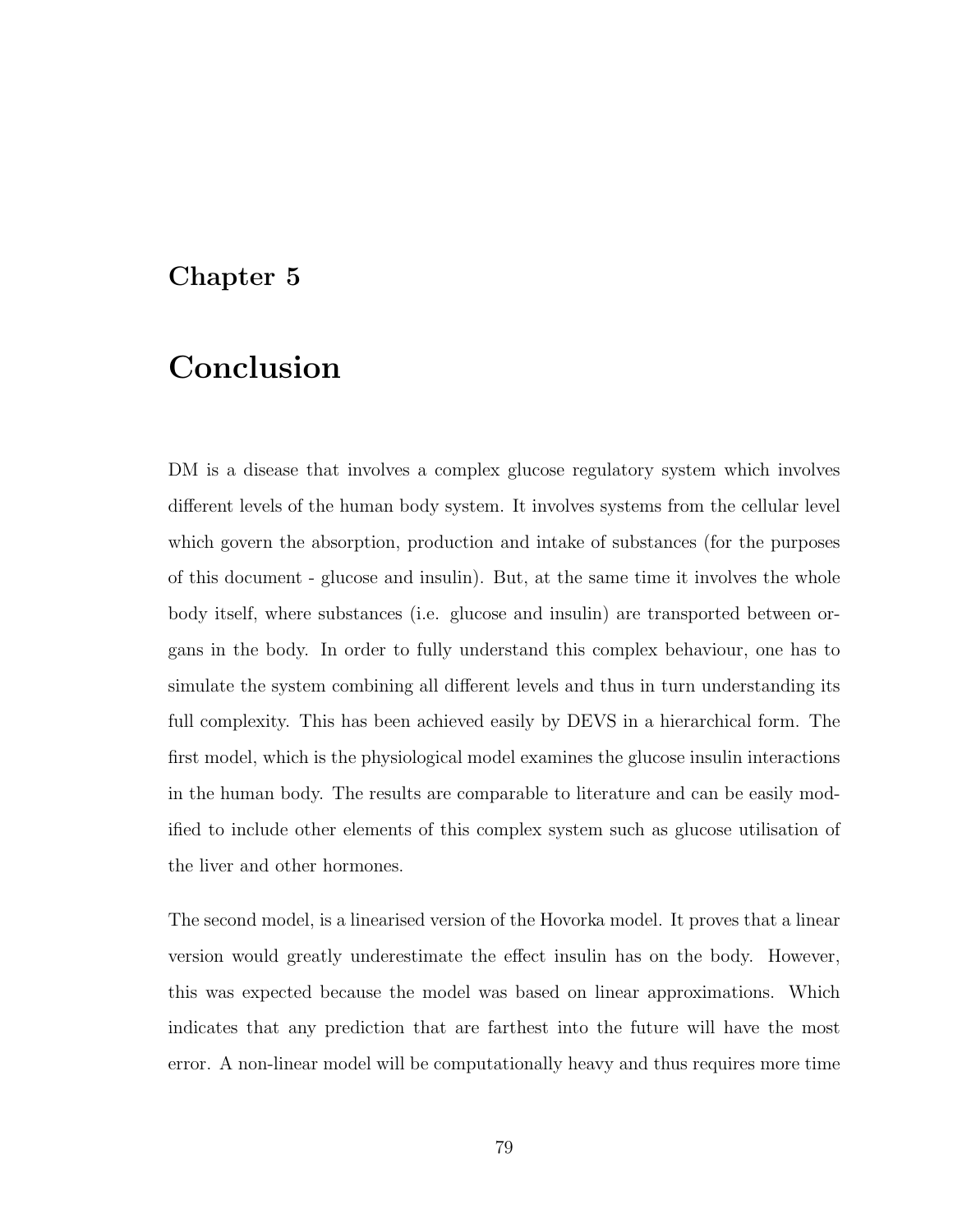to compute which could potentially compromise the safety of the patient. However, given the computational power and resources now available, this should not be an issue. Lastly, an adaptive controller would ensure that the parameters such as insulin sensitives would adapt as the body changes everyday.

In order to implement this DEVS model into a a real time system on a microcontroller. Once just has to connect the glucose sensor and insulin infusion pumps to the micro-controller, download the project and simulate it in DEVSRT; which in turn would result in a real time simulation of the above model.

### 5.1 Future Work

In addition to the enhancements stated above, one of the obvious steps to enhance this thesis would be to write a driver that would particularly read actual data from a FDA approved continuous glucose monitor and write the data to another FDA approved device, the insulin pump. The model itself can be used to compute the right amounts of insulin that the patient needs to be injected given the reading from the glucose monitor. Furthermore, the system itself could be connected to a secure connection that would alert authorities if the patient's life was in danger. While this is a solvable problem one should note that it could potentially bring up other problems such as patient confidentiality.

This system could also be enhanced to include some/all of the growing common forms of diabetes; especially those that have strong links to other disorders and/or diseases. This includes the newly discovered Type 3 diabetes; which in turn would help find a cure for Alzheimer's Disease (AD) [105] which is described in Annex A.1 as Type 3 DM. However at this time, more studies and research need to be conducted in order to be able to develop a model and thus simulate it.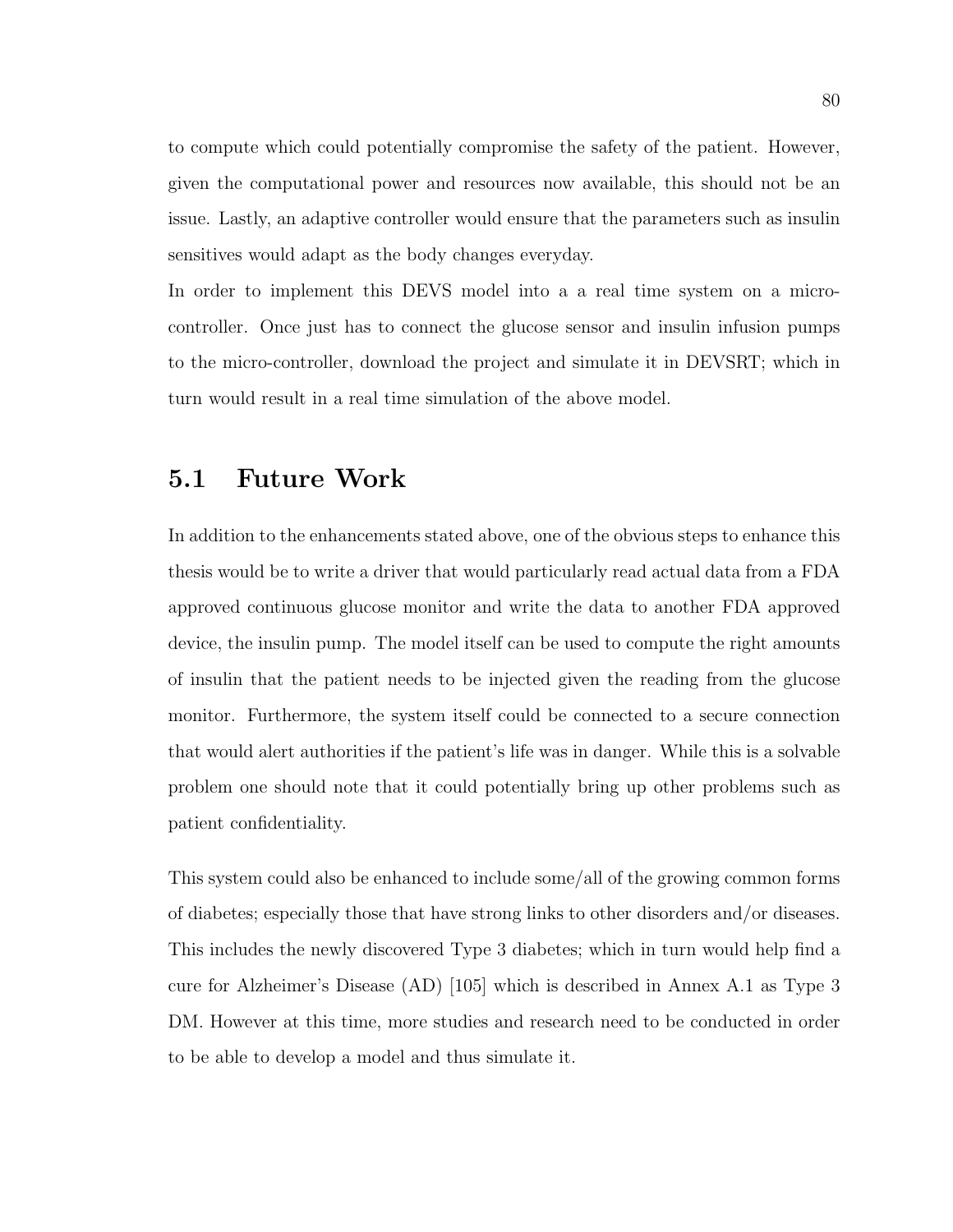## References

- [1] F. J. Doyle III, B. W. Bequette, R. Middleton, B. Ogunnaike, B. Paden, R. S. Parker, and M. Vidyasagar, "Control in biological systems," *The Impact of Control Technology*, 2011.
- [2] G. A. Wainer, *Discrete-Event Modeling and Simulation: A Practitioner's Approach*, 1st ed. Boca Raton, FL, USA: CRC Press, Inc., 2009.
- [3] I. D. Federation, *IDF Diabetes Atlas*, 7th ed. International Diabetes Federation, 2015.
- [4] van der Sangen Kim, "Artificial pancreas "next innovation" in diabetes care - health tech event," Online, Dec 2014.
- [5] Juvenile Diabetes Research Foundation, "Artificial pancreas project research," Online, Dec 2014.
- [6] R. Goldstein, "Devs-based dynamic simulation of deformable biological structures," p. 207, 2009.
- [7] C. Maus, M. John, M. Röhl, and A. M. Uhrmacher, "Hierarchical modeling for computational biology," in *Proceedings of the Formal Methods for the Design of Computer, Communication, and Software Systems 8th International Conference on Formal Methods for Computational Systems Biology*, ser. SFM'08. Berlin, Heidelberg: Springer-Verlag, 2008, pp. 81–124.
- [8] H. Sauro, D. Harel, A. Uhrmacher, M. Hucka, M. Kwiatkowska, C. Shaffer, P. Mendes, L. Stromback, and J. Tyson, "Challenges for modeling and simulation methods in systems biology," in *Simulation Conference, 2006. WSC 06. Proceedings of the Winter*, Dec 2006, pp. 1720–1730.
- [9] G. A. Wainer and P. Mosterman, *Discrete-Event Modeling and Simulation: Theory and Applications*. Taylor and Francis, 2011.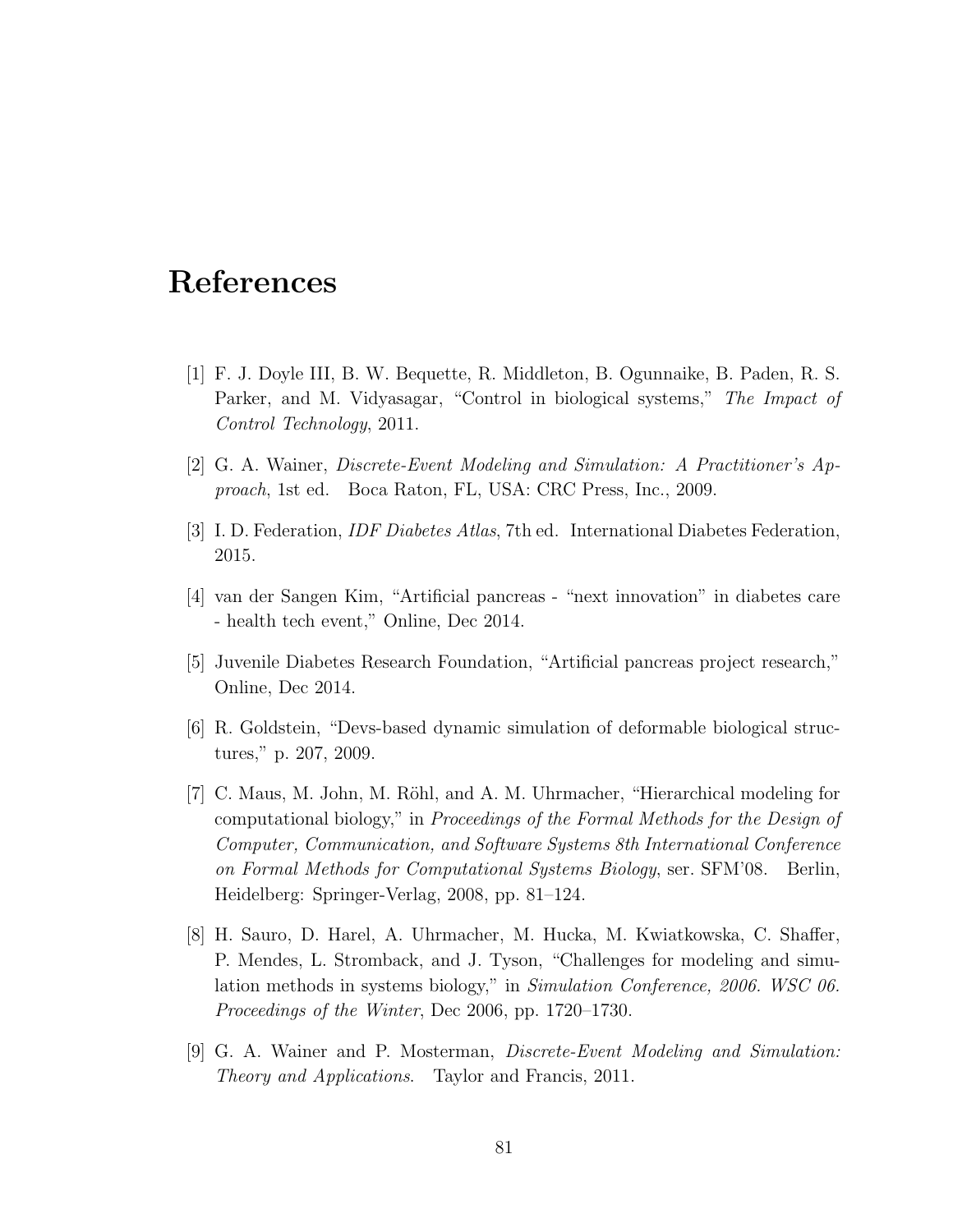- [10] B. P. Zeigler, T. G. Kim, and H. Praehofer, *Theory of Modeling and Simulation*, 2nd ed. Orlando, FL, USA: Academic Press, Inc., 2000.
- [11] J. S. van Zon and P. R. ten Wolde, "Greens-function reaction dynamics: A particle-based approach for simulating biochemical networks in time and space," *The Journal of Chemical Physics*, vol. 123, no. 23, pp. –, 2005.
- [12] B. P. Zeigler and S. Vahie, "Devs formalism and methodology: Unity of conception/diversity of application," in *In Proceedings of the 25th Winter Simulation Conference*. ACM Press, 1993, pp. 573–579.
- [13] J.-B. Filippi and P. Bisgambiglia, "General methodology 2: enabling large scale and high definition simulation of natural systems with vector models and jdevs." in *Winter Simulation Conference*, J. L. Snowdon and J. M. Charnes, Eds. ACM, 2002, pp. 1964–1970.
- [14] F. J. Barros, "Abstract simulators for the dsde formalism," in *Proceedings of the 30th Conference on Winter Simulation*, ser. WSC '98. Los Alamitos, CA, USA: IEEE Computer Society Press, 1998, pp. 407–412.
- [15] G. Wainer, "Creating advanced fire-spreading models using the cd++ toolkit," in *Proceedings of the 3rd Biennial meeting of the International Environmental Modelling and Software Society (iEMSs), Burlington, VT, USA*, 2006.
- [16] G. Wainer, S. Jafer, B. Al-Aubidy, A. Dias, R. Bain, M. Dumontier, and J. Cheetham, "Advanced DEVS models with application to biomedicine," *Artificial Intelligence, Simulation and Planning, Buenos Aires, Argentina*, 2007.
- [17] R. Goldstein, G. Wainer, J. Cheetham, and R. Bain, "Vesicle-synapsin interactions modeled with cell-devs," in *Simulation Conference, 2008. WSC 2008. Winter*, Dec 2008, pp. 813–821.
- [18] A. M. Uhrmacher and C. Priami, "Discrete event systems specification in systems biology - a discussion of stochastic pi calculus and devs," in *Proceedings of the 37th Conference on Winter Simulation*, ser. WSC '05. Winter Simulation Conference, 2005, pp. 317–326.
- [19] R. Ewald, C. Maus, A. Rolfs, and A. Uhrmacher, "Discrete event modelling and simulation in systems biology," *Journal of Simulation*, vol. 1, no. 2, pp. 81–96, 2007.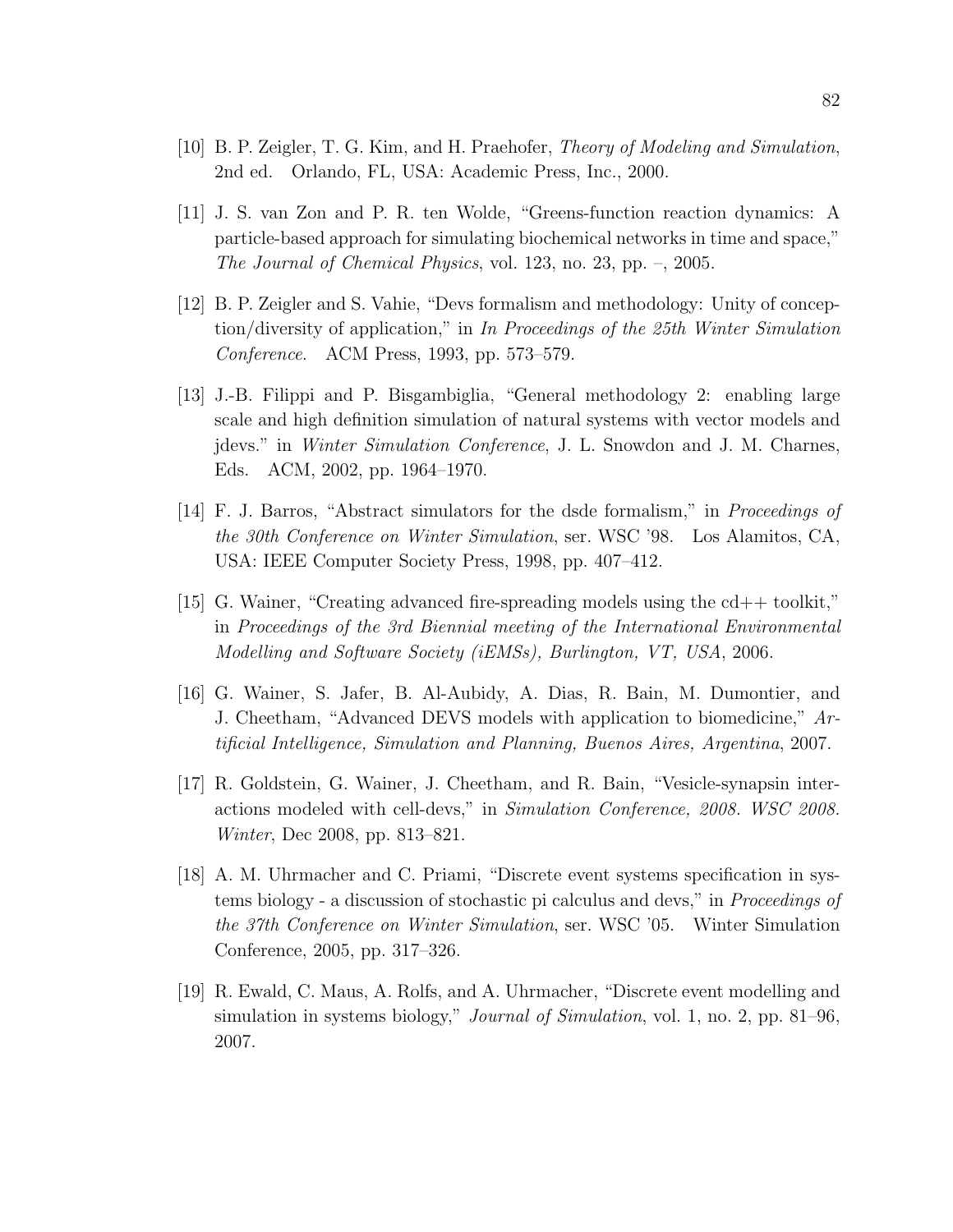- [20] A. Uhrmacher, J. Himmelspach, M. Rohl, and R. Ewald, "Introducing variable ports and multi-couplings for cell biological modeling in devs," in *Simulation Conference, 2006. WSC 06. Proceedings of the Winter*, Dec 2006, pp. 832–840.
- [21] A. Uhrmacher, R. Ewald, M. John, C. Maus, M. Jeschke, and S. Biermann, "Combining micro and macro-modeling in devs for computational biology," in *Simulation Conference, 2007 Winter*, Dec 2007, pp. 871–880.
- [22] M. Van Schyndel, "Computational fluid dynamic solver based on cellular discrete-event simulation for use in biological systems," Master's thesis, Systems and Computer Engineering Dep. Carleton University, 1125 Colonel By Dr. Ottawa, ON, Canada K1S 5B6, 2014.
- [23] A. M. Uhrmacher, J. Himmelspach, M. Jeschke, M. John, S. Leye, C. Maus, M. Rhl, and R. Ewald, "One modelling formalism & simulator is not enough! a perspective for computational biology based on james ii." in *FMSB*, ser. Lecture Notes in Computer Science, J. Fisher, Ed., vol. 5054. Springer, 2008, pp. 123– 138.
- [24] M. J. Byrne, M. N. Waxham, and Y. Kubota, "Cellular dynamic simulator: An event driven molecular simulation environment for cellular physiology." *Neuroinformatics*, vol. 8, no. 2, pp. 63–82, 2010.
- [25] P. Talwar, *Manual of cytogenetics in reproductive biology*. New Delhi: Jaypee Brothers Medical Publishers, 2014.
- [26] J. Anderson, J.D., "Basic philosophy of cfd," in *Computational Fluid Dynamics*, J. Wendt, Ed. Springer Berlin Heidelberg, 2009, pp. 3–14.
- [27] "4 ways to get started," 2011.
- [28] T. Bremer and D. A. Gough, "Is blood glucose predictable from previous values? a solicitation for data." *Diabetes*, vol. 48, no. 3, pp. 445–451, 1999.
- [29] R. S. Parker, F. J. Doyle, and N. A. Peppas, "A model-based algorithm for blood glucose control in type i diabetic patients," *Biomedical Engineering, IEEE Transactions on*, vol. 46, no. 2, pp. 148–157, 1999.
- [30] D. A. Finan, H. Zisser, L. Jovanovic, W. C. Bevier, and D. E. Seborg, "Identification of linear dynamic models for type 1 diabetes: a simulation study," in *Proc 14th IFAC ADCHEM Symp, Gramado, Brazil*, 2006.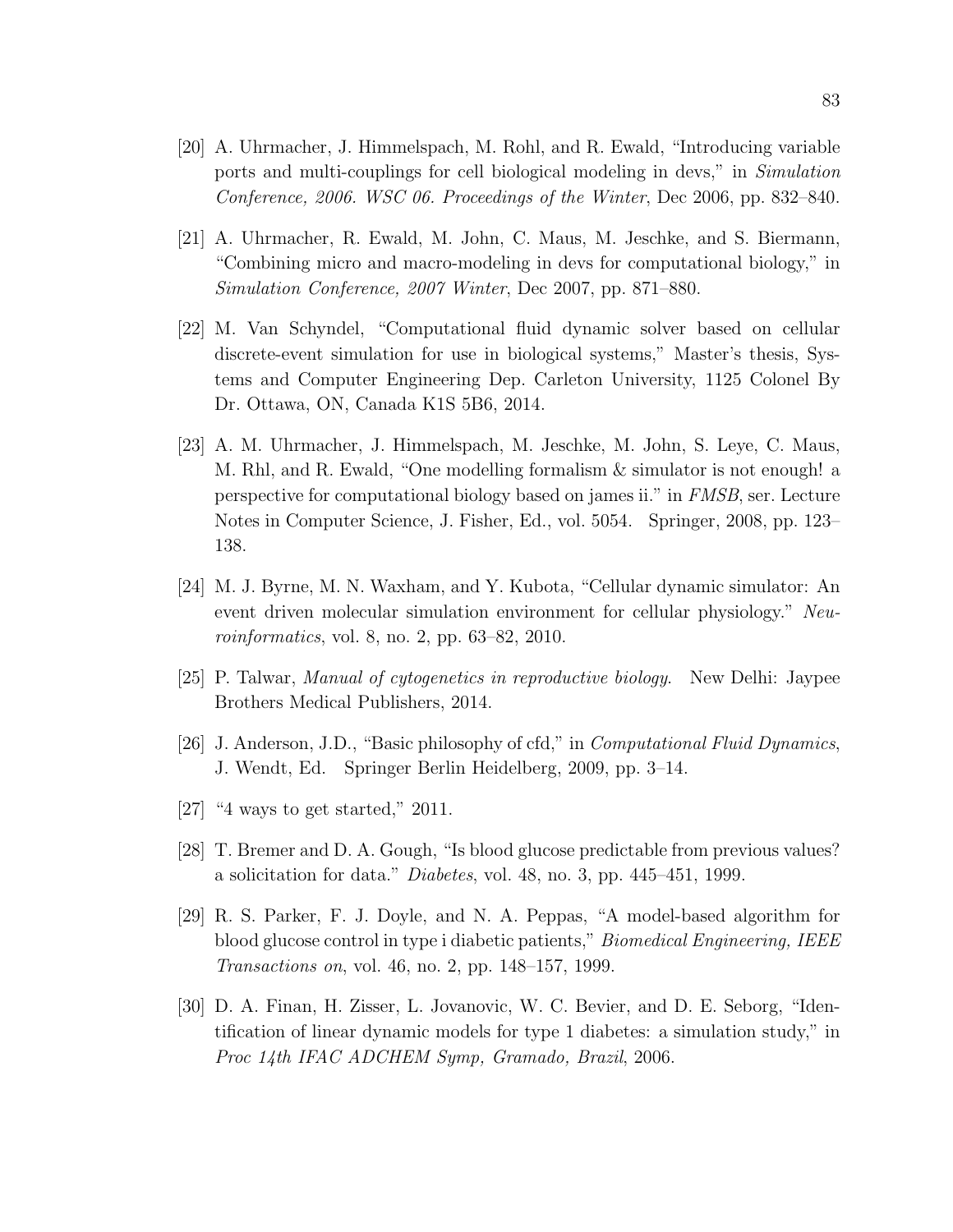- [31] T. Van Herpe, M. Espinoza, B. Pluymers, P. Wouters, F. De Smet, G. Van den Berghe, and B. De Moor, "Development of a critically ill patient input-output model," in *System Identification*, vol. 14, no. 1, 2006, pp. 481–486.
- [32] S. J. Qin and T. A. Badgwell, "An overview of nonlinear model predictive control applications," in *Nonlinear model predictive control*. Springer, 2000, pp. 369–392.
- [33] R. N. Bergman, L. S. Phillips, and C. Cobelli, "Physiologic evaluation of factors controlling glucose tolerance in man: measurement of insulin sensitivity and beta-cell glucose sensitivity from the response to intravenous glucose." *Journal of Clinical Investigation*, vol. 68, no. 6, p. 1456, 1981.
- [34] V. W. Bolie, "Coefficients of normal blood glucose regulation," *Journal of Applied Physiology*, vol. 16, no. 5, pp. 783–788, 1961.
- [35] E. Ackerman, L. C. Gatewood, J. W. Rosevear, and G. D. Molnar, "Model studies of blood-glucose regulation," *The bulletin of mathematical biophysics*, vol. 27, no. 1, pp. 21–37, 1965.
- [36] C. Cobelli, G. Federspil, G. Pacini, A. Salvan, and C. Scandellari, "An integrated mathematical model of the dynamics of blood glucose and its hormonal control," *Mathematical Biosciences*, vol. 58, no. 1, pp. 27 – 60, 1982.
- [37] "Validation of mathematical models of complex endocrine-metabolic systems. a case study on a model of glucose regulation," *Medical and Biological Engineering and Computing*, vol. 21, no. 4, 1983.
- [38] A. Caumo, P. Vicini, and C. Cobelli, "Is the minimal model too minimal?" *Diabetologia*, vol. 39, no. 8, pp. 997–1000, 1996.
- [39] C. Cobelli, A. Caumo, and M. Omenetto, "Minimal model sgoverestimation and siunderestimation: improved accuracy by a bayesian two-compartment model," *American Journal of Physiology-Endocrinology And Metabolism*, vol. 277, no. 3, pp. E481–E488, 1999.
- [40] R. Hovorka, F. Shojaee-Moradie, P. V. Carroll, L. J. Chassin, I. J. Gowrie, N. C. Jackson, R. S. Tudor, A. M. Umpleby, and R. H. Jones, "Partitioning glucose distribution/transport, disposal, and endogenous production during ivgtt," *American Journal of Physiology-Endocrinology and Metabolism*, vol. 282, no. 5, pp. E992–E1007, 2002.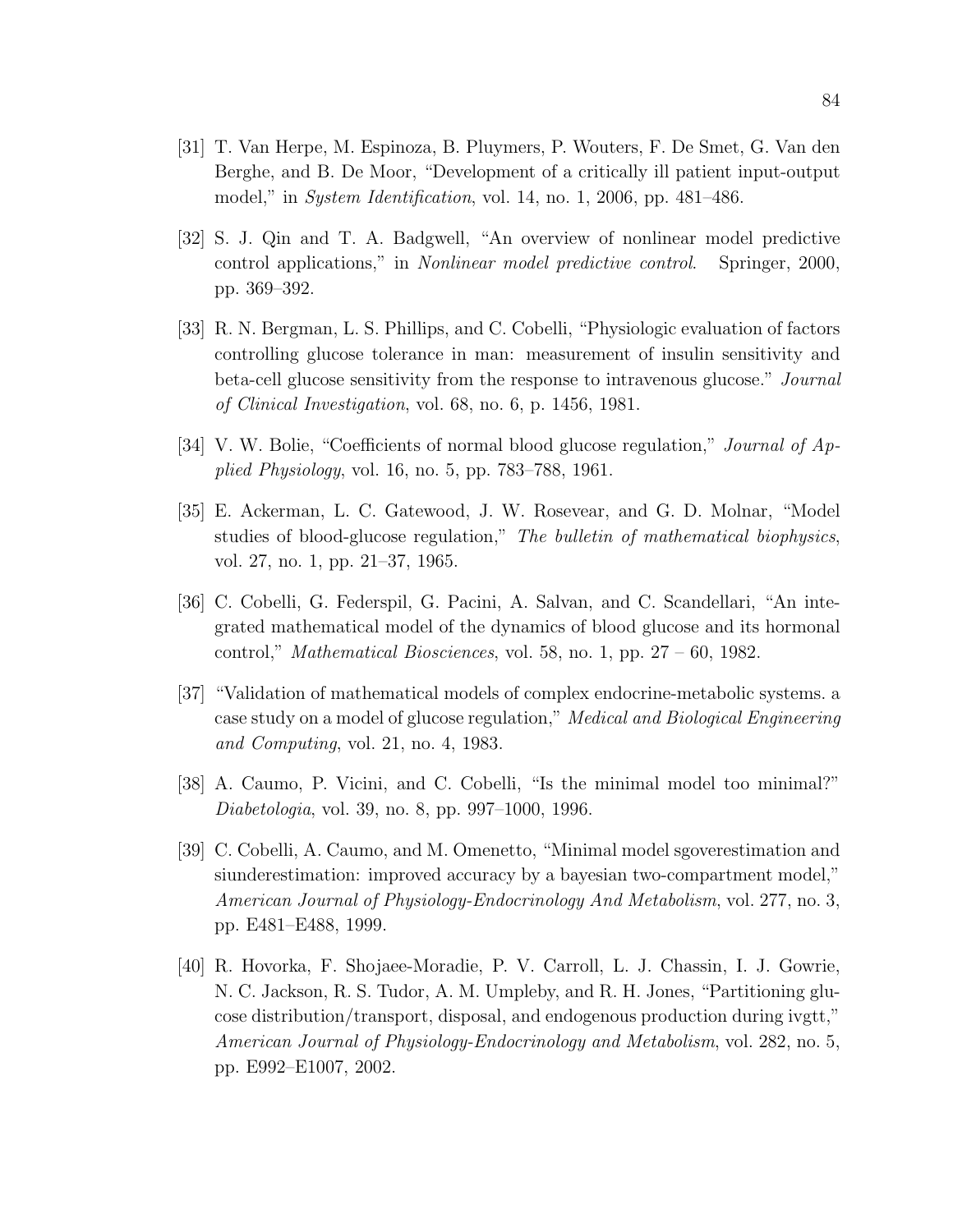- [41] C. Cobelli, G. Pacini, G. Toffolo, and L. Sacca, "Estimation of insulin sensitivity and glucose clearance from minimal model: new insights from labeled ivgtt," *American Journal of Physiology-Endocrinology And Metabolism*, vol. 250, no. 5, pp. E591–E598, 1986.
- [42] J. Tiran, L. Avruch, and A. Albisser, "A circulation and organs model for insulin dynamics," *American Journal of Physiology-Gastrointestinal and Liver Physiology*, vol. 237, no. 4, pp. G331–G339, 1979.
- [43] R. Srinivasan, A. H. Kadish, and R. Sridhar, "A mathematical model for the control mechanism of free fatty acid-glucose metabolism in normal humans," *Computers and Biomedical Research*, vol. 3, no. 2, pp. 146–165, 1970.
- [44] C. Cobelli, G. Nucci, and S. Del Prato, "A physiological simulation model of the glucose-insulin system," in *[Engineering in Medicine and Biology, 1999. 21st Annual Conference and the 1999 Annual Fall Meetring of the Biomedical Engineering Society] BMES/EMBS Conference, 1999. Proceedings of the First Joint*, vol. 2. IEEE, 1999, pp. 999–vol.
- [45] J. T. Sorensen, "A physiologic model of glucose metabolism in man and its use to design and assess improved insulin therapies for diabetes," Ph.D. dissertation, Massachusetts Institute of Technology, 1985.
- [46] G. D. Mitsis and V. Z. Marmarelis, "Nonlinear modeling of glucose metabolism: comparison of parametric vs. nonparametric methods," in *Engineering in Medicine and Biology Society, 2007. EMBS 2007. 29th Annual International Conference of the IEEE*. IEEE, 2007, pp. 5967–5970.
- [47] Z. Trajanoski, W. Regittnig, and P. Wach, "Simulation studies on neural predictive control of glucose using the subcutaneous route," *Computer methods and programs in biomedicine*, vol. 56, no. 2, pp. 133–139, 1998.
- [48] J. Florian and R. S. Parker, "Empirical modeling for glucose control in critical care and diabetes," *European journal of control*, vol. 11, no. 6, pp. 601–616, 2005.
- [49] R. Bellazzi, L. Ironi, R. Guglielmann, and M. Stefanelli, "Qualitative models and fuzzy systems: an integrated approach for learning from data," *Artificial Intelligence in Medicine*, vol. 14, no. 1, pp. 5–28, 1998.
- [50] G. Bleckert, U. G. Oppel, and E. Salzsieder, "Mixed graphical models for simultaneous model identification and control applied to glucose-insulin metabolism,"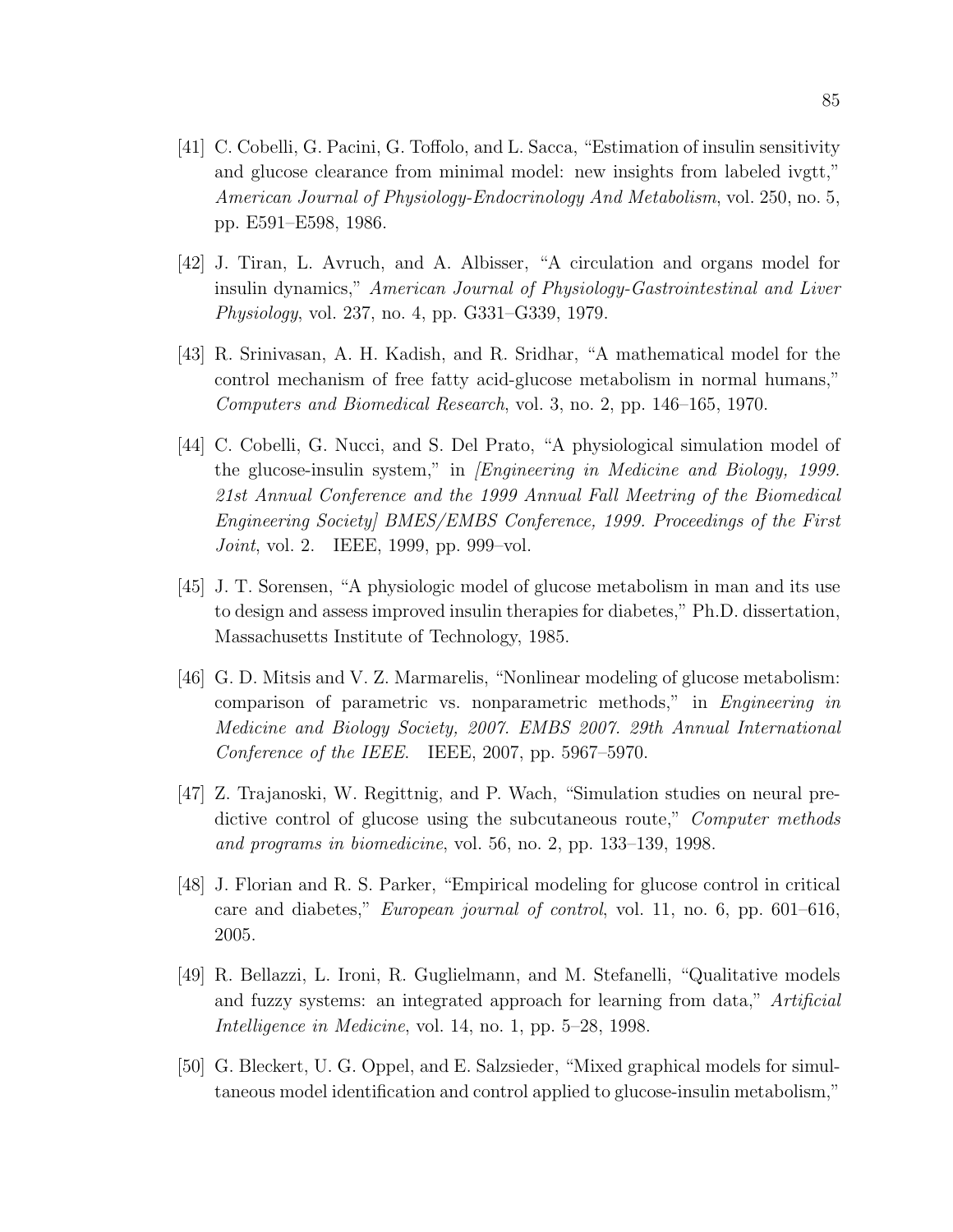*Computer methods and programs in biomedicine*, vol. 56, no. 2, pp. 141–155, 1998.

- [51] G. Segre, G. Turco, and G. Vercellone, "Modeling blood glucose and insulin kinetics in normal, diabetic and obese subjects," *Diabetes*, vol. 22, no. 2, pp. 94–103, 1973.
- [52] R. N. Bergman, Y. Z. Ider, C. R. Bowden, and C. Cobelli, "Quantitative estimation of insulin sensitivity." *American Journal of Physiology-Endocrinology And Metabolism*, vol. 236, no. 6, p. E667, 1979.
- [53] R. Bergman, "The minimal model: yesterday, today and tomorrow," *The Minimal Model Approach and Determinants of Glucose Tolerance. RN Bergman and JC Lovejoy, ed. Louisiana State Univ. Press, Baton Rouge*, pp. 3–50, 1997.
- [54] M. J. Quon, C. Cochran, S. I. Taylor, and R. C. Eastman, "Non-insulinmediated glucose disappearance in subjects with iddm: discordance between experimental results and minimal model analysis," *Diabetes*, vol. 43, no. 7, pp. 890–896, 1994.
- [55] K. M. Weber, I. Martin, J. D. Best, F. P. Alford, and R. C. Boston, "Alternative method for minimal model analysis of intravenous glucose tolerance data," *American Journal of Physiology-Endocrinology and Metabolism*, vol. 256, no. 4, pp. E524–E535, 1989.
- [56] C. Cobelli and A. Ruggeri, "Evaluation of portal/peripheral route and of algorithms for insulin delivery in the closed-loop control of glucose in diabetes-a modeling study," *Biomedical Engineering, IEEE Transactions on*, no. 2, pp. 93–103, 1983.
- [57] G. Pacini and C. Cobelli, "Estimation of  $\beta$ -cell secretion and insulin hepatic extraction by the minimal modelling technique," *Computer methods and programs in biomedicine*, vol. 32, no. 3, pp. 241–248, 1990.
- [58] M. Berger and D. Rodbard, "Computer simulation of plasma insulin and glucose dynamics after subcutaneous insulin injection," *Diabetes care*, vol. 12, no. 10, pp. 725–736, 1989.
- [59] E. Salzsieder, G. Albrecht, U. Fischer, and E.-J. Freyse, "Kinetic modeling of the glucoregulatory system to improve insulin therapy," *Biomedical Engineering, IEEE Transactions on*, no. 10, pp. 846–855, 1985.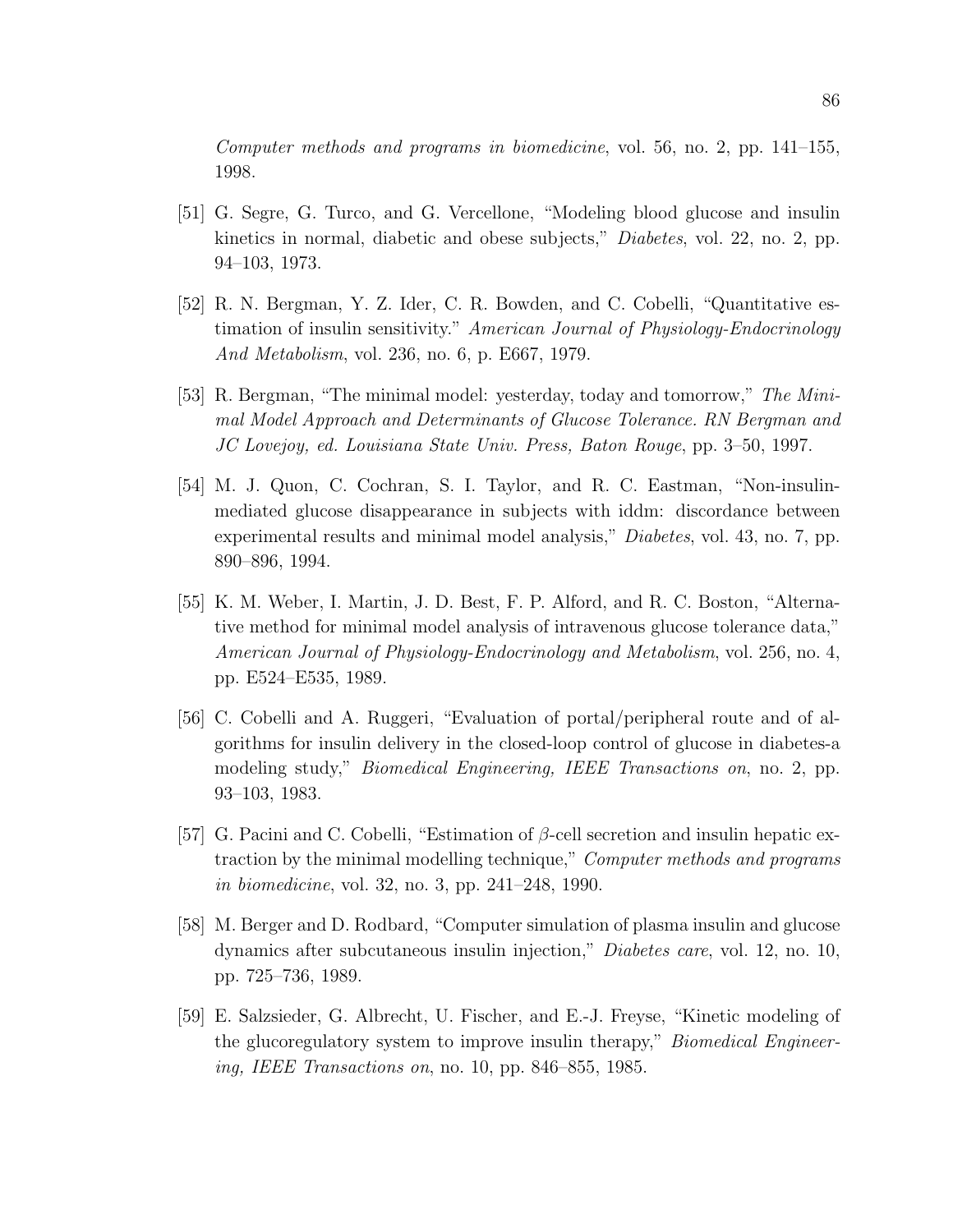- [60] U. Fischer, W. Schenk, E. Salzsieder, G. Albrecht, P. Abel, and E.-J. Freyse, "Does physiological blood glucose control require an adaptive control strategy?" *Biomedical Engineering, IEEE Transactions on*, no. 8, pp. 575–582, 1987.
- [61] U. Fischer, E. Salzsieder, E.-J. Freyse, and G. Albrecht, "Experimental validation of a glucose-insulin control model to simulate patterns in glucose turnover," *Computer methods and programs in biomedicine*, vol. 32, no. 3, pp. 249–258, 1990.
- [62] M. Boroujerdi, A. Umpleby, R. Jones, and P. Sonksen, "A simulation model for glucose kinetics and estimates of glucose utilization rate in type 1 diabetic patients," *American Journal of Physiology-Endocrinology and Metabolism*, vol. 268, no. 4, pp. E766–E774, 1995.
- [63] E. Lehmann and T. Deutsch, "A physiological model of glucose-insulin interaction in type 1 diabetes mellitus," *Journal of biomedical engineering*, vol. 14, no. 3, pp. 235–242, 1992.
- [64] E. Lehmann, "Preliminary experience with the internet release of aidaan interactive educational diabetes simulator," *Computer methods and programs in biomedicine*, vol. 56, no. 2, pp. 109–132, 1998.
- [65] G. Steil, B. Clark, S. Kanderian, and K. Rebrin, "Modeling insulin action for development of a closed-loop artificial pancreas," *Diabetes technology & therapeutics*, vol. 7, no. 1, pp. 94–108, 2005.
- [66] I. M. Tolić, E. Mosekilde, and J. Sturis, "Modeling the insulin-glucose feedback system: the significance of pulsatile insulin secretion," *Journal of theoretical biology*, vol. 207, no. 3, pp. 361–375, 2000.
- [67] P. Vicini and C. Cobelli, "The iterative two-stage population approach to ivgtt minimal modeling: improved precision with reduced sampling," *American Journal of Physiology-Endocrinology and Metabolism*, vol. 280, no. 1, pp. E179–E186, 2001.
- [68] K. E. Andersen and M. Højbjerre, "A population-based bayesian approach to the minimal model of glucose and insulin homeostasis," *Statistics in medicine*, vol. 24, no. 15, pp. 2381–2400, 2005.
- [69] K. Engelborghs, V. Lemaire, J. B´elair, and D. Roose, "Numerical bifurcation analysis of delay differential equations arising from physiological modeling," *Journal of mathematical biology*, vol. 42, no. 4, pp. 361–385, 2001.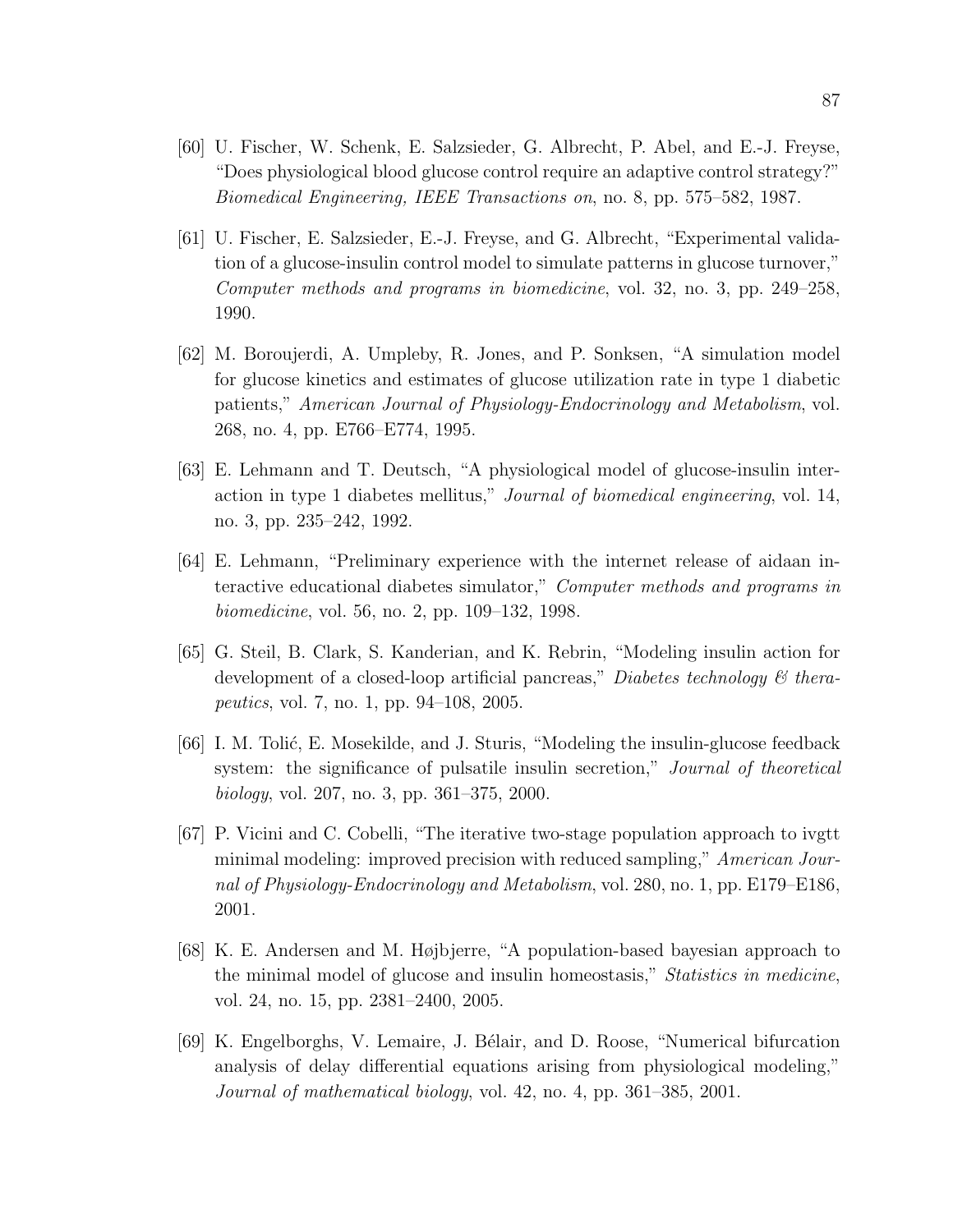- [70] E. Kraegen and D. Chisholm, "Insulin responses to varying profiles of subcutaneous insulin infusion: kinetic modelling studies," *Diabetologia*, vol. 26, no. 3, pp. 208–213, 1984.
- [71] W. R. Puckett and E. N. Lightfoot, "A model for multiple subcutaneous insulin injections developed from individual diabetic patient data," *American Journal of Physiology-Endocrinology and Metabolism*, vol. 269, no. 6, pp. E1115–E1124, 1995.
- [72] P. Wach, Z. Trajanoski, P. Kotanko, and F. Skrabal, "Numerical approximation of mathematical model for absorption of subcutaneously injected insulin," *Medical and Biological Engineering and Computing*, vol. 33, no. 1, pp. 18–23, 1995.
- [73] J. Tiran, K. R. Galle, and D. Porte Jr, "A simulation model of extracellular glucose distribution in the human body," *Annals of biomedical engineering*, vol. 3, no. 1, pp. 34–46, 1975.
- [74] J. R. Guyton, R. O. Foster, J. S. Soeldner, M. H. Tan, C. B. Kahn, L. Koncz, and R. E. Gleason, "A model of glucose-insulin homeostasis in man that incorporates the heterogeneous fast pool theory of pancreatic insulin release," *Diabetes*, vol. 27, no. 10, pp. 1027–1042, 1978.
- [75] J. Kim, G. M. Saidel, and M. E. Cabrera, "Multi-scale computational model of fuel homeostasis during exercise: effect of hormonal control," *Annals of biomedical engineering*, vol. 35, no. 1, pp. 69–90, 2007.
- [76] C. D. Man, R. A. Rizza, and C. Cobelli, "Meal simulation model of the glucoseinsulin system," *Biomedical Engineering, IEEE Transactions on*, vol. 54, no. 10, pp. 1740–1749, 2007.
- [77] M. Breton, C. Cobelli, M. Dalla, and B. Kovatchev, "Method, system and computer simulation environment for testing of monitoring and control strategies in diabetes," Patent, Jul. 7, 2010, eP Patent App. EP20,080,780,896.
- [78] R. Basu, B. Di Camillo, G. Toffolo, A. Basu, P. Shah, A. Vella, R. Rizza, and C. Cobelli, "Use of a novel triple-tracer approach to assess postprandial glucose metabolism," *American Journal of Physiology-Endocrinology And Metabolism*, vol. 284, no. 1, pp. E55–E69, 2003.
- [79] D. C. Klonoff, "The artificial pancreas: how sweet engineering will solve bitter problems," *Journal of diabetes science and technology*, vol. 1, no. 1, pp. 72–81, 2007.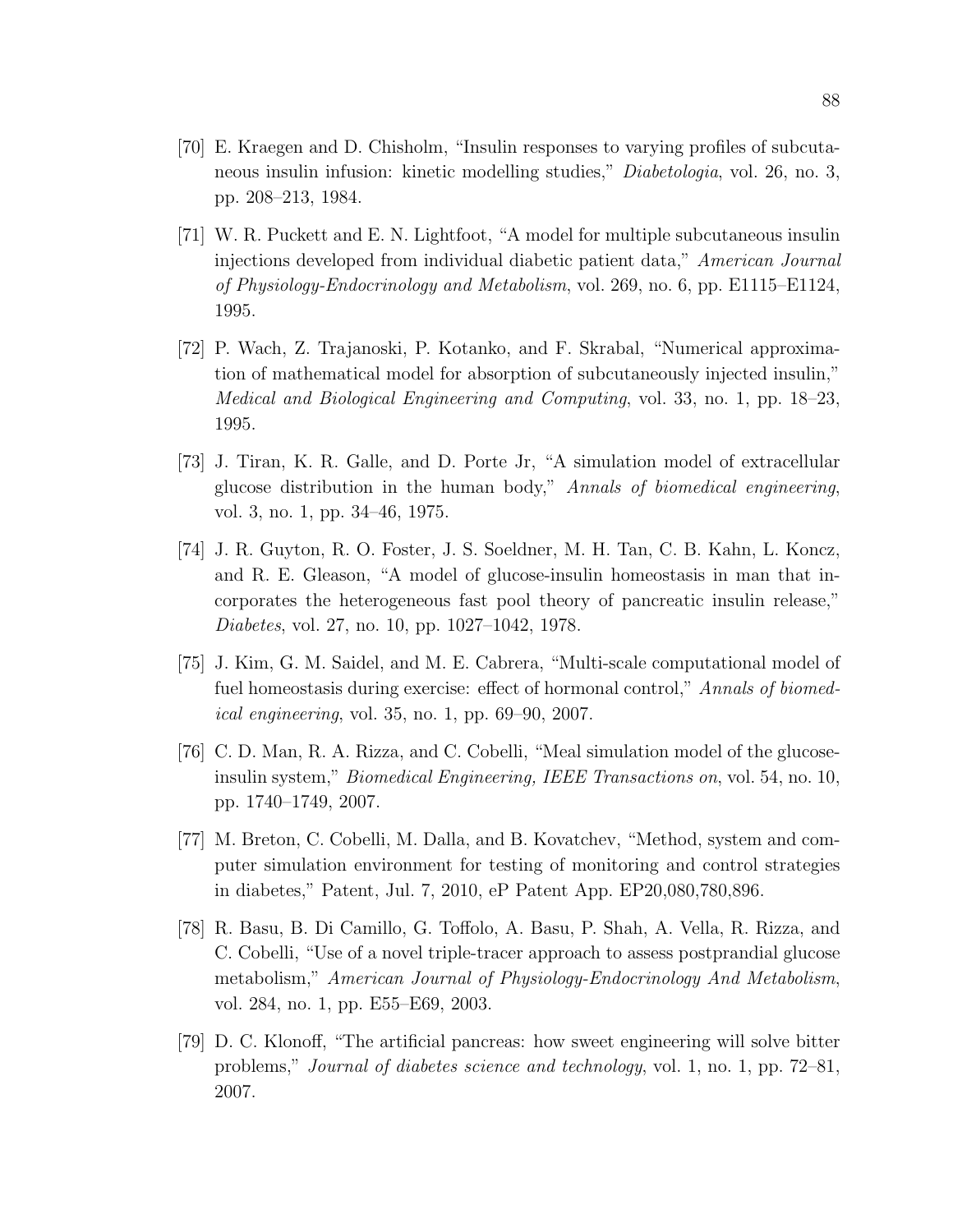- [80] A. H. Kadish, "Automation control of blood sugar a servomechanism for glucose monitoring and control." *ASAIO Journal*, vol. 9, no. 1, pp. 363–367, 1963.
- [81] A. Albisser, B. Leibel, T. Ewart, Z. Davidovac, C. Botz, and W. Zingg, "An artificial endocrine pancreas," *Diabetes*, vol. 23, no. 5, pp. 389–396, 1974.
- [82] A. M. Albisser, B. Leibel, T. Ewart, Z. Davidovac, C. Botz, W. Zingg, H. Schipper, and R. Gander, "Clinical control of diabetes by the artificial pancreas," *Diabetes*, vol. 23, no. 5, pp. 397–404, 1974.
- [83] A. H. Clemens, P. H. Chang, and R. W. Myers, "The development of Biostator, a Glucose Controlled Insulin Infusion System (GCIIS)," *Horm. Metab. Res.*, vol. Suppl 7, pp. 23–33, 1977.
- [84] C. K. Botz, "An improved control algorithm for an artificial beta-cell," *IEEE Trans Biomed Eng*, vol. 23, no. 3, pp. 252–255, May 1976.
- [85] E. Kraegen, L. Campbell, Y. Chia, H. Meier, and L. Lazarus, "Control of blood glucose in diabetics using an artificial pancreas\*," *Australian and New Zealand journal of medicine*, vol. 7, no. 3, pp. 280–286, 1977.
- [86] E. B. Marliss, F. T. Murray, E. F. Stokes, B. Zinman, A. F. Nakhooda, A. Denoga, B. S. Leibel, and A. M. Albisser, "Normalization of glycemia in diabetics during meals with insulin and glucagon delivery by the artificial pancreas," *Diabetes*, vol. 26, no. 7, pp. 663–672, 1977.
- [87] H. M. Broekhuyse, H. D. Nelson, B. Zinman, and A. Albisser, "Comparison of algorithms for the closed-loop control of blood glucose using the artificial beta cell," *Biomedical Engineering, IEEE Transactions on*, no. 10, pp. 678–687, 1981.
- [88] S. A. Weinzimer, G. M. Steil, K. L. Swan, J. Dziura, N. Kurtz, and W. V. Tamborlane, "Fully automated closed-loop insulin delivery versus semiautomated hybrid control in pediatric patients with type 1 diabetes using an artificial pancreas," *Diabetes care*, vol. 31, no. 5, pp. 934–939, 2008.
- [89] G. M. Grodsky, "A threshold distribution hypothesis for packet storage of insulin and its mathematical modeling," *Journal of Clinical Investigation*, vol. 51, no. 8, p. 2047, 1972.
- [90] A. D. Cherrington, D. Sindelar, D. Edgerton, K. Steiner, and O. P. McGuinness, "Physiological consequences of phasic insulin release in the normal animal," *Diabetes*, vol. 51, no. suppl 1, pp. S103–S108, 2002.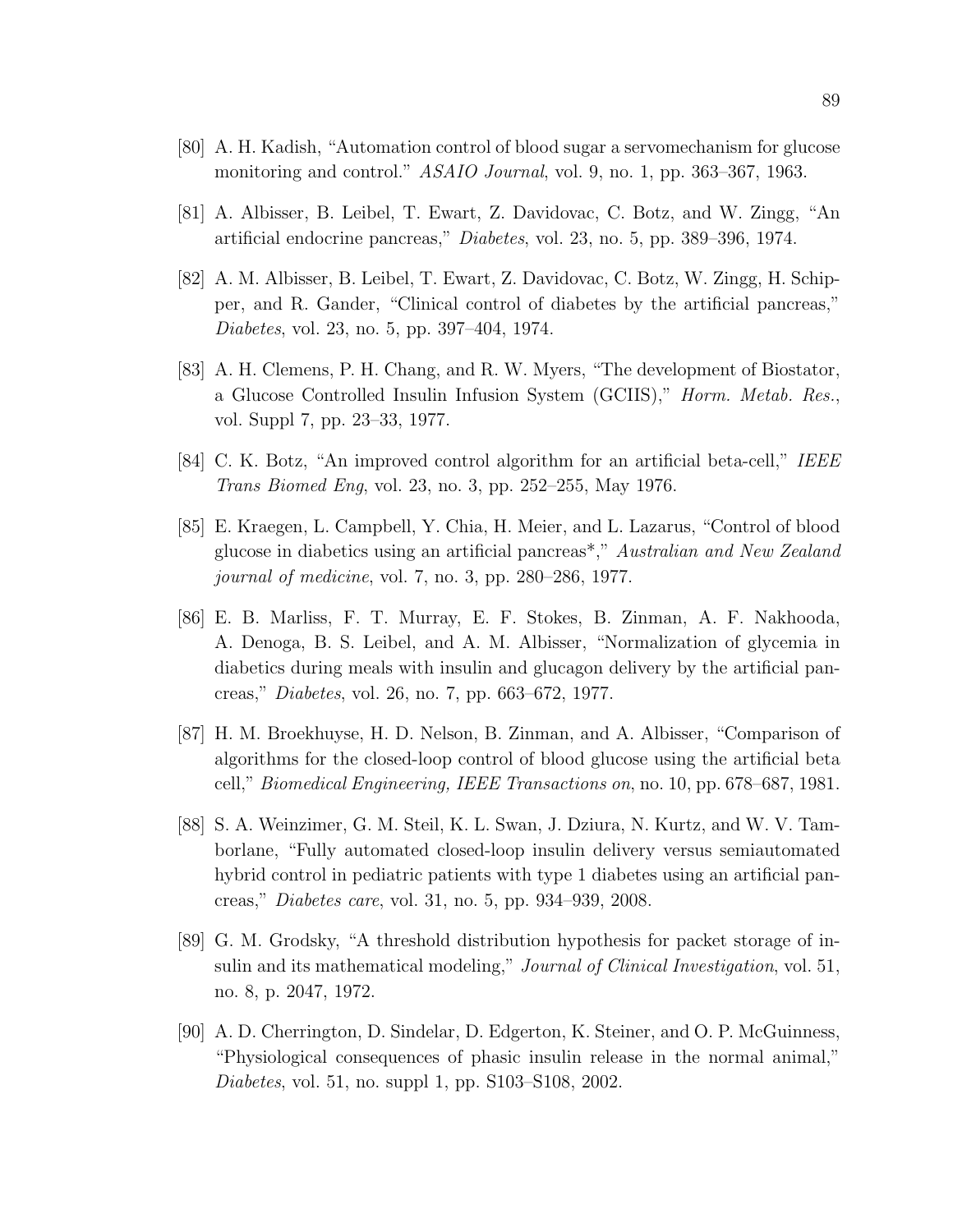- [91] G. M. Steil, K. Rebrin, R. Janowski, C. Darwin, and M. F. Saad, "Modeling  $\beta$ cell insulin secretion-implications for closed-loop glucose homeostasis," *Diabetes technology & therapeutics*, vol. 5, no. 6, pp. 953–964, 2003.
- [92] G. Swan, "An optimal control model of diabetes mellitus," *Bulletin of mathematical biology*, vol. 44, no. 6, pp. 793–808, 1982.
- [93] R. Ollerton, "Application of optimal control theory to diabetes mellitus," *International Journal of Control*, vol. 50, no. 6, pp. 2503–2522, 1989.
- [94] M. E. Fisher and K. L. Teo, "Optimal insulin infusion resulting from a mathematical model of blood glucose dynamics," *Biomedical Engineering, IEEE Transactions on*, vol. 36, no. 4, pp. 479–486, 1989.
- [95] L. Magni, D. M. Raimondo, L. Bossi, C. Dalla Man, G. De Nicolao, B. Kovatchev, and C. Cobelli, "Model predictive control of type 1 diabetes: an in silico trial," *Journal of diabetes science and technology*, vol. 1, no. 6, pp. 804– 812, 2007.
- [96] M. Morari and N. L. Ricker, "Model predictive control toolbox," *The Math-Works, Inc., Natick, MA*, 1994.
- [97] S. M. Lynch and B. W. Bequette, "Model predictive control of blood glucose in type i diabetics using subcutaneous glucose measurements," in *Proceedings of the American Control Conference*, 2002, pp. 4039–4043.
- [98] M. E. Fisher, "A semiclosed-loop algorithm for the control of blood glucose levels in diabetics," *Biomedical Engineering, IEEE Transactions on*, vol. 38, no. 1, pp. 57–61, 1991.
- [99] R. Hovorka, V. Canonico, L. J. Chassin, U. Haueter, M. Massi-Benedetti, M. O. Federici, T. R. Pieber, H. C. Schaller, L. Schaupp, T. Vering *et al.*, "Nonlinear model predictive control of glucose concentration in subjects with type 1 diabetes," *Physiological measurement*, vol. 25, no. 4, p. 905, 2004.
- [100] C. J. Tomlin and J. D. Axelrod, "Biology by numbers: mathematical modelling in developmental biology," *Nature Reviews Genetics*, vol. 8, no. 5, pp. 331–340, 2007.
- [101] G. T. Reeves and S. E. Fraser, "Biological systems from an engineer's point of view," *PLoS biology*, vol. 7, no. 1, p. e1000021, 2009.
- [102] D. Group, "The artificial pancreas for people with type 1 diabetes," 2011.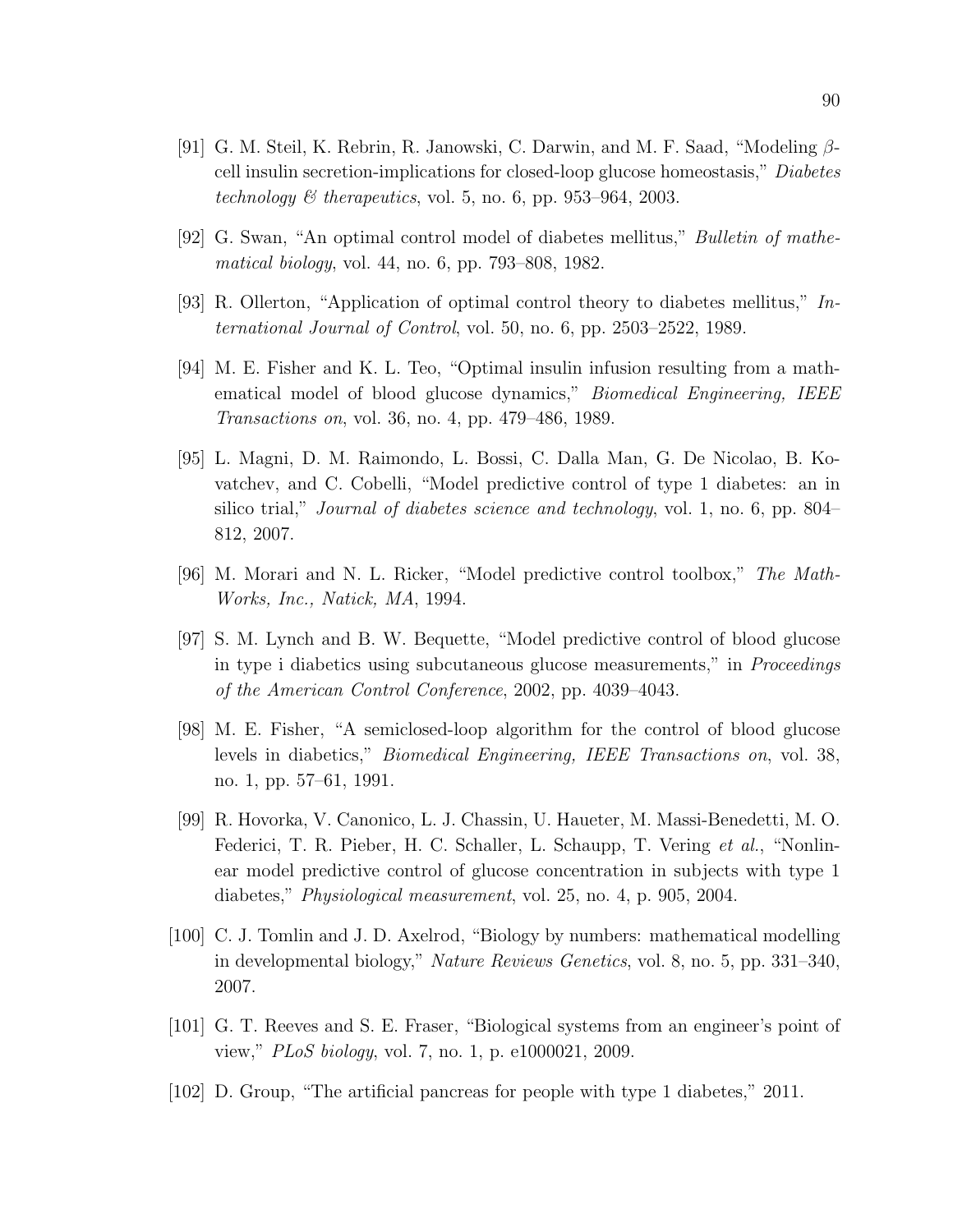- [103] R. Hovorka, V. Canonico, L. J. Chassin, U. Haueter, M. Massi-Benedetti, M. O. Federici, T. R. Pieber, H. C. Schaller, L. Schaupp, T. Vering *et al.*, "Nonlinear model predictive control of glucose concentration in subjects with type 1 diabetes," *Physiological measurement*, vol. 25, no. 4, p. 905, 2004.
- [104] D. Boiroux, "Nonlinear model predictive control for an artificial pancreas," Master's thesis, Technical University of Denmark, DTU, DK-2800 Kgs. Lyngby, Denmark, 2009.
- [105] M. Suzanne and J. R. Wands, "Alzheimer's disease is type 3 diabetesevidence reviewed," *Journal of diabetes science and technology*, vol. 2, no. 6, pp. 1101– 1113, 2008.
- [106] S. Wild, G. Roglic, A. Green, R. Sicree, and H. King, "Global prevalence of diabetes: Estimates for the year 2000 and projections for 2030," *Diabetes Care*, vol. 27, no. 5, pp. 1047–1053, 2004.
- [107] S. N. Mehta and J. I. Wolfsdorf, "Contemporary management of patients with type 1 diabetes," *Endocrinology and Metabolism Clinics of North America*, vol. 39, no. 3, pp. 573 – 593, 2010.
- [108] "Diagnosis and classification of diabetes mellitus," *Diabetes Care*, vol. 27, no. suppl 1, pp. s5–s10, 2004.
- [109] S. Ahmad, *Diabetes: An Old Disease, a New Insight*, ser. Advances in Experimental Medicine and Biology Series. Springer Science+Business Media, 2012.
- [110] "Diabetes mellitus," in *Encyclopedia of Child Behavior and Development*, S. Goldstein and J. Naglieri, Eds. Springer US, 2011, pp. 501–501.
- [111] World Health Organization and International Diabetes Federation, "Definition and Diagnosis of diabetes Mellitus and Intermediate Hyperglycemia," 2006.
- [112] The Global Diabetes Community. (2013, May) Diabetes types.
- [113] The Canadian Diabetes Association Clinical Practice Guideline. (2013, May) Type 1 diabetes: the basics.
- [114] Mayo Clinic Staff. (2013, May) Gestational diabetes.
- [115] L. M. S. de Souza Rugolo, M. R. Bentlin, and C. E. P. Trindade, "Preeclampsia: Effect on the fetus and newborn," *NeoReviews*, vol. 12, no. 4, pp. e198–e206, 2011.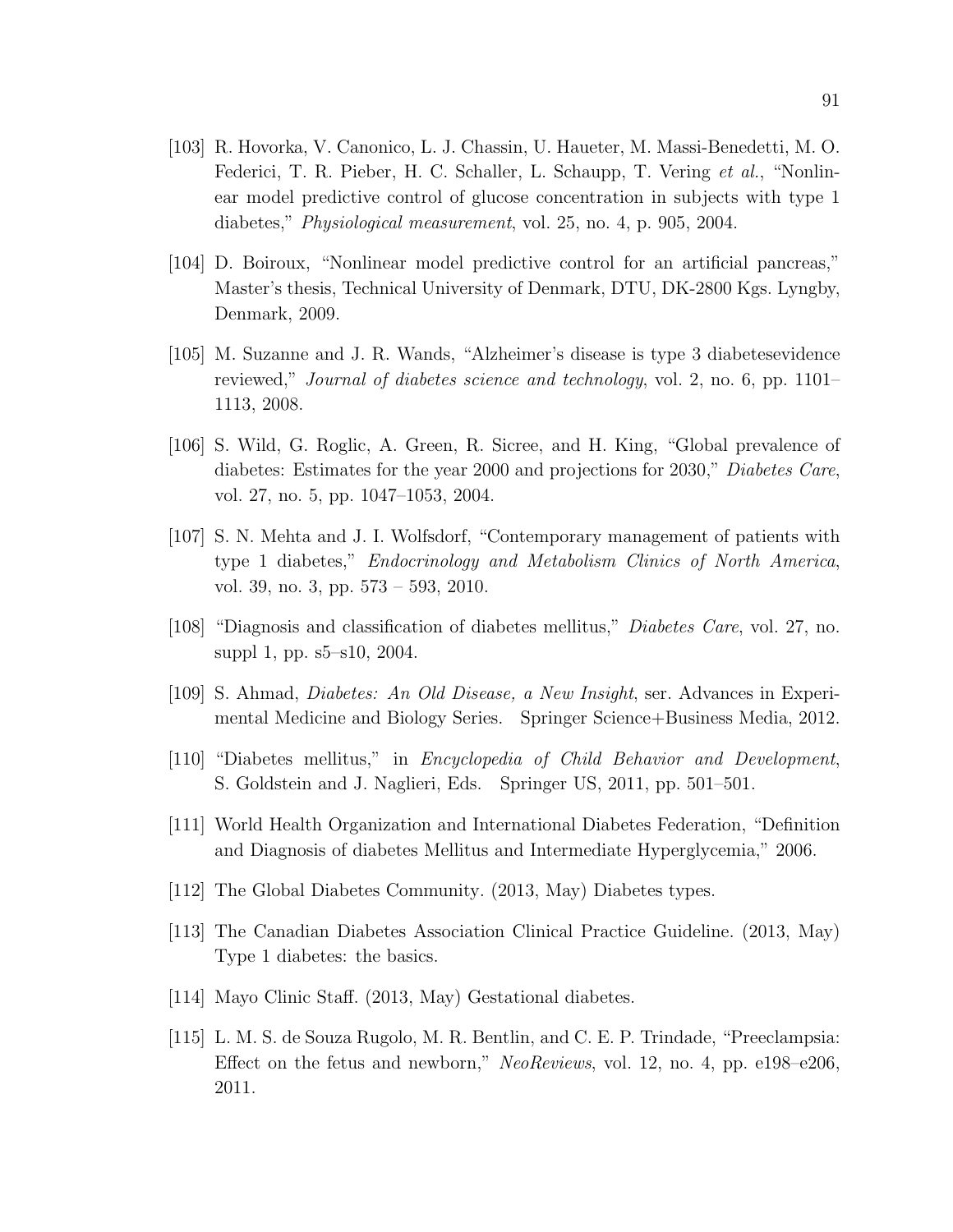- [116] J. Carrier, *Managing long-term conditions and chronic illness in primary care: a guide to good practice*. Abingdon New York: Routledge, 2009.
- [117] W. Herman, *The evidence base for diabetes care*. Chichester, West Sussex, UK Hoboken, NJ: Wiley-Blackwell, 2010.
- [118] H. Shamoon, H. Duffy, N. Fleischer, S. Engel, P. Saenger, M. Strelzyn, M. Litwak, J. Wylierosett, A. Farkash, D. Geiger *et al.*, "The effect of intensive treatment of diabetes on the development and progression of long-term complications in insulin-dependent diabetes-mellitus," *New England Journal of Medicine*, vol. 329, no. 14, pp. 977–986, 1993.
- [119] UK Prospective Diabetes Study (UKPDS) Group, "Intensive blood-glucose control with sulphonylureas or insulin compared with conventional treatment and risk of complications in patients with type 2 diabetes (ukpds 33)."
- [120] Mayo Clinic Staff, "Diabetes: Treatments and drugs," Online, July 2014.
- [121] T. Neithercott, "Continuous glucose monitors 2014," Online, Jan 2014.
- [122] The New York Times, "Diabetes, type 2 in-depth report," Online, June 2013.
- [123] R. Hillson, *Diabetes : the complete guide : the essential introduction to managing diabetes*. London: Vermilion, 2002.
- [124] S. I. J. M. LeRoith, Derek; Taylor, *Diabetes Mellitus: A Fundamental and Clinical Text*. Lippincott Williams & Wilkins, 2004.
- [125] American Diabetes Association, "Insulin basics," Online, Jul 2014.
- [126] Joslin Diabetes Center, "Insulin injections vs. insulin pump," Online, Feb 2015.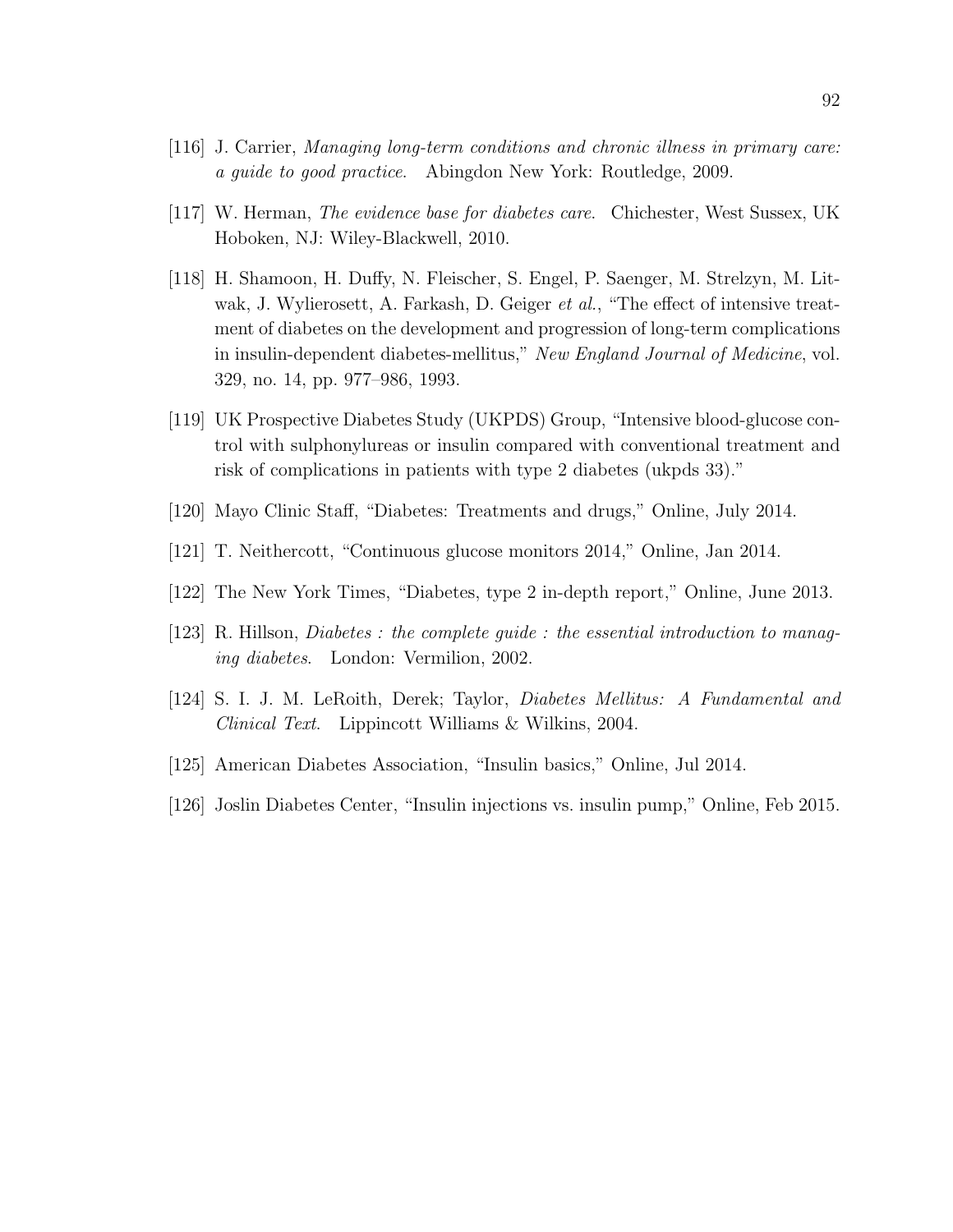### Appendix A

## Diabetes Mellitus

The chronic metabolic disorder known as Diabetes Mellitus (DM) is one the fastest growing disorders in the world. Like most diseases, DM has a big impact on the patient's economic, health and social aspect of life. The World Health Organization (WHO) estimated that there are currently 171 million people around the world that suffer from diabetes in the year 2000. However, this number is expected to increase to approximately 366 million in the year 2030. In addition to this, WHO suggests that this chronic metabolic disorder is one of the world's costly diseases [106].

This section introduces the metabolic disorder and the three most common types of DM. It then goes on to discuss some of the complications a person with this disorder might face. Lastly, it investigates various treatment alternatives that are currently available, and some emerging therapies.

Diabetes Mellitus, commonly known as diabetes, is a disease that is characterized by the inadequate regulation of glucose concentrations (*glycemia*) within the human body. WHO defines diabetes as the absolute or relative deficit of insulin which in turn increases a person's blood sugar level (specifically in the venous blood) over 7.0 mmol/L  $(126 \text{ mg/dL})$  after an fasting overnight (i.e. not consuming anything after midnight) or over 11.1 mmol/ $L(200 \text{ mg/dL})$  after two hours of consuming a meal that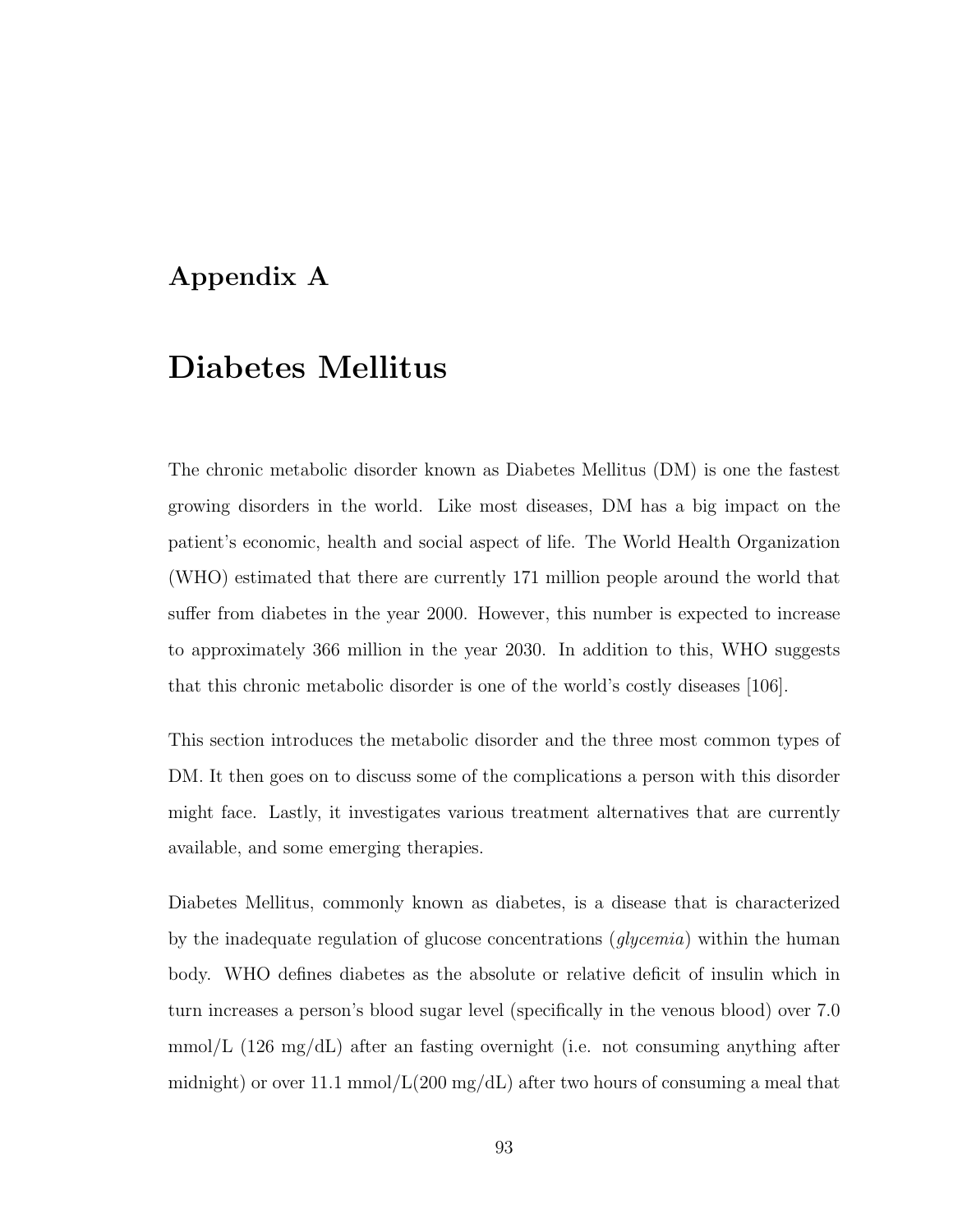is rich in carbohydrates, or after two hours after an oral tolerance test. Note that the Oral Glucose Tolerance Test (OGTT) is the measure of the plasma glucose levels both before and after two hours after glucose is given orally to the patient. [107,108].

## A.1 Regulation of blood glucose

In order to regulate the glucose levels in the blood stream, a negative feedback loop is required. This negative feedback loop acts in conjunction with the hormones that are present in the body called insulin and glucagon. When the level of glucose in the blood stream is high, the β-cells of the islet of langerhans in the pancreas secrete insulin. The secreted insulin then sends a message to the liver, to start converting all the excess glucose to glycogen and store it. In addition, the presence of insulin in the blood stream triggers the muscle and adipose tissue to absorb more glucose; and thus in turn achieving homeostasis [109].

Similarly, when the glucose concentration in the blood is low, the  $\alpha$ -cells of the pancreas simulates the release of the hormone glucagon. Glucagon sends a message to the liver to start converting the stored glycogen into glucose, and, release it into the blood stream. This in turn enables the glucose concentration to return to its normal level.

Patients who are inflicted with diabetes could have problems with any one of these processes. This includes, but is not limited to:

- The person's body has problem with the synthesis or secretion of the hormone, insulin;
- The person's body has developed a resistance to the hormone insulin;
- The person's body has a subnormal production of the hormone insulin [109,110].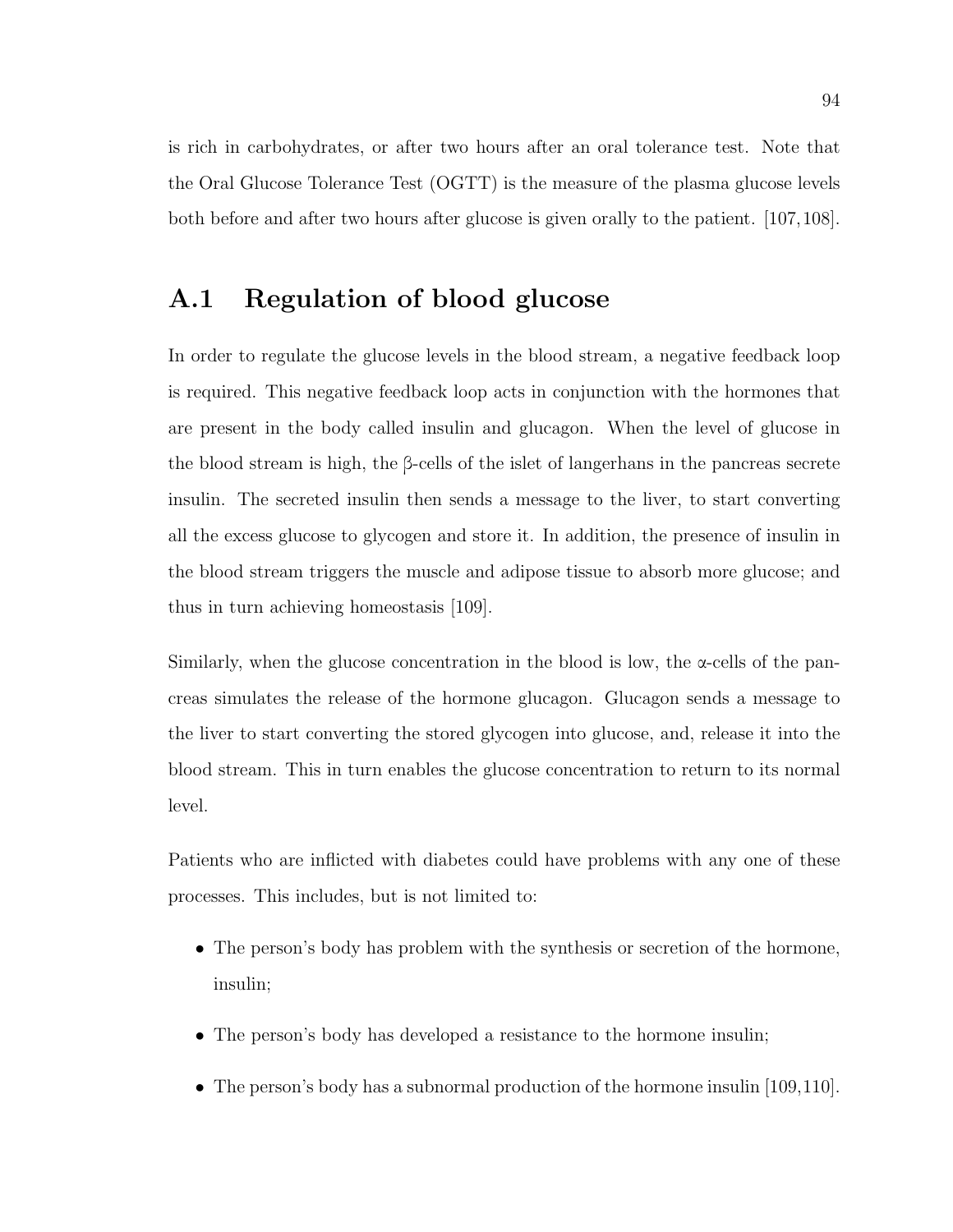Note that in a recent study conducted by researchers at the Rhode Island Hospital and the Brown Medical School it was uncovered that insulin and its related proteins are also produced brain [105]. This thesis does not take into consideration insulin that is produced by the brain since it is predominantly dealing with Type 3 diabetes (see section A.2).

# A.2 Classification of Diabetes Mellitus

According to WHO, diabetes can be classified by three major types:

- 1. Type 1;
- 2. Type 2; or,
- 3. Gestational diabetes.

In addition to these three types there are also other secondary types of diabetes which are far less common than the three previously mentioned[110,111]. These include, but are not limited to: Maturity Onset Diabetes of the Young, steroid induced diabetes, Brittle diabetes etc. [112].

#### A.2.1 Type 1 Diabetes Mellitus

Type 1 diabetes mellitus (T1DM), is also known as the insulin depended diabetes mellitus (IDDM), or juvenile diabetes mellitus as it affects mostly younger people. This particular type of autoimmune disease occurs when the patient's β-cells located in their pancreas stops producing the hormone insulin. This in turn causes the mass of the β-cells to drastically reduce as the cells die. This entire process takes years before any clinical symptoms appear [109].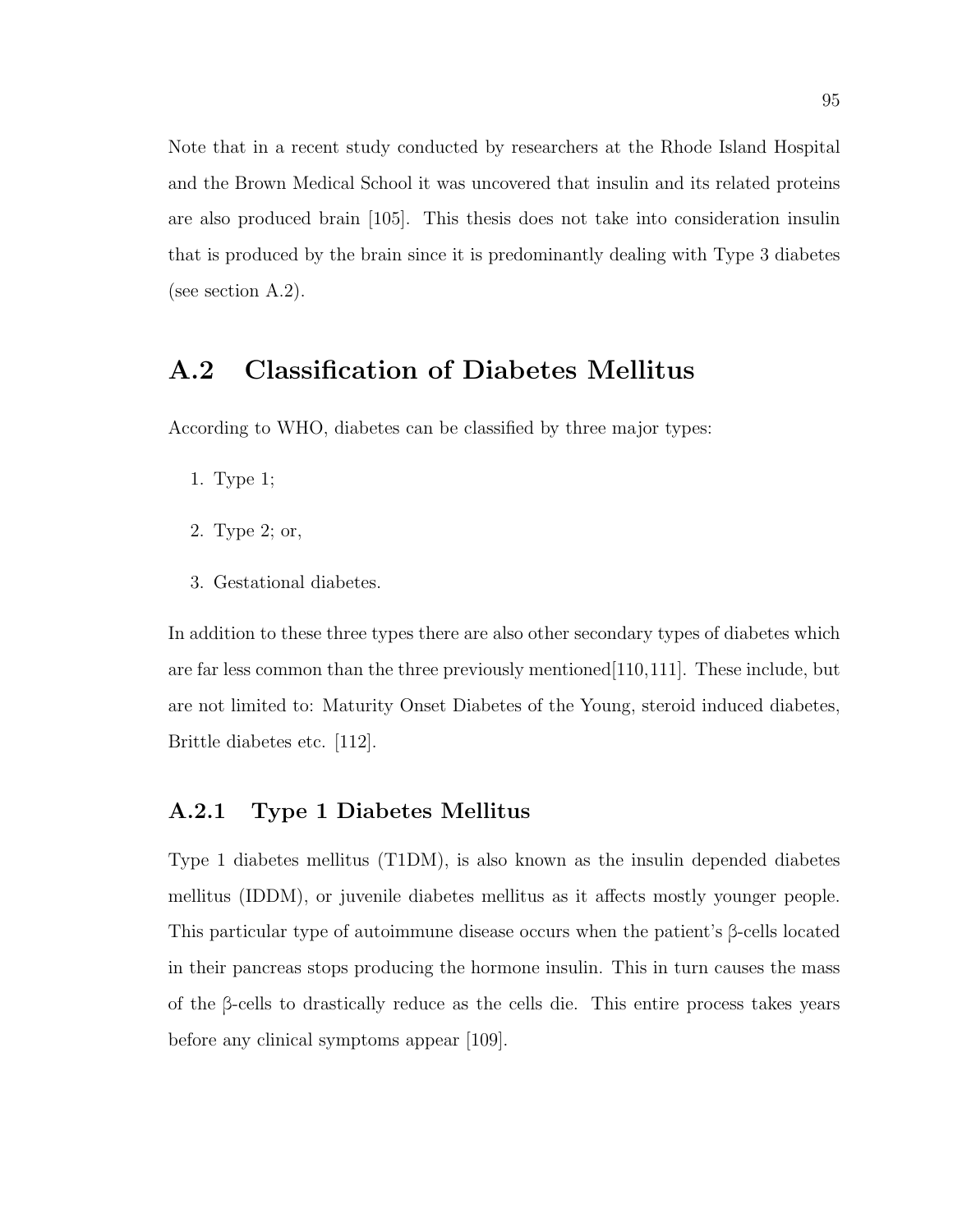However, the mechanism and reasoning behind which this appears, is poorly understood by the scientific community. Nevertheless, some genetic studies have claimed that the HLA (human leukocyte antigen) gene, that is located on chromosome 6 is closely related to T1DM. In addition to this gene, there also needs to be some environmental factors that trigger this autoimmune reaction to destroy the pancreatic β-cells. However, this environmental is not yet thoroughly studied  $|113|$ .

### A.2.2 Type 2 Diabetes Mellitus

Type 2 diabetes mellitus (T2DM), is known as the non-insulin depended diabetes mellitus (NIDDM). This type of diabetes is inflicted upon a patient whose  $\beta$ -cells in their pancreas does not produce enough insulin. Or, the cells in the entire body do not accurately utilize the insulin that is produced. Furthermore, it should be noted that this particular type of diabetes accounts for approximately 90% of diabetics worldwide [109, 111].

T2DM can be further divided into two subcategories - diabetes with obesity and diabetes without obesity. Research shows that the patients who are inflicted with diabetes and obesity have altered their cell receptor due to the increase in abdominal fat and thus developed a resistance to endogenous insulin. However, patients with diabetes, who are not obese have only a little resistance at the cell receptor level, but have a substantial deficiency in the production and release of insulin. Thus, there is a direct correlation between obesity and diabetes, many patients can be simply 'cured' by changing the patient's diet and lifestyle [109].

### A.2.3 Gestational Diabetes Mellitus

As its name suggests, Gestational Diabetes Mellitus (GDM) occurs when a woman is pregnant. This occurs because the woman's body cannot handle the effects of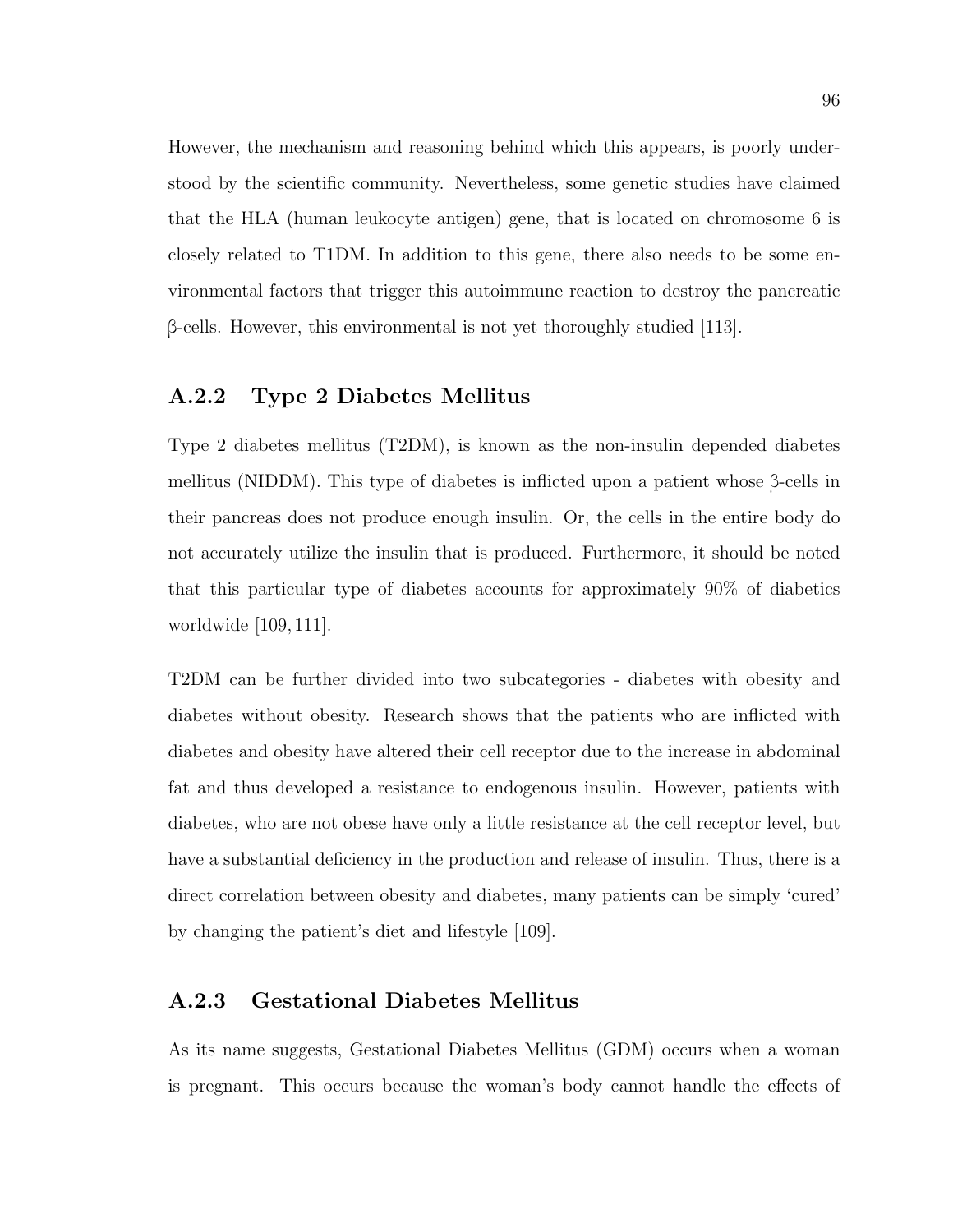a growing baby and the resultant hormone changes. Almost all women have some degree of intolerance to glucose during pregnancy which results in high glucose levels. However, 96% of women do not have a high enough glucose level to consider it to be diabetes. The 4% of women who are diagnosed are usually done so during the third trimester. This is because as the baby gets bigger there is a greater amount of glucose fluctuation and accelerated starvation that the woman's body experiences. In addition, by the end of the first trimester there is an increase in insulin secretion by the placenta and a decrease in insulin sensitivity. This results in a woman's body developing insulin resistance which thus causes diabetes [109].

It should be noted that, unlike other forms of diabetes which are life long, a patient inflicted with GDM generally returns to their normal glucose regulation once the baby is born. But, once inflicted with GDM, the chances of being diagnosed with T2DM increases significantly [114]. Additionally, there are a number of complications that may develop including: increased risk of mortality for both the mother and the baby, pre-eclampsia, intrauterine growth retardation, premature delivery and still birth [115].

## A.3 Long Term Effects

There are some people throughout the world that live with DM without encountering any serious side effects from the disease. This is because if one manages their blood glucose levels vigorously, the body does not react differently to itself managing the glucose levels or an external control managing the blood glucose levels. The effects of diabetes are not consistent and each person's body would react differently. It is not the aim of this document to outline the details about the disease, thus only an overview of the complications resulting from this disease will be outlined.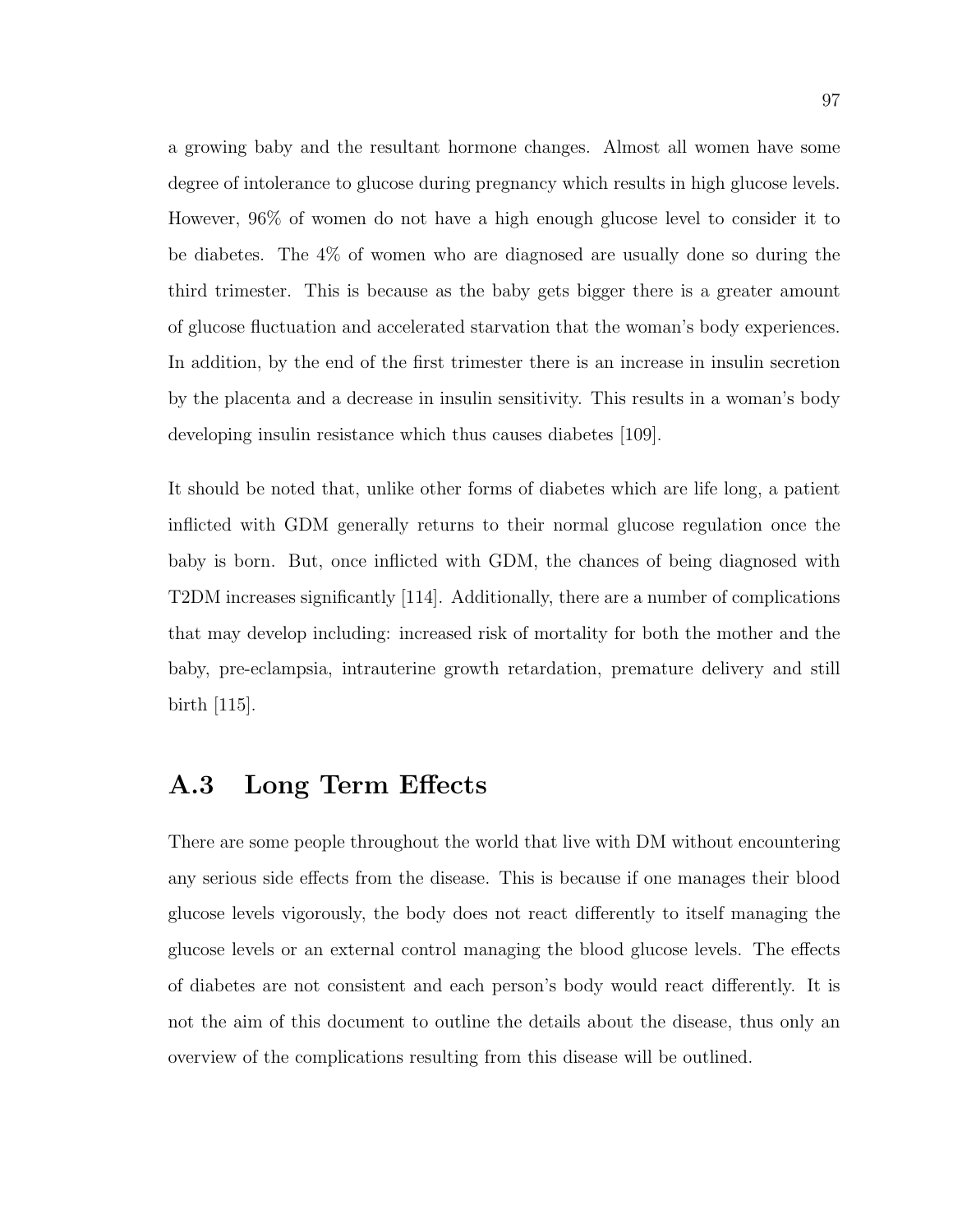As noted earlier on in this chapter, DM is characterised by either too high or too low blood glucose concentrations. Blood as we know travels throughout the body and hence the complications that could result from this are not restricted to a single part of the body. Increased blood sugar levels could eventually damage blood vessels, nerves, and the organs in the human body. This is mainly due to the fact that high concentrations of blood glucose damages the blood vessels and low blood glucose concentrations starves the rest of the body from getting one of the main nutrients sugar. Some of the main complications include but are not limited to: Cardiovascular disease; Hypoglycemia; Nephropathy; Neuropathy; and, Retinopathy [116, 117].

Cardiovascular diseases pertain to any disease relating to the cardiovascular system of the human body and can range from diseases relating to blood vessels to strokes and heart attacks. This group of diseases is the leading cause of death amongst diabetic patients with coronary heart disease and hypertension at the top of this chart. Coronary heart disease is caused by fatty deposits in the arteries that feed the heart (high cholesterol). Hypertension on the other hand is most commonly known as high blood pressure [116, 117].

Hypoglycemia, meaning low blood sugar, is just as dangerous as high blood sugar. This is most often triggered by one of the following conditions:

- not eating often enough, or, eating too little, which leads your body to think you are starving;
- too much physical activity without eating enough, this also deceives your body from thinking it is starving since the amount of energy you are expending is not nearly enough to replenish it; or,
- too much insulin.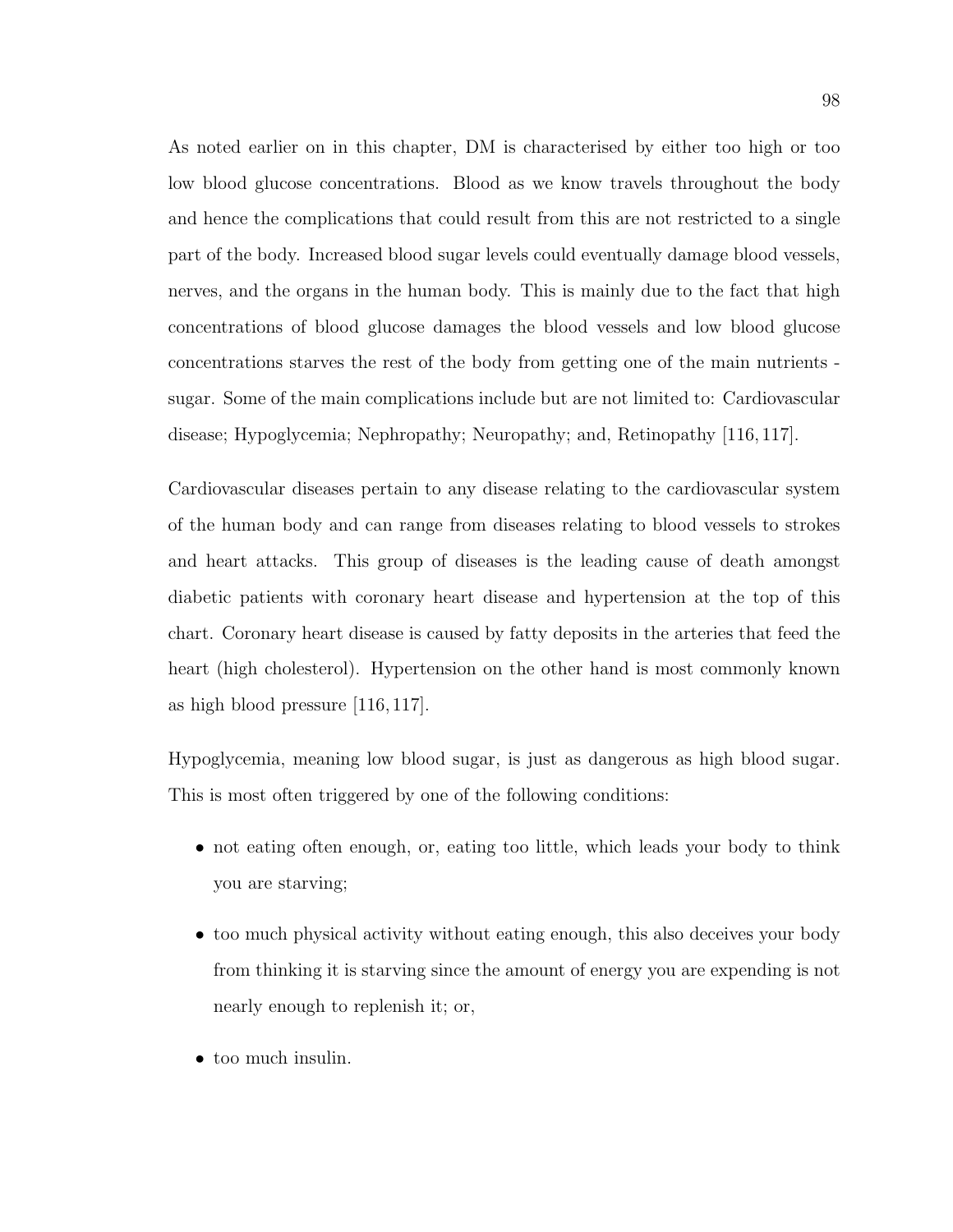This complication is easy to treat provided the person undergoing it knows that their blood sugar is low (people who are diabetic are often informed of the effects of low blood sugar such as headaches, fatigue, etc.). The problem with this complication is that the more often one's body gets used to being in this state the more likely it is going to think it is normal. This can cause devastating effects such as unconsciousness or even death [116, 117].

Nephropathy (i.e. kidney disease) is also a common complication of diabetes. Unregulated glucose concentrations in the human body can eventually lead to the slow deterioration of one's kidneys and in turn its function. This eventually could result in kidney failure (i.e. end-stage renal disease (ESRD)) or other renal diseases. The way this occurs is because the kidneys are known to filter waste from the blood stream. However, damage to blood cells due to high glucose concentrations could tip the balance of this delicate filtering system which would then lead into the fore mentioned diseases [116, 117].

Neuropathy is complications relating to nerve damage. This is caused by high glucose concentrations that damage the capillaries (smallest blood vessels in the human body) that provide nutrients to various parts of the body. This particular group of problems can also range from a small problem that can be overcome to a major disability or even death. This usually starts with burning, numbness and/or tingling at the tips of your extremities (i.e. fingers and toes). This usually then continues upwards throughout the body which eventually could damage an entire limb or organ. The damage of vital organs such as the heart or brain could then result in death. Nerve damage could also be part of the autonomic nervous system. As its name suggests this system functions automatically, such as breathing, sexual functions, digestion, regulation of body temperature, etc. damage to these key automatic functions of the body could have devastating effects and could eventually lead to death [116, 117].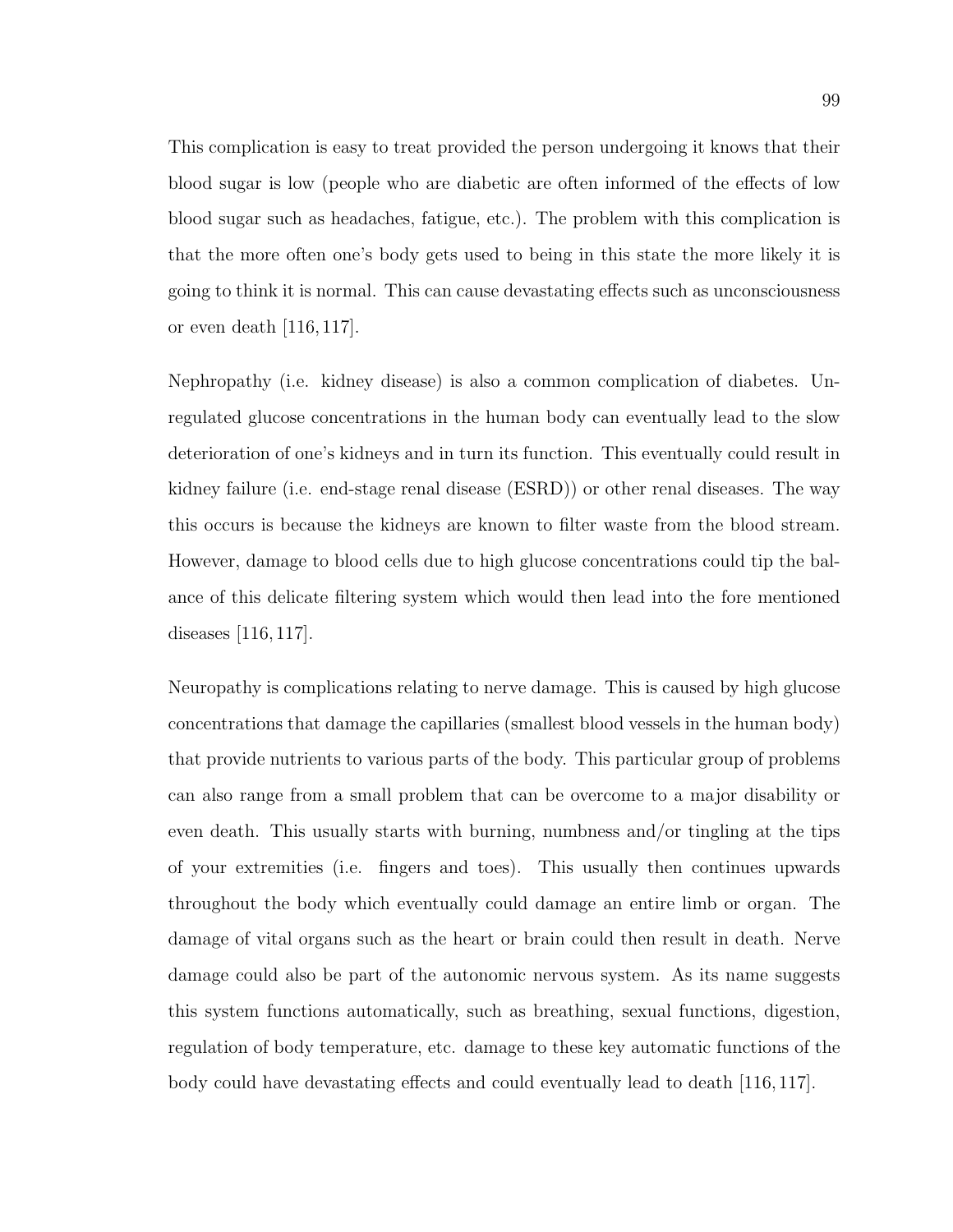The last major section this document will cover is retinopathy (diseases related to the eye). This group of diseases is often progressive. It starts off with slowly destroying small blood vessels in the retina causing vision loss and eventually leading to blindness (i.e. proliferative retinopathy). Diabetic patients also have an increased risk of other serious vision complication such as glaucoma and cataracts [116, 117].

# A.4 Current techniques available to monitor and treat diabetes

As mentioned before, although there is no cure for DM, clinical trials time and time again have proven how proper glucose management could reduce and possible eliminate the risks posed by diabetes [118,119]. The Diabetes Control and Complications Trial (DCCT) was the first clinical trial to prove the tremendous benefit to diabetic patients if they rigorously maintain their blood glucose levels. And, although this was targeted particularly at T1DM, it is hypothesised that this could easily be extended to T2DM. Not long after that, in 1998, the UK Prospective Diabetes Study (UKPDS) Group conducted a study that verified the same improvements can be seen in patients with T2DM provided the same rigorous monitoring of blood glucose levels in maintained.

There are a number of ways to monitor and treat the disease depending on the variation of DM one is inflicted with. Before attempting to treat the disease one must first diagnose it and monitor it. There are mainly four blood tests that allow a medical doctor to diagnose a patient - an A1C (also known as Glycated hemoglobin (A1C), hemoglobin A1c, HbA1c, or glycohemoglobin) test; a fasting plasma glucose (FPG) test; an Oral Glucose Tolerance Test (OGTT); a random blood glucose test. The first blood test is extremely common as it indicates one's average blood sugar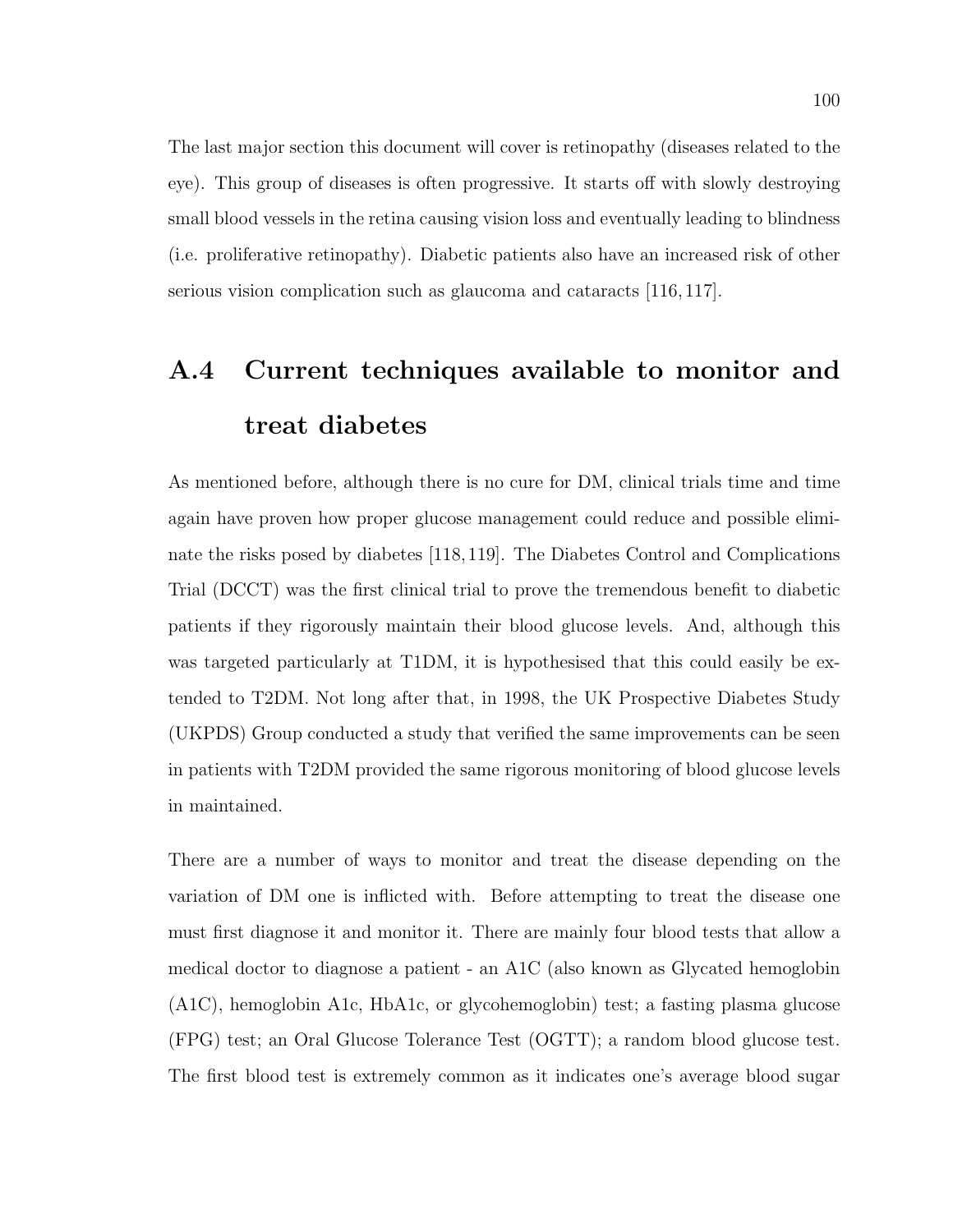| <b>Blood Test used to Diagnose Diabetes</b> | Result                                                             | <b>Diagnosis</b> |
|---------------------------------------------|--------------------------------------------------------------------|------------------|
|                                             | $\geq 6.5\%$                                                       | Diabetic         |
| Glycated hemoglobin $(A1C)$ test            | $5.7\% - 6.4\%$                                                    | Pre-diabetic     |
|                                             | $\leq 5.7\%$                                                       | Normal           |
| Fasting Plasma Glucose test                 | $\geq$ 126 mg/dL (7 mmol/L)                                        | Diabetic         |
|                                             | $100 \text{ mg/dL} - 125 \text{ mg/dL}$ (5.6 mmol/L - 6.9 mmol/L)  | Pre-diabetic     |
|                                             | $\leq 100 \text{ mg/dL}$ (5.6 mmol/L)                              | Normal           |
| Oral glucose tolerance test (OGTT))         | $\geq 200 \text{ mg/dL} (11.1 \text{ mmol/L})$                     | Diabetic         |
|                                             | $140 \text{ mg/dL} - 199 \text{ mg/dL}$ (7.8 mmol/L - 11.0 mmol/L) | Pre-diabetic     |
|                                             | $\leq 140 \text{ mg/dL}$ (7.8 mmol/L)                              | Normal           |
| Random blood sugar test                     | $\geq 200$ mg/dL (11.1 mmol/L)                                     | Diabetic         |
|                                             | N/A                                                                | Pre-diabetic     |
|                                             | N/A                                                                | Normal           |

Table A1: Significance of the results of blood tests used to diagnose diabetes mellitus [35].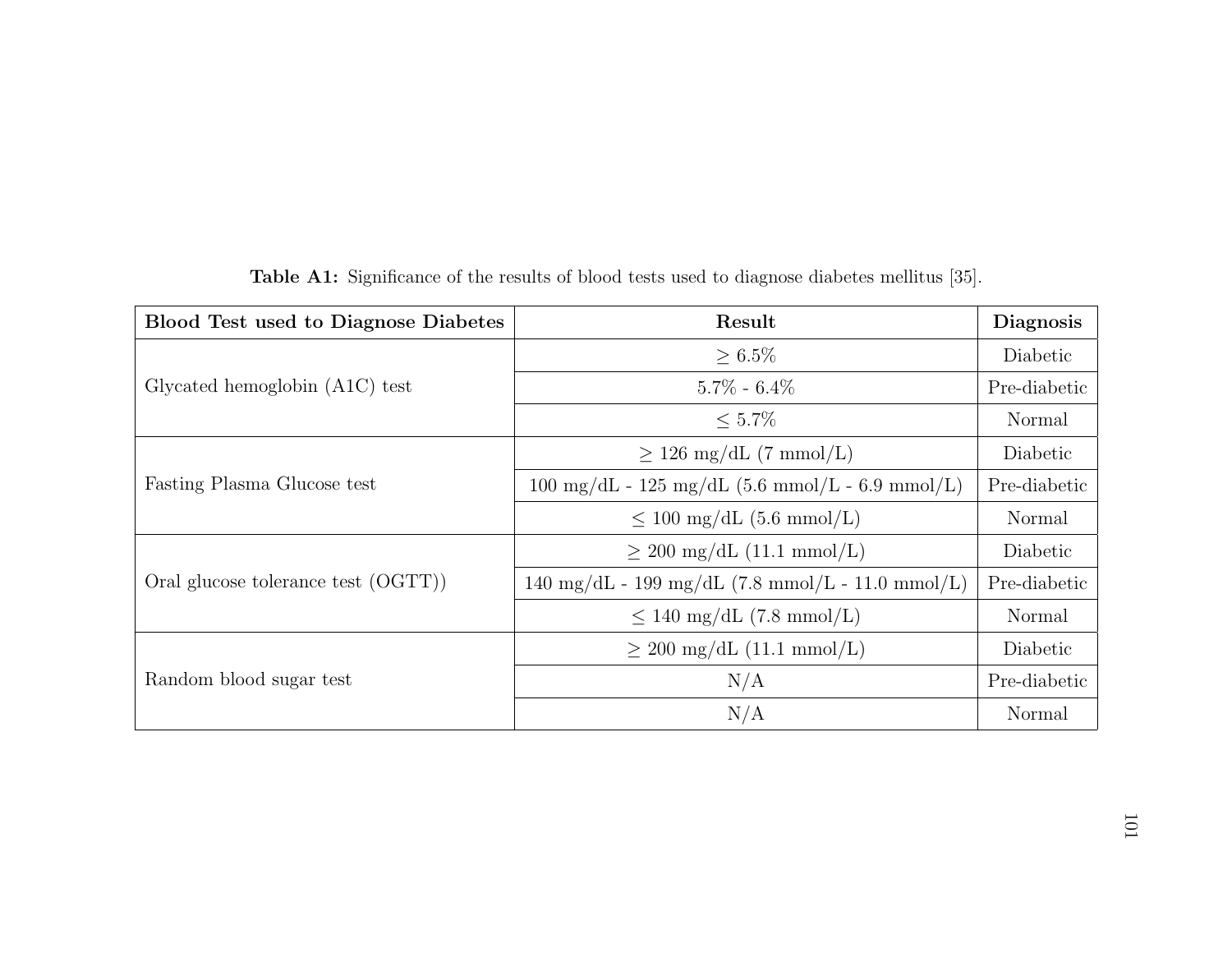for the past two to three months. The significance of this test results can be seen in Table A1. FPG on the other hand requires a blood sample to be taken after the patient has fasted overnight. OGTT can be thought of as a modified FPG test. Just like the FPG test the patient is required to fast overnight. Their blood glucose level is then measured and recorded. A sugary liquid is then ingested by the patient and their blood glucose level is then measured periodically over the course of the next two hours. Lastly, as it's name suggests the random blood sugar test requires a patient's blood sugar to be tested at any given time regardless of when the patient ate or exercised last. It should be noted that all the above mentioned tests are performed at least twice before a patient is officially diagnosed [120].

#### A.4.1 Monitoring glucose levels

Upon diagnosis from a medical doctor patients are often required to monitor their blood glucose levels. This is usually done with a glucose sensor. Currently there are many types of glucose sensors that are available in the market. Sensors range from the basic to more advanced devices that could store measured glucose levels to review with a doctor at a later time. Additionally, some sensors also come with an application that can be downloaded on to your computer, tablet or phone. This gives the patient the ability save the data so that he/she can review the data at a later time. Currently there are basically two types of glucose monitors used widely: the first the Continuous Glucose Monitoring (CGM) system; and, the second, but more common sensor, the finger-prick test [121, 122].

The finger-prick test includes three devices: one used to prick the patient's finger (or any part of the body) such that a drop of blood can be easily drawn. The second includes a chemically treated strip that is attached to the third device which is the glucose meter itself. The test involves pin pricking the patient's body (usually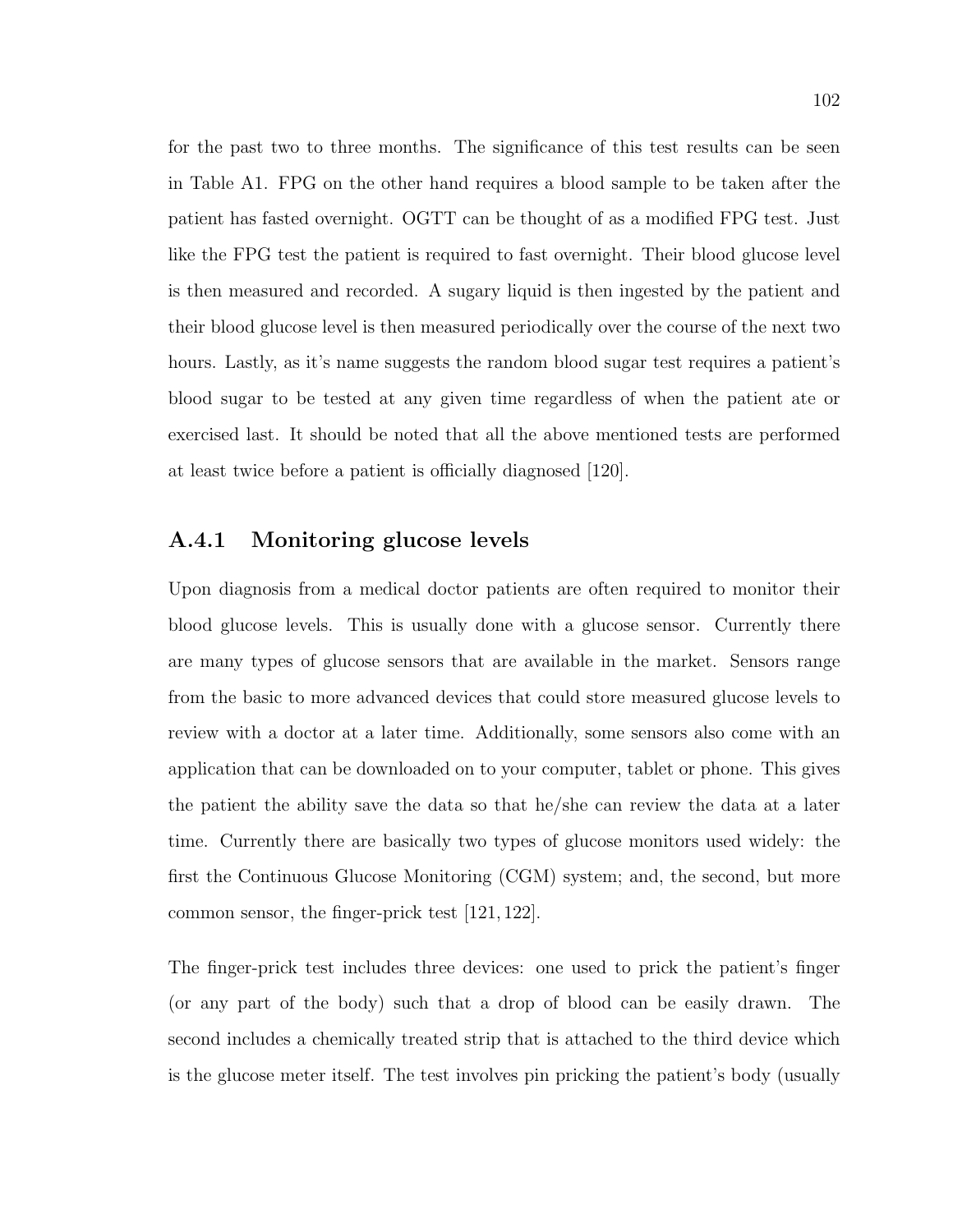finger) to release a drop of blood that is then 'sucked' into the chemically treated test strip that the already inserted into the glucose monitor. Within a couple of seconds the glucose monitor is able to read the blood sugar level of the drop of blood in the chemically treated strip. This methodology is preferred amongst most patients because it easily hidden and does not pose a stigma [121–123].

As its name suggests the CGM continuously monitors the blood glucose levels of the patient and alerts the patient when their blood glucose is too high or too low. This device is invasive and is continually attached to the patient's body. Note that this system is often recommended to patients who have huge fluctuations in their blood glucose levels. These monitors are also often used on children and elderly patients. When the monitor was first introduced, its bulky design turned away many patients from actually using it. However, technology has advanced and more real time continuous glucose monitors are available that are sleek [121, 122].

## A.4.2 Treatment

For patients who are inflicted with DM, once their blood glucose levels are measured they may need to ingest something to adjust their blood sugar accordingly. Depending on the type of diabetes the patient is diagnosed with, different 'treatment' options are prescribed. These include Medical Nutrition Therapy (MNT); exercise; pills; and/or insulin. MNT and exercise is the foundation to any diabetic treatment, it includes educating the patient as to how to maintain a healthy diet; and use exercise as a way to lower blood sugar by forcing their body to convert the excess sugar into energy. Pills (i.e oral or other medication) is the second stage of treating T2DM. Generally the first medication that is prescribed is known as Metformin. This particular drug aims to decrease the glucose production in the liver and the amount of glucose absorbed from food that is ingested by the patient [124]. Some other medication include stimulating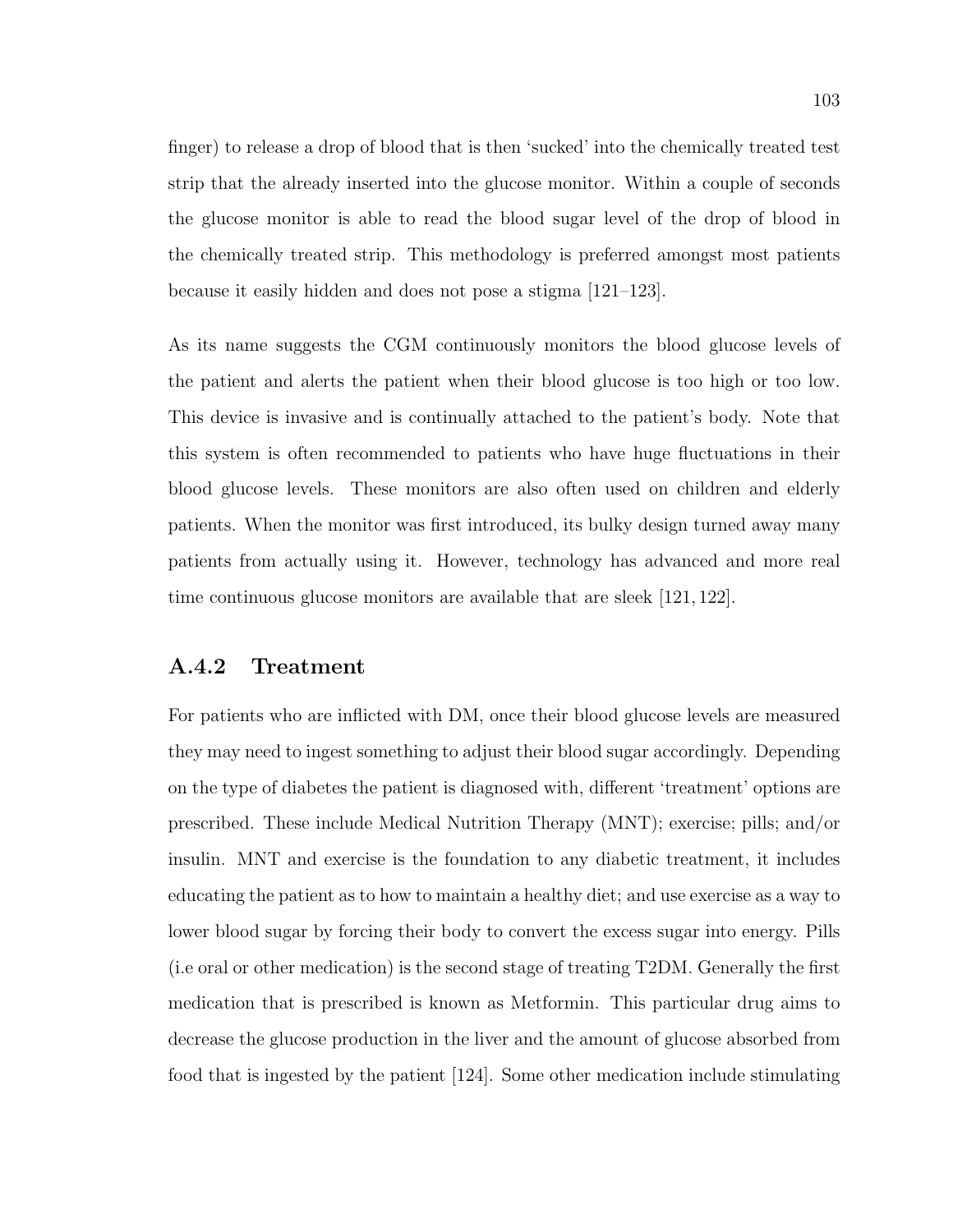the patient's pancreas to produce and release more insulin [120].

| Types of<br>Insulin             | Time to reach   | Peak                         | <b>Effective</b> |                     |  |
|---------------------------------|-----------------|------------------------------|------------------|---------------------|--|
|                                 | bloodstream     | time after                   | time after       | Example             |  |
|                                 | after injection | injection                    | injection        |                     |  |
| Rapid-acting<br>insulin         | 15 minutes      | 1 hour                       | $2 - 4$ hours    | - Insulin glulisine |  |
|                                 |                 |                              |                  | (Apidra)            |  |
|                                 |                 |                              |                  | - Insulin lispro    |  |
|                                 |                 |                              |                  | (Humalog)           |  |
|                                 |                 |                              |                  | - Insulin aspart    |  |
|                                 |                 |                              |                  | (NovoLog)           |  |
| Regular or                      | 30 minutes      | $2 - 3$ hours                | $3 - 6$ hours    | - Humulin R         |  |
| Short-acting                    |                 |                              |                  |                     |  |
| insulin                         |                 |                              |                  | - Novolin R         |  |
| Intermediate-<br>acting insulin | $2 - 4$ hours   | $4 - 12$ hours               | $12 - 18$ hours  | - NPH               |  |
|                                 |                 |                              |                  | (Humulin N,         |  |
|                                 |                 |                              |                  | Novolin N)          |  |
| Long-acting<br>insulin          | $> 4$ hours     | Fairly even<br>over 24 hours | $\leq$ 24 hours  | - Insulin detemir   |  |
|                                 |                 |                              |                  | (Levemir)           |  |
|                                 |                 |                              |                  | - Insulin glargine  |  |
|                                 |                 |                              |                  | (Lantus)            |  |

Table A2: Major insulin types and their effective times [40].

Lastly, insulin therapy. This includes the patient injecting themselves with insulin. People who are inflicted with T1DM are prescribed insulin therapy in the early stages. However, people with T2DM are often prescribed insulin therapy when the body does not respond to oral medications and the patient does not exercise enough to lower blood glucose levels. The reason that insulin is separated from other oral medication is because insulin cannot be ingested like a pill this is because it would be broken down tremendously during digestion just like other proteins. Thus it must be injected,